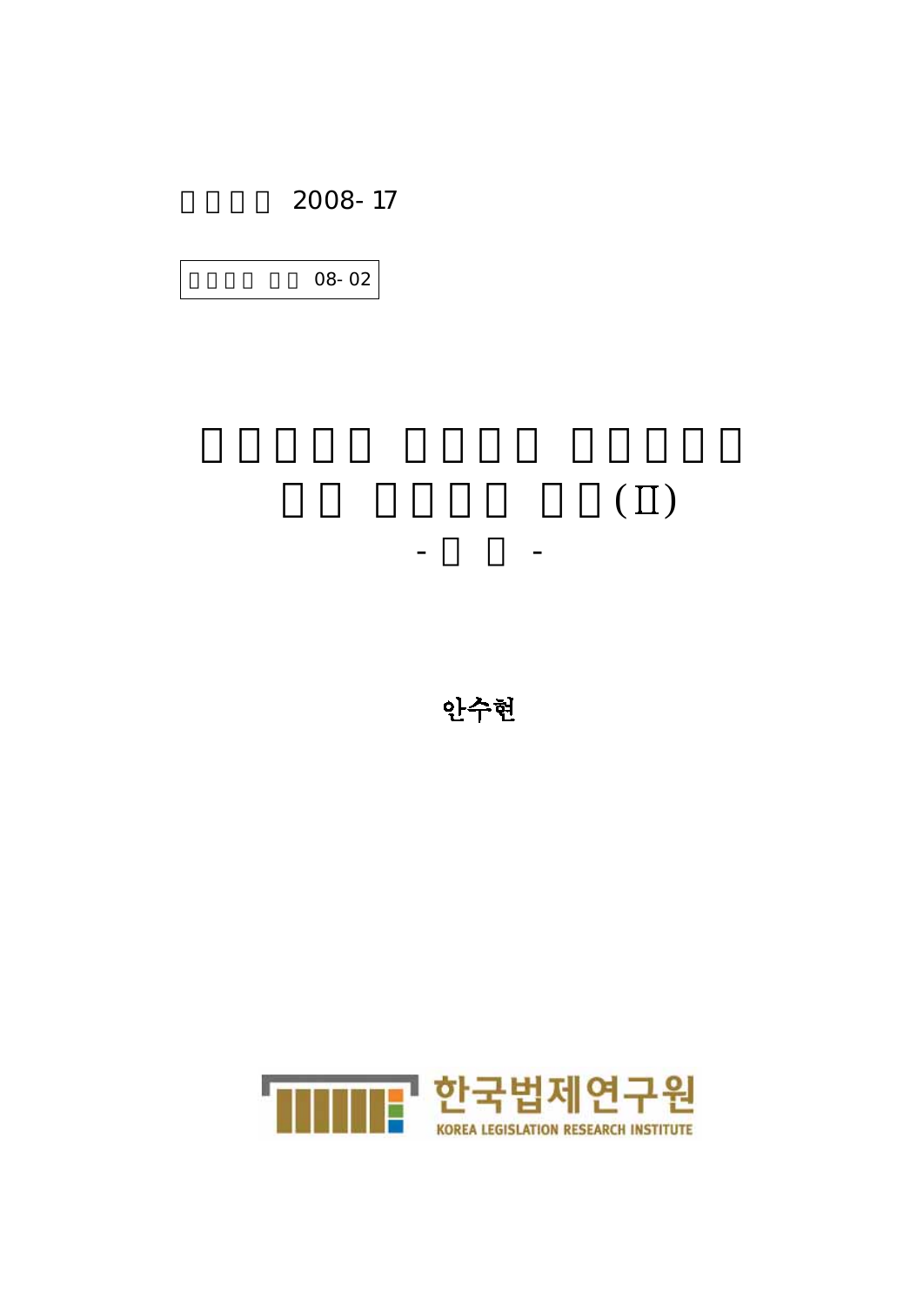# $(\Pi)$

The Comparative Legal Analysis on the Corporate Regulatory Reform()  $-$  U.S.A-

- -

# 연구자 : 안수현(한국외국어대학교 법과대학 교수) Ahn, Soo-Hyun

# 2008. 6. 30.

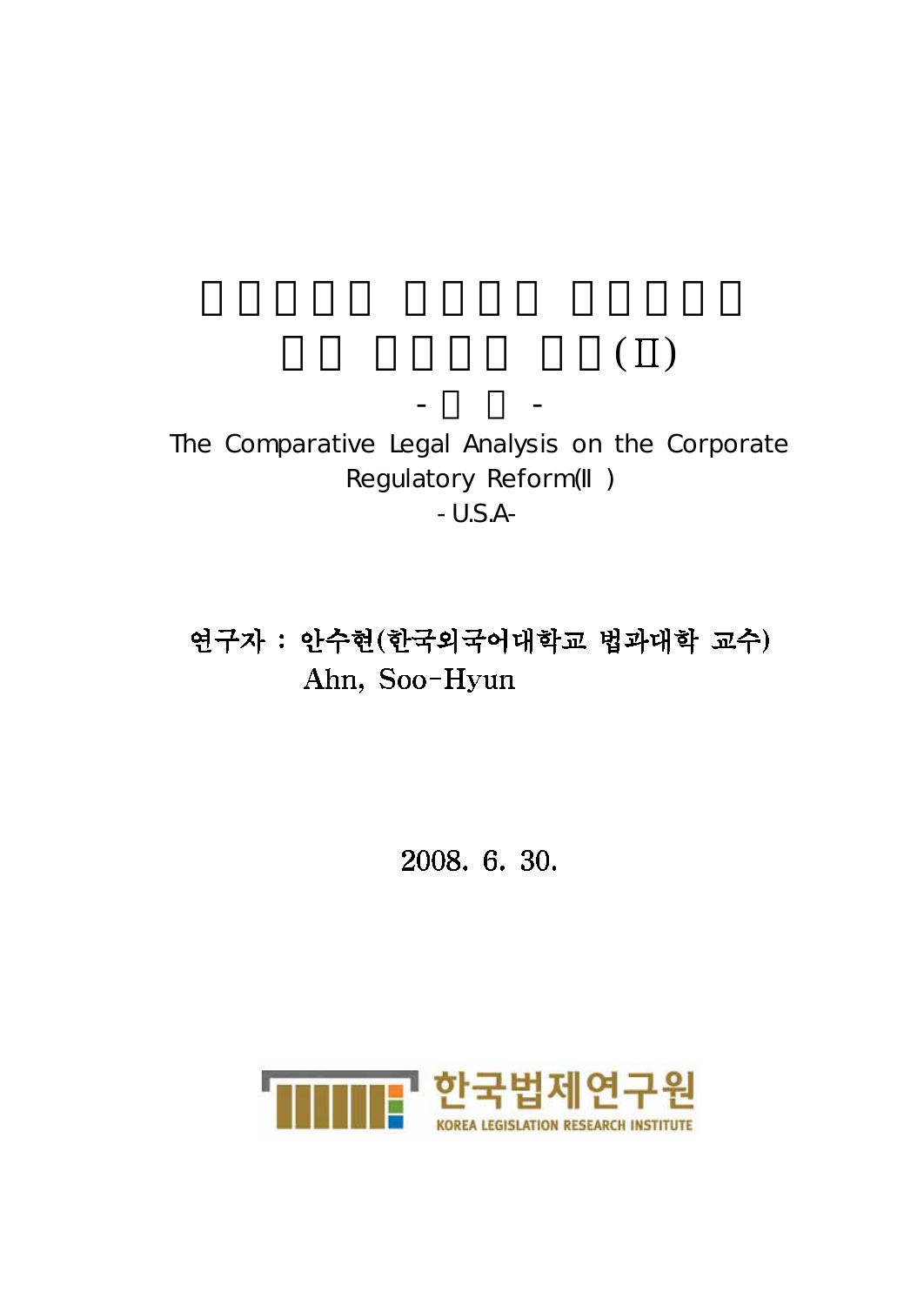

,

,

,

,

,

 $\cdot$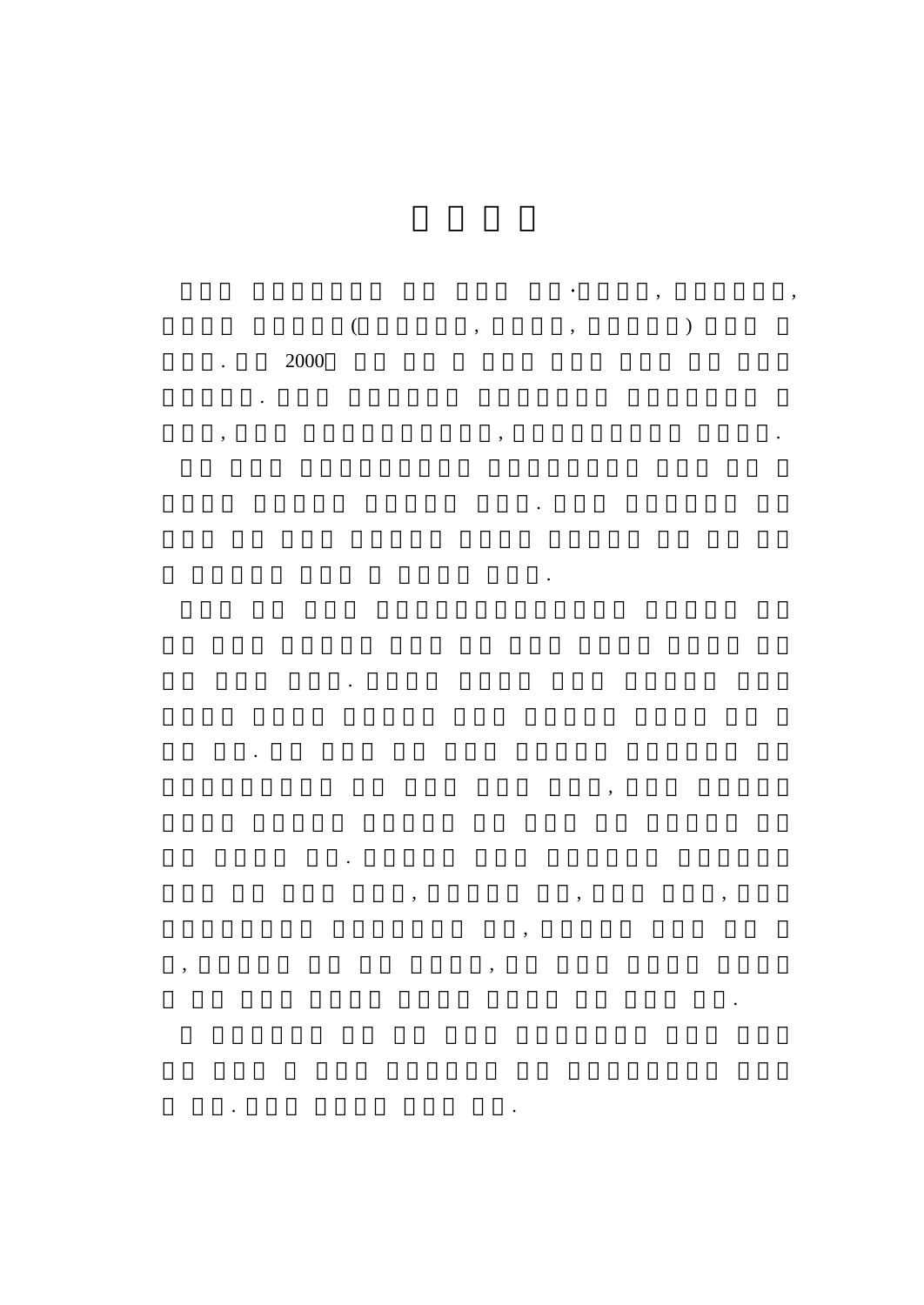. , Gun Jumping . , Rule 144A Rule 144A

. .

 $\ddot{\phantom{a}}$ 

, where  $($  )

. QIB

, .

. , , WKSIs accelerated filer

.

.

,

,

SEC

, ,

,  ${\bf SBA}$ 

. SBIC

.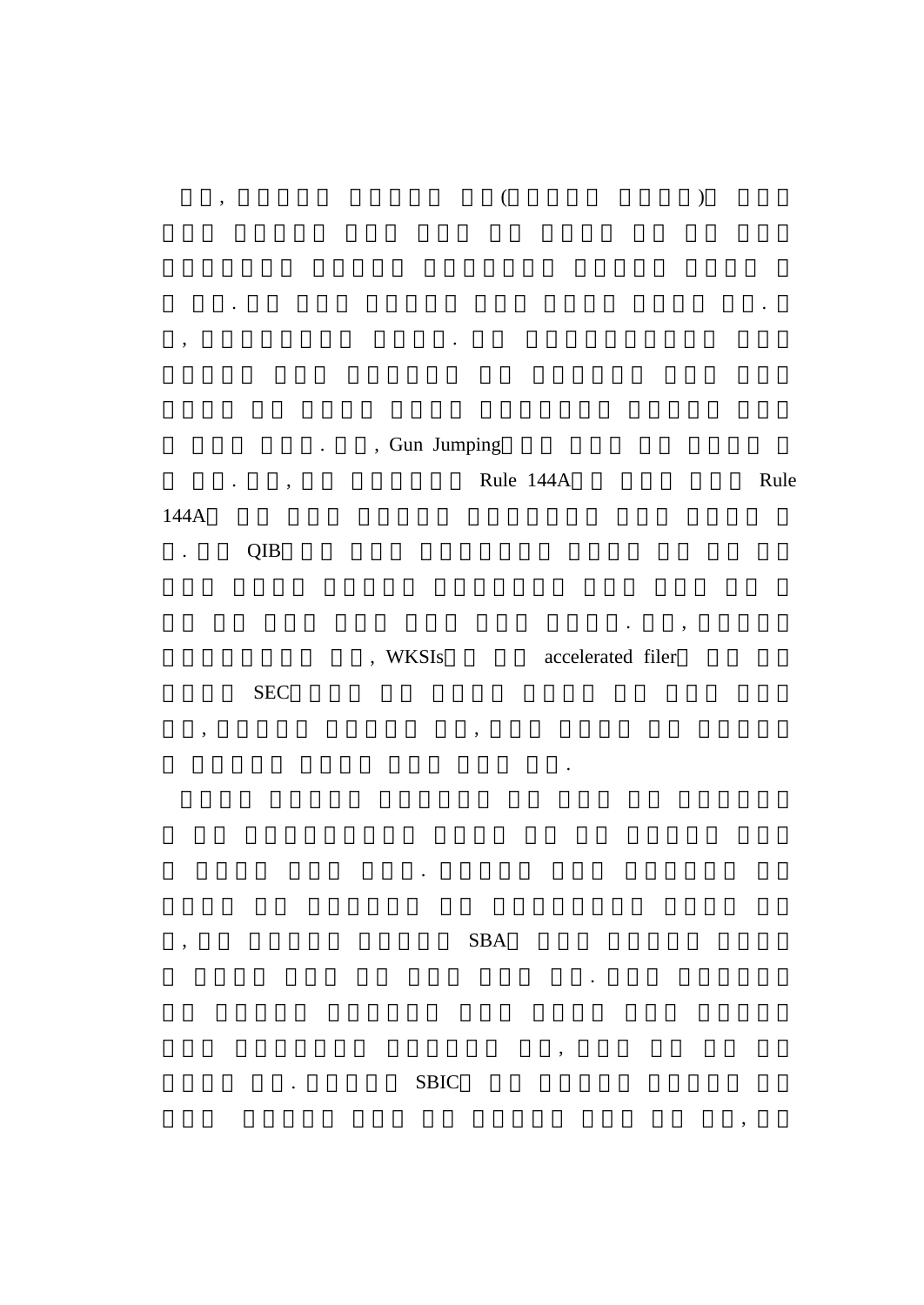$($  : )

, ,

,

IPOM&A

, ,

,

.

.

.

.

. secondaries, BDC IPO

.

 $\,$ ,  $\,$ ,  $\,$ ,  $\,$ ,  $\,$ ,  $\,$ ,  $\,$ ,  $\,$ ,  $\,$ ,  $\,$ ,  $\,$ ,  $\,$ ,  $\,$ ,  $\,$ ,  $\,$ ,  $\,$ ,  $\,$ ,  $\,$ ,  $\,$ ,  $\,$ ,  $\,$ ,  $\,$ ,  $\,$ ,  $\,$ ,  $\,$ ,  $\,$ ,  $\,$ ,  $\,$ ,  $\,$ ,  $\,$ ,  $\,$ ,  $\,$ ,  $\,$ ,  $\,$ ,  $\,$ ,  $\,$ ,  $\,$ ,  $\,$ ,  $\,$ ,  $\,$ ,  $\,$ ,  $\,$ ,  $\,$ ,  $\,$ ,  $\,$ ,  $\,$ ,  $\,$ ,  $\,$ ,  $\,$ ,  $\,$ ,  $\,$ ,  $\,$ ,  $\,$ ,  $\,$ ,  $\,$ ,  $\,$ ,  $\,$ ,  $\,$ ,  $\,$ ,  $\,$ ,  $\,$ ,  $\,$ ,  $\,$ ,  $\,$ ,  $\,$ ,  $\,$ ,  $\,$ ,  $\,$ ,  $\,$ ,  $\,$ ,  $\,$ ,  $\,$ ,  $\,$ ,  $\,$ ,

,  $\theta$ ,  $\theta$ ,  $\theta$ ,  $\theta$ ,  $\theta$ ,  $\theta$ ,  $\theta$ ,  $\theta$ ,  $\theta$ ,  $\theta$ ,  $\theta$ ,  $\theta$ ,  $\theta$ ,  $\theta$ ,  $\theta$ ,  $\theta$ ,  $\theta$ ,  $\theta$ ,  $\theta$ ,  $\theta$ ,  $\theta$ ,  $\theta$ ,  $\theta$ ,  $\theta$ ,  $\theta$ ,  $\theta$ ,  $\theta$ ,  $\theta$ ,  $\theta$ ,  $\theta$ ,  $\theta$ ,  $\theta$ ,  $\theta$ ,  $\theta$ ,  $\theta$ ,  $\theta$ ,  $\theta$ 

.

 $\frac{1}{2005}$  :  $2005$  ,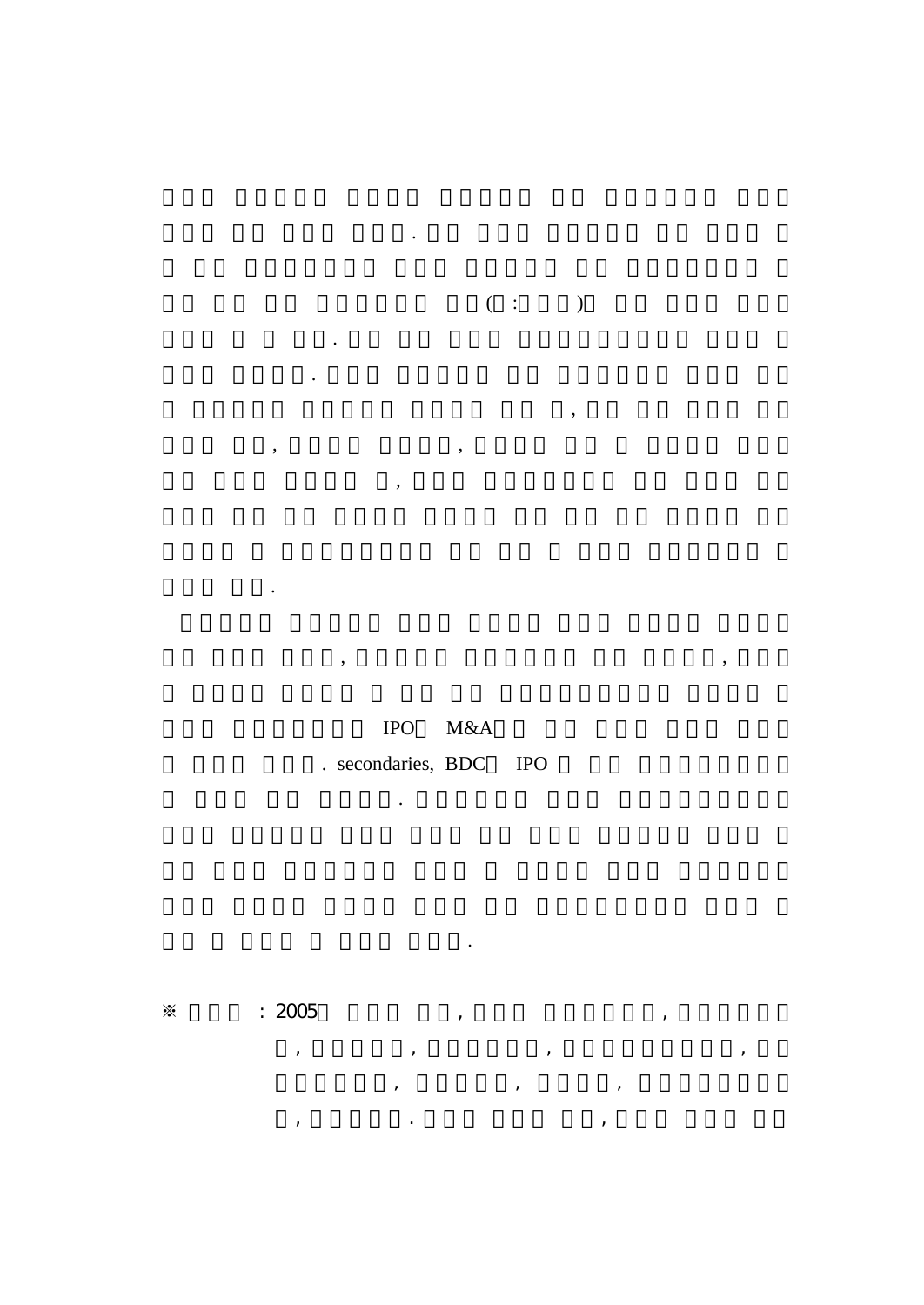## Abstract

This paper reviews the current legislative changes occurred regarding corporate finance in the United State. It is somewhat interesting that legislative reforms does not mean deregulation automatically in the United States.

This paper consist of four parts as follows. First, it describes the regulatory policy and techniques adopted regarding corporate finance and capital formation in the United States. Second, it covers the 2005 securities offering reforms in detail. Third, it address the capital formation and supporting mechanism of small business. Fourth, it review venture capital industry and it's function and effect to form capital to the venture company.

In 2005, Securities and Exchange adopted rules that modifies and advances significantly the registration, communication, and offering processes under the Securities Act of 1933. The largest issuers tend to have a more regular dialogue with investors and market participants through the press and other media. SEC make a new category of issuers - a well-known seasoned issuer- that is permitted to benefit to the greatest degree from the modifications to rules changed regarding communications and the registration process. In addition to the communications exception, SEC adopted rules to establish a significantly more flexible version of shelf registration for offerings by well known seasoned issuers. Also SEC adopted revisions to the prospectus delivery requirements. It adopt "access equals delivery model", investors are presumed to have access to the Internet, and issuers and intermediaries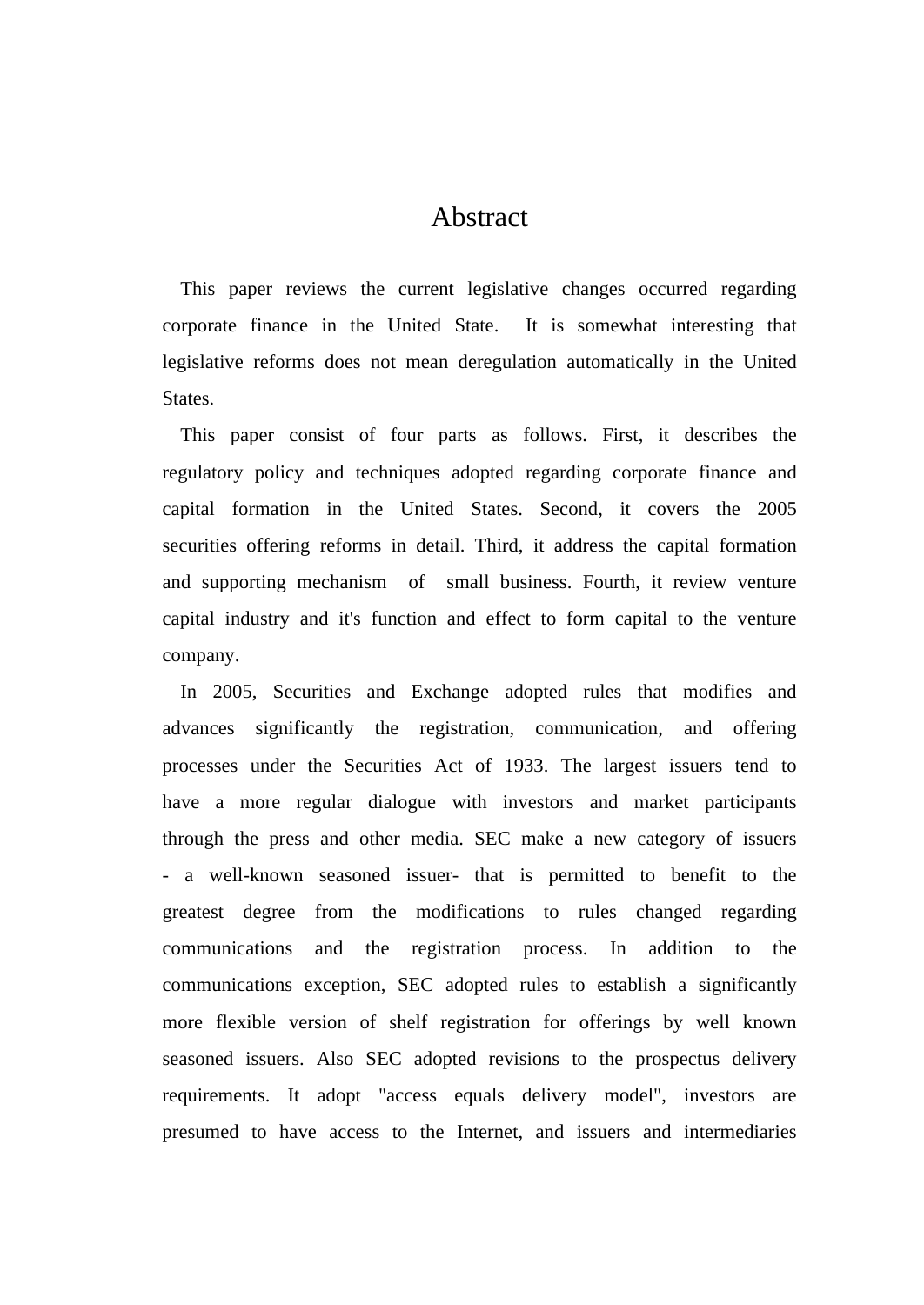can satisfy their delivery requirements if the filings or documents are posted on a web site. Amended rules are intended to facilitate effective access to information, wile taking into account advancements in technology and the practicalities of the offering process. In the other hand, additional exchange act disclosure provisions are added. These included risk factor disclosure, compensation disclosure etc. In the review above, it is notable that these revisions is based on the strong belief of continuing disclosure system. The Exchange Act specifically provides for current disclosure to maintain the timeliness and adequacy of information disclosed by issuers, and it has significantly expanded current disclosure requirements consistent with the provision in the Sarbanes-Oxley Act of 2002. These changes to the Exchange Act reporting framework provide greater vigor to the process that issuers must follow in preparing their financial statements and Exchange Act reports. Issuers, with the involvement of senior management must implement and evaluate disclosure controls and procedures and internal controls over financial reporting.

Small Business, both start-ups and those dealing with growing needs require easy access to capital in order to continue on as the catalyst for the U.S. economy. Small business is referred to as the back bone of the economy. Small Business Act provides for the creating of the Small Business Administration(SBA) and establishes Small Business Innovation Research Program. The SBA assist the entrepreneur not only in the preparation of business plans and but also financing which the new start-up venture might need to raise funds. In the past days, supporting program of SBA 7(a) loan guarantee has helped a lot the small business with higher limits. But recent days, the size of those loans are shrinking.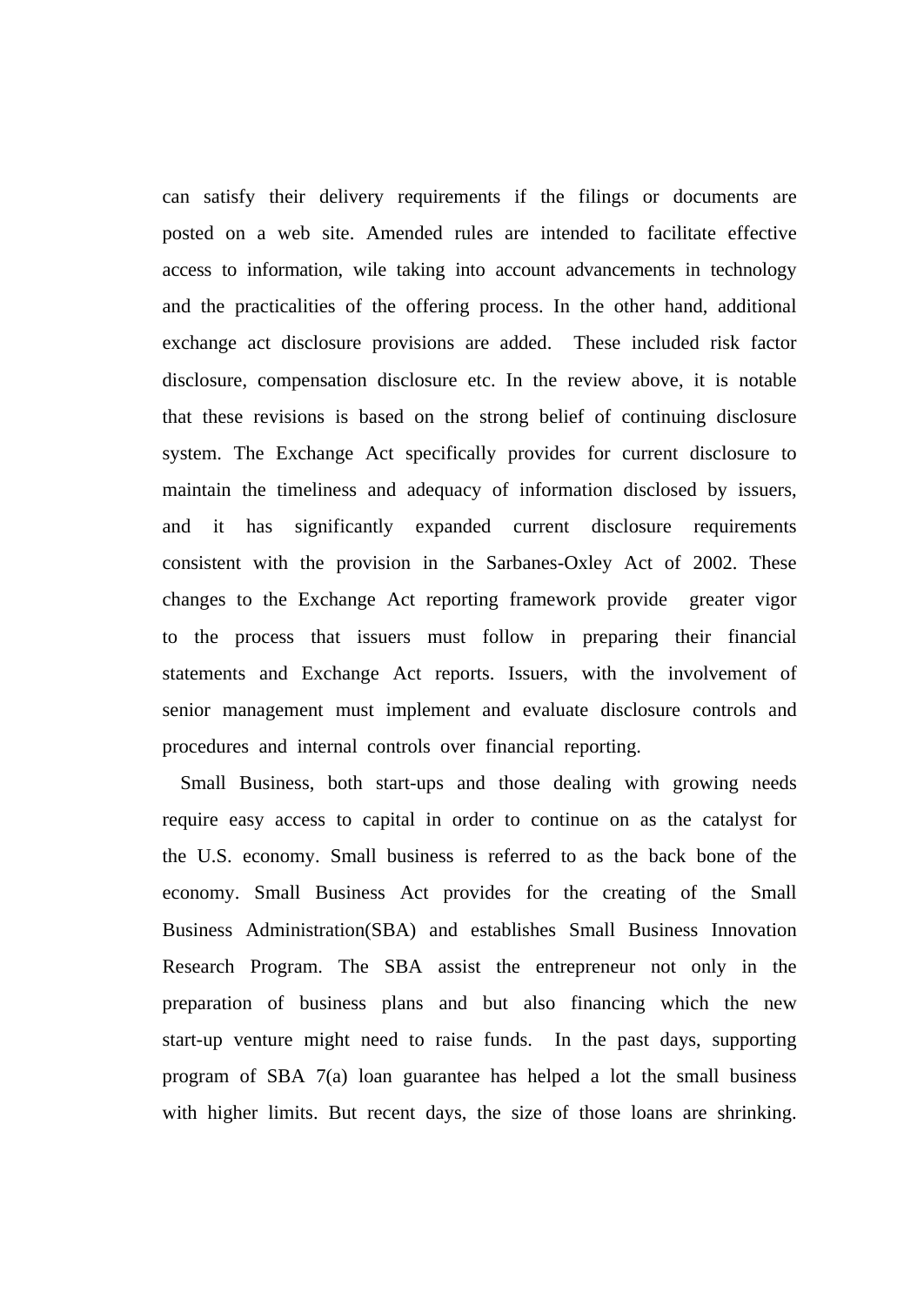Instead, the government turns their eyes on the usefulness of securitization techniques to support small business.

In addition, there are also a lot of legislative achievements to lessen the regulatory burden on small firms. Among them, Regulatory Flexibility Act and Small Business Regulatory Fairness Act of 1996 are very important. Federal agencies are required to prepare and make publicly available an initial regulatory flexibility analysis, before new rule making as well as an estimate of the number of small entities likely to be affected by the proposed rule. Since Small Business Regulatory Fairness Act, there has been a marked change in agency attitudes toward regulatory flexibility requirements.

In 1958 the U.S. Government passed legislation creating the Small Business Investment Corporations(SBICs) to encourage investment in small businesses. The SBIC program made two important contributions to the development of the industry: The first contribution was its loan guarantees, which permitted participants to leverage their private funds. This soon left the SBIC program and established important independent venture capital firms. There was other Federal legislation, which had a significant impact on venture capital. The most important was a series of changes in employee pension fund laws during the 1970s. and 1980s. Lowering capital gains tax rates, through increasing encouraged venture investing. In addition Investment Company act of 1940 was amended to exempt Small Business Investment Companies with more than 100 shareholders from the provisions of the 1940 Act.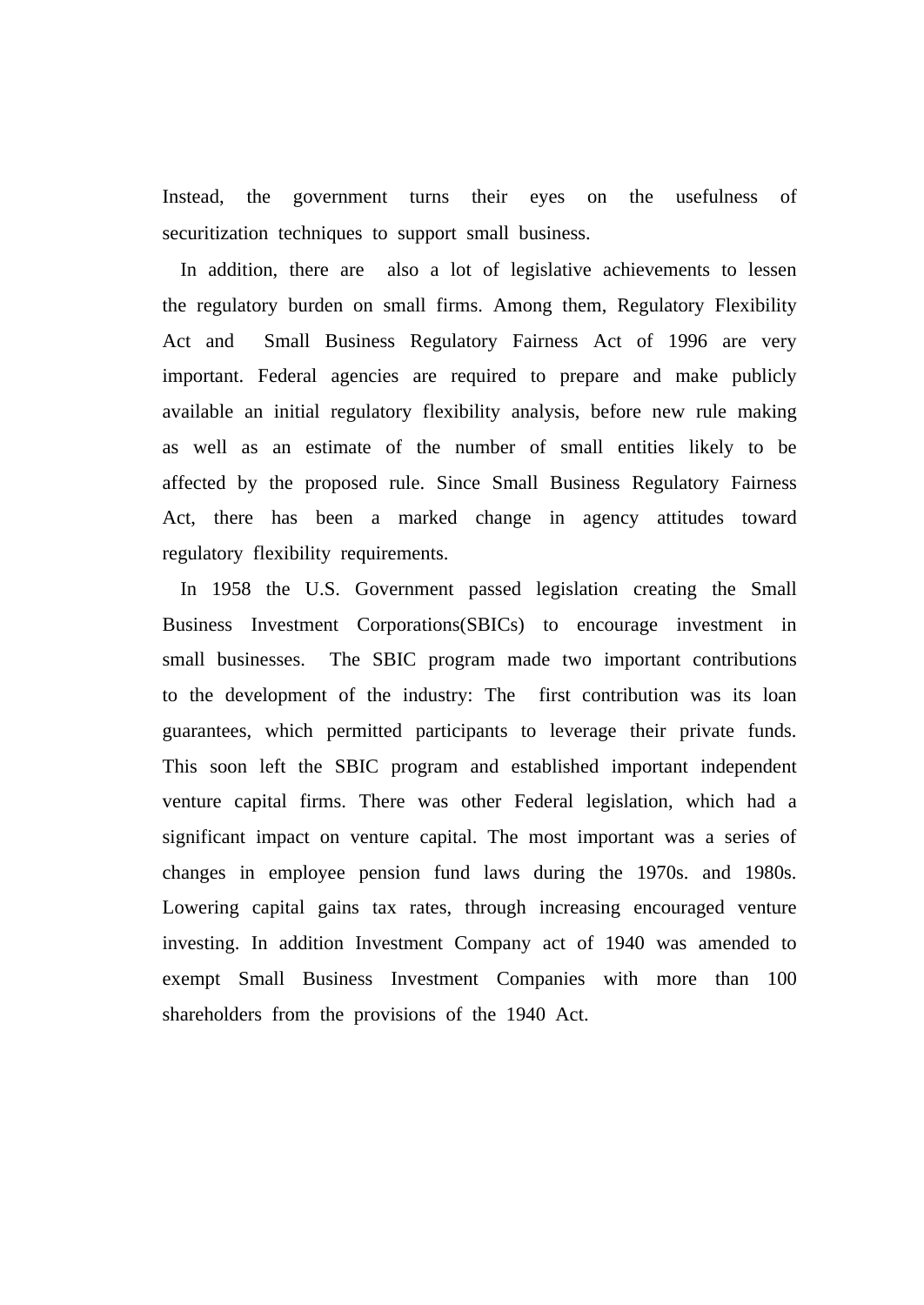※ Key words : 2005 securities offering reform, well-known seasoned issuers, automatic shelf registration, access equals delivery, Small Business Administration, Regulatory Flexibility Act, Small Business Regulatory Fairness Act of 1996, Small Business Investment Corporations, venture capital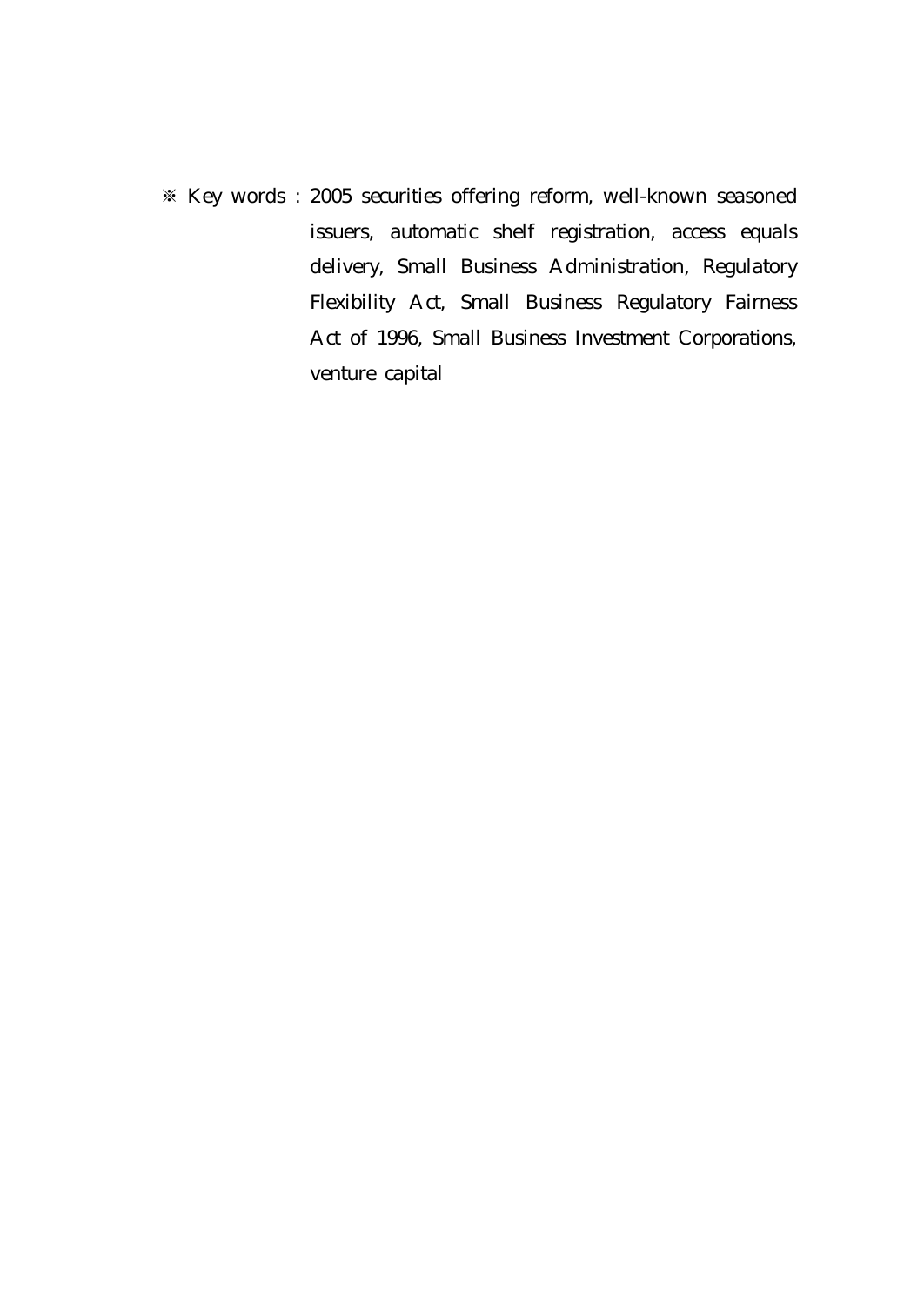| Ι.              |                                                      |
|-----------------|------------------------------------------------------|
| $\Pi$ .         | $\cdots$ 17                                          |
| 1.              |                                                      |
| 2.              |                                                      |
| 3.              |                                                      |
|                 | (1) enabling corporation v. mandatory regulation  21 |
|                 | $\cdots$ 22<br>(2)                                   |
|                 | (3)                                                  |
| $\mathbf{\Pi}.$ | 31                                                   |
|                 | 1. 2005<br>$\cdots 31$                               |
|                 | (1)                                                  |
|                 | (2)                                                  |
|                 | (3)                                                  |
| 2.              |                                                      |
|                 | $(1)$ 2006. 6.26 SEC                                 |

 $\cdots$  62

 $(2)$  2006. 12. 22.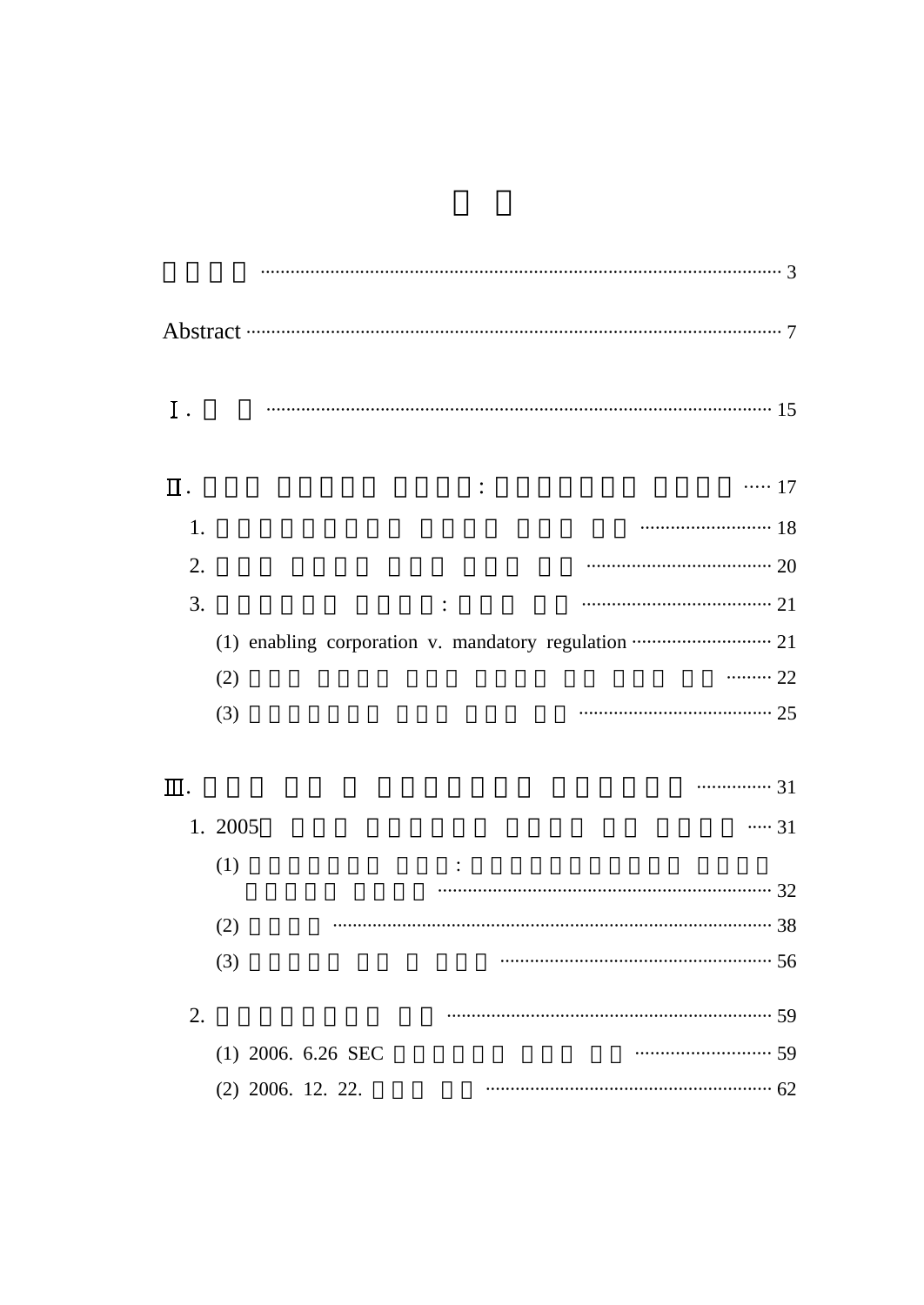|             |                |                            |     | 3.  |
|-------------|----------------|----------------------------|-----|-----|
| $\cdots$ 62 | (E-Proxy Rule) | $(1)$ 2005. 12.15          |     |     |
| $\cdots$ 64 |                | (2) Universal E-Proxy rule |     |     |
|             |                |                            | (3) |     |
|             |                |                            |     | 4.  |
|             |                |                            |     | 5.  |
|             |                |                            |     | IV. |
|             |                |                            |     | 1.  |
|             |                |                            |     | 2.  |
|             |                |                            |     |     |
|             |                |                            | (1) |     |
|             |                |                            | (2) |     |
|             |                |                            |     | 3.  |
|             |                |                            | (1) |     |
|             |                |                            | (2) |     |
|             |                |                            | (3) |     |
|             |                |                            | (4) |     |
|             |                |                            | (2) |     |
|             |                |                            | (3) |     |
|             |                |                            |     | 4.  |
|             |                |                            | (1) |     |
|             |                |                            | (2) |     |
|             |                |                            |     | 5.  |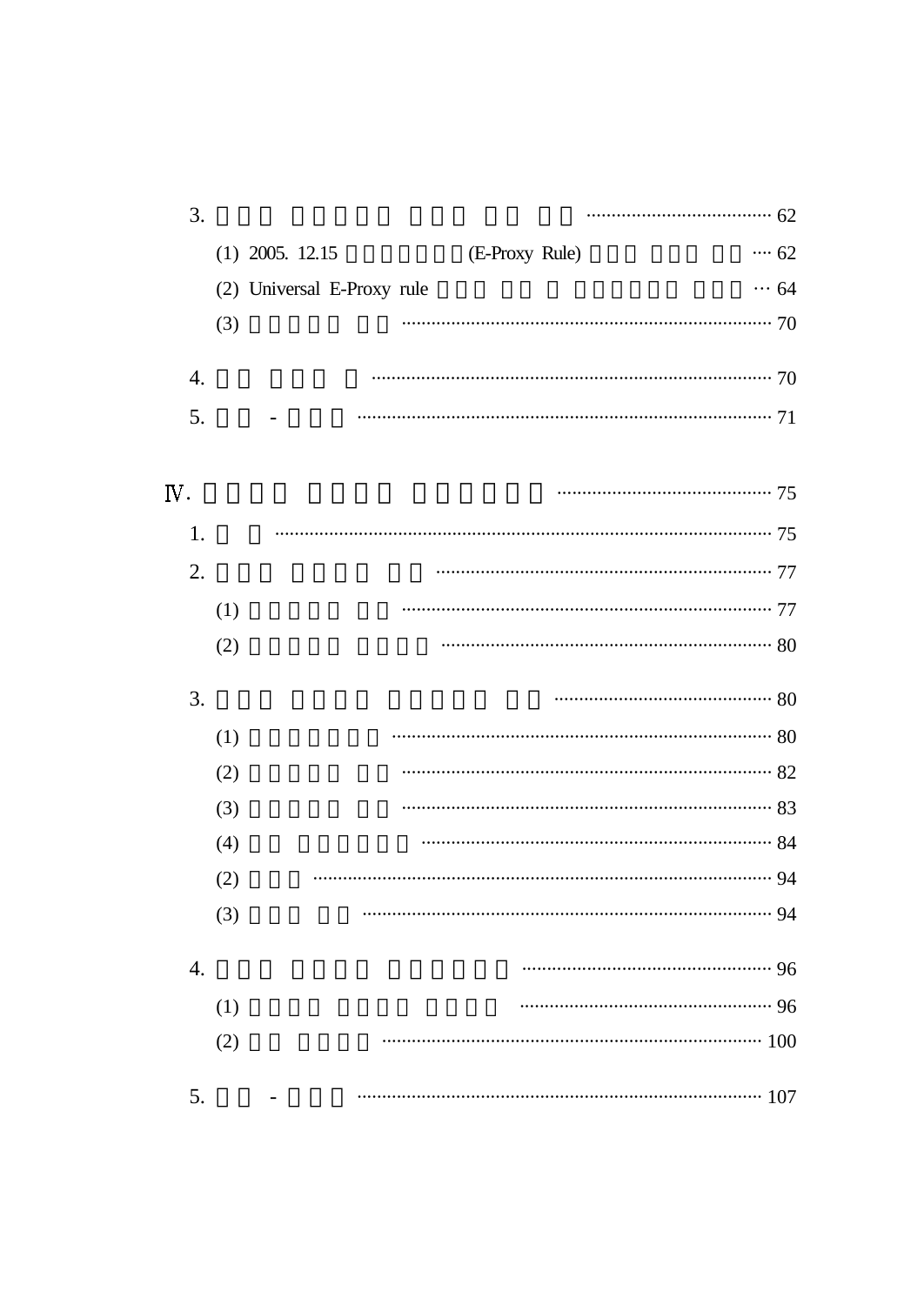| $\mathbf V$ . |     | 111              |  |
|---------------|-----|------------------|--|
| 1.            |     |                  |  |
|               | (1) |                  |  |
|               | (2) |                  |  |
|               | (3) |                  |  |
|               | (4) |                  |  |
|               | (5) | $\bullet$        |  |
| 2.            |     | $\cdots$ 118     |  |
|               | (1) |                  |  |
|               | (2) |                  |  |
|               | (3) | 118              |  |
| 3.            |     |                  |  |
|               | (1) |                  |  |
|               | (2) |                  |  |
| 4.            |     |                  |  |
|               |     |                  |  |
| VI.           |     | $\cdots$ 131     |  |
| 1.            |     |                  |  |
| 2.            |     | $\overline{(\ }$ |  |
|               |     |                  |  |
| 3.            |     |                  |  |
| 4.            |     |                  |  |
|               |     |                  |  |

|--|--|--|--|--|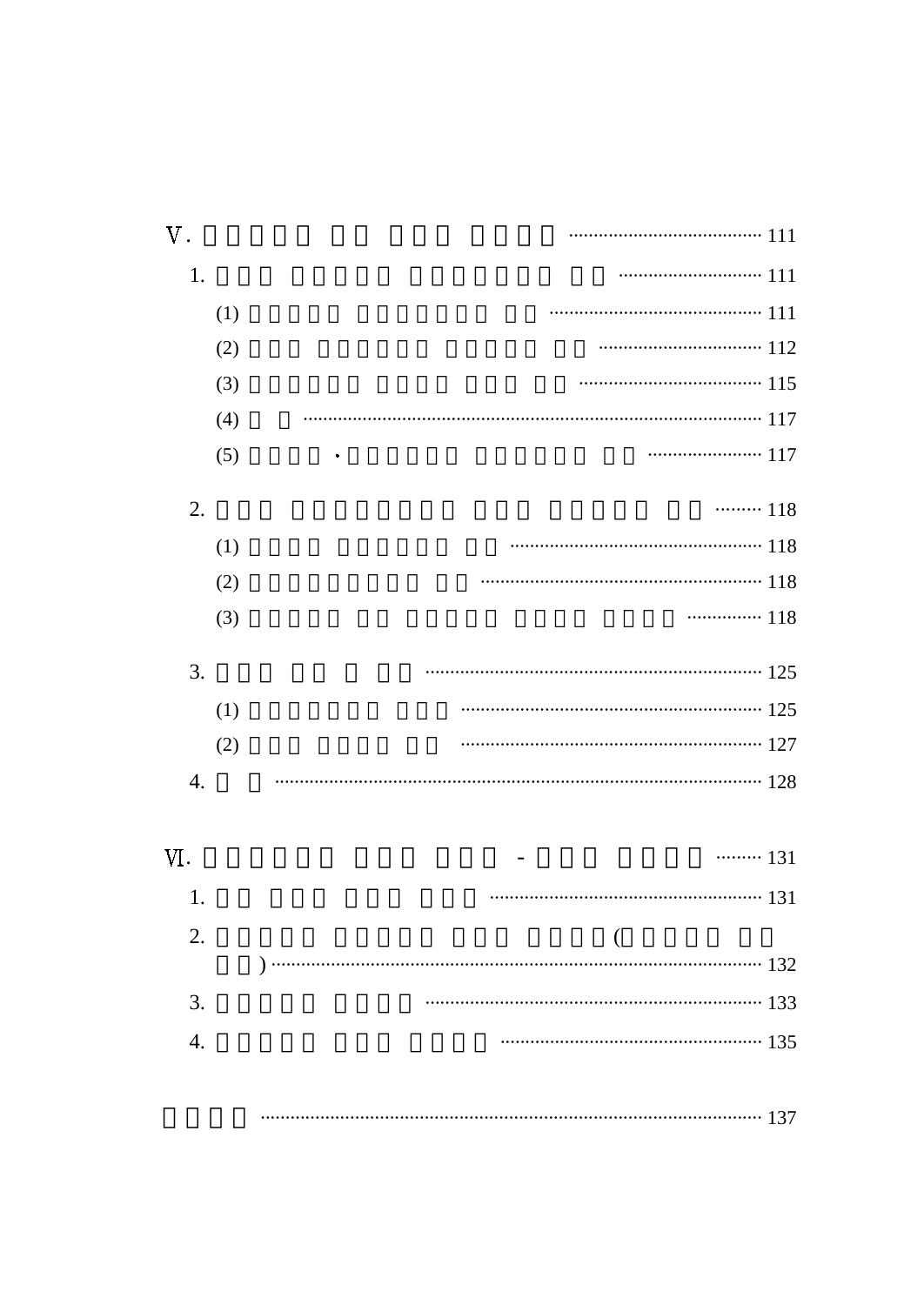,

 $\ddot{\phantom{0}}$ 



 $\overline{\phantom{a}}$ 

 $\overline{\phantom{a}}$ 

 $\overline{\phantom{a}}$ 

 $\bullet$ 

,

2000

 $\overline{(\ }$ 

 $(MBCA)$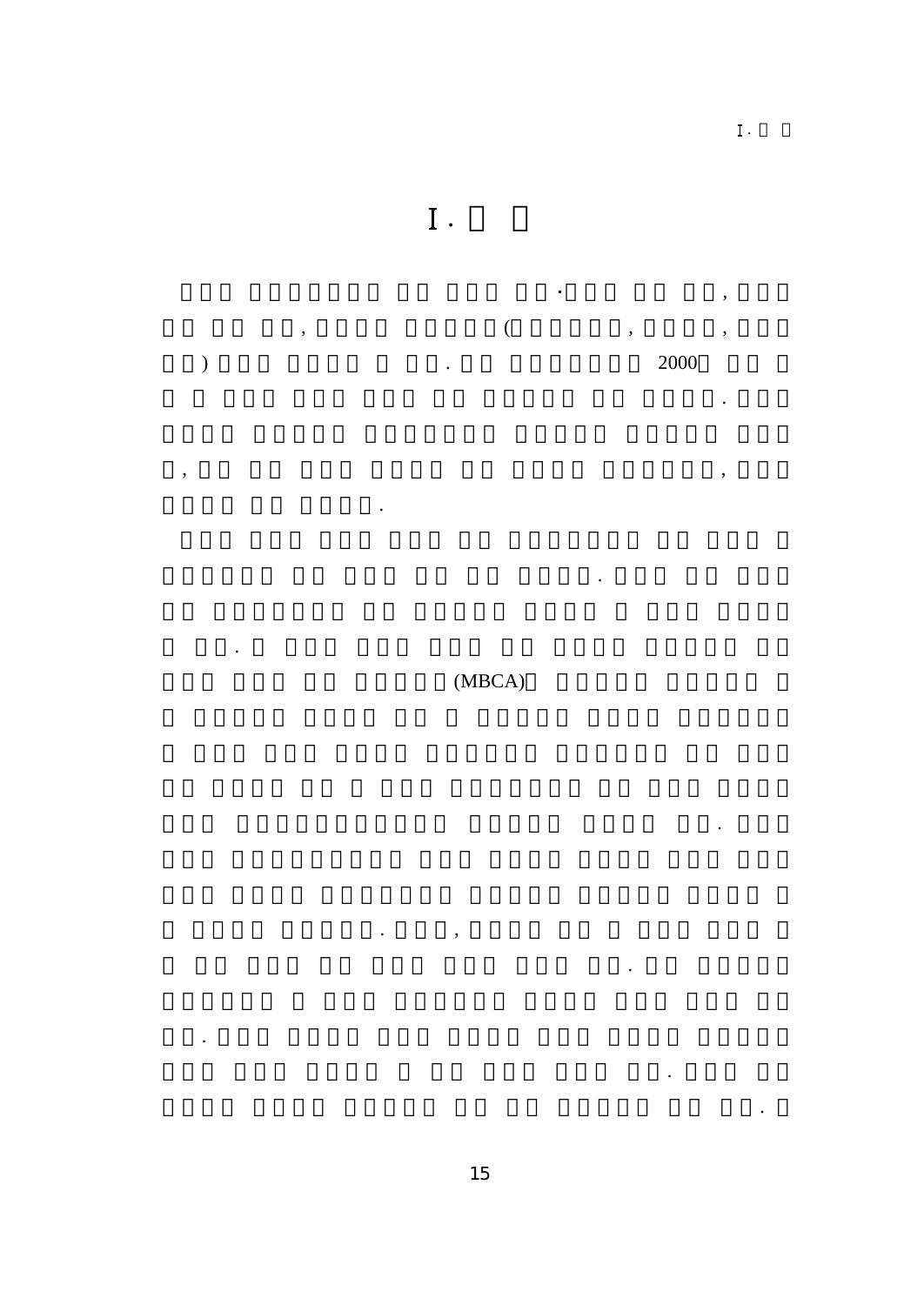$\bar{\rm I}$  .

 $\ddot{\phantom{0}}$ 

 $\ddot{\cdot}$ 

 $\overline{\phantom{a}}$ 

,

 $\ddot{\phantom{a}}$ 

 $\overline{\phantom{a}}$ 

 $\cdot$ 

 $\ddot{\phantom{0}}$ 

,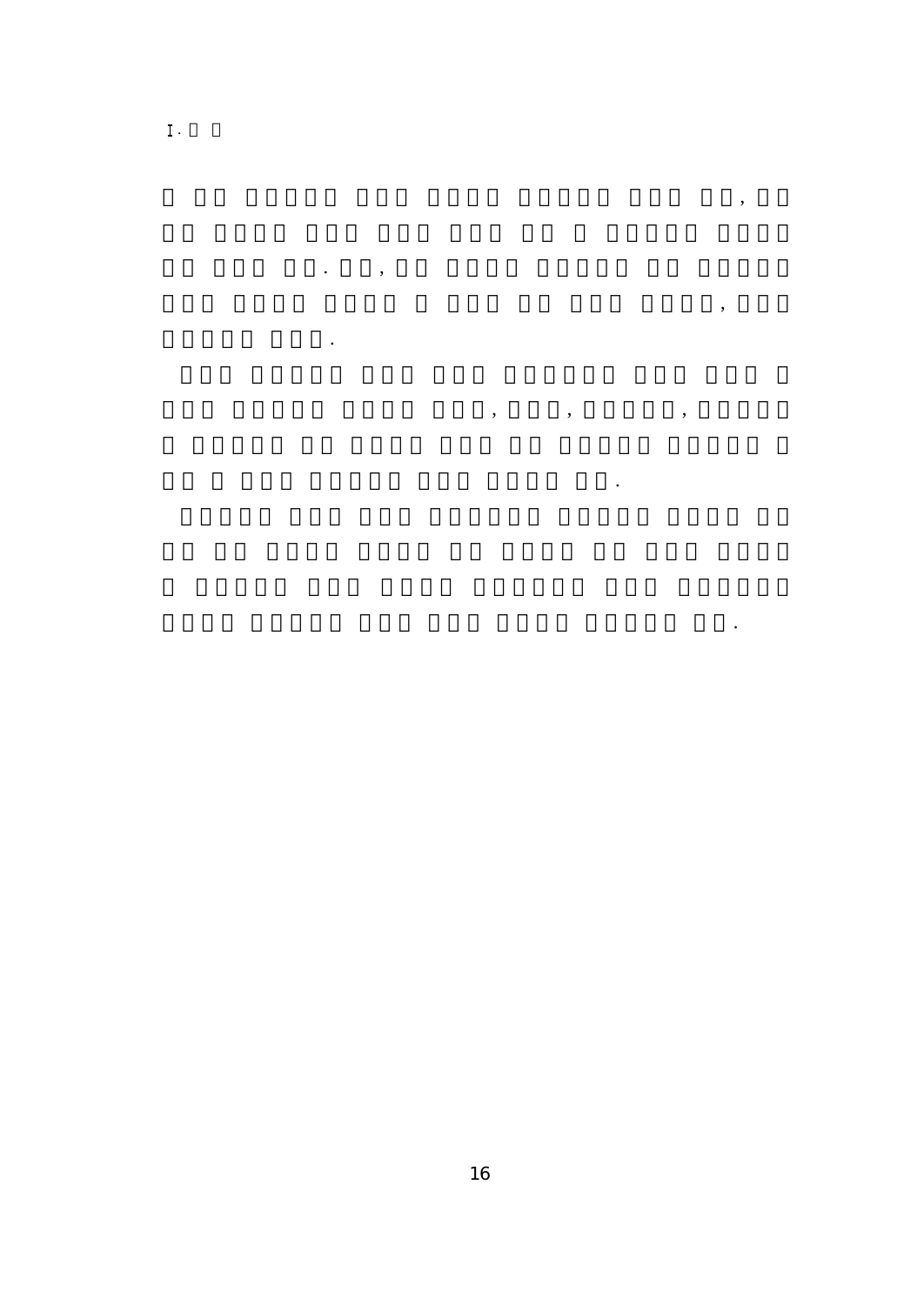. :

. ,

.

 $\div$ 

 $\ddot{\cdot}$ 



.

2).

)

 $($ ,  $,$ 

1).

.3)

1)

2) (EO 12291, 46 Fed Reg 13194, 1981) 1995 Unfund Mandates Act (Pub L. No 104-4, 109 Stat 48 (1995), 2 USCA §§ 1501 et seq, 1997). (OMB, Draft Report to Congress on the Costs and Benefits of Federal Regulations, 62 Fed Reg 39352, 39355-57 (1997) .

.

3)

. , 2006 US Chamber of Commerce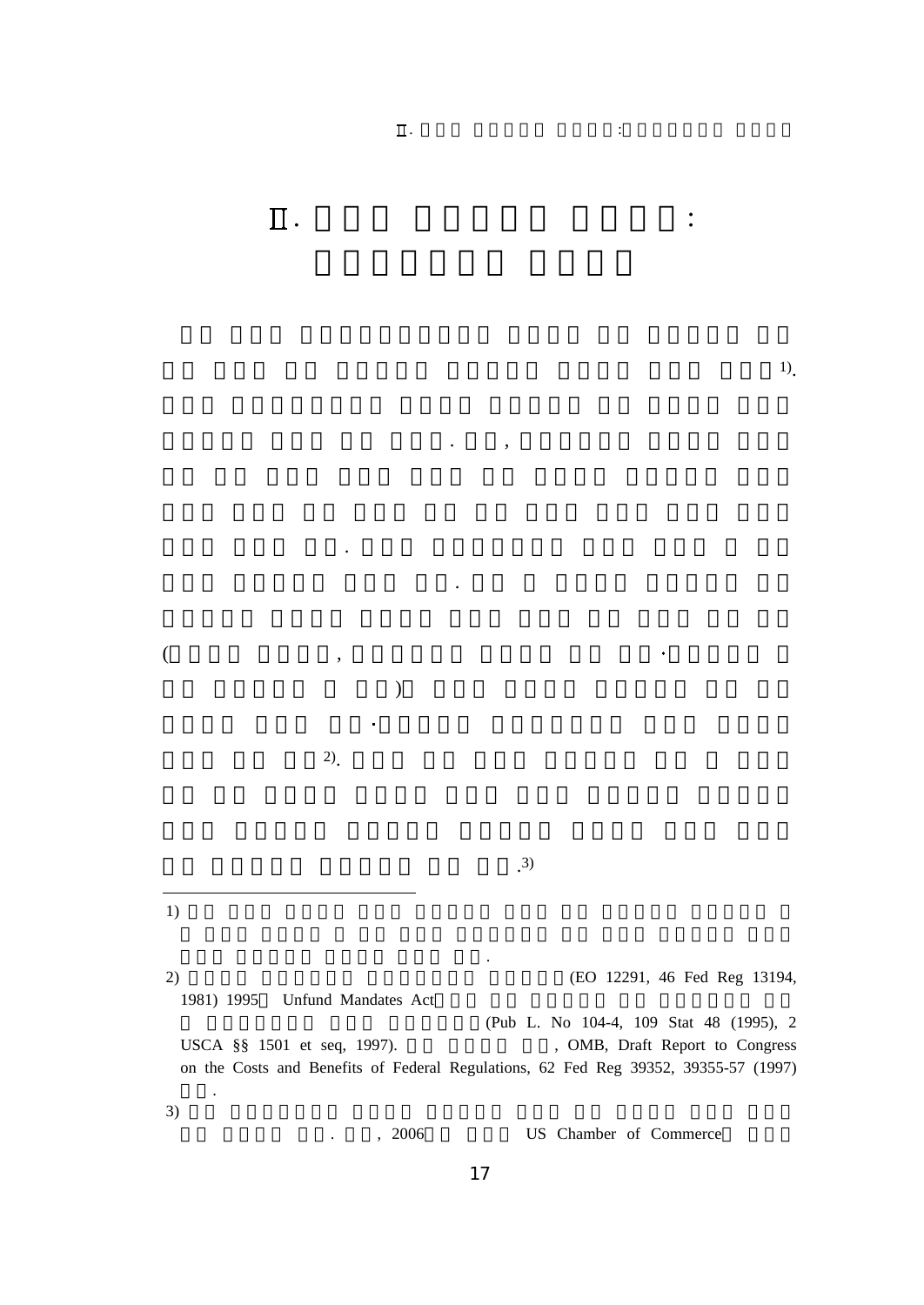' (deregulation)', ' (corporate-friendly regulation)', ' (principles-based regulation)', ' (better regulation)' 'responsive regulation'

.

 $\ddot{\phantom{0}}$ ,

,

 $\ddot{\bullet}$ 

.

 $\mathbf c$ 

'

 $\ddot{\phantom{0}}$ ,

 $\begin{array}{cccc} \cdot & \cdot & \cdot & \cdot \\ \cdot & \cdot & \cdot & \cdot \\ \cdot & \cdot & \cdot & \cdot \end{array}$ 

.

 $\div$ 

21 (Commission on the Regulation of US Capital Markets in the 21st Centry)( www.capitalmarketscommission.com ) Michael R. Bloomberg Charles E. Schumer Bloomberg-Schumer Report( http://www.senate.gov/~schumer/ SchumerWebsite/pressroom/special\_reports/2007/NY\_REPORT%20\_FINAL.pdf  $)$  .

18

.

1.

.

.

.

.

,

2000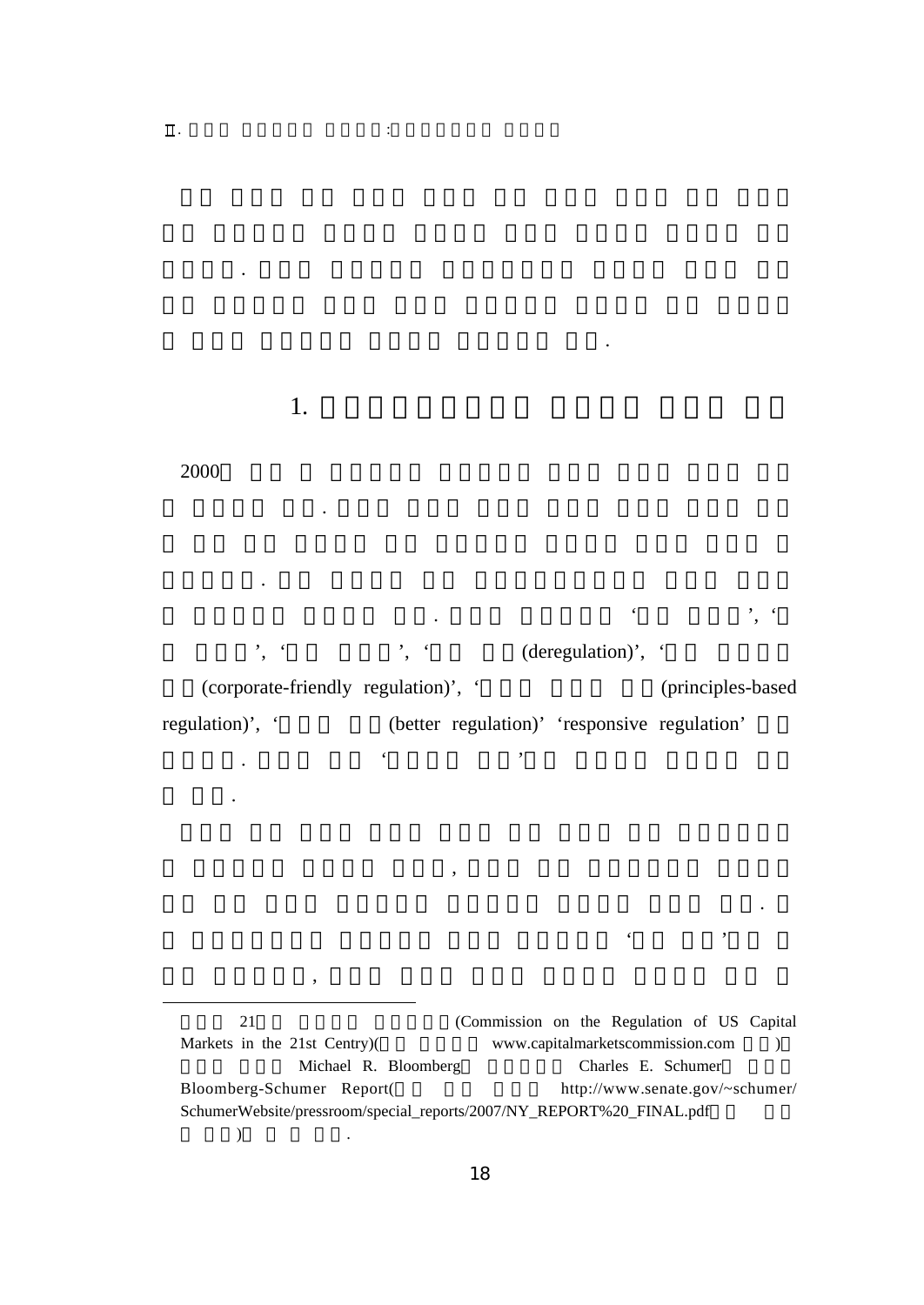

 $\blacksquare$ 

 $\ddot{\phantom{a}}$ 

 $\bullet$ 

 $\ddot{\phantom{a}}$ 

Enron

 $\overline{\phantom{a}}$ 

 $\ddot{\phantom{a}}$ 

 $(5)$ 

, responsive regulation

 $\ddot{\phantom{a}}$ 

 $\mathbf{r}$ 

J.

 $\overline{\phantom{a}}$ 

| 4) | $\frac{1}{21}$<br>6             | $-2006$    |                |   |    |  |
|----|---------------------------------|------------|----------------|---|----|--|
|    | ,,,                             | (2007), 13 | $\cdot$        |   |    |  |
| 5) | 66                              |            |                |   |    |  |
|    | Sarbanes-Oxley Act<br>(2003.12) | ۰          | $\blacksquare$ | 4 | 2, |  |

 $\overline{\phantom{a}}$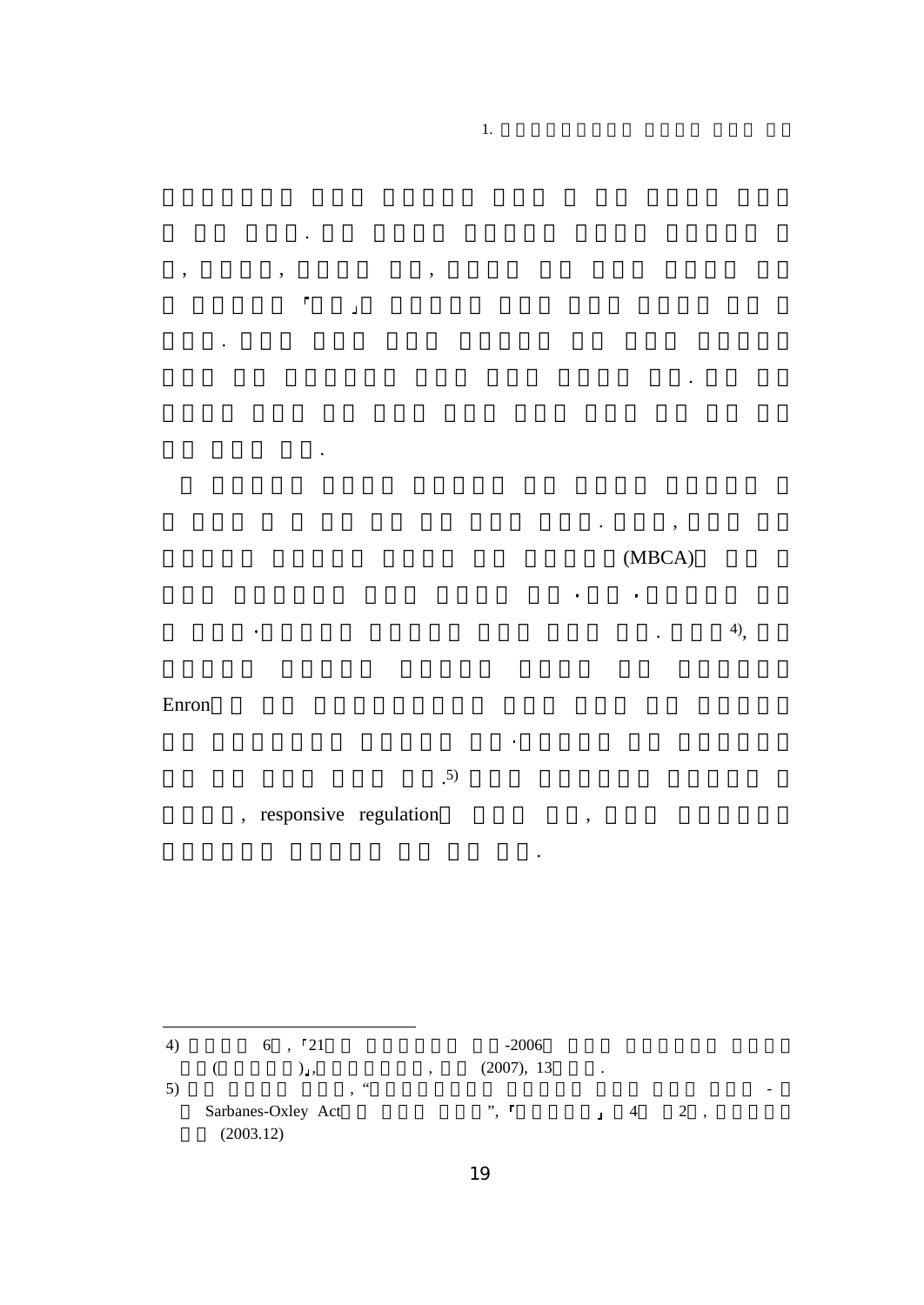$,$ 

 $\overline{\phantom{a}}$ 

 $,$ 

 $\ddot{\phantom{a}}$ 

 $\frac{1}{2}$ 

enabling

 $\ddot{\phantom{0}}$ 

 $\ddot{\phantom{0}}$ 

 $\overline{\phantom{a}}$ 

 $\, ,$ 

 $\ddot{\phantom{0}}$ 

 $\ddot{\phantom{0}}$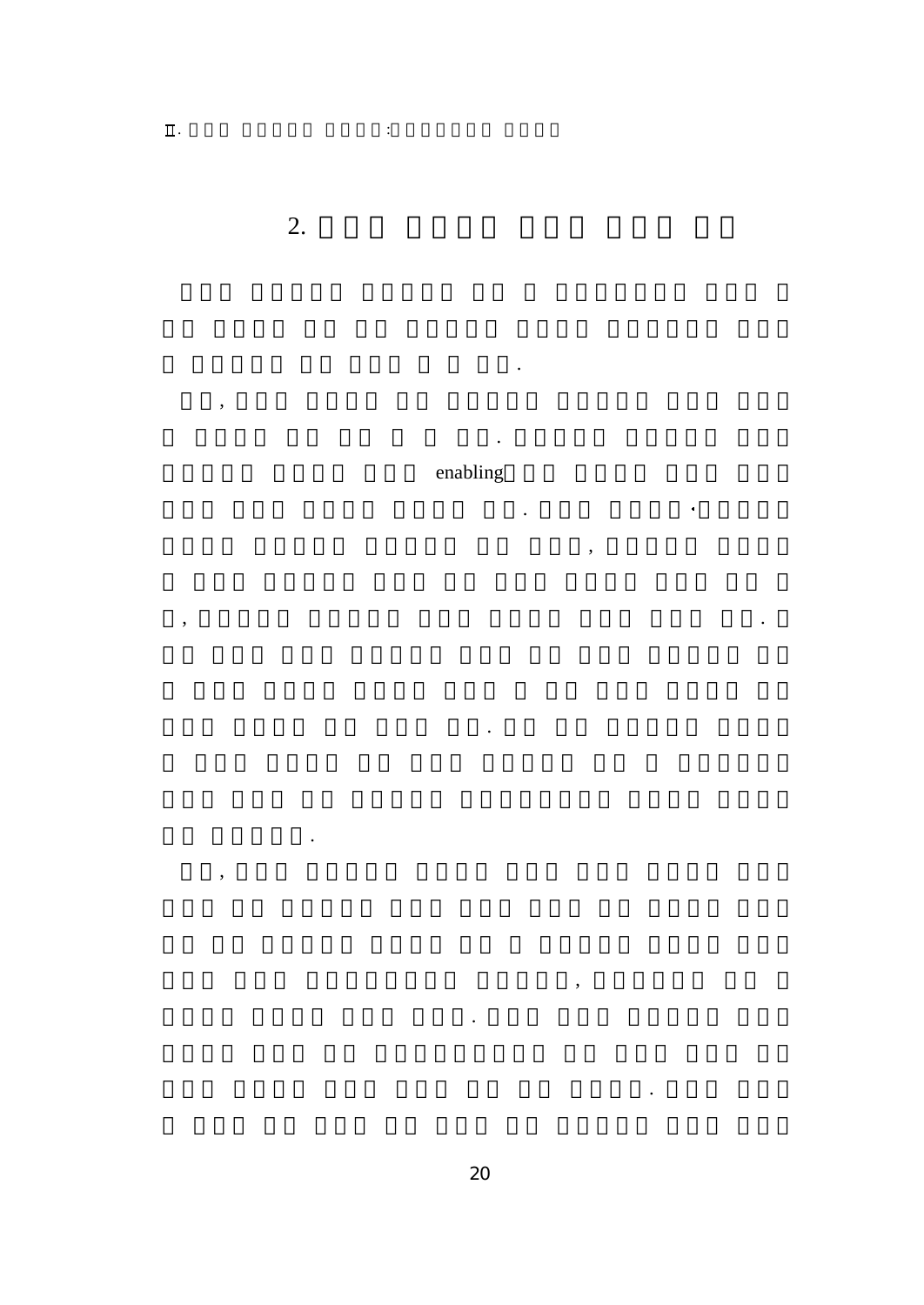## 90%

 $\ddot{\phantom{a}}$ 

 $3.$ 

3.

# (1) enabling corporation v. mandatory regulation

of corporate law'.

corporation

 $\ddot{\phantom{a}}$ 

enabling

 $\mathcal{L}^{\text{max}}$ 

 $\overline{\phantom{a}}$ 

'enabling structure

 $\mathcal{L}^{\text{max}}_{\text{max}}$ 

 $\ddot{\phantom{a}}$ 

 $\ddot{\cdot}$ 

 $,$  $\Delta \sim 1$ 

 $\sim 10^{-11}$ 

enabling

(mandatory )

### enabling

 $\ddot{\phantom{a}}$ 

 $\overline{\phantom{a}}$  $\ddot{\phantom{0}}$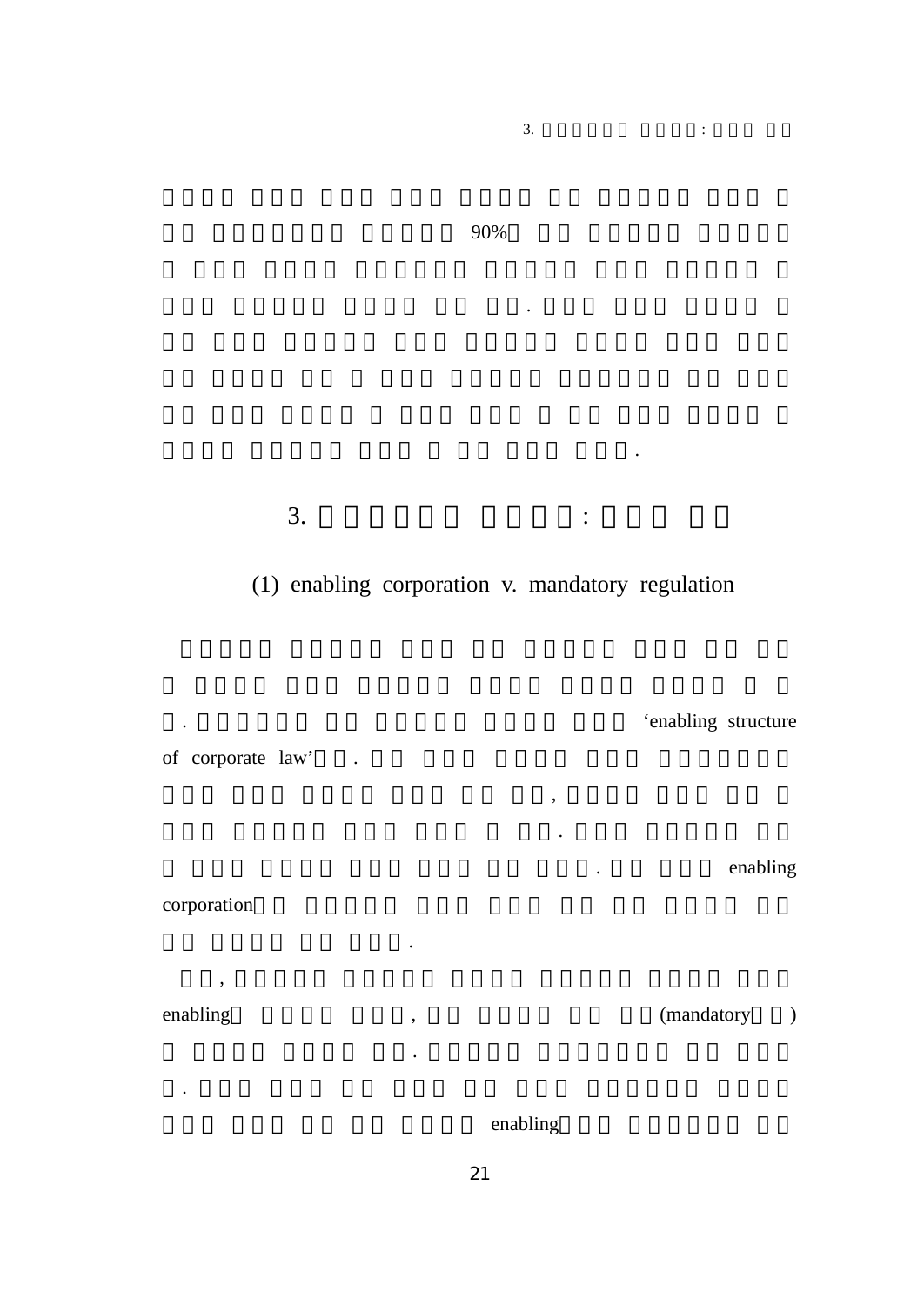

 $\overline{1}$ 

(2)

.

,



.

.

 $\ddot{\phantom{1}}$ 

.

.

.

 $\ddot{\phantom{0}}$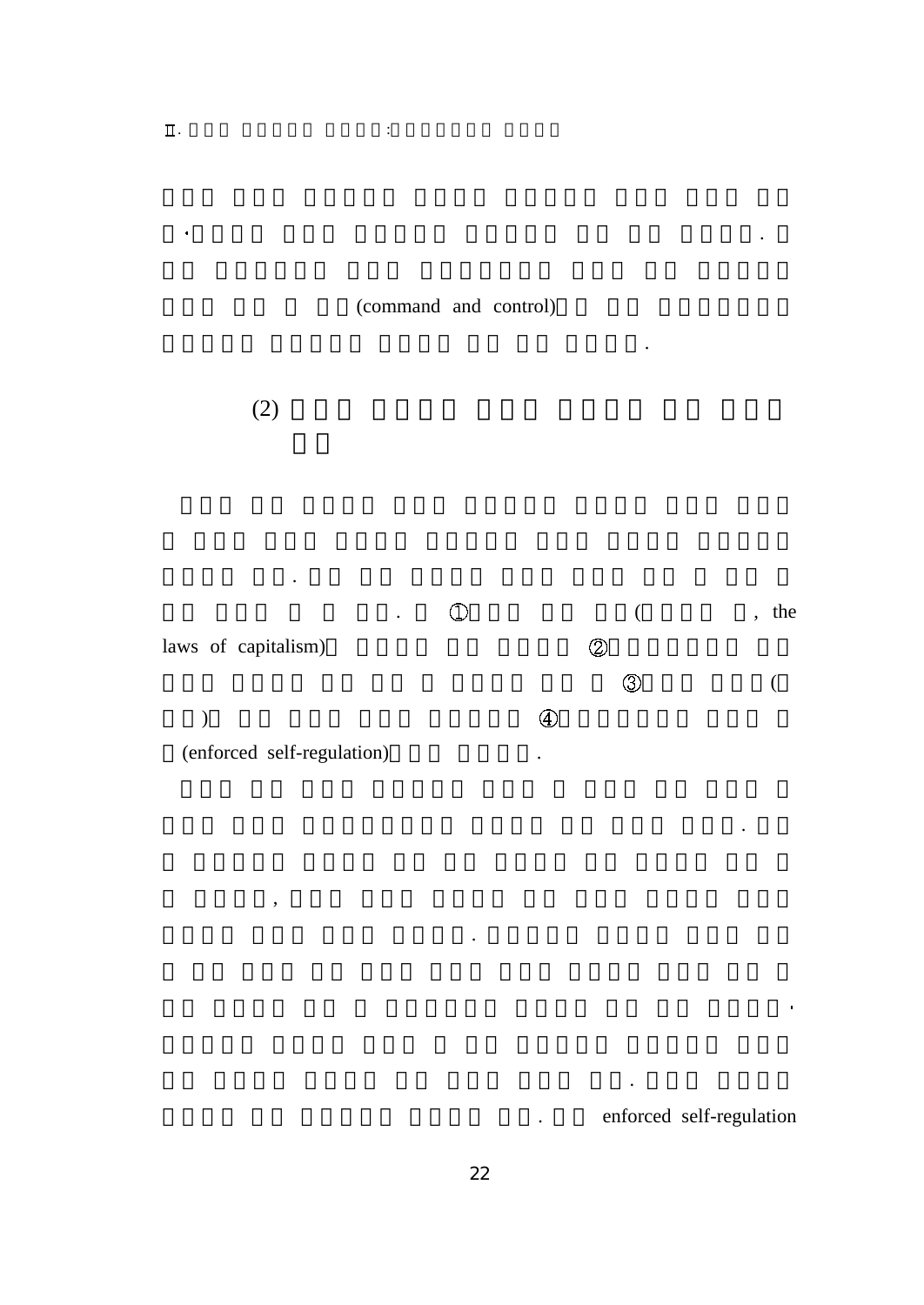$M&A$ 

 $\ddot{\phantom{a}}$ 

 $\sim 10^{-11}$ 

 $\overline{\phantom{a}}$ 

process-oriented approach

 $\overline{\phantom{a}}$ 

 $\ddot{\phantom{0}}$ 

 $3.$ 

 $\ddot{\phantom{a}}$ 

 $\overline{\phantom{a}}$ 

 $\ddot{\phantom{0}}$ 

 $\bullet$ 

 $\ddot{\phantom{0}}$ 

enabling

 $\, ,$ 

 $\ddot{\phantom{a}}$ 

 $\ddot{\phantom{a}}$ 

 $\overline{\phantom{a}}$ 

 $\ddot{\phantom{0}}$ 

 $\ddot{\phantom{a}}$ 

 $\ddot{\phantom{a}}$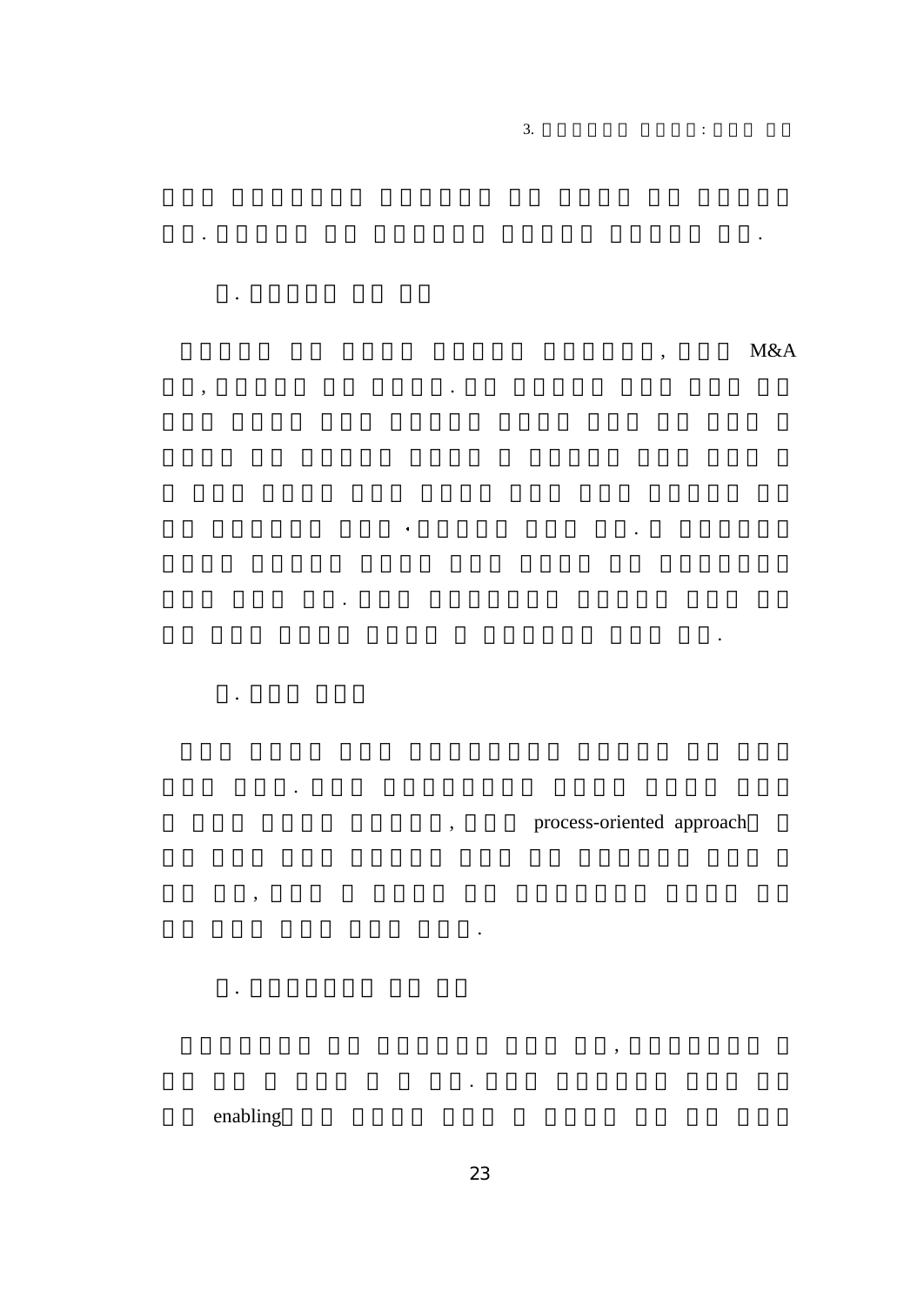#### **SEC** 2002  $SOX$  6)

 $\ddot{\phantom{0}}$ 

 $\overline{\phantom{a}}$ 

 $\ddot{\phantom{a}}$ 

Enron

self

 $\bullet$ 

self-regulation

 $\ddot{\phantom{0}}$ 

 $\ddot{\phantom{0}}$ 

regulation

 $\cdot$ <sup>7</sup>)

 $\pm$ 

 $\overline{\phantom{a}}$ 

self-regulation

 $\ddot{\phantom{0}}$ 

 $\overline{\phantom{a}}$ 

 $\ddot{\phantom{1}}$ 

 $\, ,$ 

(self regulatory agency)

 $6)$ 

<sup>7)</sup> Black, Julia, Constitutionalising Self-Regulation, 59 Modern Law Review 24-55 (1996)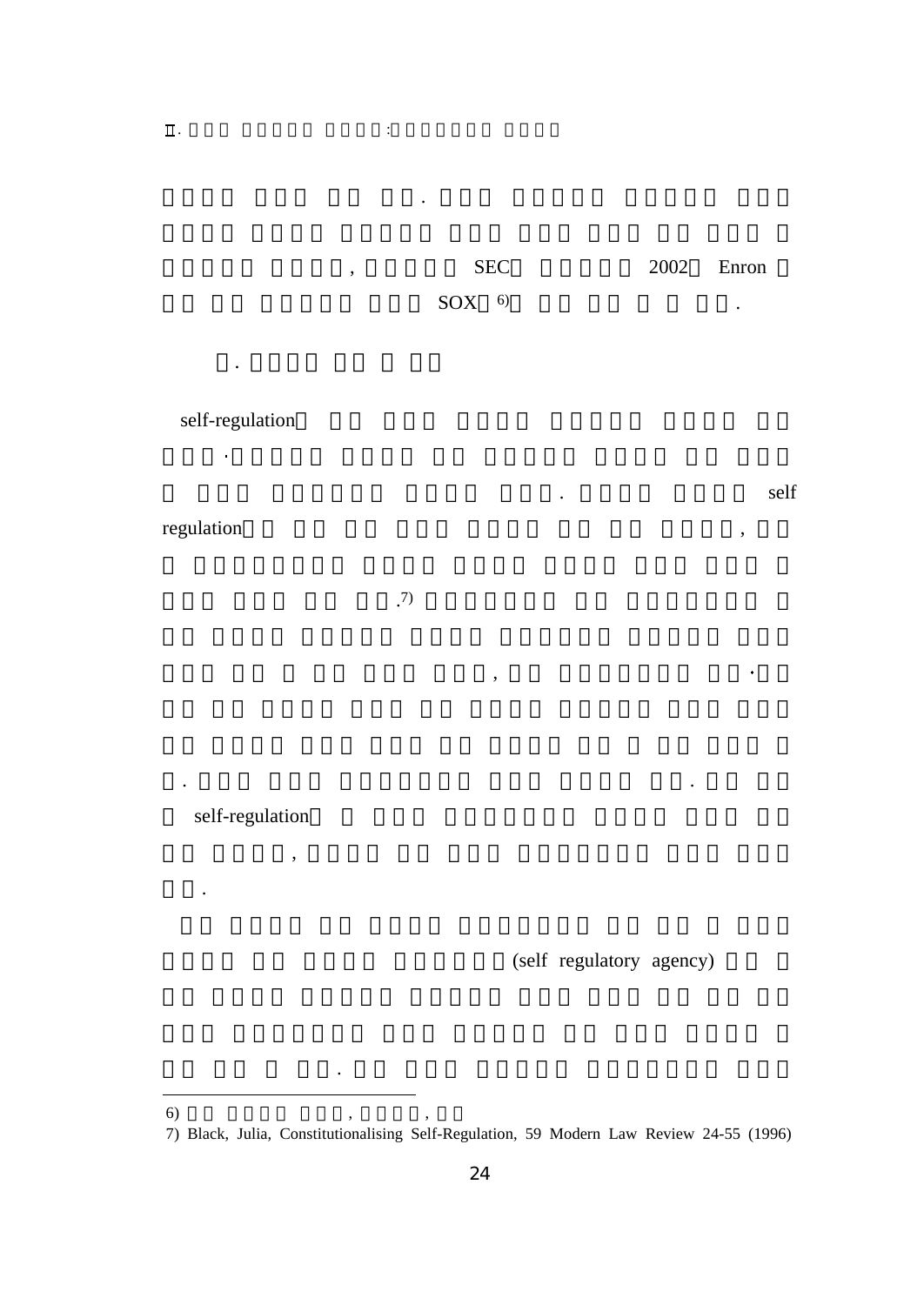,

 $\pm$ 

(FINRA, Financial Industry Regulatory

.

.

. .10)

enforced self-regulation .9)

,

.

(3)

.

8) (NASD) . 2007 7 30 NYSE Regulation (NASD)

9) Brithwaite, John, Enforced Self Regulation: A New Strategy for Corporate Crime, 80 Michigan Law Rev. 1466 (1982); Ayes, Ian & Braithwaite, John, Responsive Regulation: Transcending the Deregulation Debate, Oxford, Oxford University Press (1992)

10) Latin. Howard, Ideal versue Real Regulatory Efficiency: Implementation of Uniform Standards and "Fine-Tuning" Regulatory Reform, 37 Stanford Law Review, 1267 (1985)

SEC

Authority<sup>8)</sup>)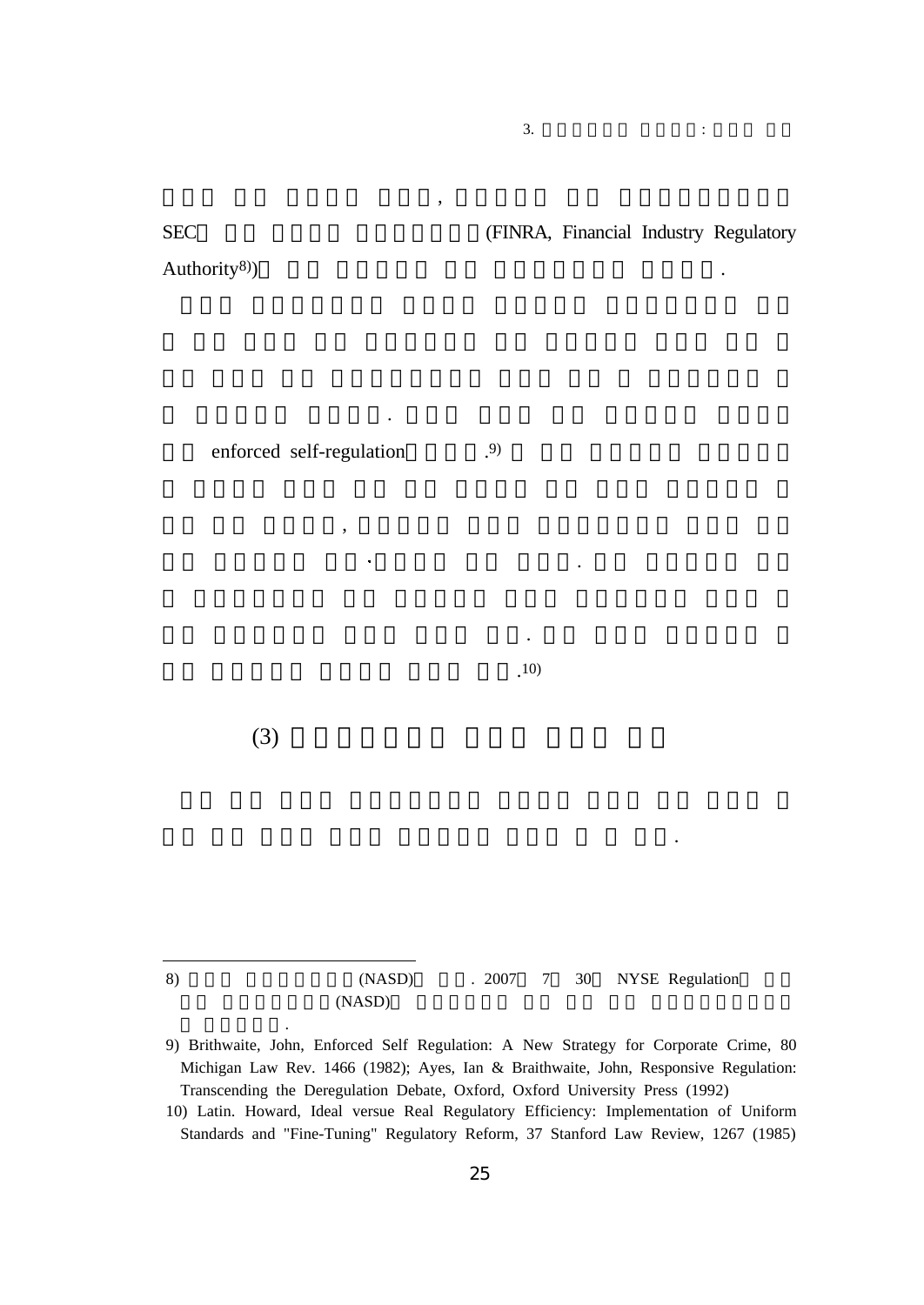(responsive regulation) $11$ )

 $\cdot$ 

 $\colon$ 

(Compliance Pyramid)

: Self Regulation)  $(1)$ 

(Enforced Self Regulation)

 $11)$ ,Ayes, Ian & Braithwaite, John, Responsive Regulation: Transcending the Deregulation Debate, Oxford, Oxford University Press  $(1992)$ ;

Sagit Leviner, A New Era of Tax Enforcement :From 'Big Stick' to Responsive Regulation, U of Michigan Law &Economics, Olin Working Paper No. 06-007, Proceedings of the 2006 IRS Research Conference, U of Michigan Public Law Working Paper No. 68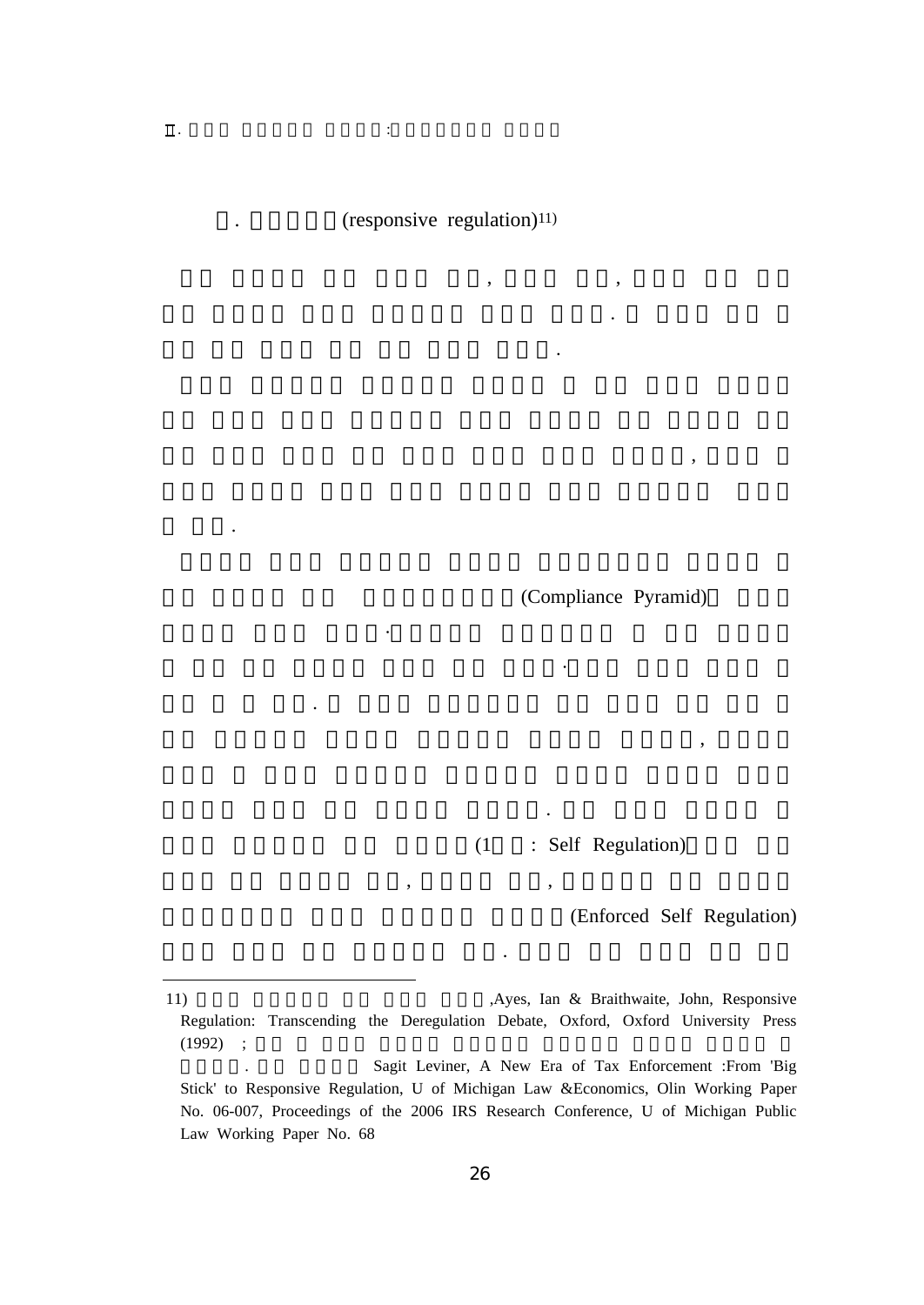, (Command Regulation, Discretionary ), (Full Force of the Law: Prosecution & Incapacitation

 $3.$   $\vdots$ 

. (principles-based regulation)

 $\overline{\mathcal{L}}$ 

(principles-based

.

.

.

 $\hat{\mathcal{L}}$ 

regulation)"

 $\ddot{\phantom{0}}$ 

(rule-based)" .

 $\epsilon$  $\cdot$ , ,

Henry M. Paulson Jr.: 12)

) and the contract of  $\mathbf{r}$  .

Michael R. Bloomberg Charles E. Schumer

Bloomberg-Schumer

Report<sup>13)</sup>

The Financial Services Roundtable : Blue Ribbon Commission on Enhancing Competitiveness 6 14)

. "Sustaining New York's and US's Global Financial Services Leadership" .  $14)$  . 1.

<sup>12)</sup>Henry M. Paulson Jr, "Competitiveness of the US Capital Markets", Economic Club of New York, Nov. 20, 2006. 13)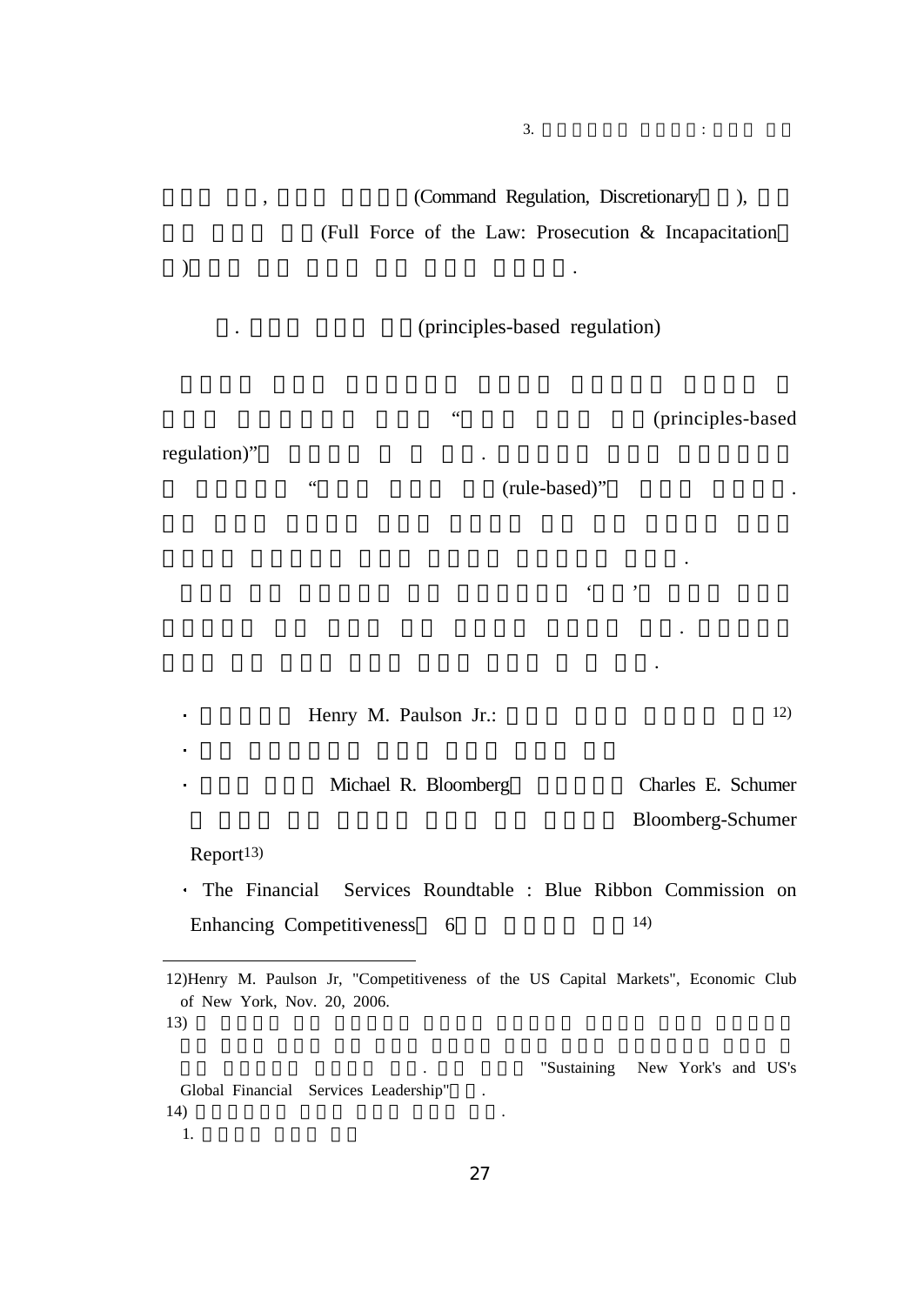principles-based regulation

 $\ddot{\phantom{a}}$ 

 $.15)$ 

 $\cdot$ 

 $\overline{\phantom{a}}$ 

 $\frac{1}{2}$ 

 $\ddot{\phantom{0}}$ 

(less regulation)

 $\overline{a}$ 

(better regulation)



 $\, ,$ 



 $\bar{\mathbf{u}}$  .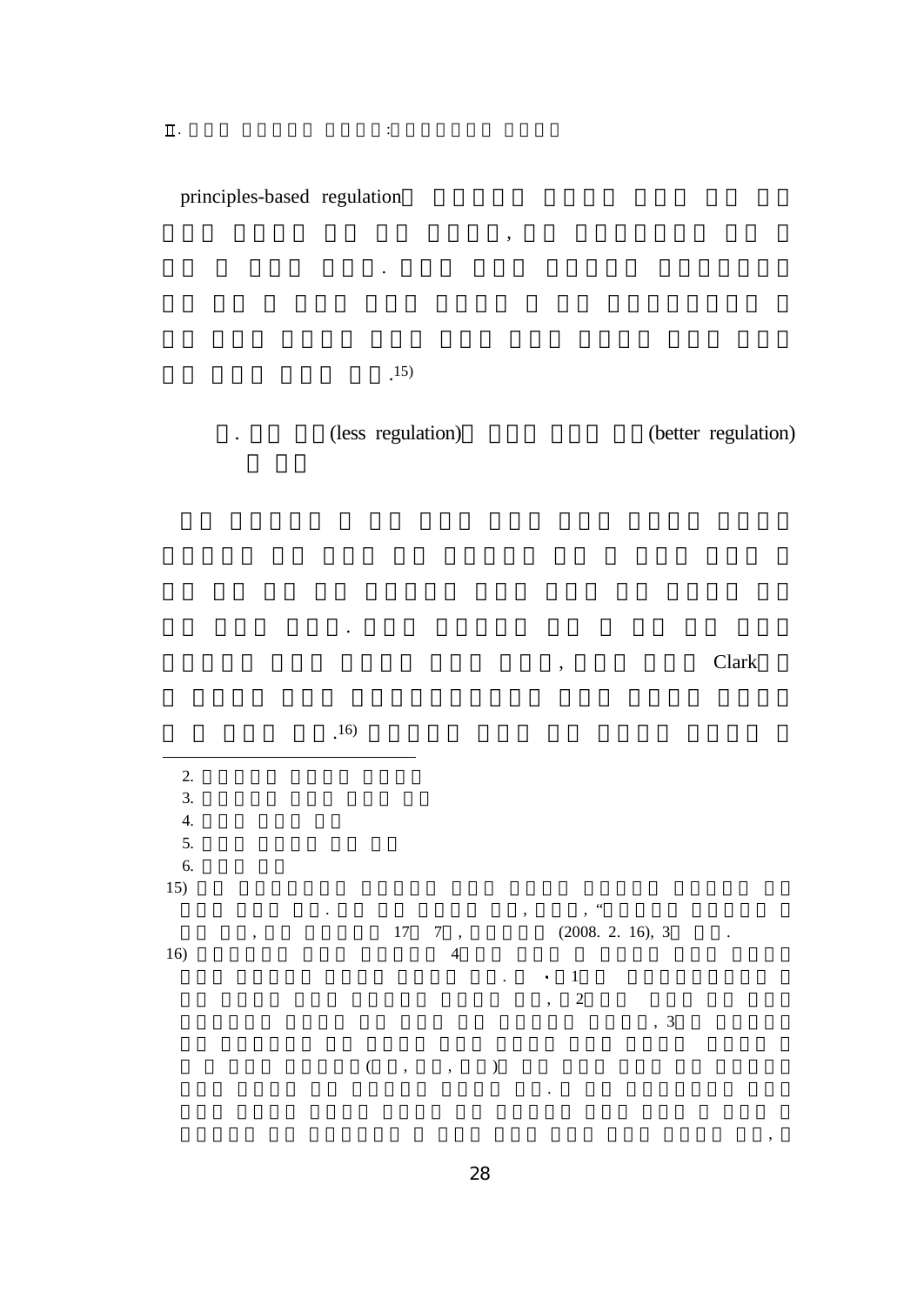$1%$ 

 $\ddot{\phantom{0}}$ 

 $\ddot{\phantom{0}}$ 

 $\overline{\phantom{a}}$ 

(accountability),

 $\epsilon$ 

 $\ddot{\phantom{a}}$ 

 $3.$ 

 $\ddot{\phantom{a}}$ 

 $\langle \pm \rangle$ 

 $\ddot{\phantom{0}}$ 

 $\overline{\phantom{a}}$ 

 $,$ 

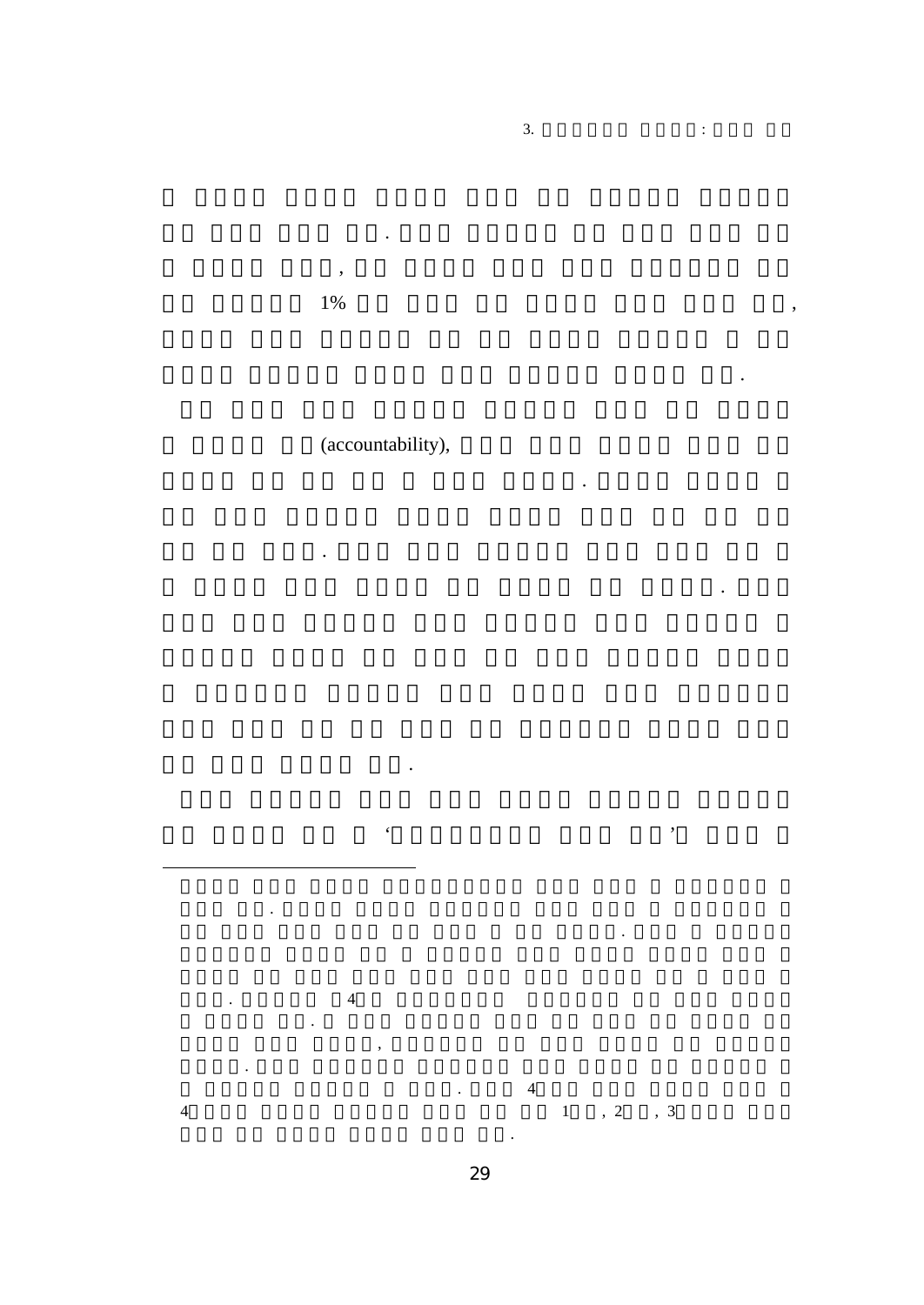$\overline{\phantom{a}}$ 

,

 $\ddot{\cdot}$ 

 $\big)$ 

 $\overline{(}$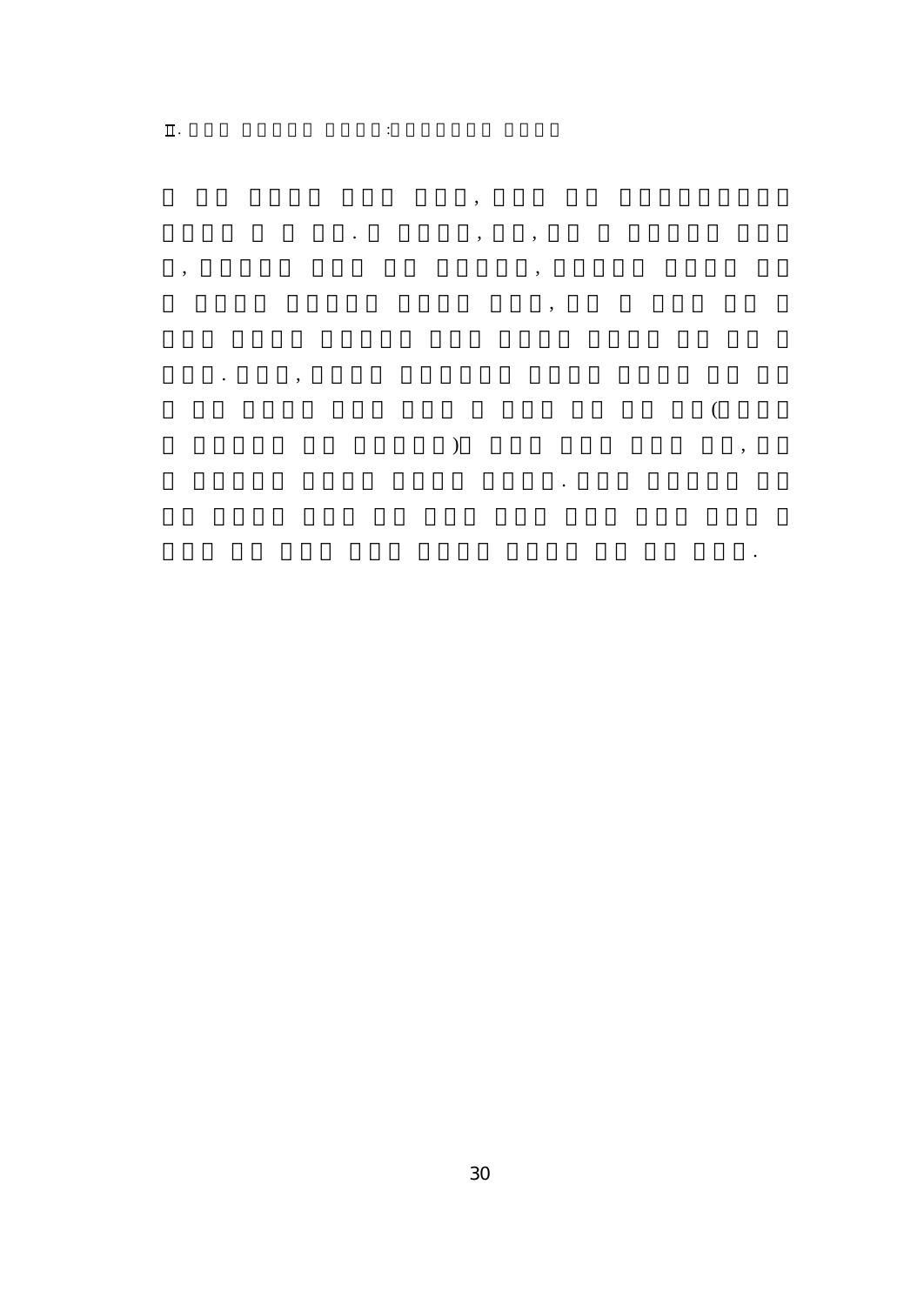1. 2005

.

#### . 2005

.

1. 2005

( "2005 Securities Offering Reform")

> 2002Sarbanes-Oxley

> > .17)

,

SEC(Securities and Exchange Commission)

17) , -

.

.

Sarbanes-Oxley Act , 4 2 , (2003.12)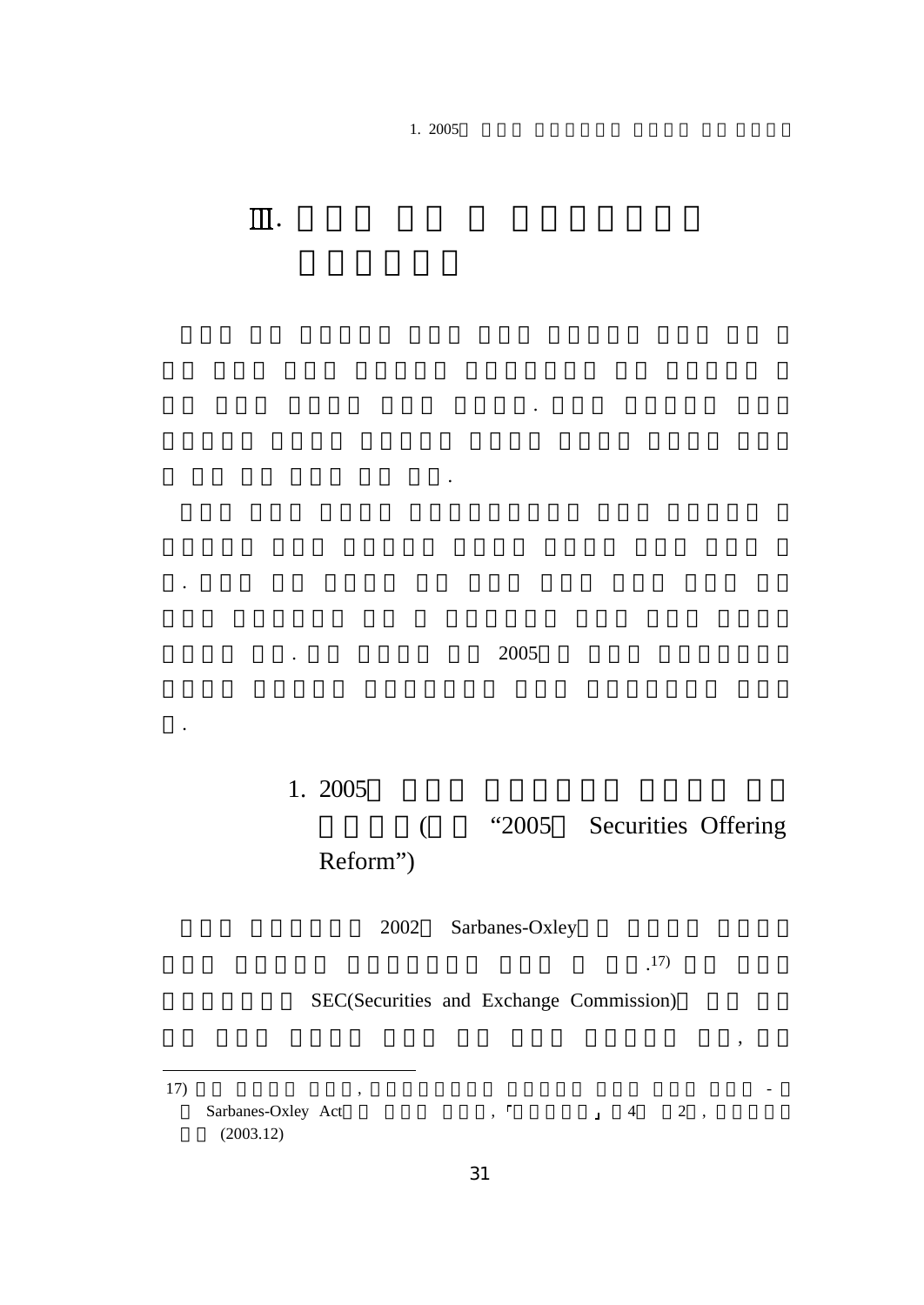

1933

 $3 \hspace{3.1em} 1$ 

1933

1934

18) SEC Release Nos. 33-8591; 34-52056; IC-26993 (July 19, 2005) (the "Adopting Release"),

19) SEC Release Nos. 33-7606; 34-40632; IC-23519 (Nov. 3, 1998) 1993 Form A, B, C . , KEITH M. MOSKOWITZ, The

SEC's 'aircraft carrier' proposes sweeping reforms, ABA Section of Business Law

.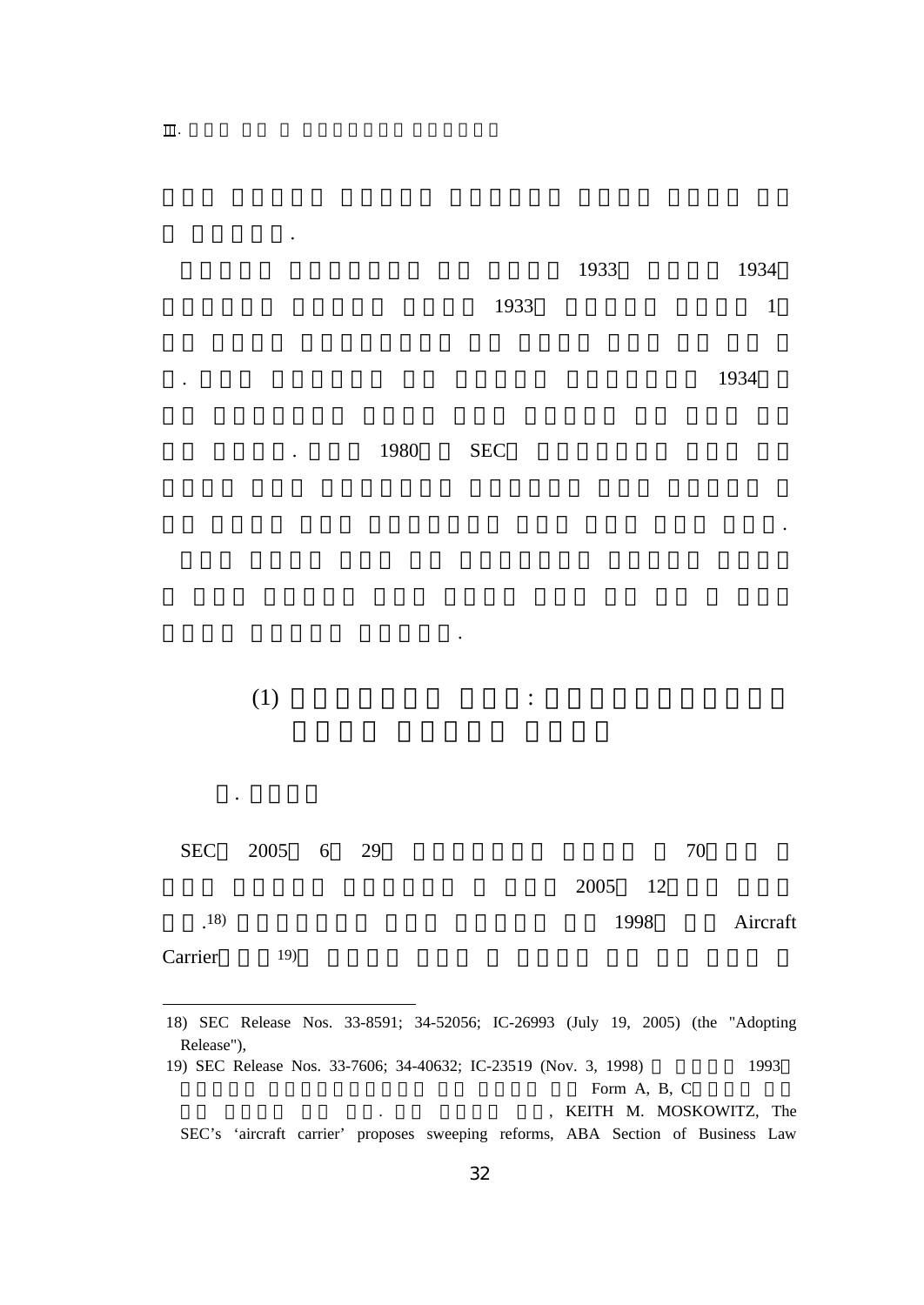.

.

#### 2002Sarbanes-Oxley

| $\rm{SEC}$ |           |           | 2002 | Sarbanes  |
|------------|-----------|-----------|------|-----------|
| Oxley      |           |           |      |           |
|            | $\bullet$ | 1998      |      |           |
|            |           |           |      |           |
|            |           | $\bullet$ |      |           |
| 2005       |           |           |      |           |
|            |           |           |      | $\bullet$ |
|            |           |           |      |           |

. 1934

SOXSEC

,  $\;$  . SEC  $\;$ 

. 2005

Business Law Today July/August 1999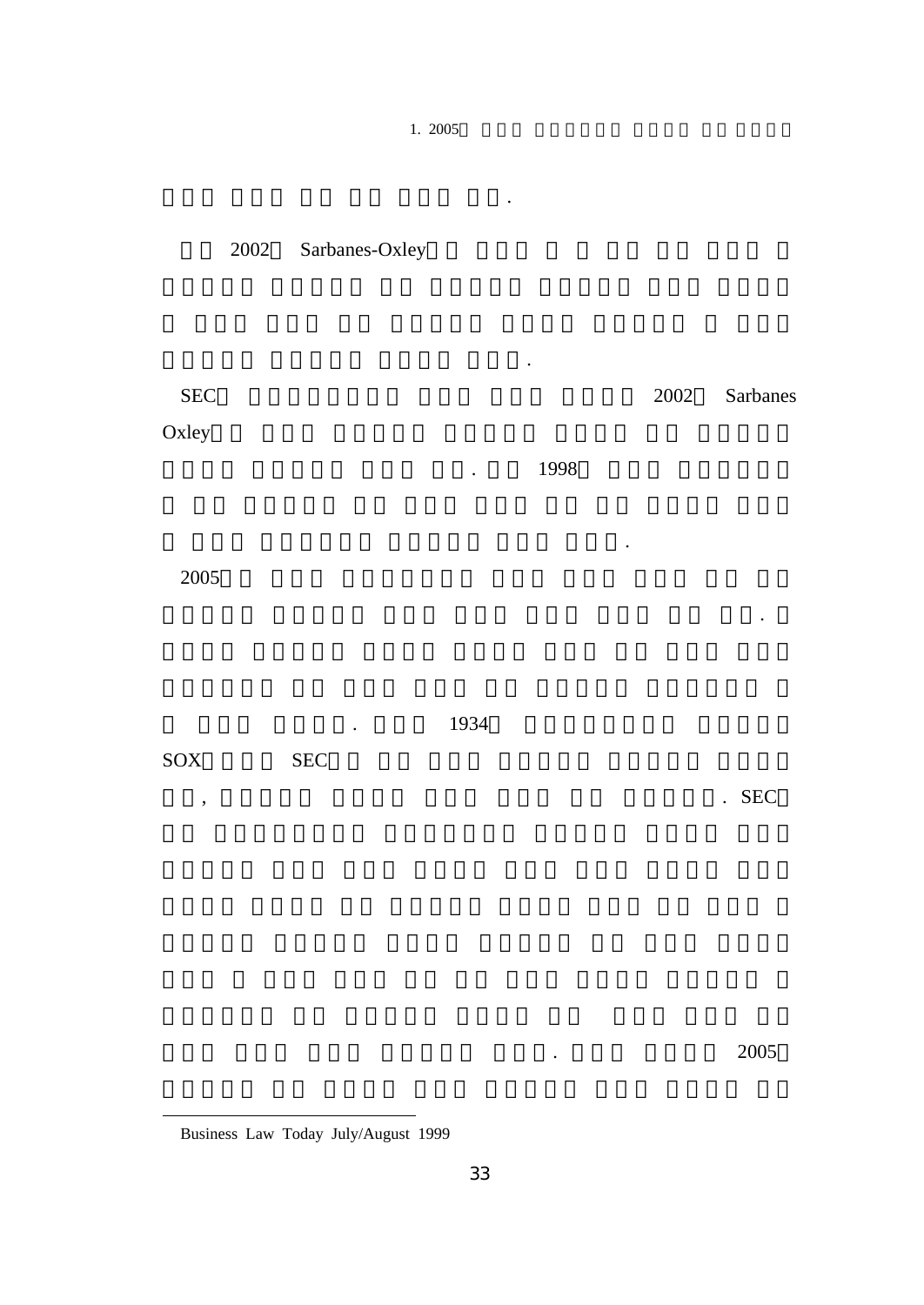144A

.

, Rule 144A20)

. , i)

.

. Rule

(QIB, Qualified

institutional buyers)<sup>21)</sup>,

.

.

. , ii)

. iii)

(well known seasoned

issuer, WKSIs)' (free writing pro-

.

 $\zeta$ 

spectus) .

,

<sup>20)</sup> Rule 144A , William K. Sjostrom, Jr., The Birth of Rule 144A Equity Offerings, (Draft of March 10, 2008), UCLA Law Review, Forthcoming Available at SSRN: http:// papers.ssrn.com/sol3/papers.cfm?abstract\_id=1104706 (29k) 21)  $\blacksquare$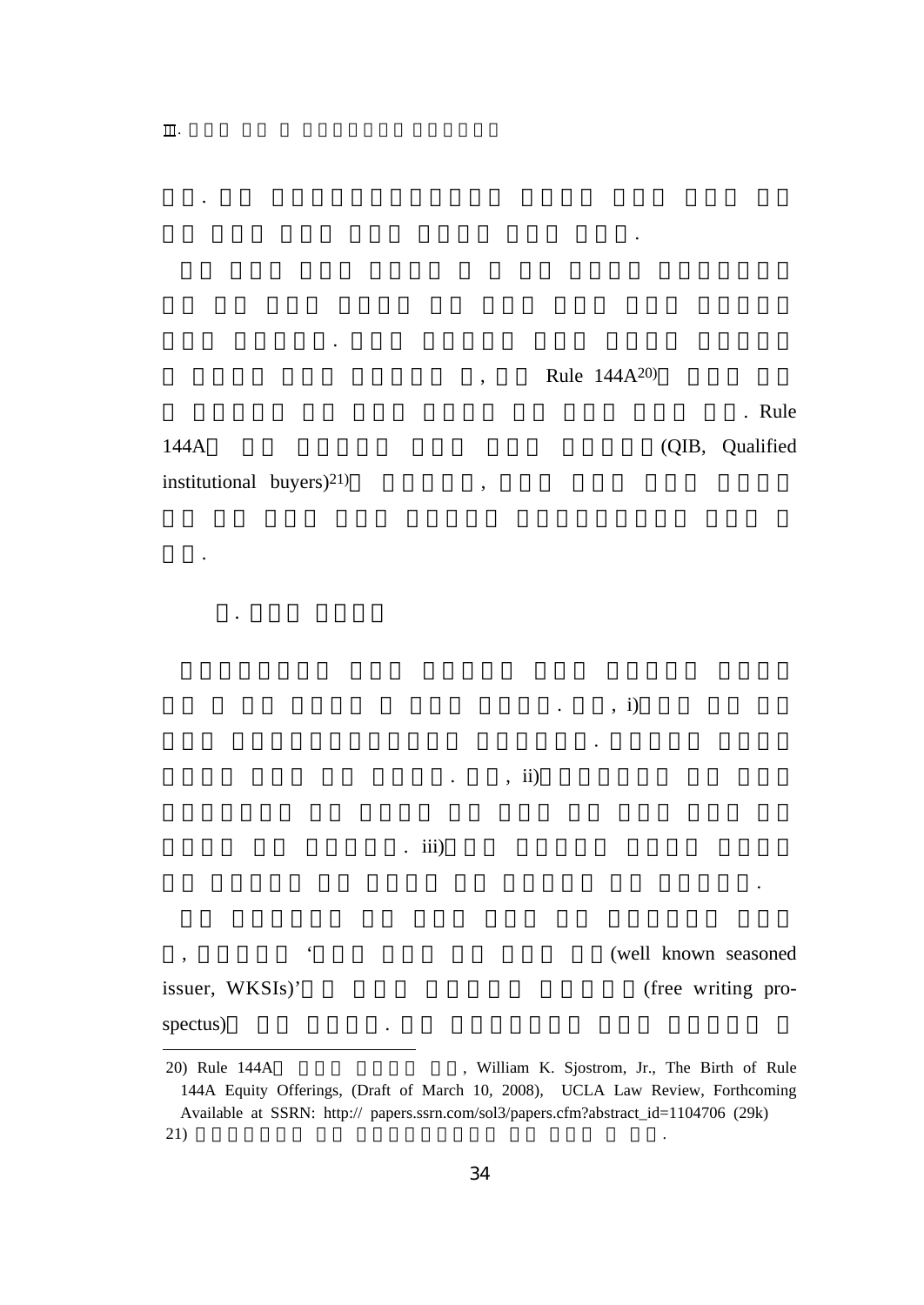| $\overline{4}$<br>,                                 |                |                               |        |                         |      |
|-----------------------------------------------------|----------------|-------------------------------|--------|-------------------------|------|
|                                                     |                |                               |        |                         |      |
|                                                     |                |                               |        |                         |      |
|                                                     |                | 22)                           |        |                         |      |
| $\mathbb Q$                                         |                | (well known seasoned issuers, |        |                         |      |
| WKSIs) <sup>23)</sup>                               |                |                               |        |                         |      |
|                                                     |                |                               | 'WKSI' |                         |      |
|                                                     |                |                               |        |                         | .24) |
| $\overline{\phantom{a}}$                            |                | i)                            |        | Form S-3                |      |
| $F-3$                                               |                |                               |        |                         |      |
| , ii)                                               | $\mathfrak{Z}$ |                               |        |                         |      |
|                                                     |                | \$<br>1billion                |        |                         |      |
| \$700 million                                       |                |                               |        |                         |      |
| 1billion<br>\$                                      |                |                               |        |                         |      |
|                                                     |                |                               |        |                         |      |
|                                                     |                |                               |        |                         |      |
|                                                     |                |                               |        |                         |      |
| WKSI                                                |                | i)                            |        |                         |      |
| ii)                                                 |                |                               |        |                         |      |
| 22) Securities Act Release No. 8591 (July 19, 2005) |                |                               |        |                         |      |
| 23)<br>2005                                         |                |                               |        |                         |      |
| ", (2008. 5. 20)                                    |                | $\zeta$ $\zeta$<br>۰          |        | $\mathrm{T}/\mathrm{F}$ |      |

1. 2005

24) see. Rule 405

35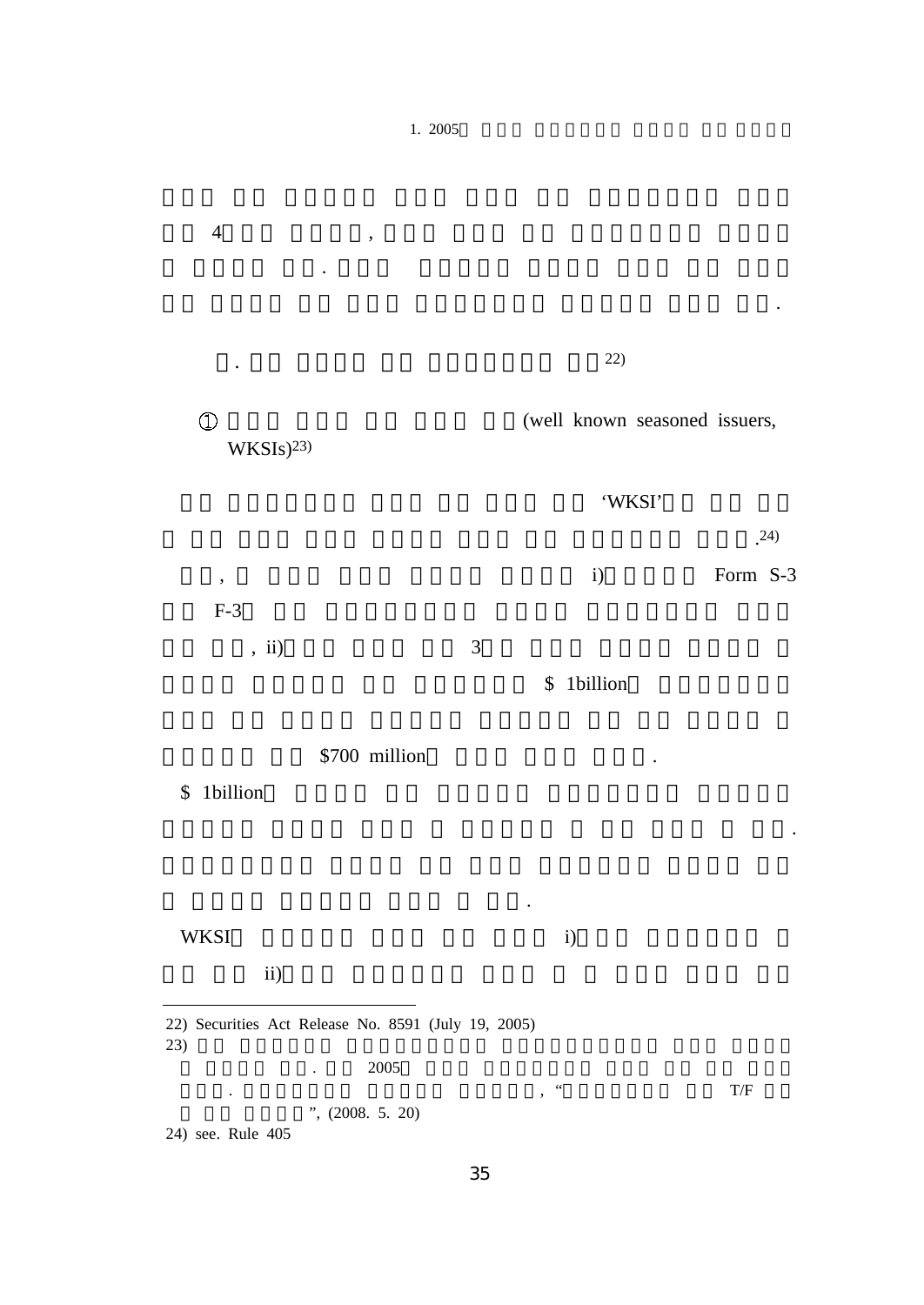. WKSI $\mathbf I$ (ineligible issuers)'  $\epsilon$  ' Form S-3 General Instructions I.A.3(b) . blank check companies, shell companies, penny stock issuers, limited partnership, involuntary bankruptcy , 315 (b)(4)(B)  $($ ,  $)$ , 3 , 3 , 1940 . WKSI SEC 2004 30% , 95%, 96% .25)  $\circledcirc$ (seasoned issuers) , seasoned issuers Form S-3 F-3 \$75 million( Form S-3 ) . Form S-3 seasoned issuers , WKSI .  $\circled{3}$ (unseasoned issuers) , unseasoned issuers 13 15d Form S-3 F-3

25) Securities Act Release No. 8591 (July 19, 2005) at 29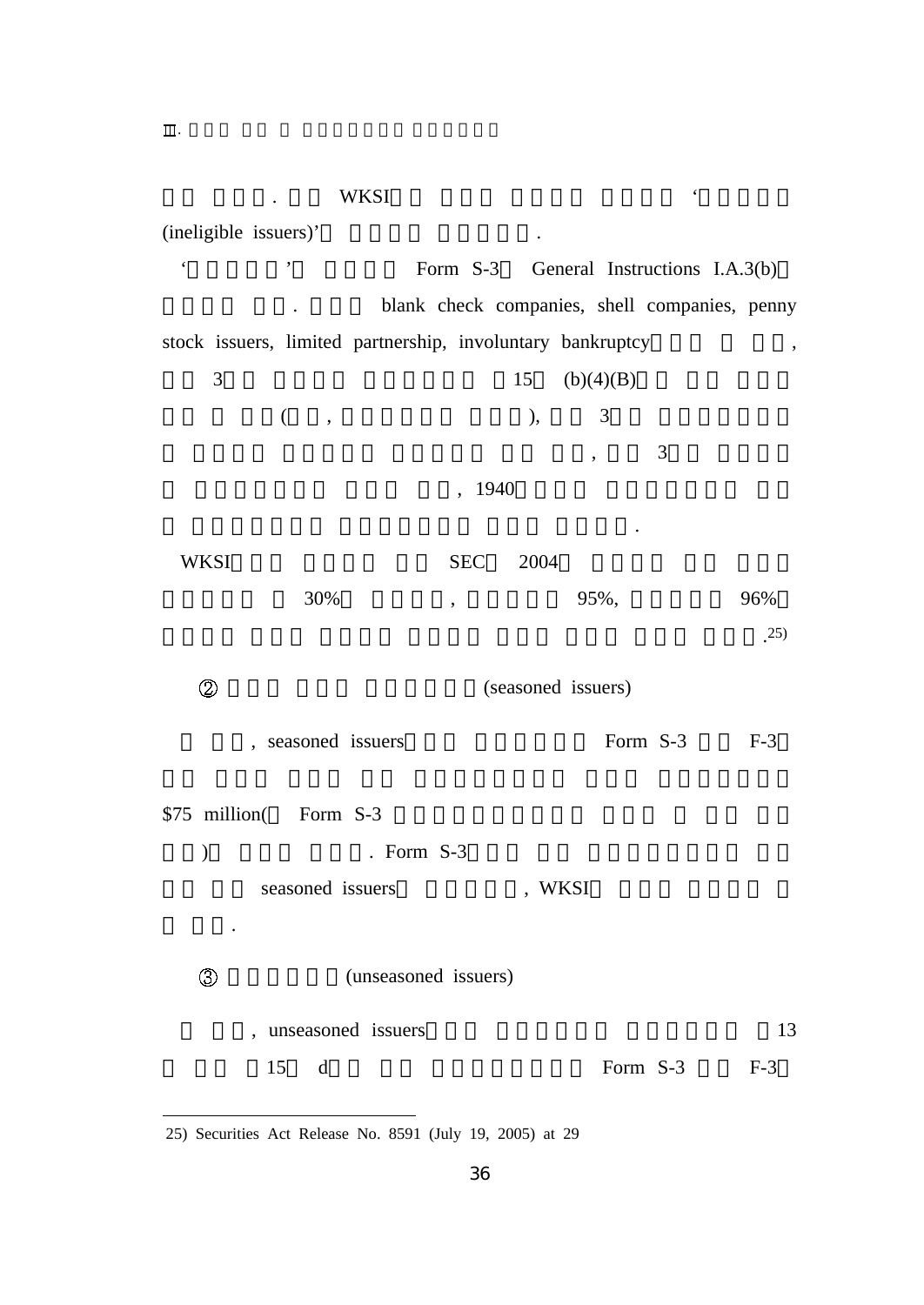## \$75 million .

.



.

[ ]

|                               | $\cdot$ Form S-3 F-3<br>3<br>$\bullet$<br>1billion<br>\$                                                          |
|-------------------------------|-------------------------------------------------------------------------------------------------------------------|
| Well-known seasoned<br>issuer | \$700 million<br>(ineligible issuers)<br>٠<br>WKSI<br><b>WKSI</b><br>$\overline{\phantom{a}}$<br>,<br><b>WKSI</b> |
| Seasoned issuer               | $\cdot$ Form S-3 F-3                                                                                              |
| Unseasoned issuer             | Form S-3<br>$\bullet$<br>$F-3$                                                                                    |
| Non-reporting issuer          | $\bullet$<br>$\bullet$                                                                                            |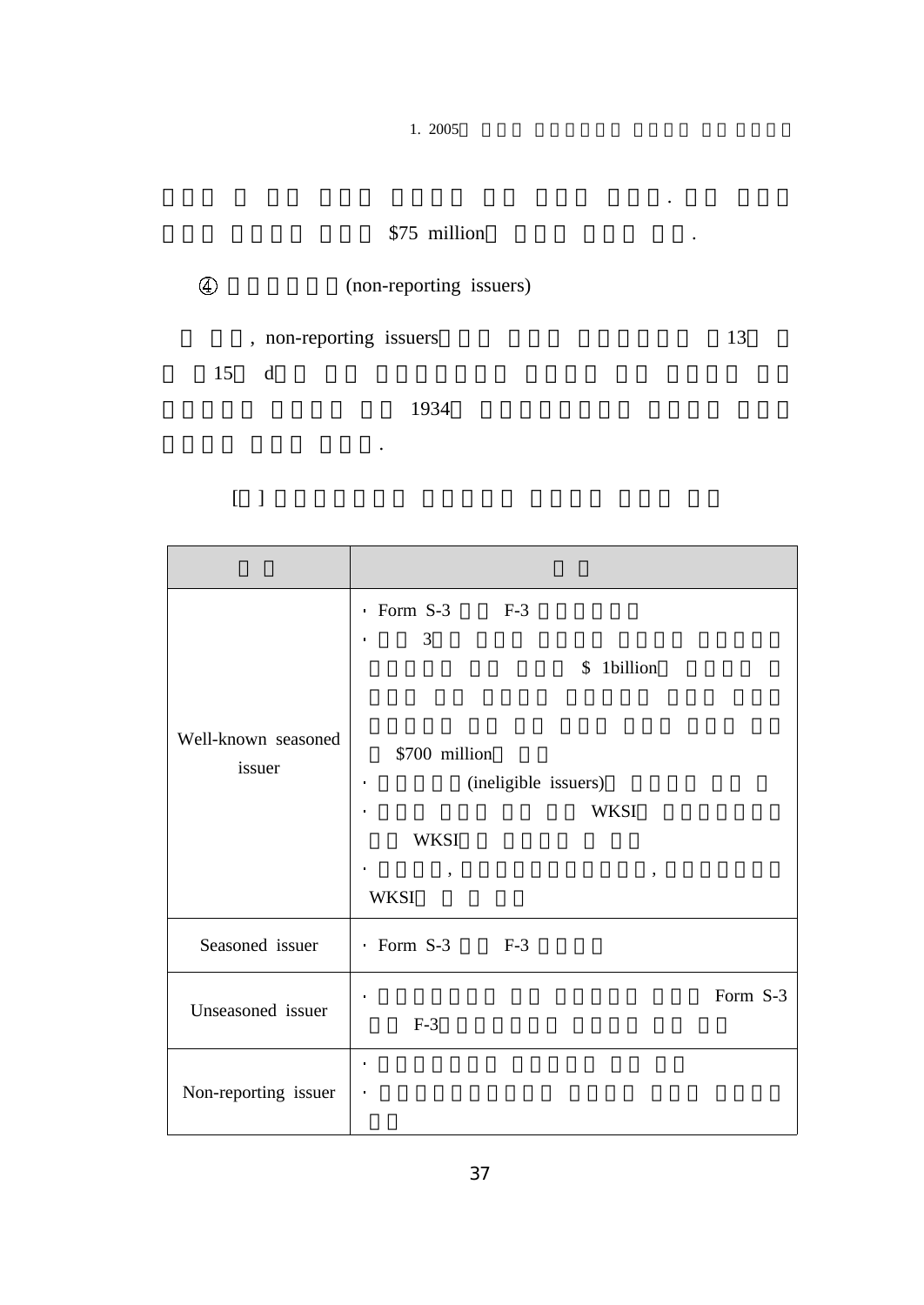(2)

## . (Automatic Shelf Registration)

 $\hat{\pmb{\zeta}}$ 

,

.

.

.

2005

(well-seasoned issuer)'

 $\textcircled{1}$ 

### (well known

.

.

seasoned issuer, WKSIs) .

 $\sim$  S-3  $F-3$ 

 $\cdot$  (i)  $\frac{$700 \text{ million}}{2}$  (ii) 3 \$1 billion .  $(ii)$ ,

.

.

seasoned issuer

\$75million

.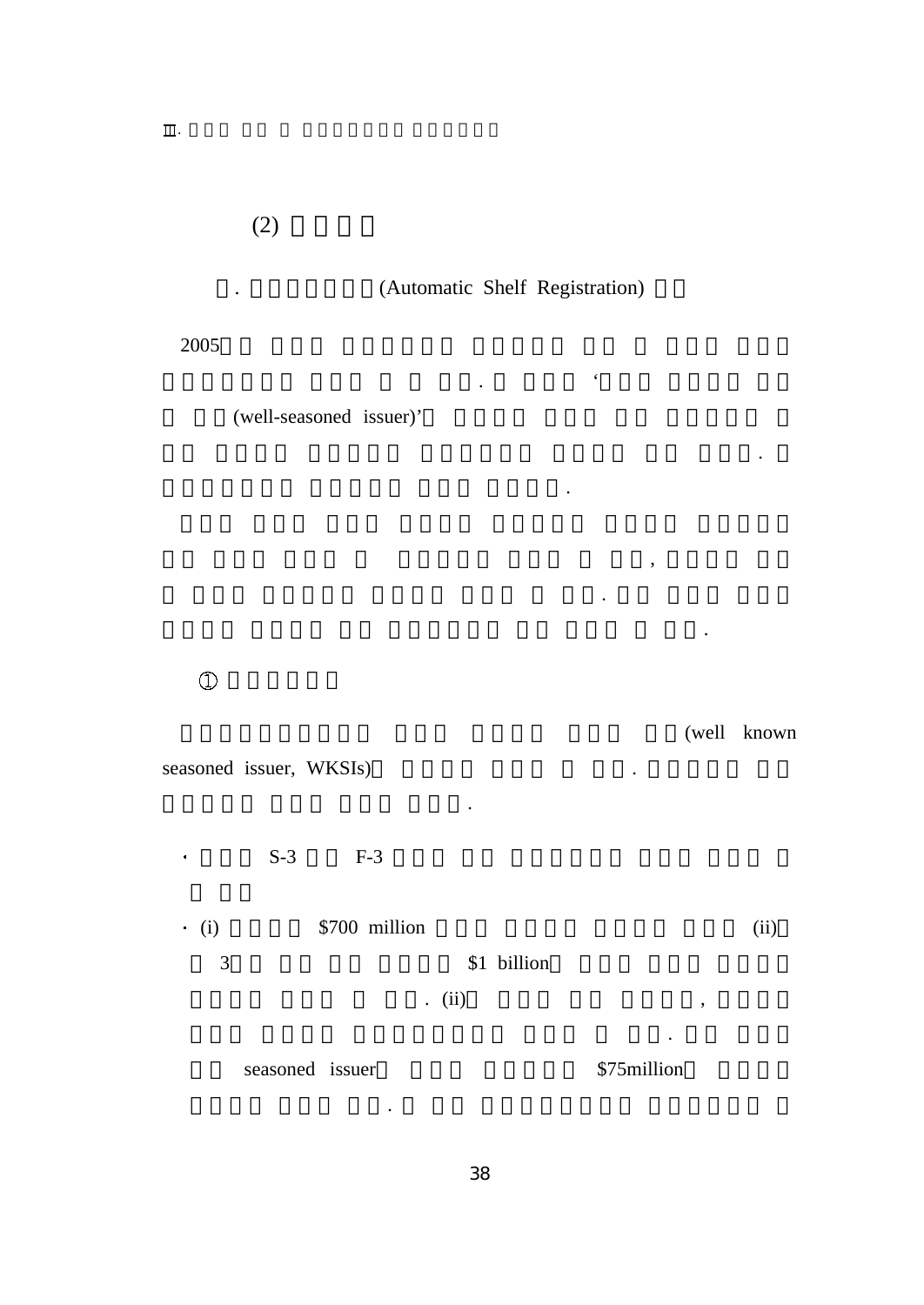#### . seasoned issuer

seasoned issuer

seasoned issuer

SEC

(well known seasoned issuer)

.

.

SEC

.

.

Enron

 $\circledZ$ 

WKSIs

,

,

.

, Form S-3 F-3

.

. SEC $\sim$  . The contract of  $\sim$  .

.

i)  $, ii)$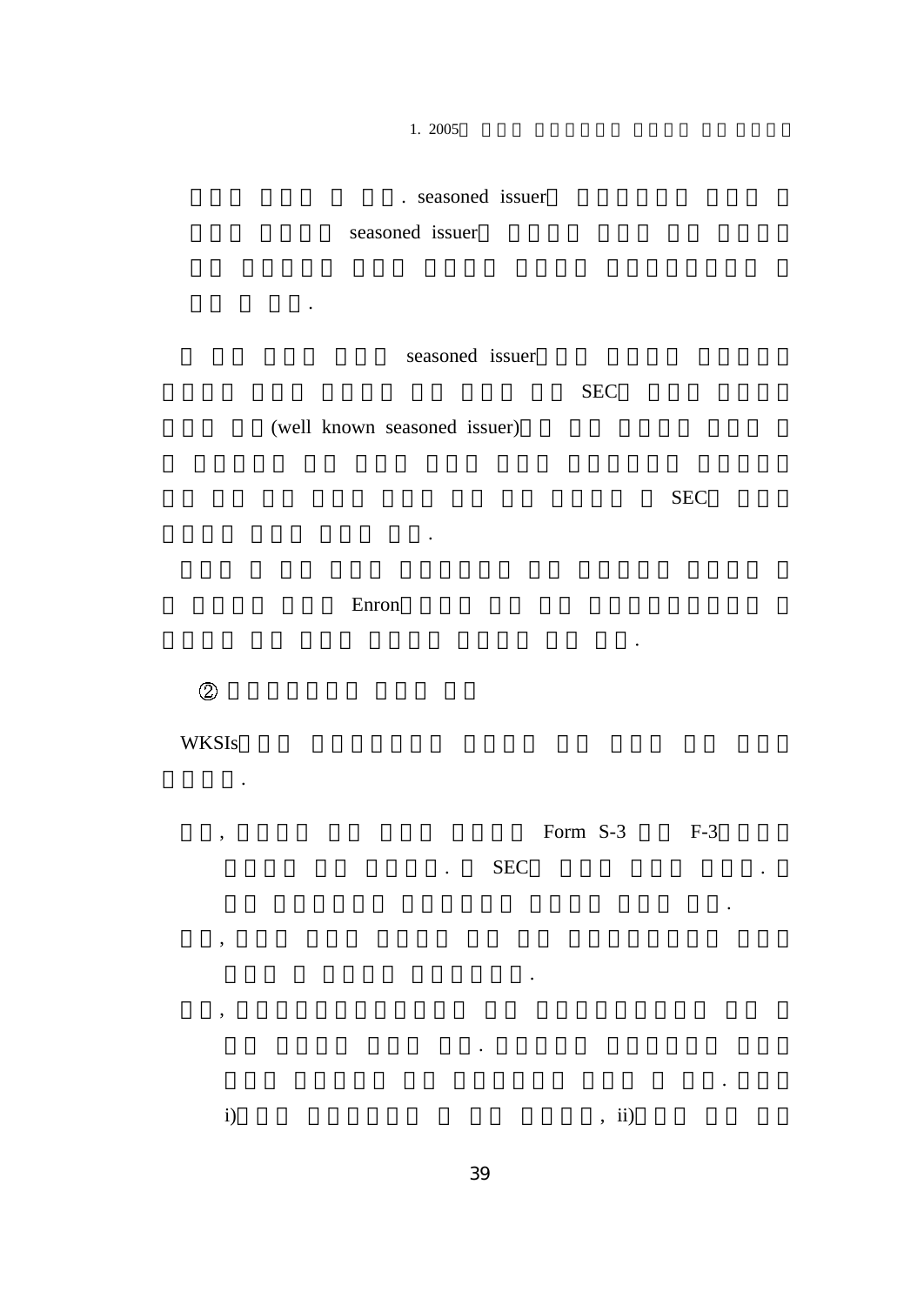

3

materials)

.

,

,

.

, 2

, ,

.

3

. (offering

, (market offering restriction) . '  $\overline{\phantom{a}}$ \* Rule 145

(public float) 10% ,

40

.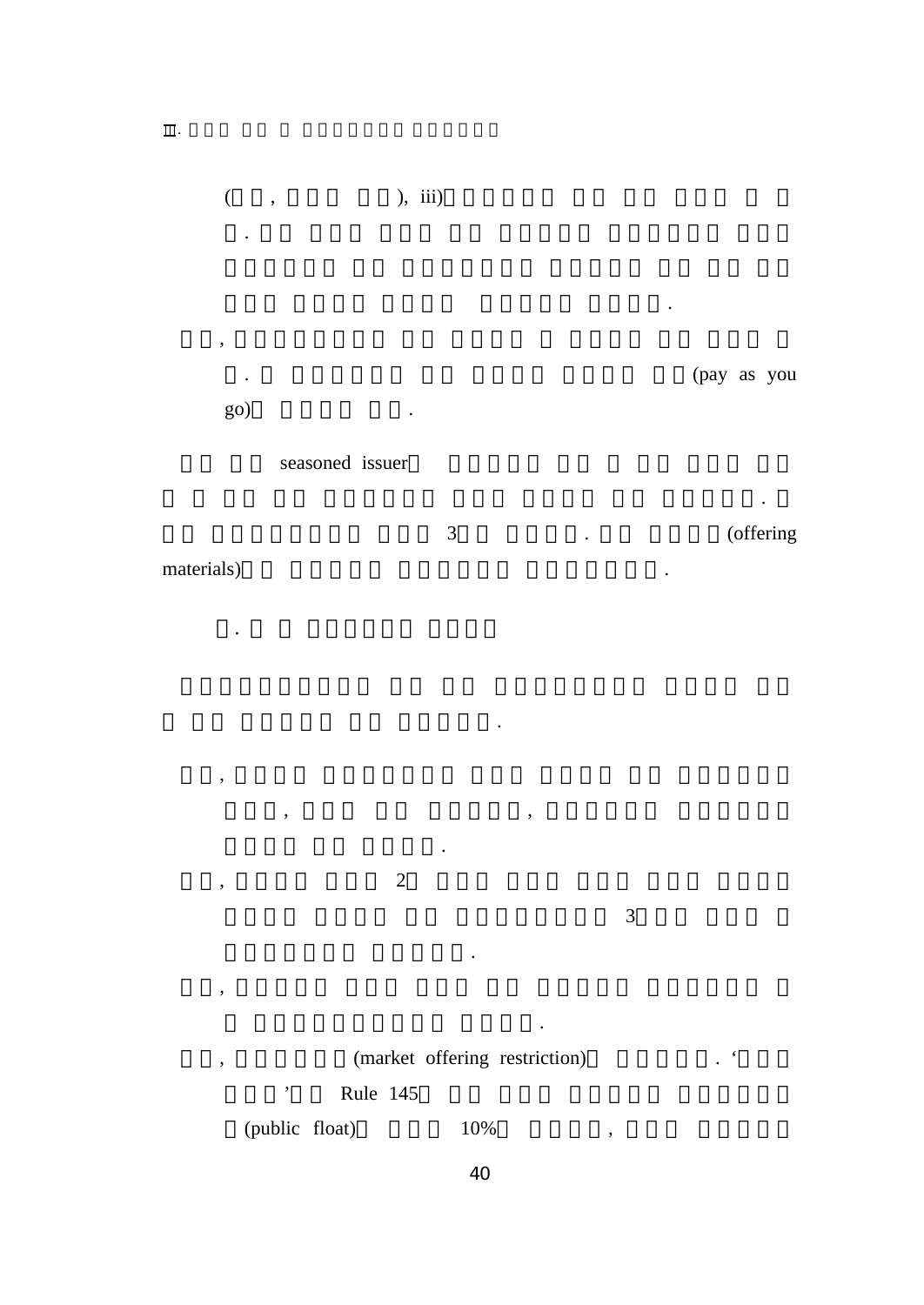$\ddot{\phantom{a}}$ 

 $.26)$ 

 $\ddot{\phantom{a}}$ 

10%

.

\$75million

 $\ddot{\phantom{a}}$ 

 $\mathbb O$ 

 $\cdot$ 1

 $\overline{\phantom{a}}$ 

 $\blacksquare$ 

 $\sqrt{5}$ 

 $\ddot{\phantom{a}}$ 

 $\overline{\phantom{a}}$ 

(quiet period)

 $.27)$ 

 $\overline{\phantom{a}}$ 

 $26)$ 

gatekeeper

27) SEC Release No. 33-5180(Aug. 16, 1971): Section 2(a0(3) of the Securities Act (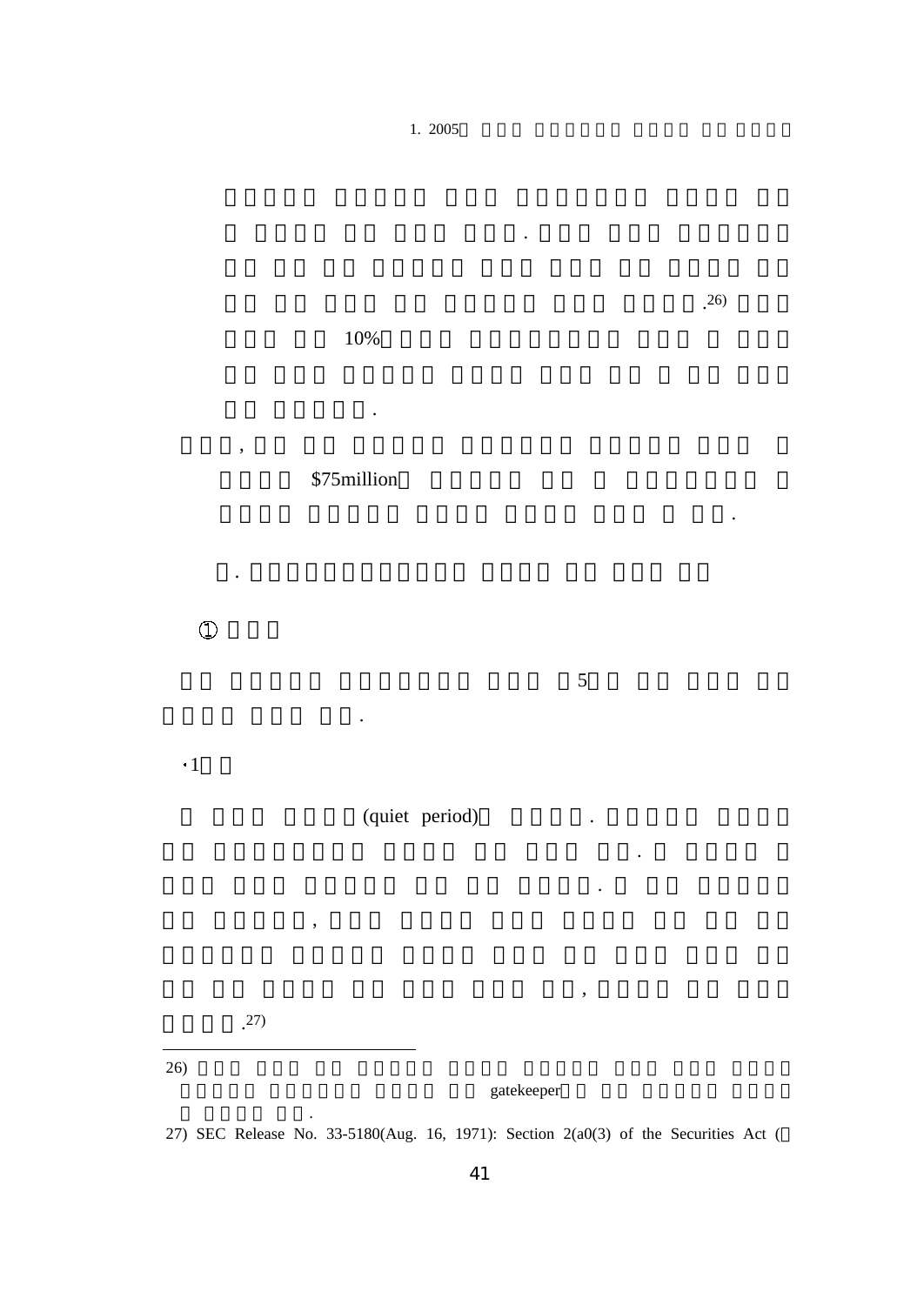'Gun jumping' and a set of the set of the set of the set of the set of the set of the set of the set of the set of the set of the set of the set of the set of the set of the set of the set of the set of the set of the set

 $\,$  ,

 $\ddot{\phantom{a}}$ 

 $\mathbf{m}$ .

 $\cdot$  2

 $\overline{2}$ 

 $\ddot{\phantom{0}}$ 

 $\cdot$  3

(  $11$ ,  $12(a)(2)$ ,  $17$   $(a)(2)$ Rule 10b-5 ). , SEC

 $\ddot{\phantom{a}}$ 

 $\ddot{\phantom{a}}$ 

 $\mathfrak{S}$ 

 $\ddot{\phantom{0}}$ 

 $\,$  ,

 $\ddot{\phantom{a}}$ 

 $\, ,$ 

 $\overline{\phantom{a}}$ 

 $\ddot{\phantom{0}}$ 

 $\ddot{\phantom{0}}$ 

 $\overline{\phantom{a}}$ 

 $\cdot$ 

 $\ddot{\phantom{0}}$ 

 $\bar{\mathcal{Y}}$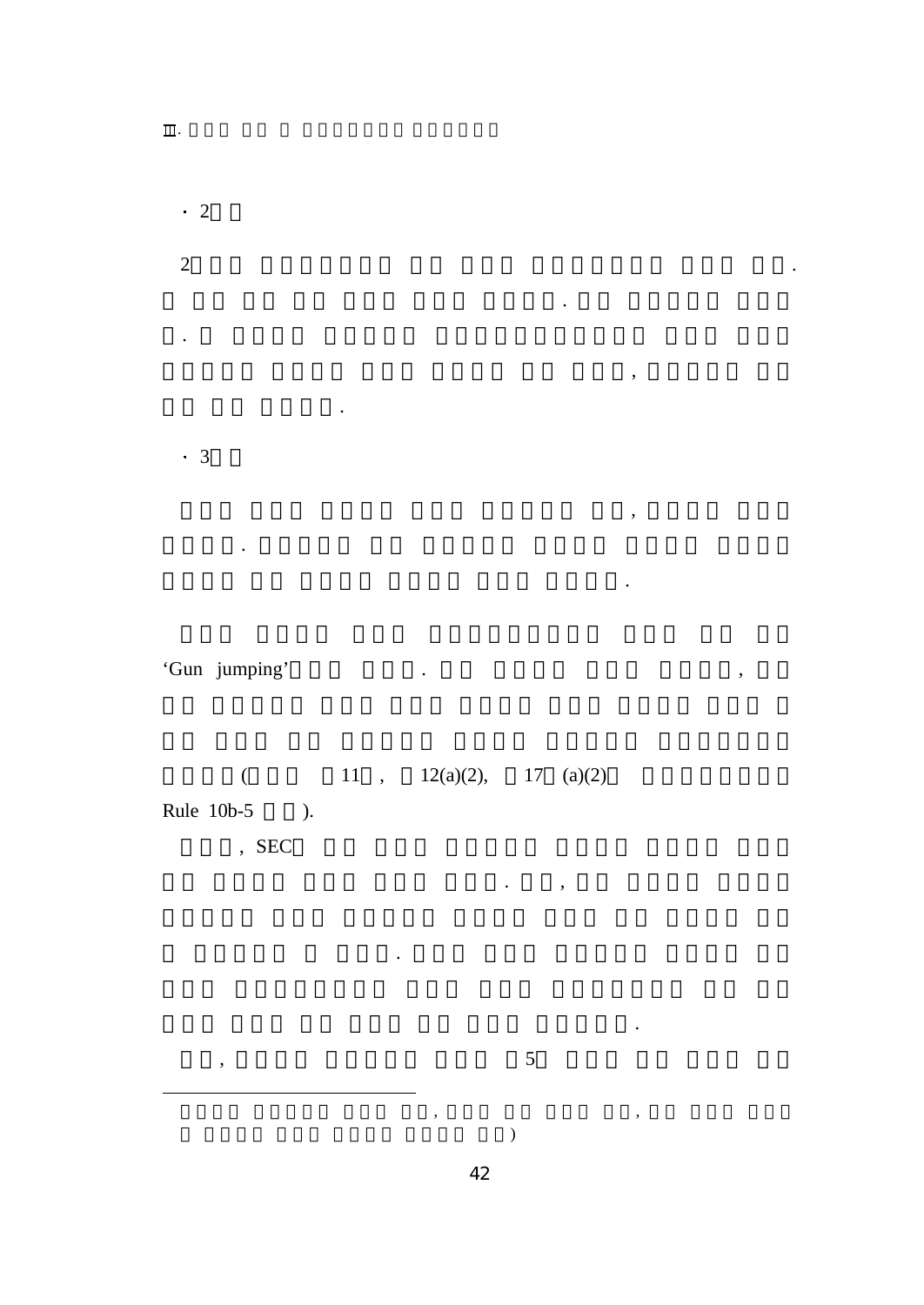.

,

, 5

# $\circledZ$

gun jumping (communication) 5

(free writing prospectus)

.

free writing prospectus

, ,

.

.

. (penny

stock $\mathbf{k}$  ) .

Rule 134

. The contract of  $\epsilon$  is the contract of  $\epsilon$ 

. , seasoned issuer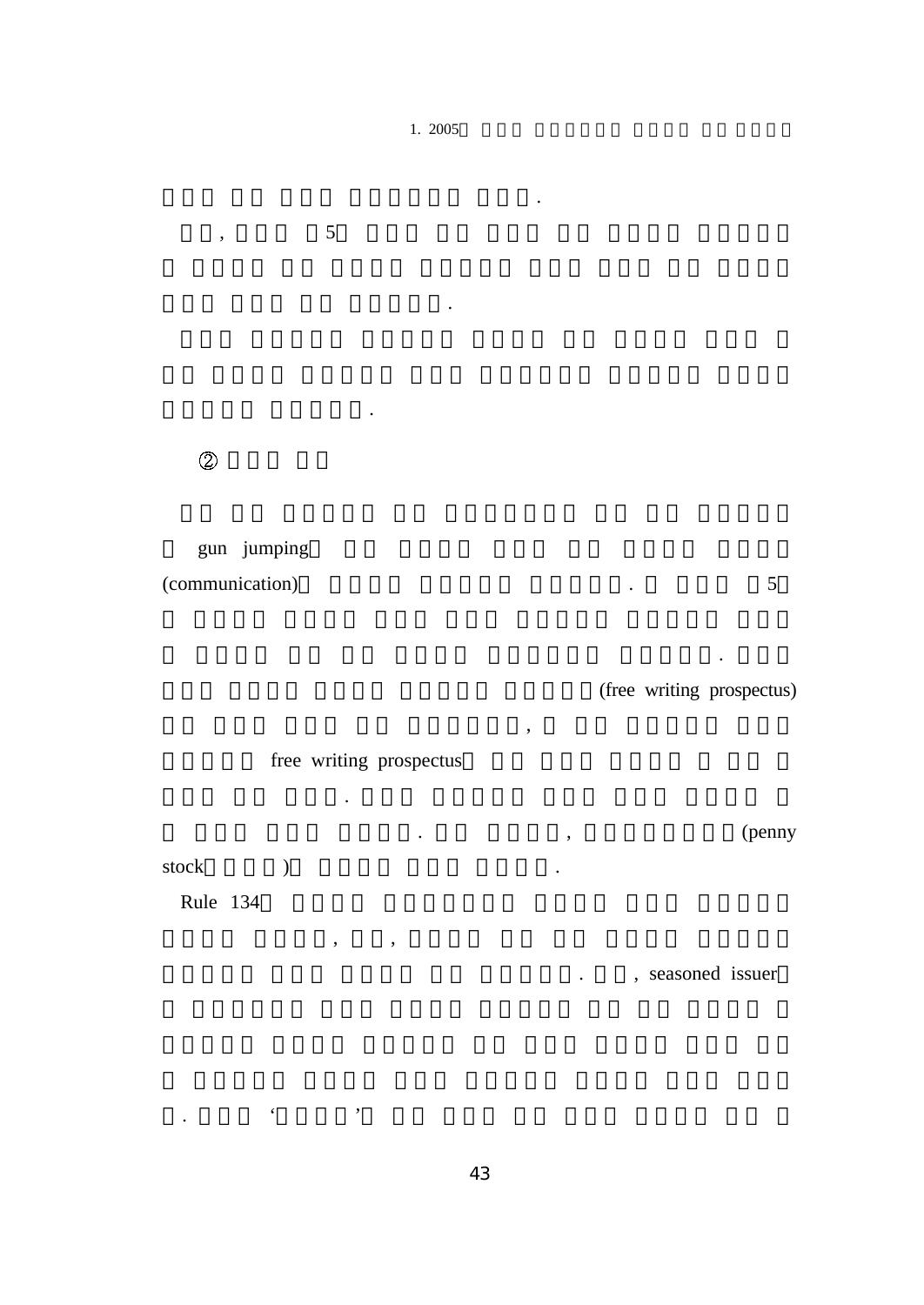.

13 15 d . 30 . 30. ,  $SEC \qquad \qquad ,$ . IPO Rule 134 . . Form S-8 , , .

. (free writing prospectus)

.

.

 $\Phi$ well known seasoned issuer $\mathbf{r}$  ( ) the contract of the contract of  $\mathbf{r}$  . free-writing prospectus . " $\overline{a}$  , and  $\overline{a}$  , and  $\overline{a}$  , and  $\overline{a}$  , and  $\overline{a}$  , and  $\overline{a}$  , and  $\overline{a}$  , and  $\overline{a}$  , and  $\overline{a}$  , and  $\overline{a}$  , and  $\overline{a}$  , and  $\overline{a}$  , and  $\overline{a}$  , and  $\overline{a}$  , and  $\overline{a}$  , ( 10 )

, ,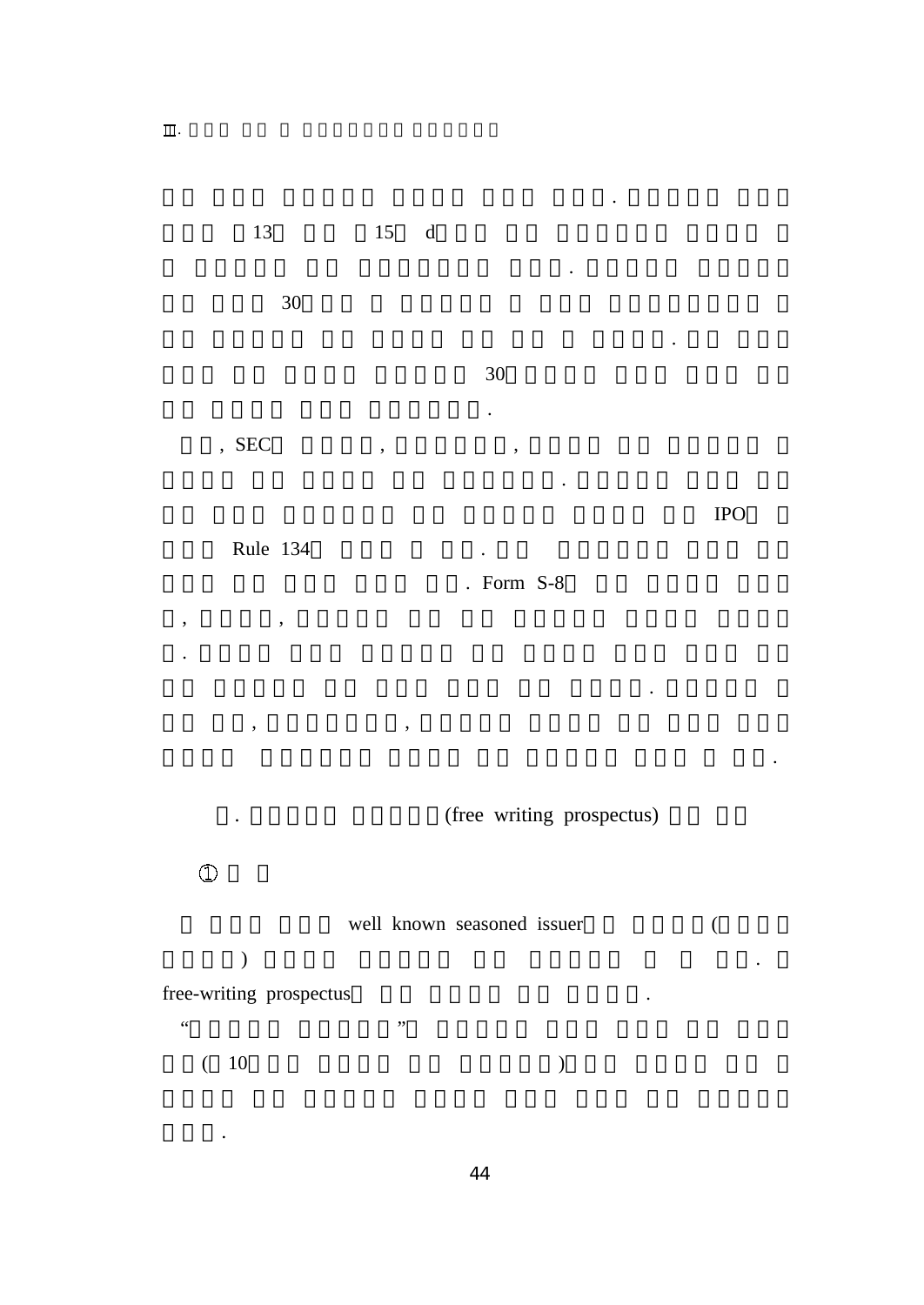$\circled{2}$ 

i) well known seasoned issuer

well known seasoned issuer

ii) well known seasoned issuer

.

.

WKSI

,  $10$ 

.

 $\circled{3}$ 

.

(free writing prospectus) SEC

, , term sheets, , , .28)

.

.

(free-writing prospectus)

SEC

28) Google pre IPO

.

(free-writing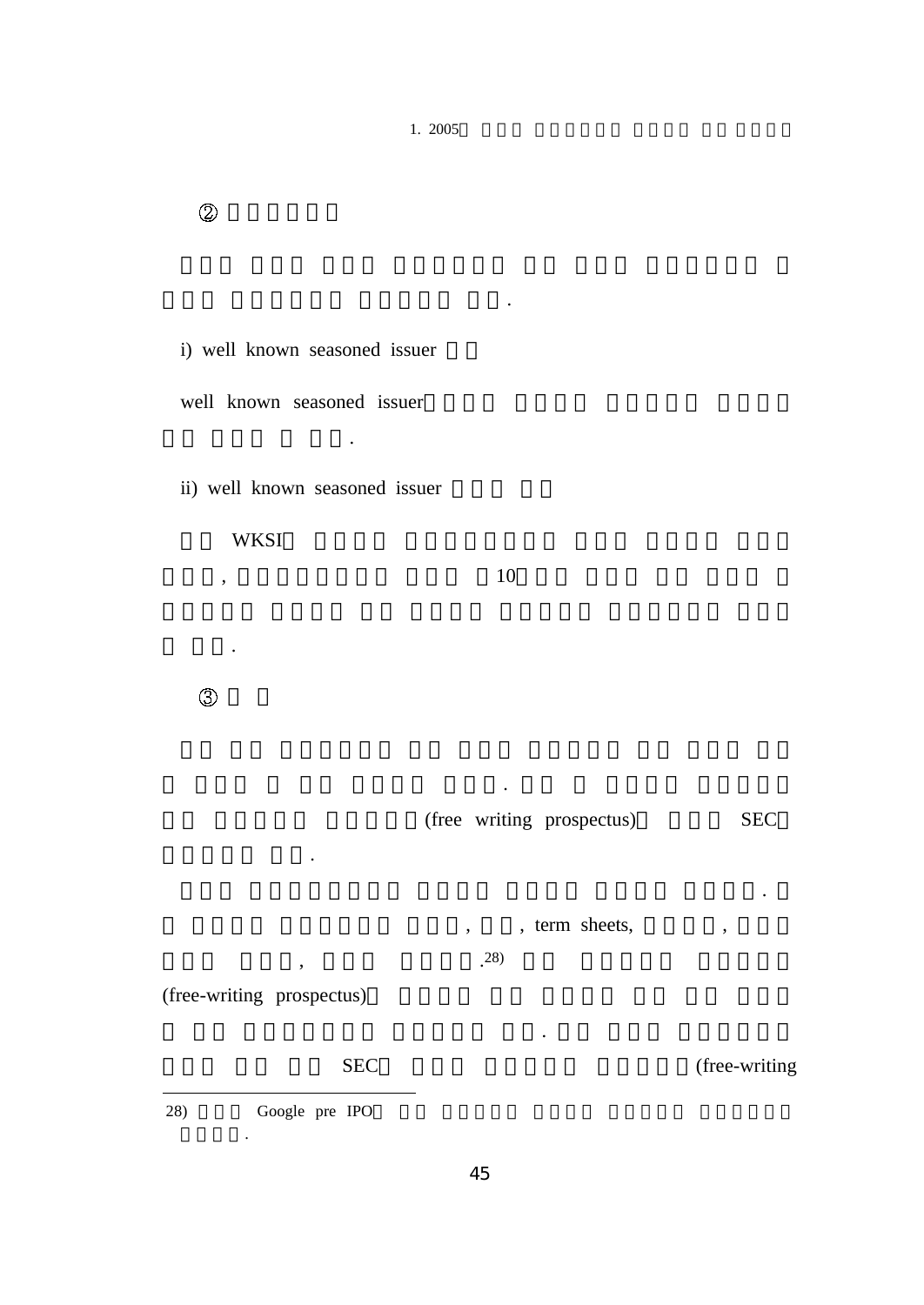prospectus) and the set of the set of the set of the set of the set of the set of the set of the set of the set of the set of the set of the set of the set of the set of the set of the set of the set of the set of the set IPOSEC .

[ ] (WKSI )

| <b>WKSI</b> |                                                    |
|-------------|----------------------------------------------------|
|             | $\blacksquare$<br>free writing prospectus<br>$\,$  |
| 30          | 30                                                 |
|             | Free writing prospectus<br>$\bullet$               |
| 30          | $\bullet$<br>free writing prospectus               |
|             | Free writing prospectus<br>$\bullet$               |
|             | free writing prospectus<br>Free writing prospectus |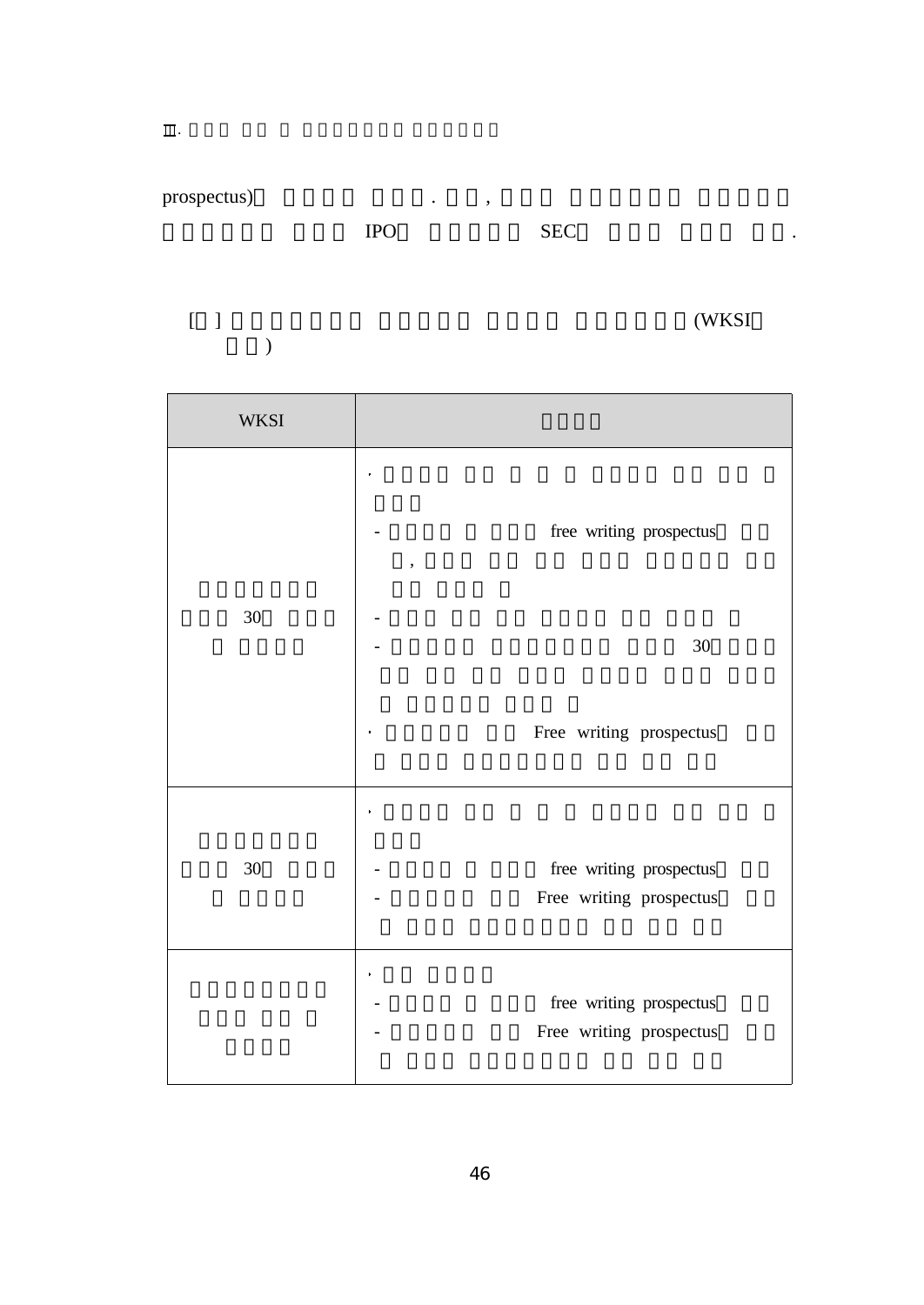)

[ ] (Seasoned Issuer

| Seasoned Issuer |                         |
|-----------------|-------------------------|
|                 | $\cdot$                 |
|                 | $^\circ$                |
| $30\,$          |                         |
|                 |                         |
|                 | 30                      |
|                 |                         |
|                 |                         |
| $30\,$          | ٠                       |
|                 | $\bullet$               |
|                 | free writing prospectus |
|                 | Free writing prospectus |
|                 |                         |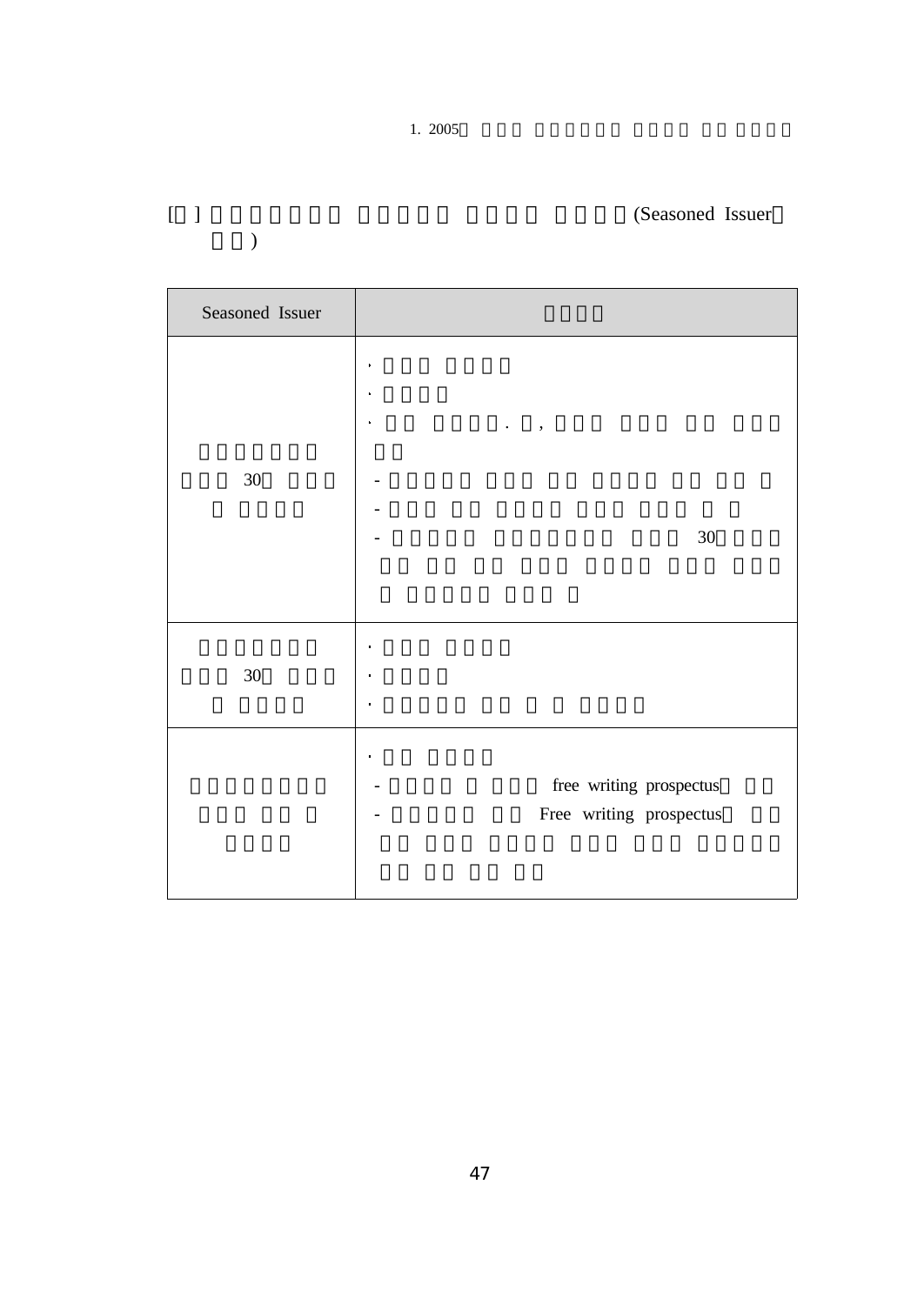)

| Unseasoned Issuer |                           |
|-------------------|---------------------------|
|                   | $\bullet$                 |
|                   |                           |
|                   |                           |
| $30\,$            |                           |
|                   |                           |
|                   | $30\,$                    |
|                   |                           |
|                   |                           |
|                   |                           |
| $30\,$            |                           |
|                   |                           |
|                   |                           |
|                   | free writing prospectus   |
|                   | - Free writing prospectus |
|                   |                           |
|                   | Free writing pro-         |
|                   | spectus                   |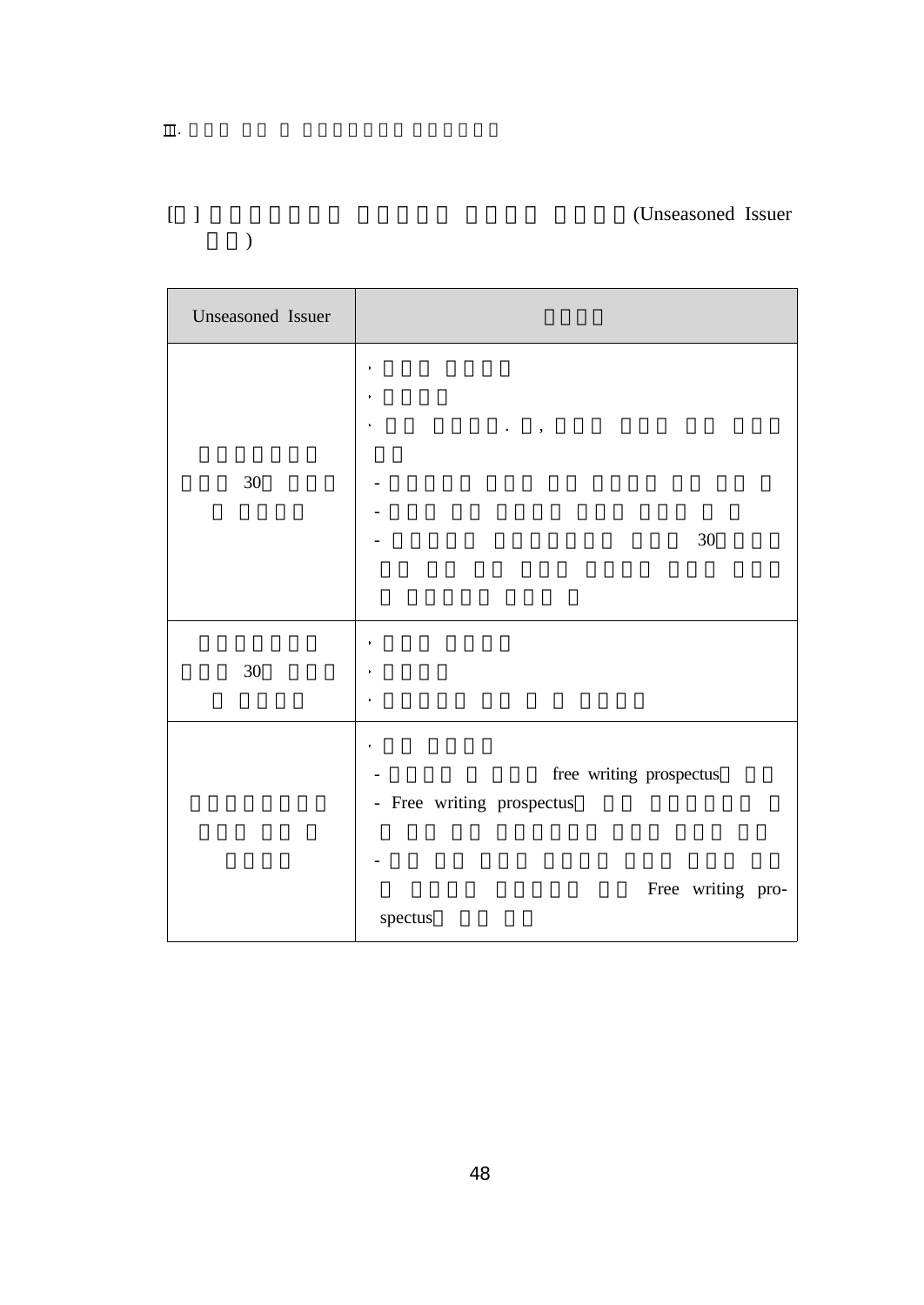$\mathbb{F}$ 

issuer )

T

[ ] (Non-reporting

h

| Non-reporting Issuer |                                                                   |
|----------------------|-------------------------------------------------------------------|
|                      | ,                                                                 |
| $30\,$               | 30                                                                |
|                      |                                                                   |
| $30\,$               | $\bullet$<br>٠                                                    |
|                      | $\bullet$<br>free writing prospectus<br>- Free writing prospectus |
|                      | Free writing prospectus                                           |

1. 2005

11

.

12 $(a)(2)$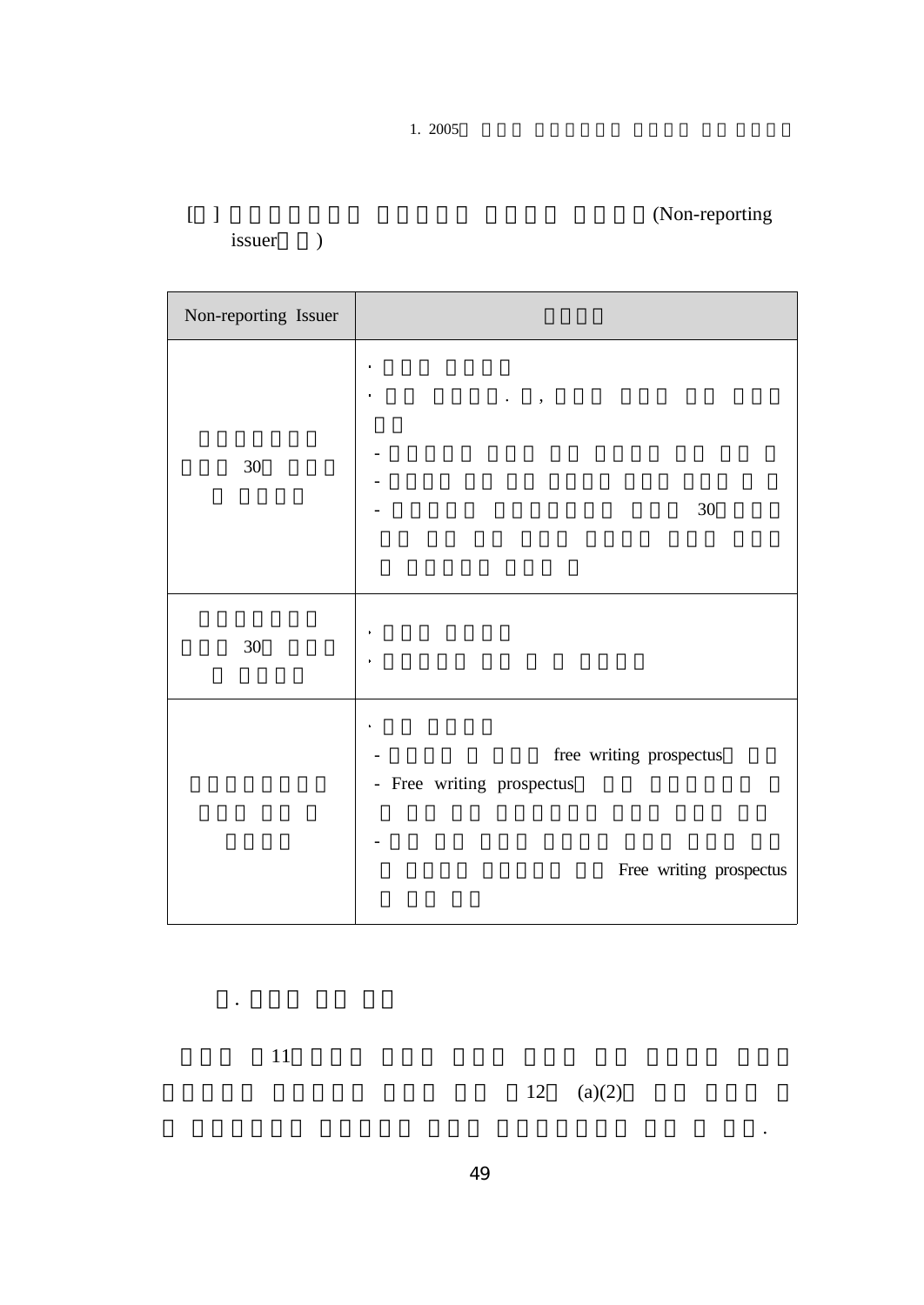| $12$ (a)(2),<br>$17\,$<br>(a)(2)<br>. $\rm{SEC}$                                      |     |
|---------------------------------------------------------------------------------------|-----|
|                                                                                       |     |
| <b>SEC</b><br>Rule 159<br>$\overline{\phantom{a}}$                                    |     |
| $\ddot{\phantom{0}}$                                                                  | due |
| ,<br>diligence,<br>comfort letter<br>$\overline{\phantom{a}}$<br>$\ddot{\phantom{0}}$ |     |
| $2 \quad ,$<br>$17\,$<br>$12\,$<br>$\overline{c}$<br>$\mathbf{a}$<br>$\mathbf{a}$     |     |
| $12\,$<br>$\overline{2}$<br>$\mathbf{a}$<br>$11\,$                                    |     |
| $\overline{\phantom{a}}$<br>11                                                        |     |
| $\big($<br>$\overline{\phantom{a}}$<br>$\bullet$<br>$\overline{\phantom{a}}$          |     |
| $\cdot$                                                                               |     |
| $^\circledR$<br>$10\,$<br>$\rm{a}$                                                    |     |

50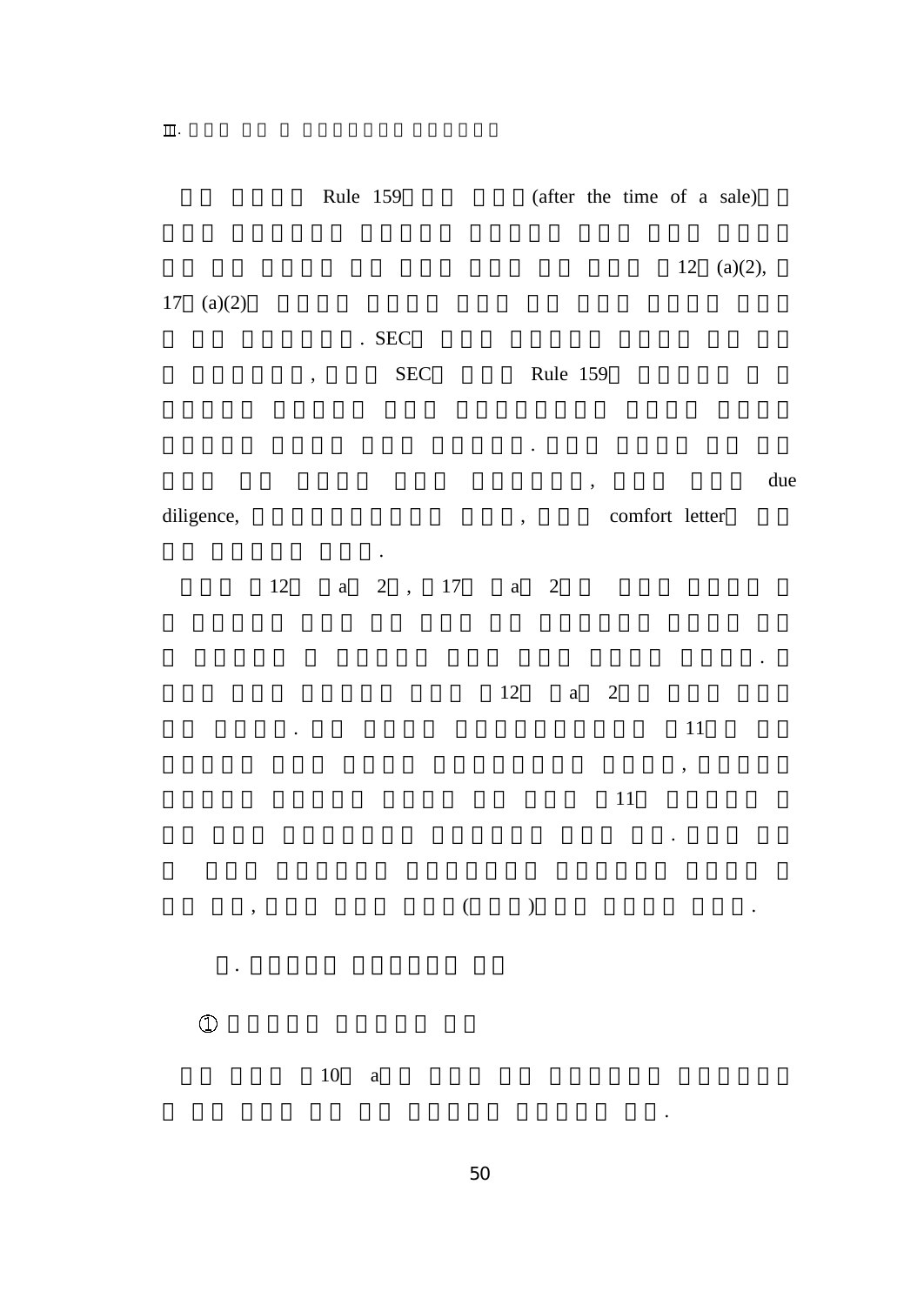

<sup>29)</sup> Rule 173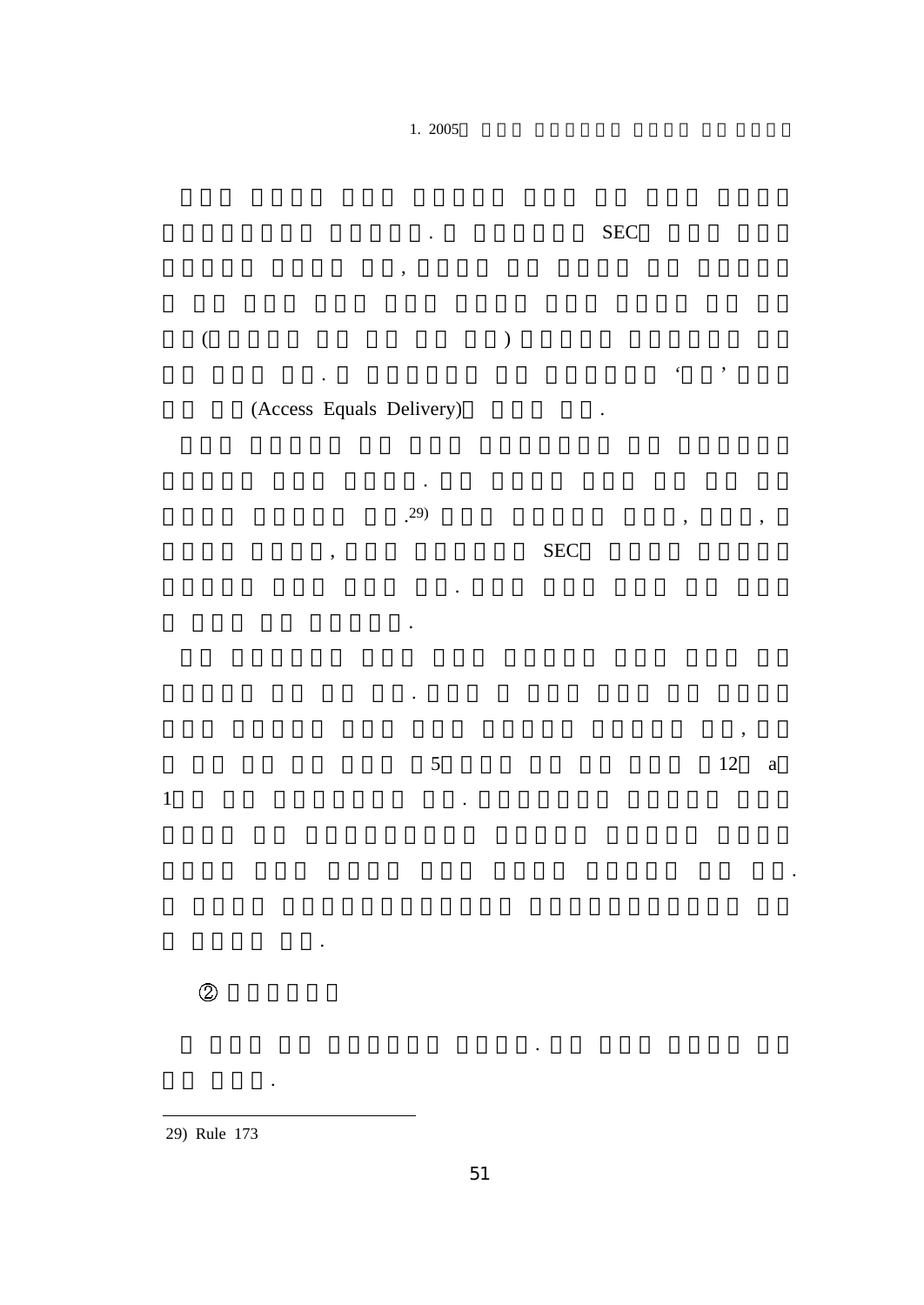i) , iii) , iii)Rule 165(f)(1) iv) Form S-8 $\hspace{1.6cm}30\hspace{1.1.1cm}$ 

Form S-1, F-1 .

.

Form S-2, F-2 ...

.

.

Form  $S-1$  $F-1$ 

. Form S-3 Form F-3

Rule 137, 138, 139,

, .

5 $\sim$  . The set of the set of the set of the set of the set of the set of the set of the set of the set of the set of the set of the set of the set of the set of the set of the set of the set of the set of the set of the s

Rule 137

. SEC SEC Rule 137

.

,

Rule 137.

 $\rm{SEC}$  .

52

,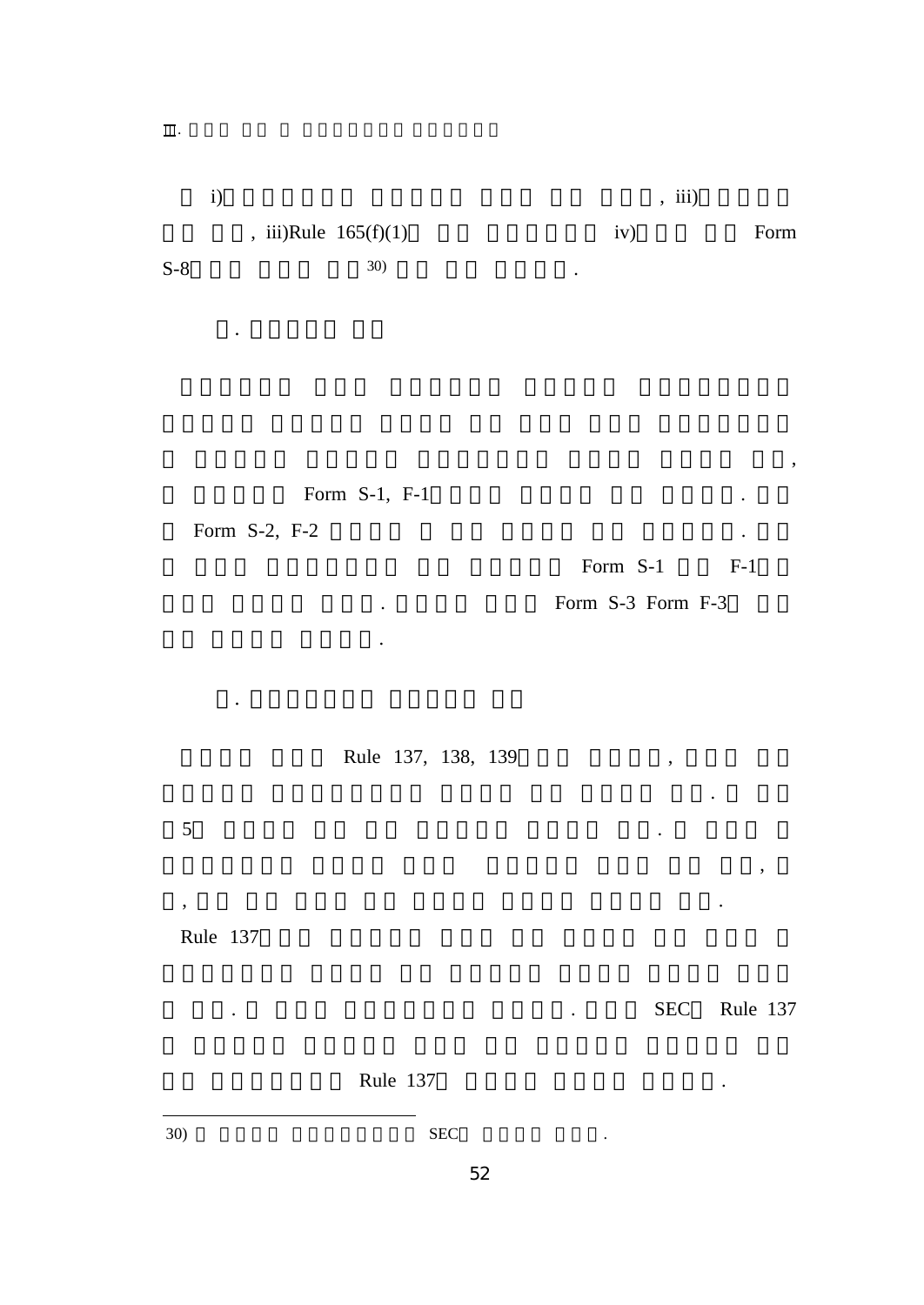Rule 138 . Form S-3 F-3 . Rule 139seasoned issuer( Form S-3, F-3 ) . reasonable regularity . Rule 139 $9 \hspace{3.1em} 1$ , Form S-3, F-3 . Rule 139 .

Rule 138, Rule 139 Rule 144A

.

, Regulation S

[ ]

| <b>WKSI</b> |           |  |  |  |  |
|-------------|-----------|--|--|--|--|
|             | $\bullet$ |  |  |  |  |
|             | $\bullet$ |  |  |  |  |
|             | $\bullet$ |  |  |  |  |
|             | ٠         |  |  |  |  |
|             |           |  |  |  |  |
|             |           |  |  |  |  |
|             |           |  |  |  |  |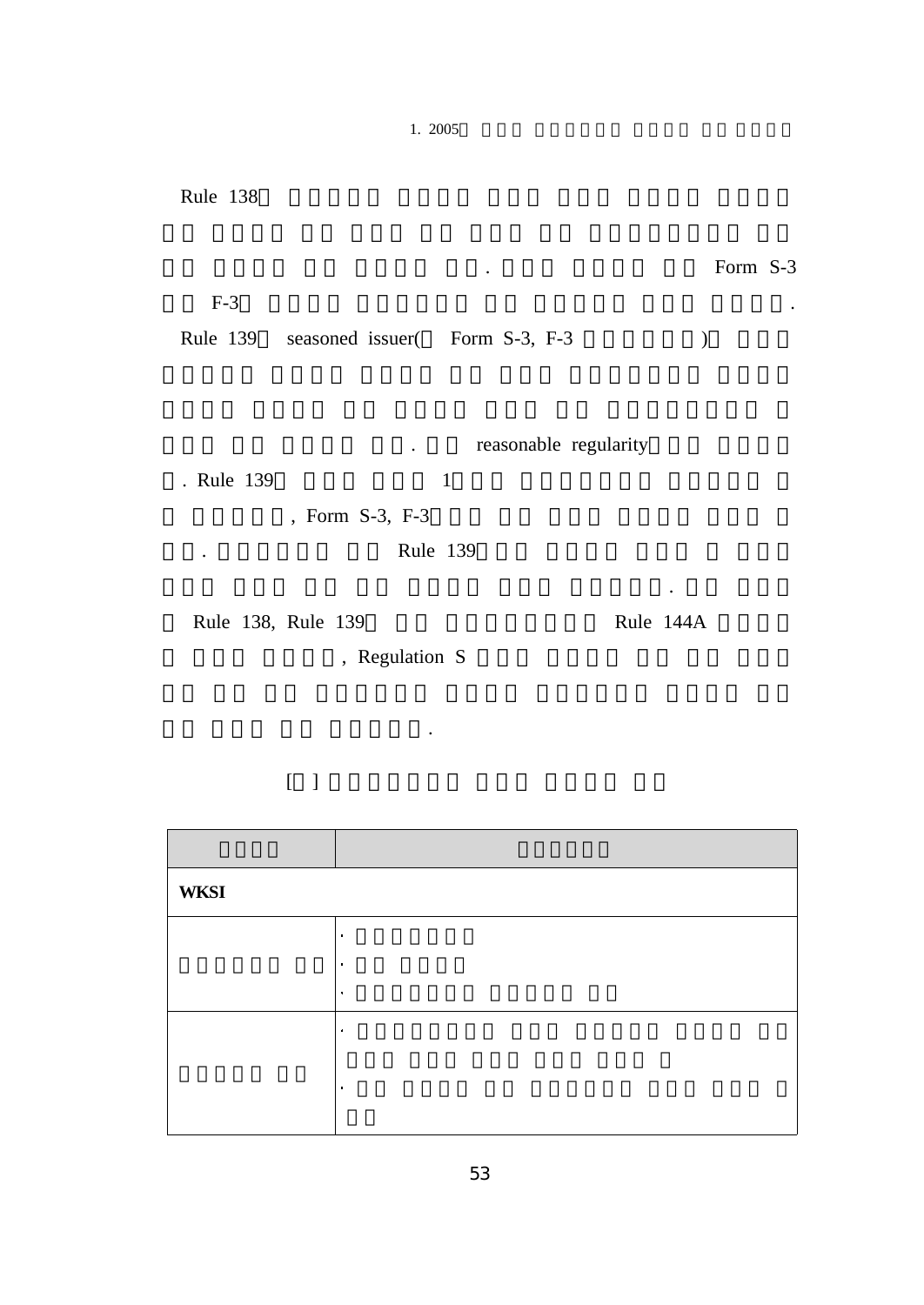| Seasoned issuer          |           |  |  |
|--------------------------|-----------|--|--|
|                          | $\bullet$ |  |  |
|                          |           |  |  |
|                          |           |  |  |
|                          |           |  |  |
|                          |           |  |  |
|                          |           |  |  |
|                          | $\bullet$ |  |  |
|                          |           |  |  |
|                          |           |  |  |
| <b>Unseasoned</b> issuer |           |  |  |
|                          |           |  |  |
|                          | i.        |  |  |
|                          |           |  |  |
|                          | $\bullet$ |  |  |
|                          |           |  |  |
|                          |           |  |  |
| Non-reporting issuer     |           |  |  |
|                          | $\bullet$ |  |  |
|                          | $\bullet$ |  |  |
|                          |           |  |  |
|                          |           |  |  |
|                          |           |  |  |
|                          |           |  |  |
|                          |           |  |  |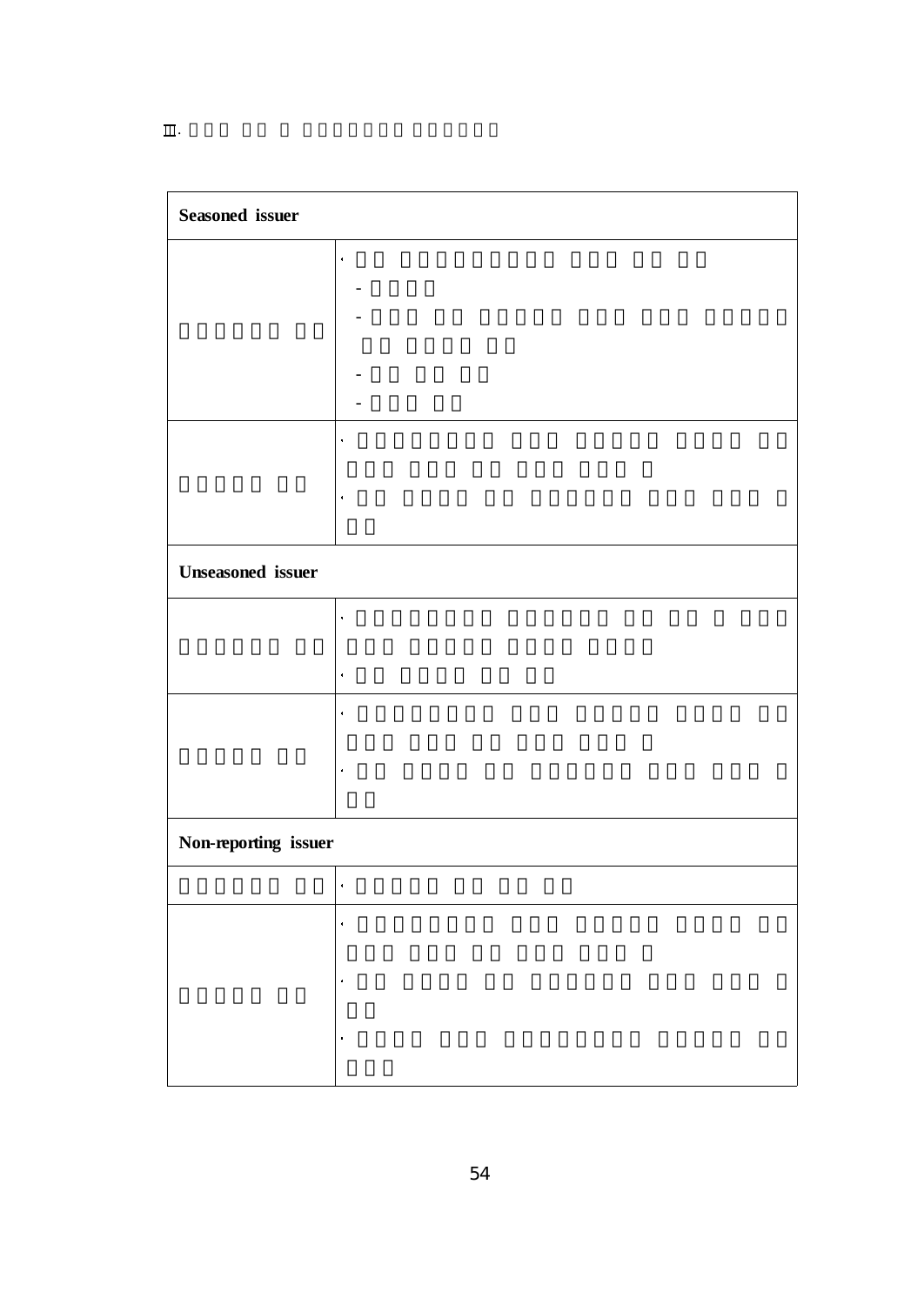| $\bullet$             |             | 1934                                               |                                       |                        |                                               |                    |
|-----------------------|-------------|----------------------------------------------------|---------------------------------------|------------------------|-----------------------------------------------|--------------------|
| $\mathbb O$           |             |                                                    |                                       | (Risk Factor Disclose) |                                               |                    |
| factor)               | $\bullet$   | Form $10-K$<br>$, \hspace{1.5cm} , \hspace{1.5cm}$ |                                       | $^\bullet$             |                                               | (risk<br>$\bullet$ |
| $\circledZ$           |             |                                                    |                                       |                        |                                               |                    |
| $^{\circledR}$        |             |                                                    | <b>SEC</b>                            |                        |                                               |                    |
| WKSIs                 |             |                                                    |                                       |                        |                                               |                    |
|                       |             |                                                    | <b>SEC</b><br>accelerated filer WKSIs |                        | Form 10-K, 20-F                               |                    |
|                       | 180         |                                                    | <b>SEC</b>                            |                        |                                               |                    |
|                       |             | , 31)                                              |                                       |                        |                                               |                    |
| 31) accelerated filer | $12\,$<br>, |                                                    | , Forms 10-KSB, 10QSB                 | Rule 12b-2<br>13(a)    | $\cdot$<br>$\,1\,$<br>\$75million<br>$15$ (d) |                    |

55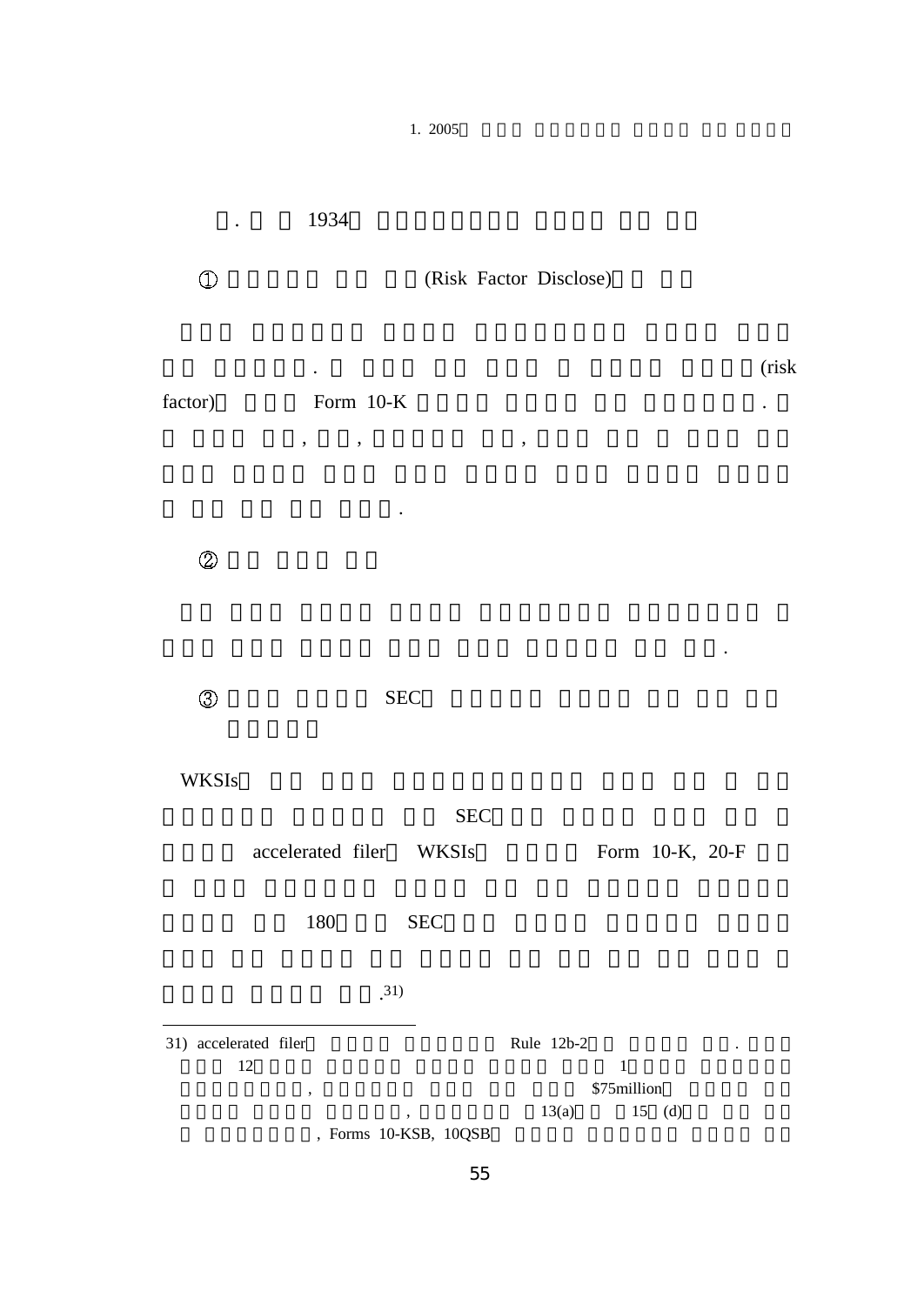|            | Form 10-K<br>$\bullet$                        |
|------------|-----------------------------------------------|
|            | $\cdot$ Form 10 Q                             |
|            | 180<br>٠                                      |
| <b>SEC</b> | <b>SEC</b>                                    |
|            | : WKSIs, accelerated filers<br>$\bullet$<br>, |
|            | Form 10-K 20-F                                |

### WKSI

SECAdvisory Committee on Smaller Public Companies

(3)

.

.

. 10-K 10Q accelerated filer .

.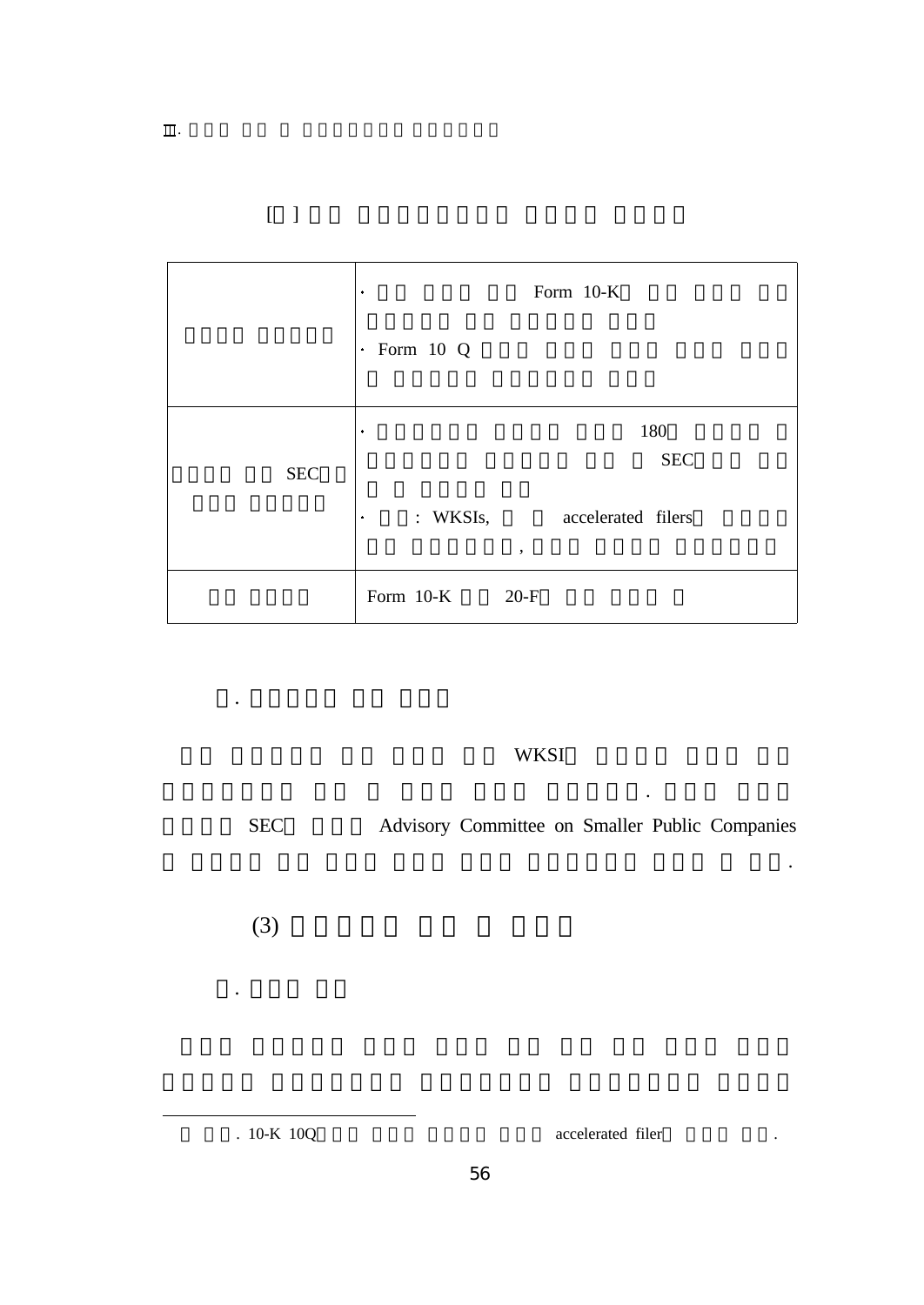.

.

.

.

, ,

.

, Gun Jumping

.

.

.

, Rule 144A

Rule 144A

WKSIs

.

, Due Diligence .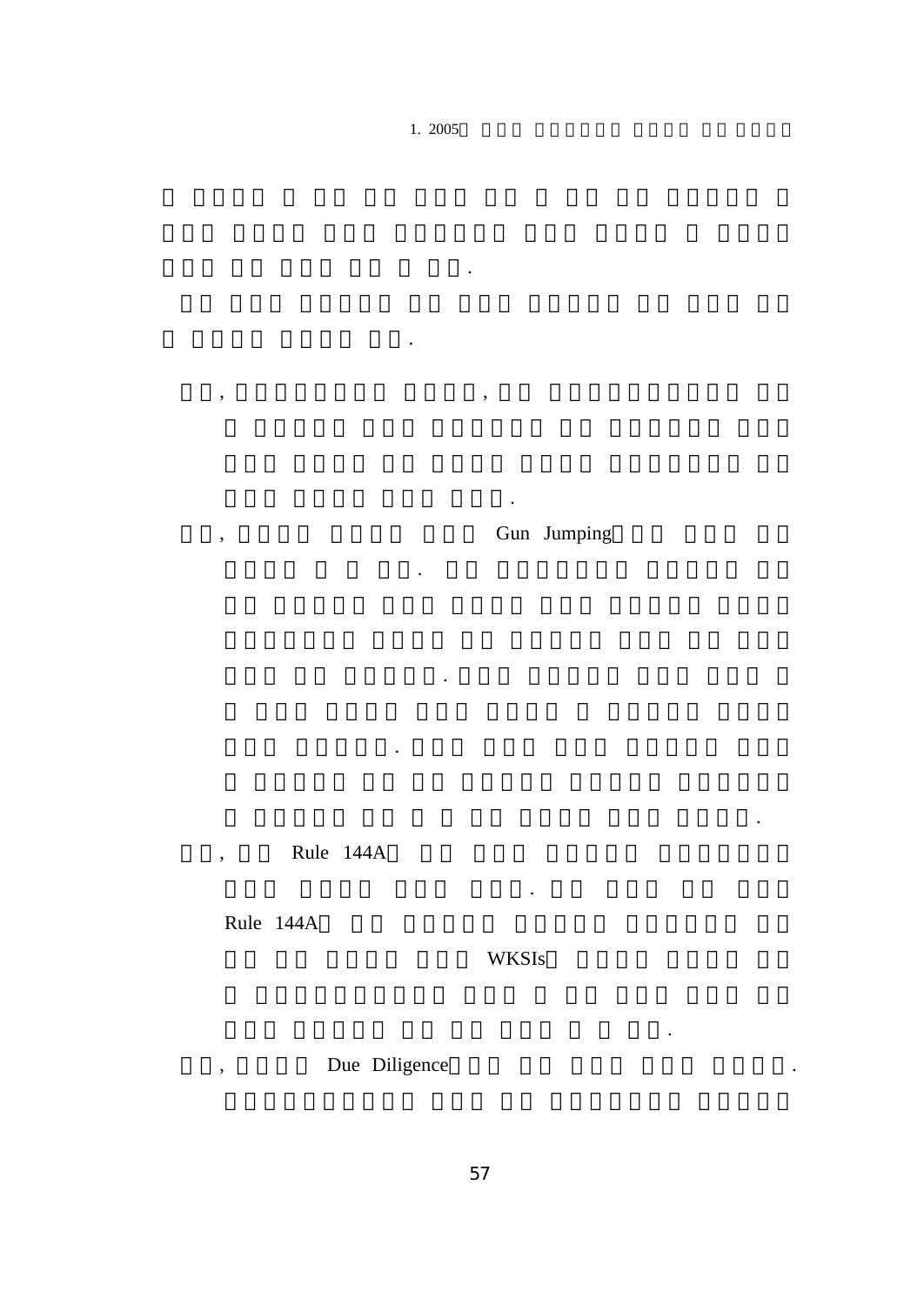#### WKSIs

.

| 11                       | $\overline{\phantom{a}}$ | 12           | (a)(2)        |                      |   |                  | Rule       |
|--------------------------|--------------------------|--------------|---------------|----------------------|---|------------------|------------|
| 144A                     |                          |              |               | $\ddot{\phantom{0}}$ |   | Aircraft Carrier |            |
|                          |                          |              |               |                      |   | 11, $12(a)(2)$   |            |
|                          |                          |              |               | guidance             |   |                  | $\bullet$  |
|                          |                          |              | due diligence |                      |   |                  |            |
|                          |                          |              | $\bullet$     |                      |   |                  |            |
| ,                        |                          |              |               |                      |   |                  |            |
| 12                       |                          | (a)(2)       |               |                      |   | $\bullet$        |            |
| $\overline{\phantom{a}}$ |                          |              |               |                      | ٠ |                  |            |
|                          |                          | <b>WKSIs</b> |               | accelerated filer    |   |                  | <b>SEC</b> |
|                          |                          |              |               |                      |   |                  |            |

, .

.

Rule 15c2-8 IPO

.

,

Sarbanes-Oxley

.

. seasoned issuer

,

.

 $\mathbf W \mathbf K \mathbf S \mathbf I$ s

SOX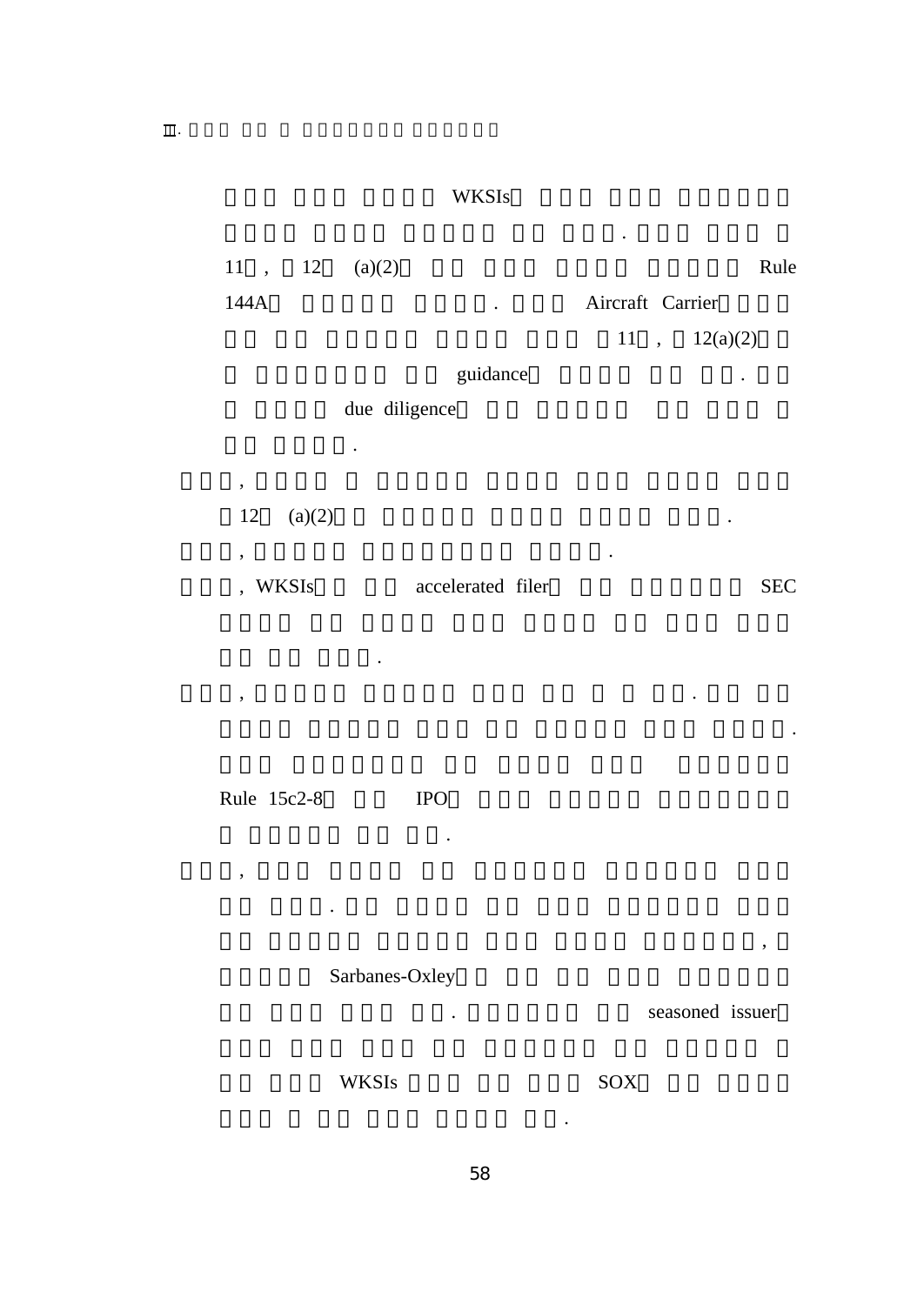. 3

.

,

 $\overline{3}$ 

2.

## (1) 2006. 6.26 SEC 32)

. ,

.

, SEC

.  $(CD&A)$ 

,

 $\epsilon$ 

(CD&A, Compensation Discussion and Analysis)'

. , ,

Sarbanes-Oxley CEO

.

.

. CD&A

<sup>32)</sup> SEC Release Nos. 33-8655; 34-53185; IC-27218; SEC Press Release, 2006-123(July 26, 2006)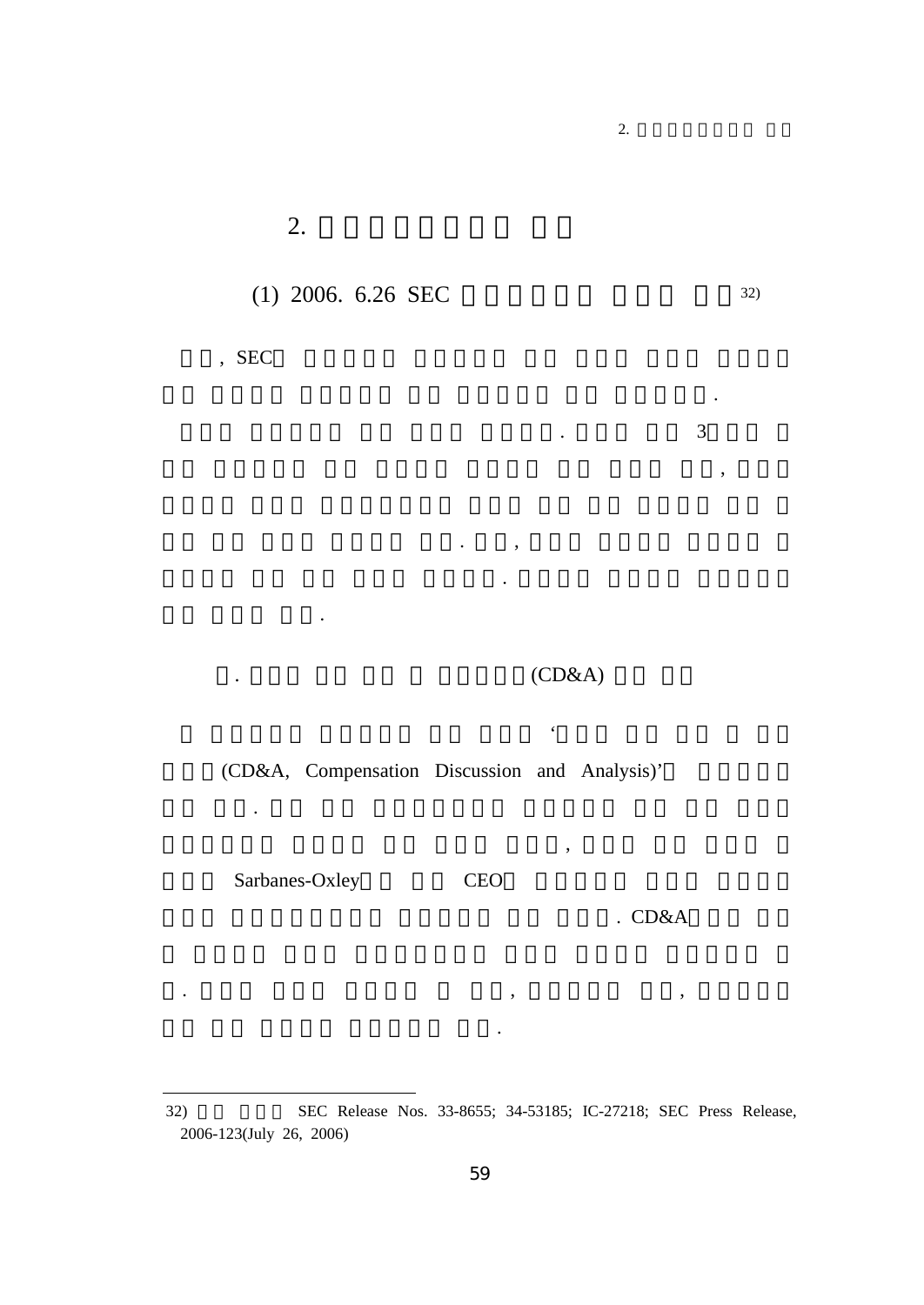. (named executive officers)

, , ,

. , ,

.

CEO, CFO,

3<u>.</u>

Form 8-K $\blacksquare$ .

.

.

.

.

.

.

, , 3 5

.

.

60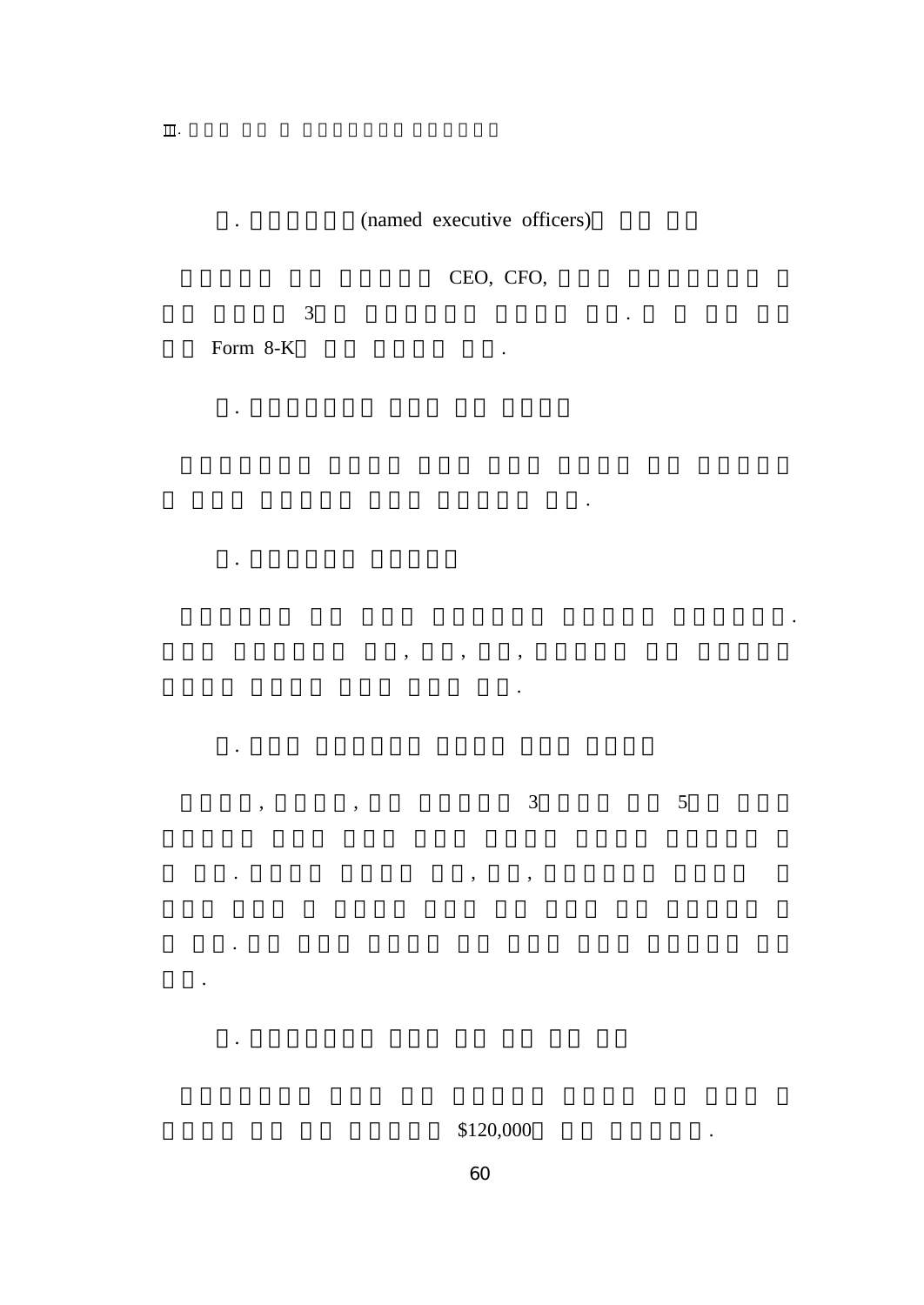

 $\ddot{\phantom{a}}$ 

 $\ddot{\phantom{0}}$ 

<sup>33)</sup> Release No. 33-8732; 34-54302; IC-27444; File No. S7-03-06.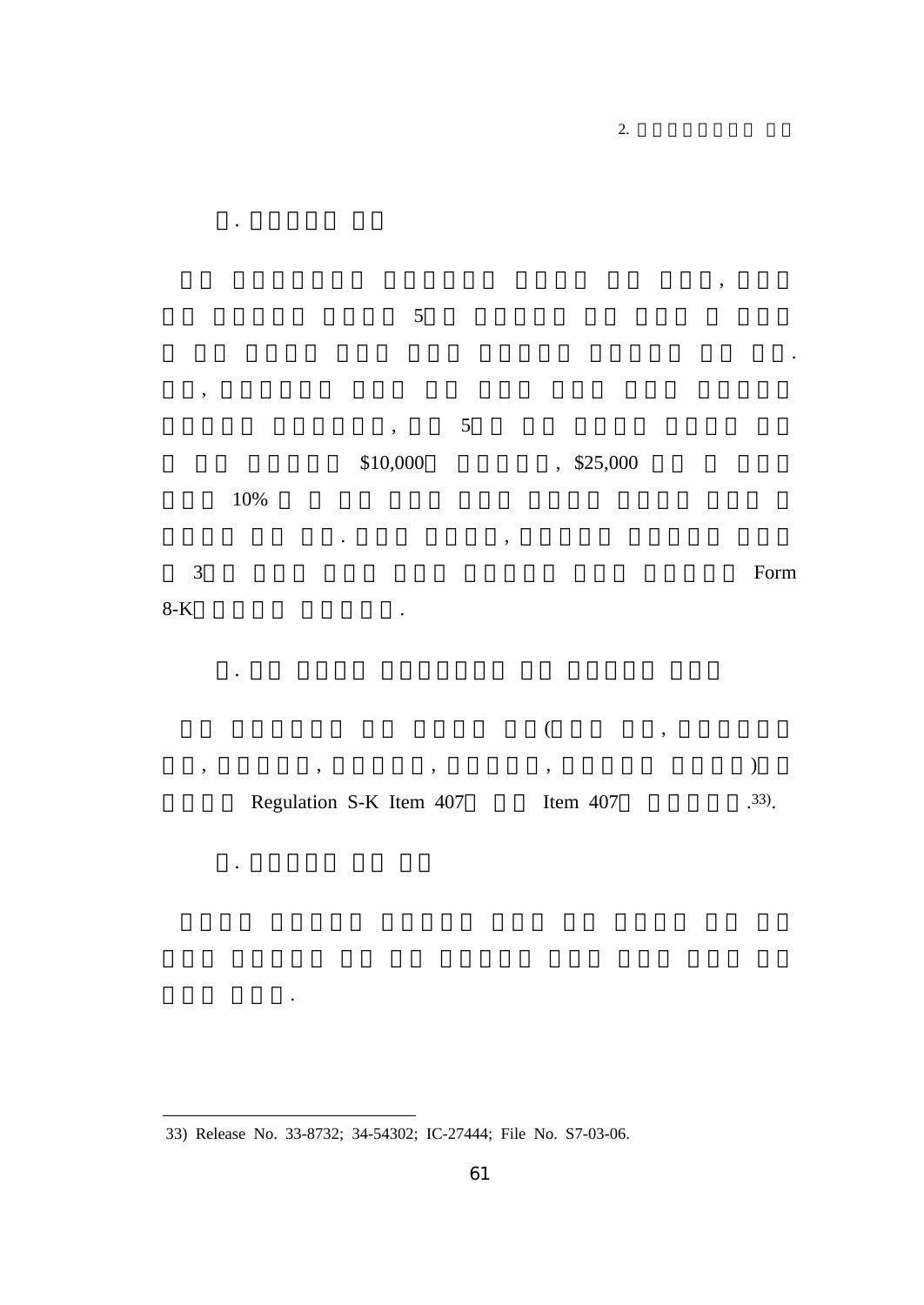## (2) 2006. 12. 22.

#### 200612 22 FAS 123R

. .

FAS 123R

.

,

3.

(1) 2005. 12.15 (E-Proxy Rule)

 $\ddot{\phantom{a}}$ 

.

34), ,

.

SEC2005. 12.15

.

.

.35)

<sup>34)</sup> See Release No. 33-7233 (Oct. 6, 1995)[60 FR 53458]

<sup>35)</sup> SEC Release Nos. 34-52926; IC-27182 (December 15, 2005)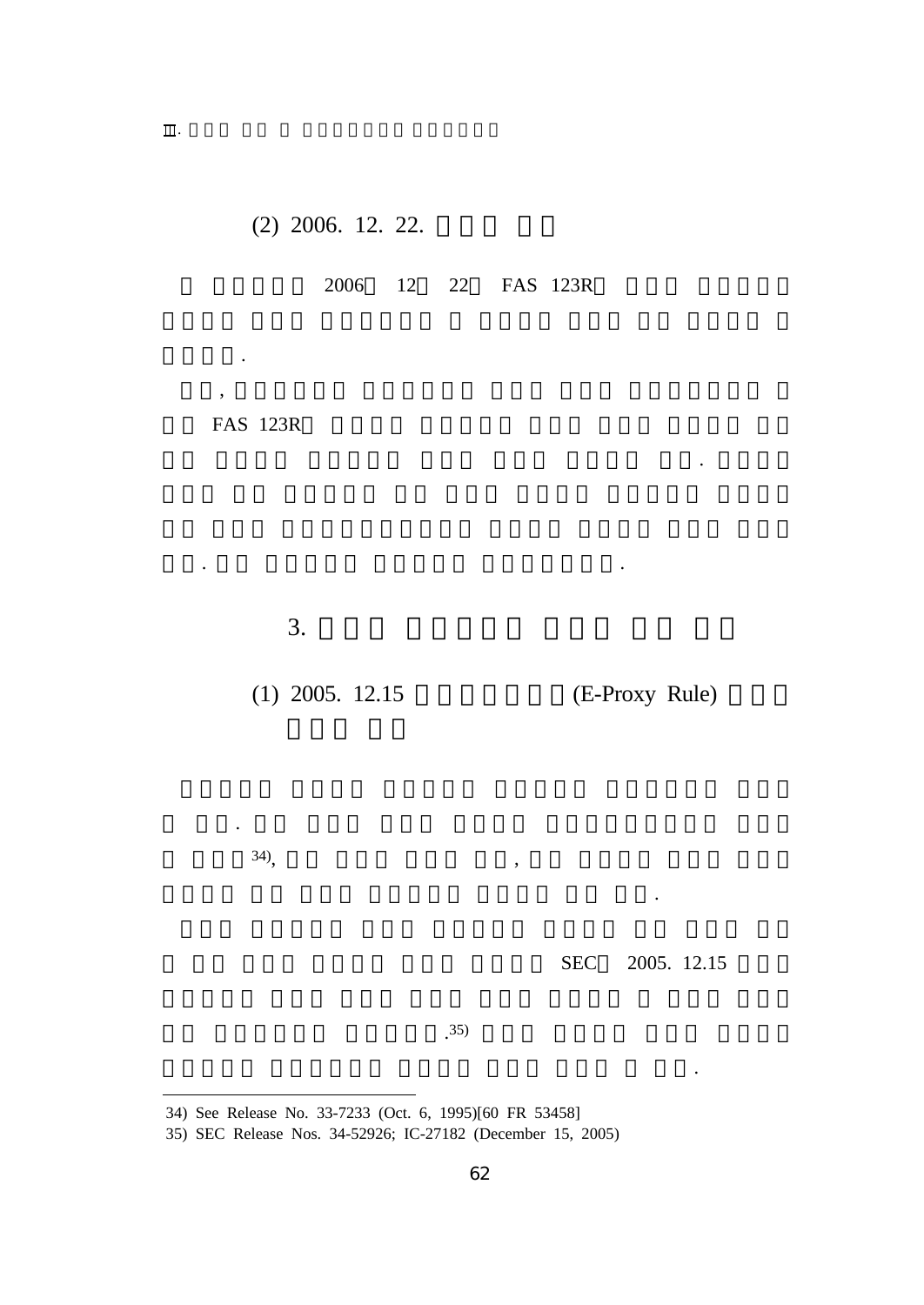toll-free telephone

.

(Rule 14a-16(a)(1)).

.

.

40

.

.

.

Rule 14a-6, 14c-5, 14c-3 .

.

,

.

.

,

,

,

3. , ,

30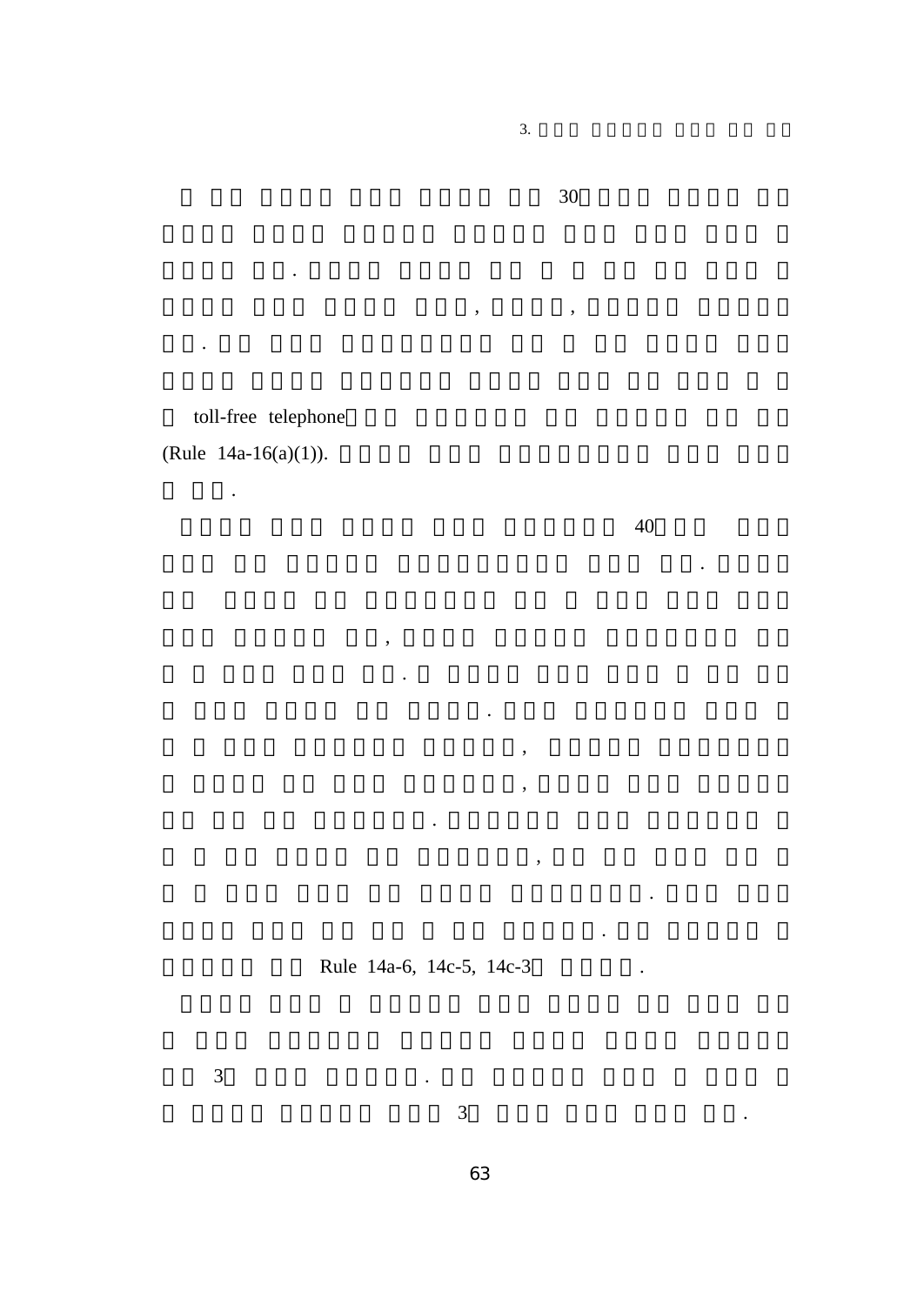## (2) Universal E-Proxy rule  $36$

.

.

,

. E-Proxy Rule

.

.

20081 1 accelerated filers

e-proxy

37)

36) 17 CFR Part 240 SEC Release Nos. 34-56135; IC-27911; File No. S7-03-07 (http://sec.gov/rules/final/2007/34-56135.pdf) 37) Schedule 14A , Schedule 14C, Rule 14a-3

.

.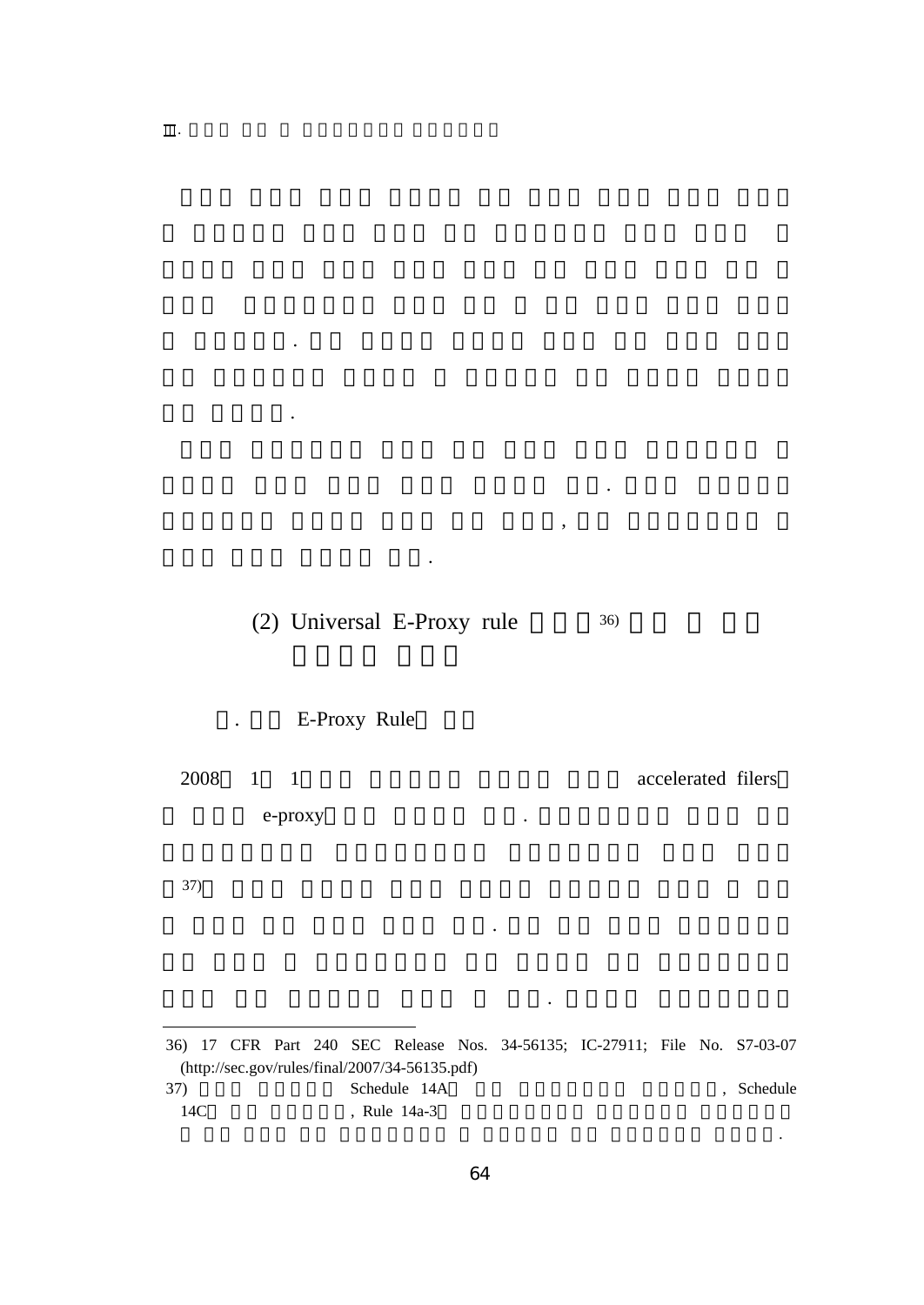#### 1 2008 1 1 . accelerated filers 2008 1 1 2009 $1 \quad 1 \qquad \qquad \ldots$

.

.

3.

,

.

1934

Rules 14a-3, 14a-7,

14a-16, 14a-101, 14b-1, 14b-2, 14c-3 .

.

,

.

.

. (Notice and Access Model)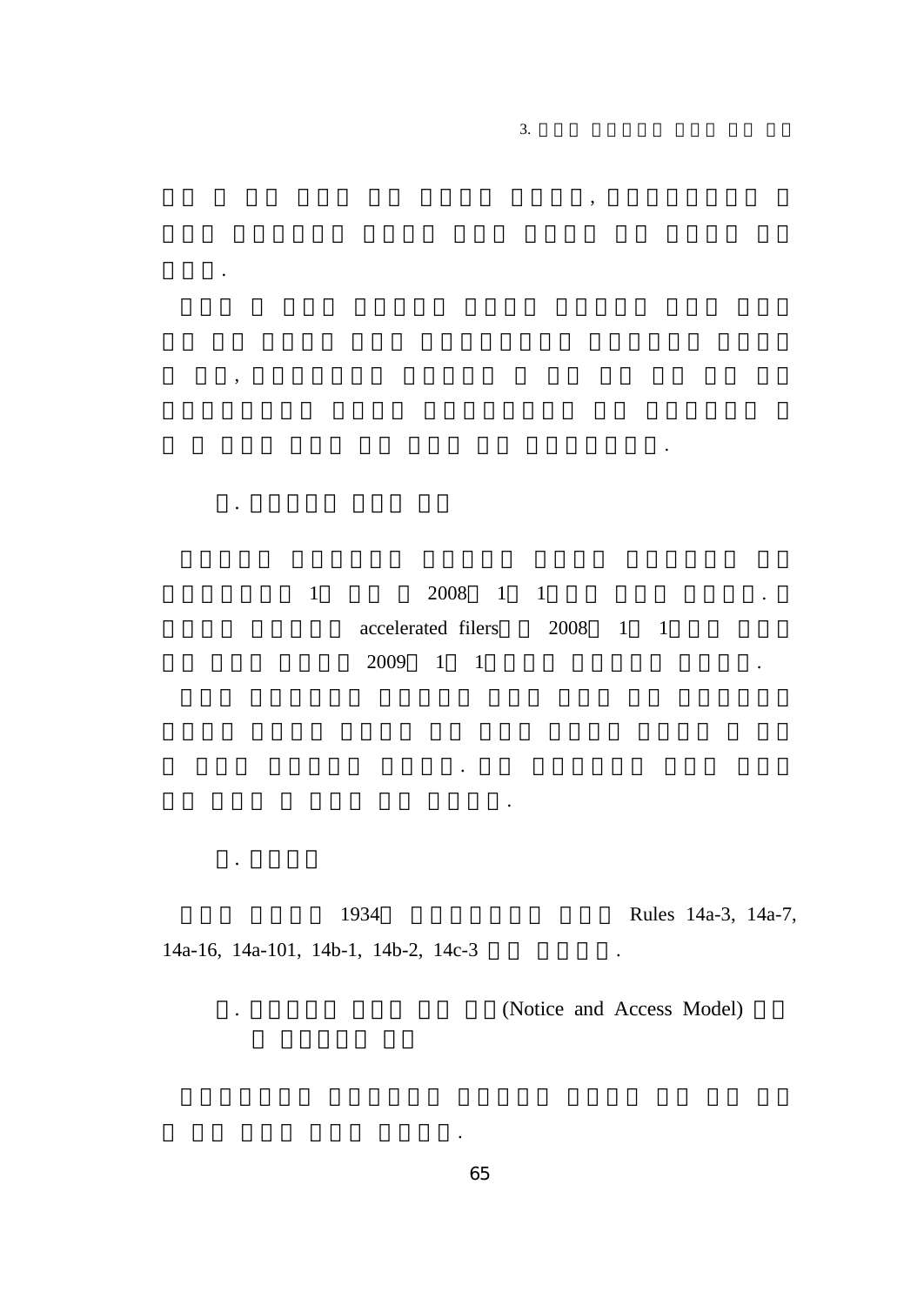$\mathbf{m}$ .

 $\mathbb O$ 

 $\ddot{\phantom{a}}$ 

 $\bullet$ 

 $\ddot{\phantom{0}}$ 

 $\hat{\textbf{r}}$ 

 $\ddot{\phantom{0}}$ 

 $\hat{\textbf{z}}$ 

 $\bullet$  $\bullet$ 

 $\bullet$ 

 $\overline{\phantom{a}}$ 

 $\ddot{\phantom{0}}$ 

(Notice only option)

40

(Rule 14a-16(d).

 $\ddot{\phantom{a}}$ 

toll free

 $\overline{\phantom{a}}$ 

 $\ddot{\phantom{a}}$ 

 $\ddot{\phantom{a}}$ 

 $\ddot{\phantom{a}}$ 

 $\ddot{\phantom{a}}$ 

 $\overline{\phantom{a}}$ 

 $\overline{\phantom{a}}$ 

 $\ddot{\phantom{a}}$ 

 $\ddot{\phantom{a}}$ 

 $\overline{\phantom{a}}$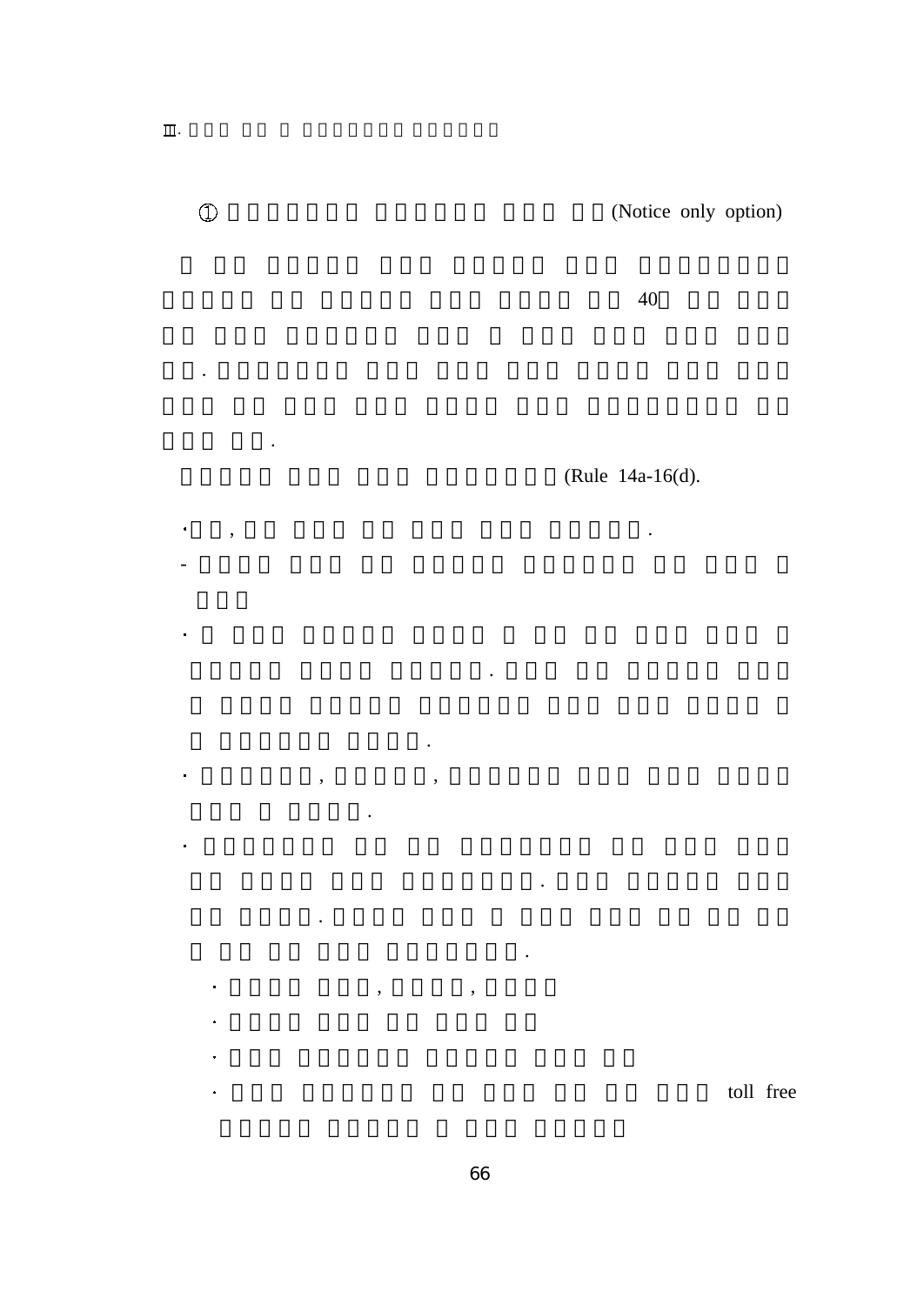control/identification

.

(Full set

(Rule 14a-16(g). control/identification (Rule 14a-16  $\sum_{i=1}^{\infty}$  (e)(iii), (Rule 14a-6(b)).

3.

:

 $\circledZ$ delivery option)

.

(Rule 14a-16

,

 $(n)(3)(ii)$ ).

 $\bullet$ 

 $\ddot{\phantom{a}}$ 

 $\ddot{\phantom{1}}$ 

(Rule 14a-16(n)(4)(ii)).

40

40

.

38).

38) Rule 14a-16(n)(3)(i))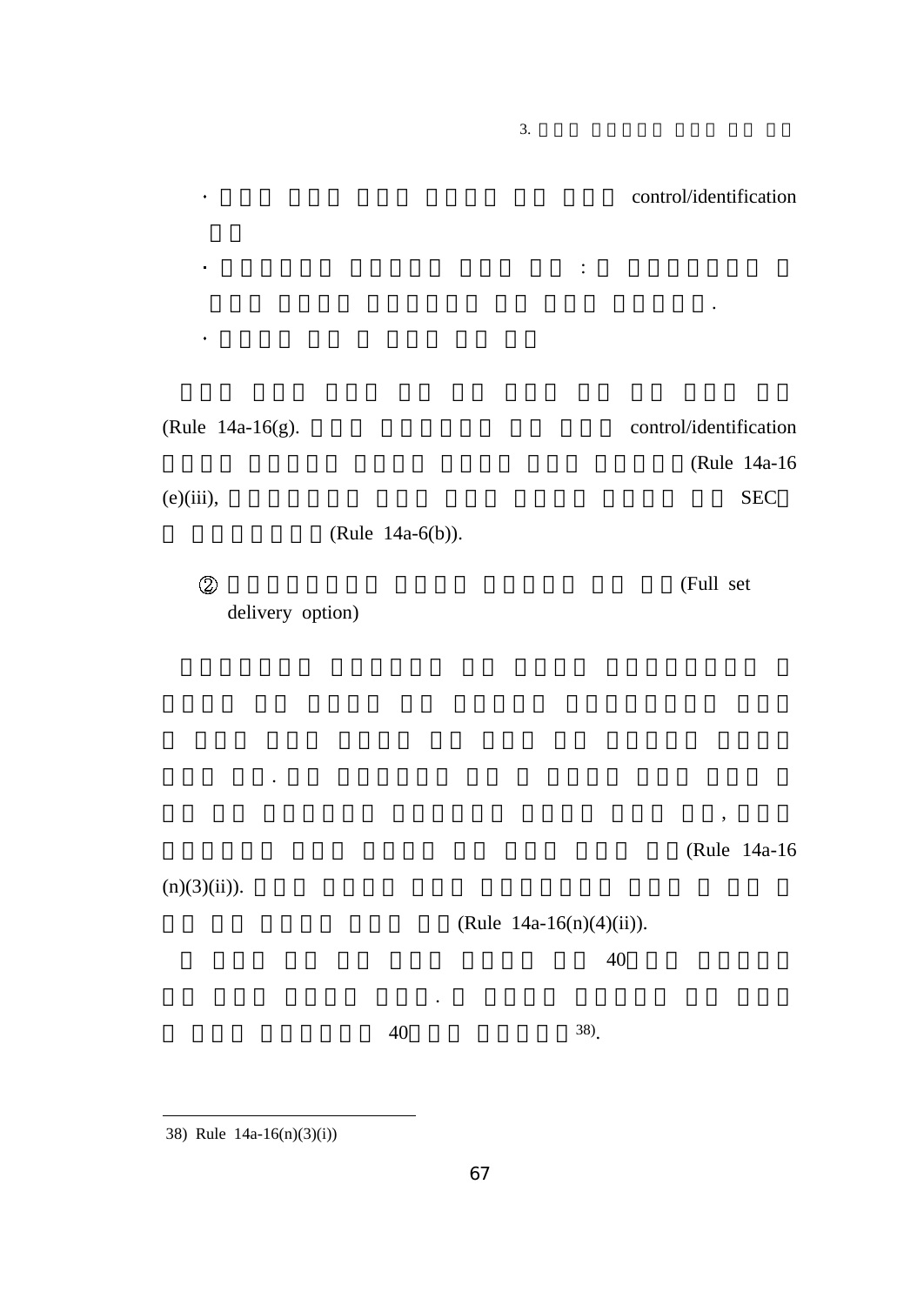



,

.

 $\circledZ$ 

(Rule 14a-16(n)(1).

(Rule 14a-16(n)(2)(ii))

40

(Rule 14a-16(n)(3)(i)).

,

.

Rule

.

,  $\circled{1}$ 

.

(Ruel 14a-16(f)(1)).

 $\ddot{\phantom{0}}$ 

 $\ddot{\phantom{0}}$ 

 $\ddot{\phantom{1}}$ 

 $\overline{\phantom{a}}$ 

 $\ddot{\phantom{0}}$ 

68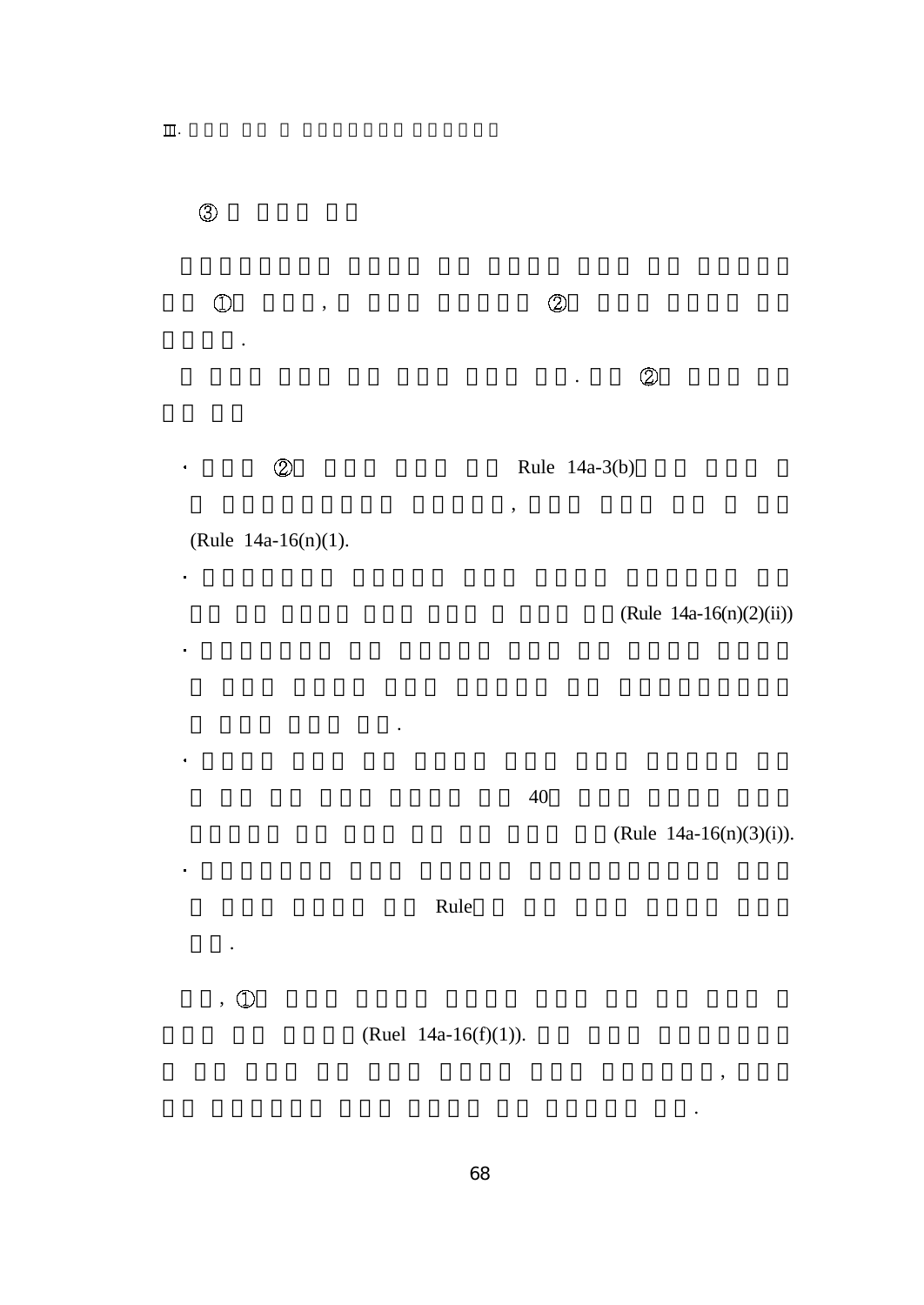$\circled{1}$ 

40

 $\ddot{\phantom{0}}$ 

 $\overline{3}$ .

 $\circledcirc$ 

 $\ddot{\phantom{a}}$ 

 $\overline{\phantom{a}}$ 

 $\ddot{\phantom{0}}$ 

 $\overline{\phantom{a}}$ 

 $\overline{\phantom{a}}$ 

 $\ddot{\phantom{a}}$ 

 $40\,$ 

 $\ddot{\phantom{0}}$ 

 $\overline{5}$ 

ï

 $\overline{\phantom{a}}$ 

(Rule  $14b-1(b0(2))$ .

 $\ddot{\phantom{a}}$ 

ï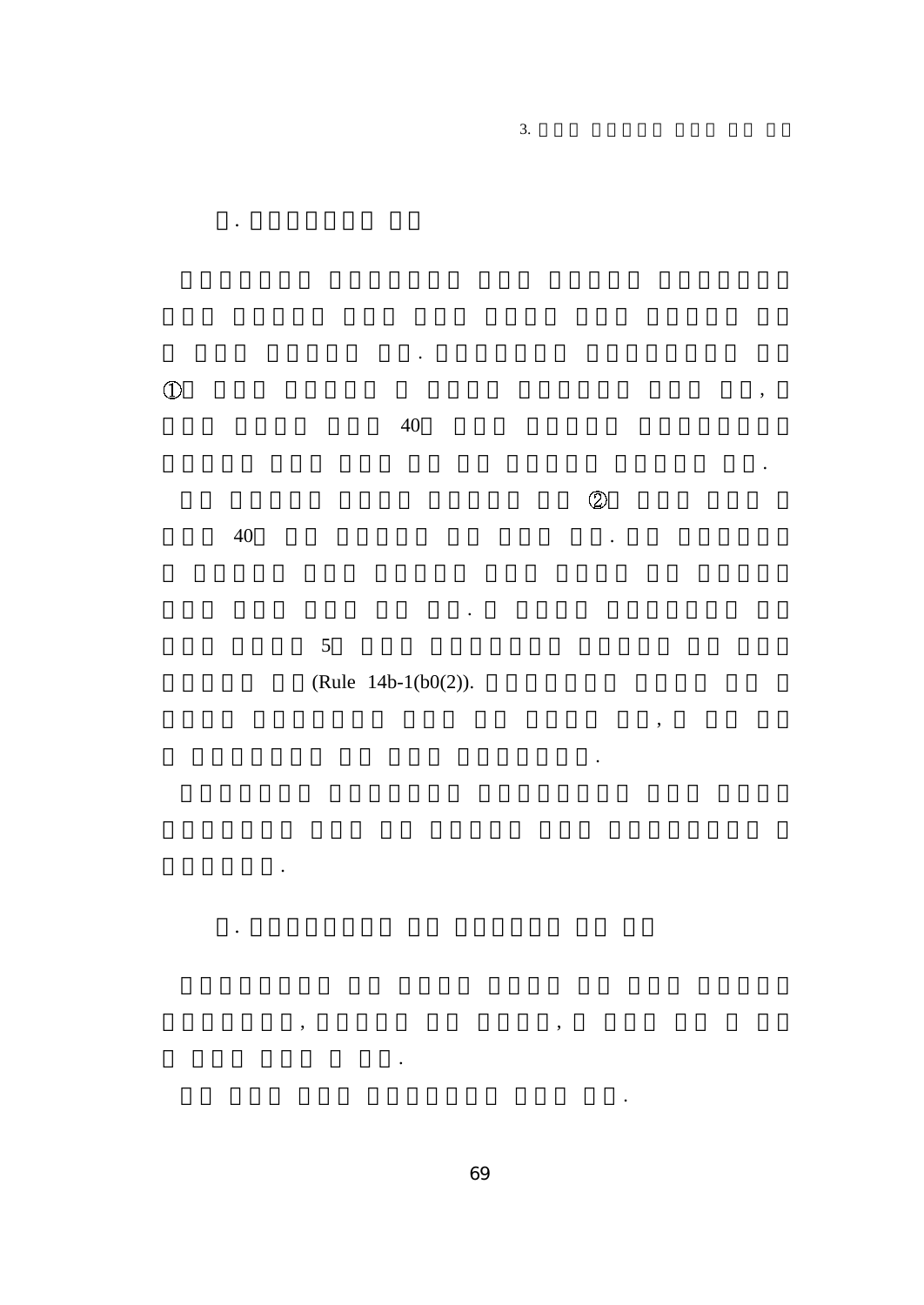

. RFA,

,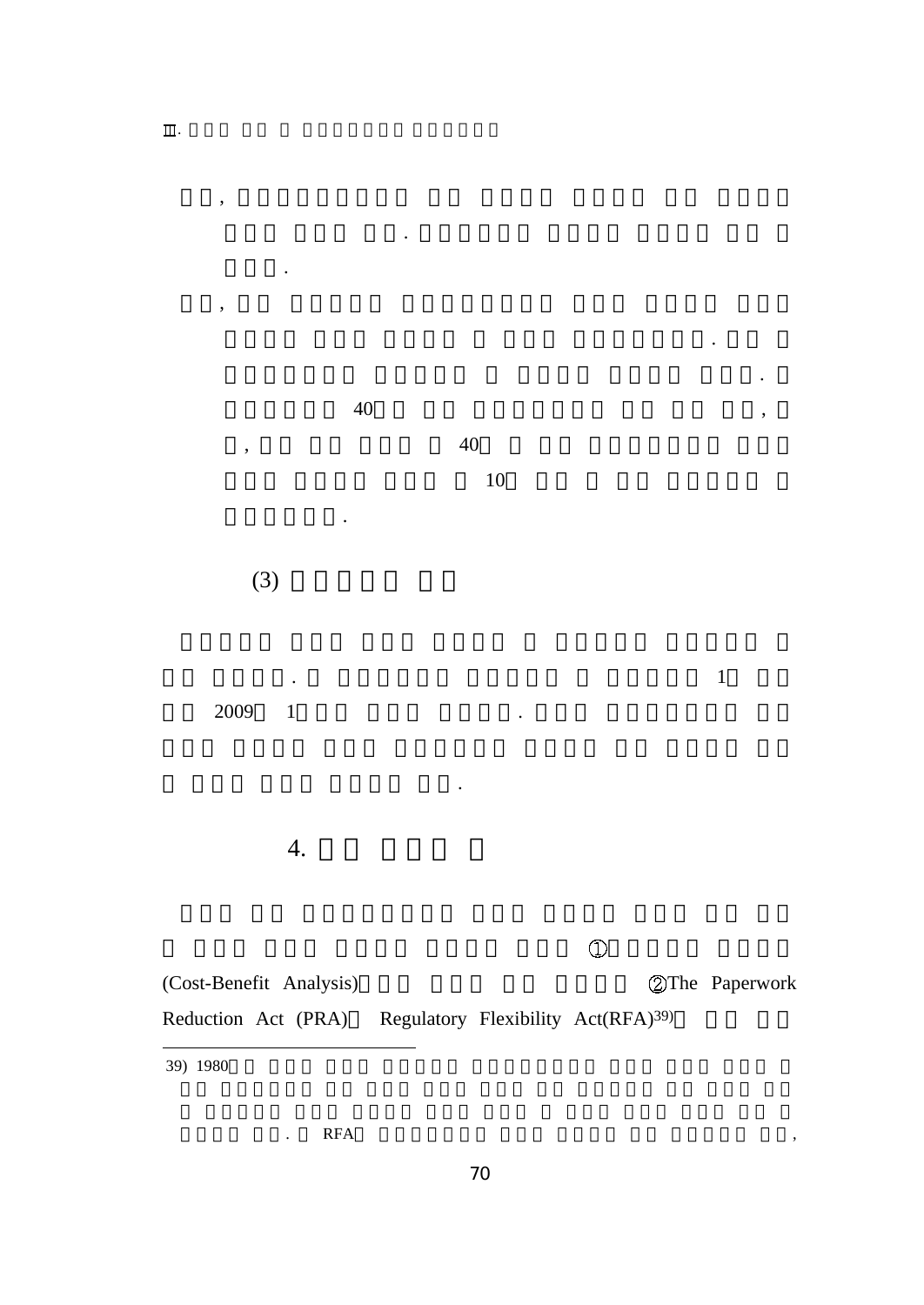$\circled{3}$  $($  23 a 2  $)$ 3 f , ,

SEC

| Office of Small Business Policy         | 1982                  |
|-----------------------------------------|-----------------------|
| Small Business Investment Incentive Act | <b>SEC</b>            |
|                                         | (Government-Business) |

Forum on Small Business Capital Formation) .

40).

,

5. -

,

.

,

. RFA

, ,

4.

.

.

,

40) Alan L. Beller, Before the Subcommittee on Oversight and Investigations of the Committee on Financial Services, United States House of Representatives, Testimony Concerning Small Business Capital Formation, September 23, 2004 (SmallBusiness@sec.gov)

.

 $\bullet$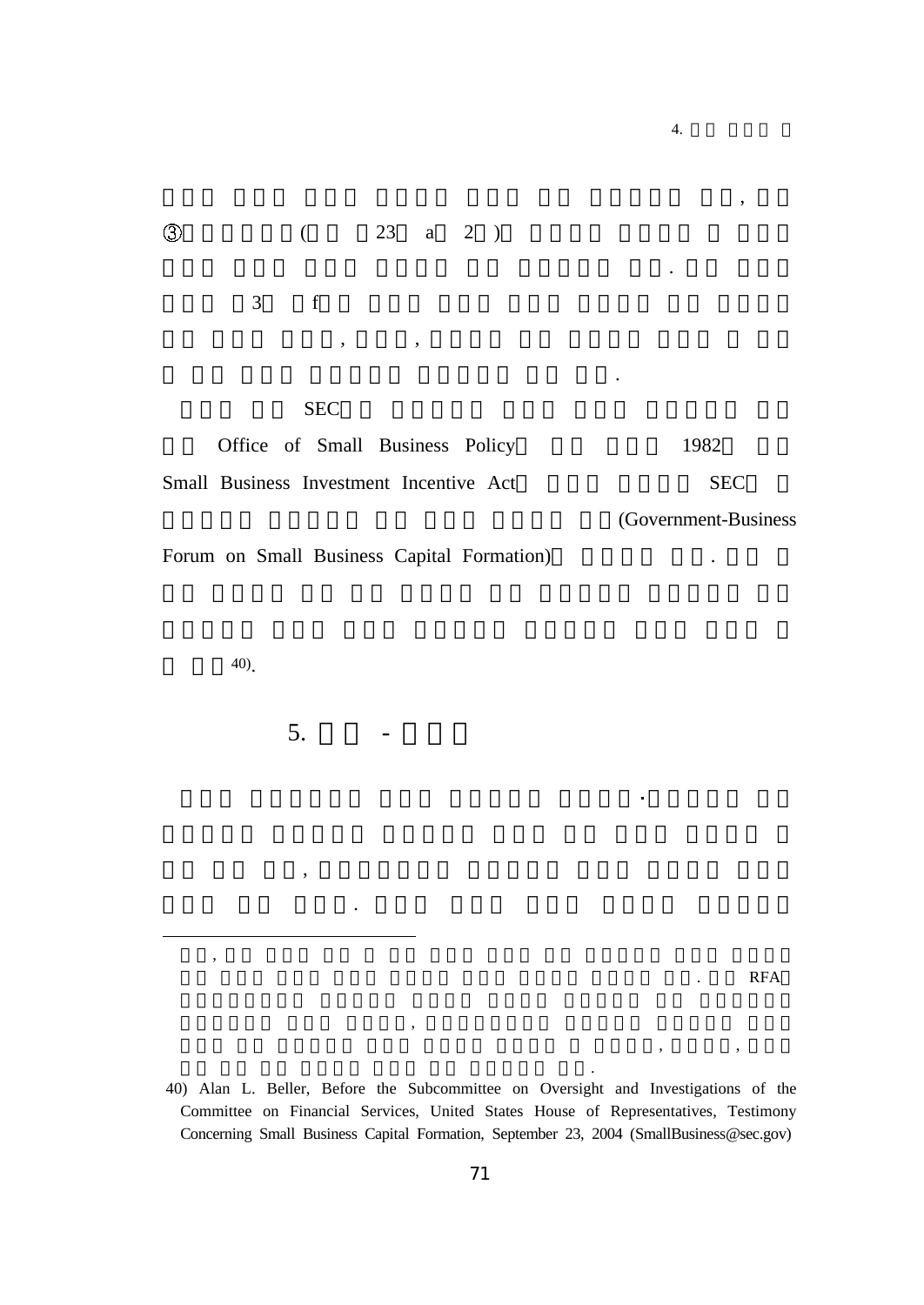.

enabling mandatory

.

.

.

.

.

, ,

"principles-based regulation"

.

. 2002 Sarbanes-Oxley

SEC(Securities and Exchange Commission)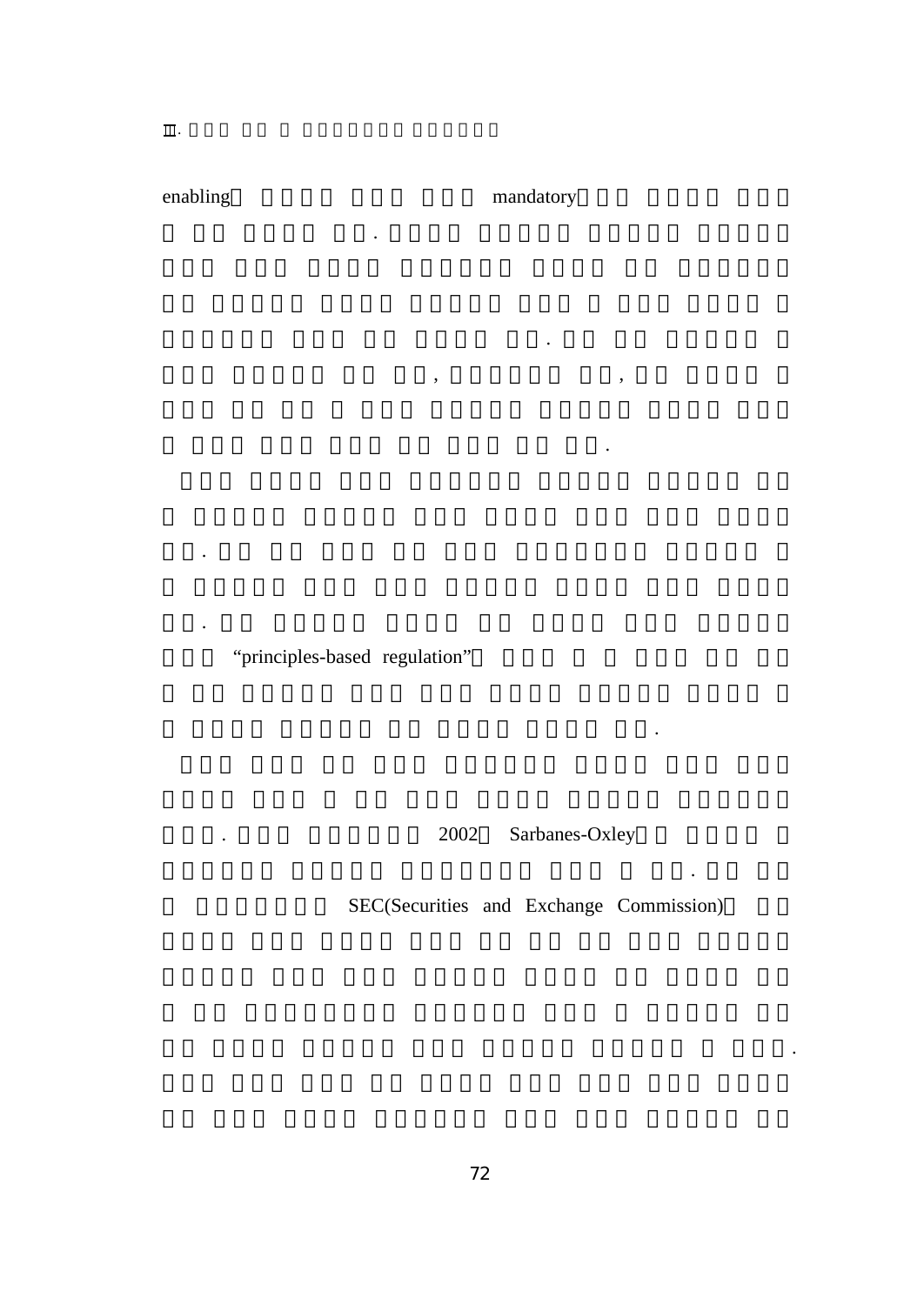$5.$ L

 $\ddot{\phantom{0}}$ 

 $\overline{\phantom{a}}$ 

 $\sim$   $\sim$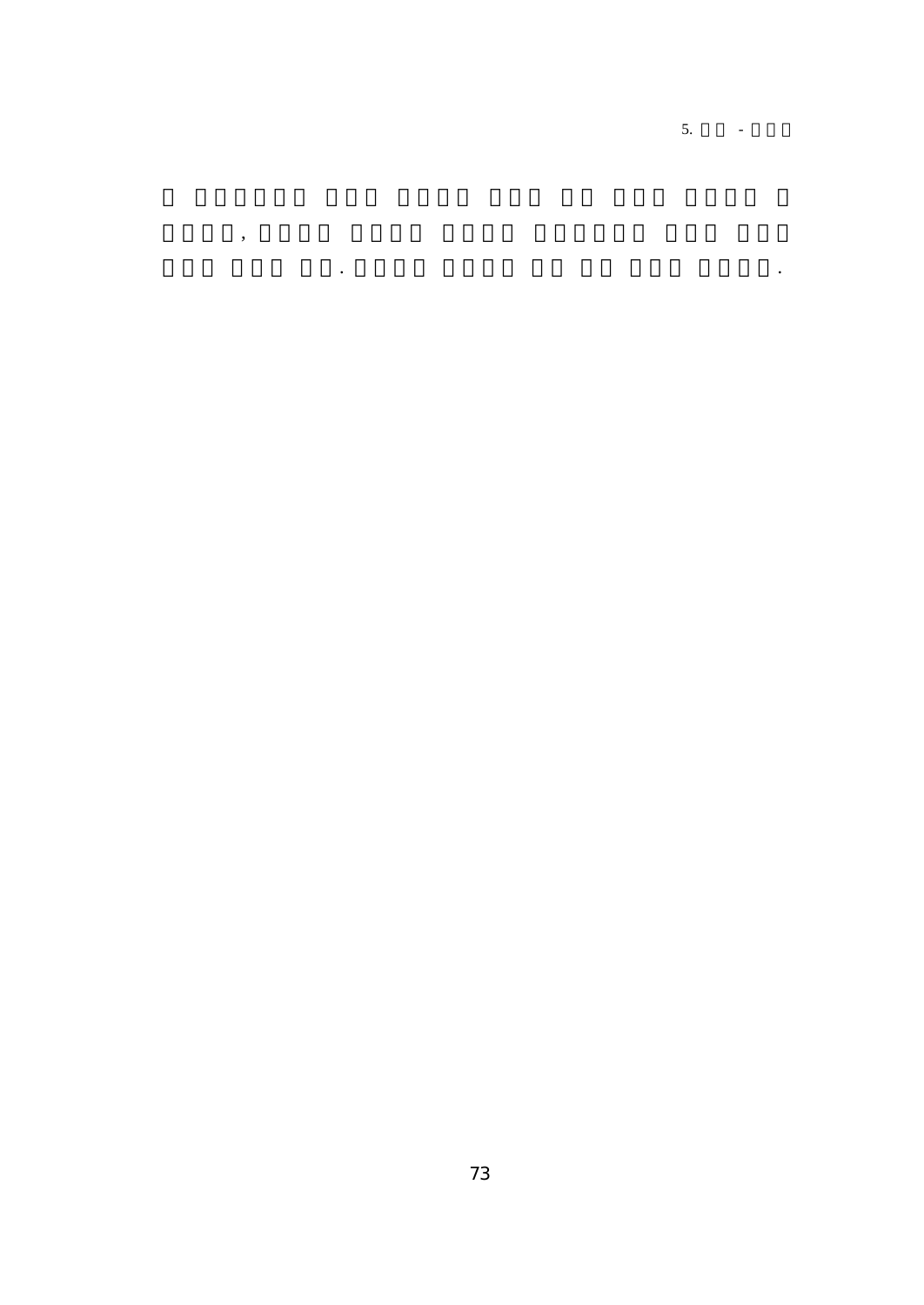

 $\overline{\phantom{a}}$ 

 $\ddot{\phantom{a}}$ 

 $\ddot{\phantom{0}}$ 

 $\ddot{\phantom{0}}$ 

 $\overline{\phantom{a}}$ 

 $\ddot{\phantom{0}}$ 

 $\overline{\phantom{a}}$ 

 $\ddot{\phantom{0}}$ 

 $\ddot{\phantom{0}}$ 

 $\cdot$ 

 $\ddot{\phantom{a}}$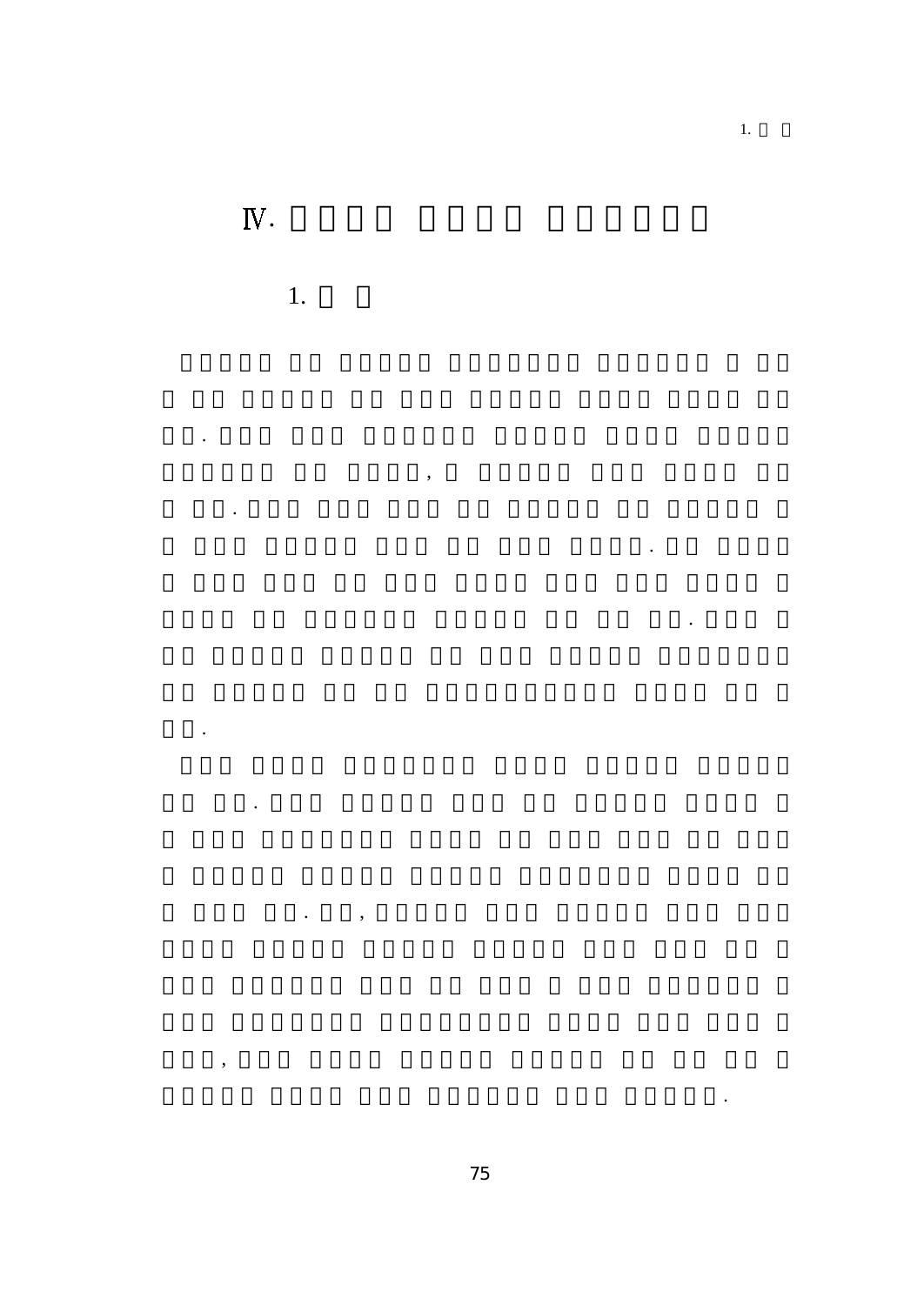(SBA, Small Business Admini-

stration)

 $\rightarrow$ 

 $\ddot{\phantom{a}}$ 

 $\ddot{\phantom{a}}$ 

 $\mathcal{L}^{(1)}$ 

 $\ddot{\phantom{a}}$ 

 $\ddot{\phantom{a}}$ 

 $\overline{\phantom{a}}$ 

 $\mathcal{A}$ 

 $\ddot{\phantom{a}}$ 

 $\ddot{\phantom{0}}$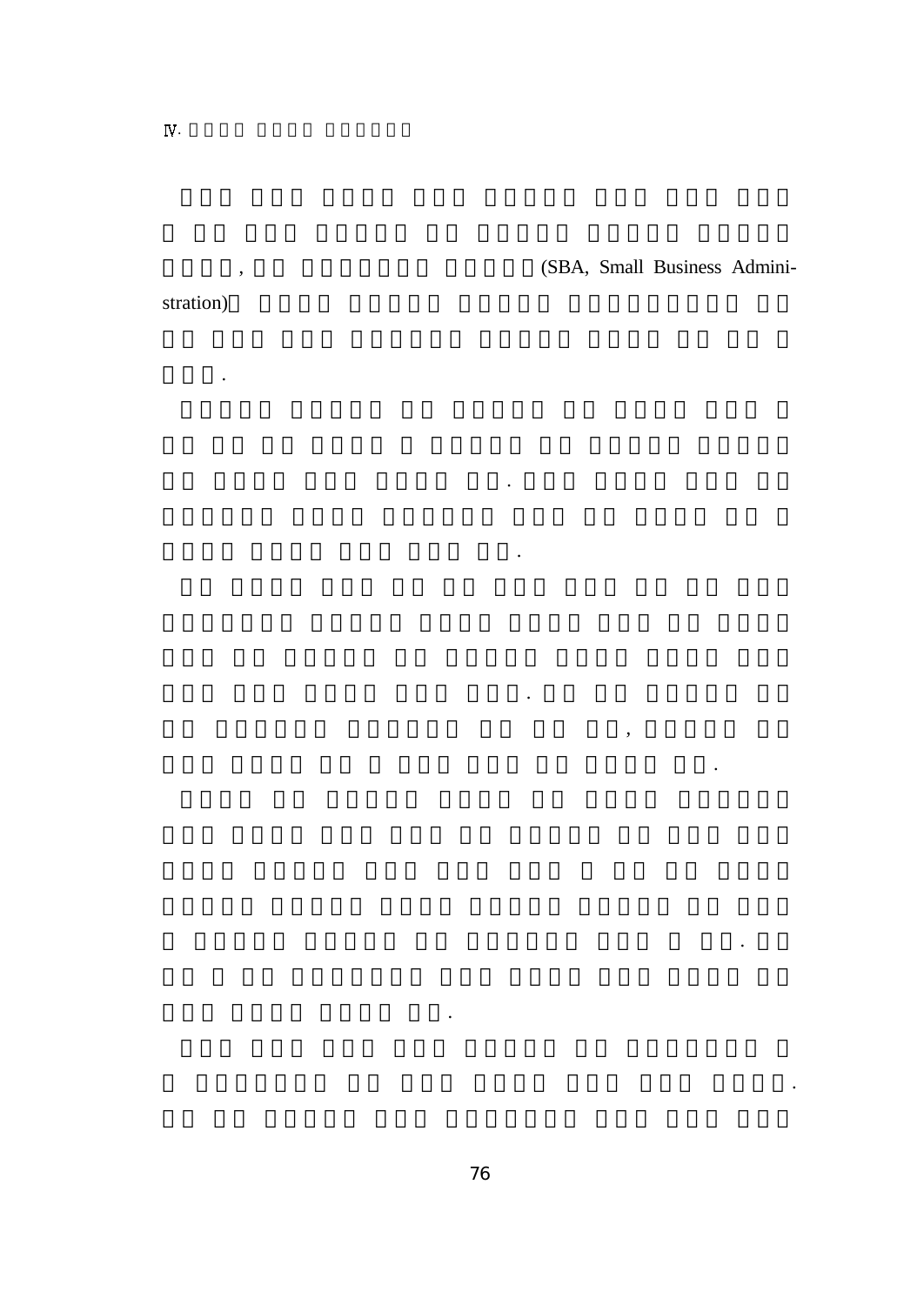

 $\ddot{\phantom{0}}$ 

 $\overline{a}$ 

 $\ddot{\phantom{a}}$ 

 $\overline{c}$ .

 $\cdot$ 

,,

 $\cdot$ 

 $\overline{4}$ 

 $\ddot{\phantom{a}}$ 



,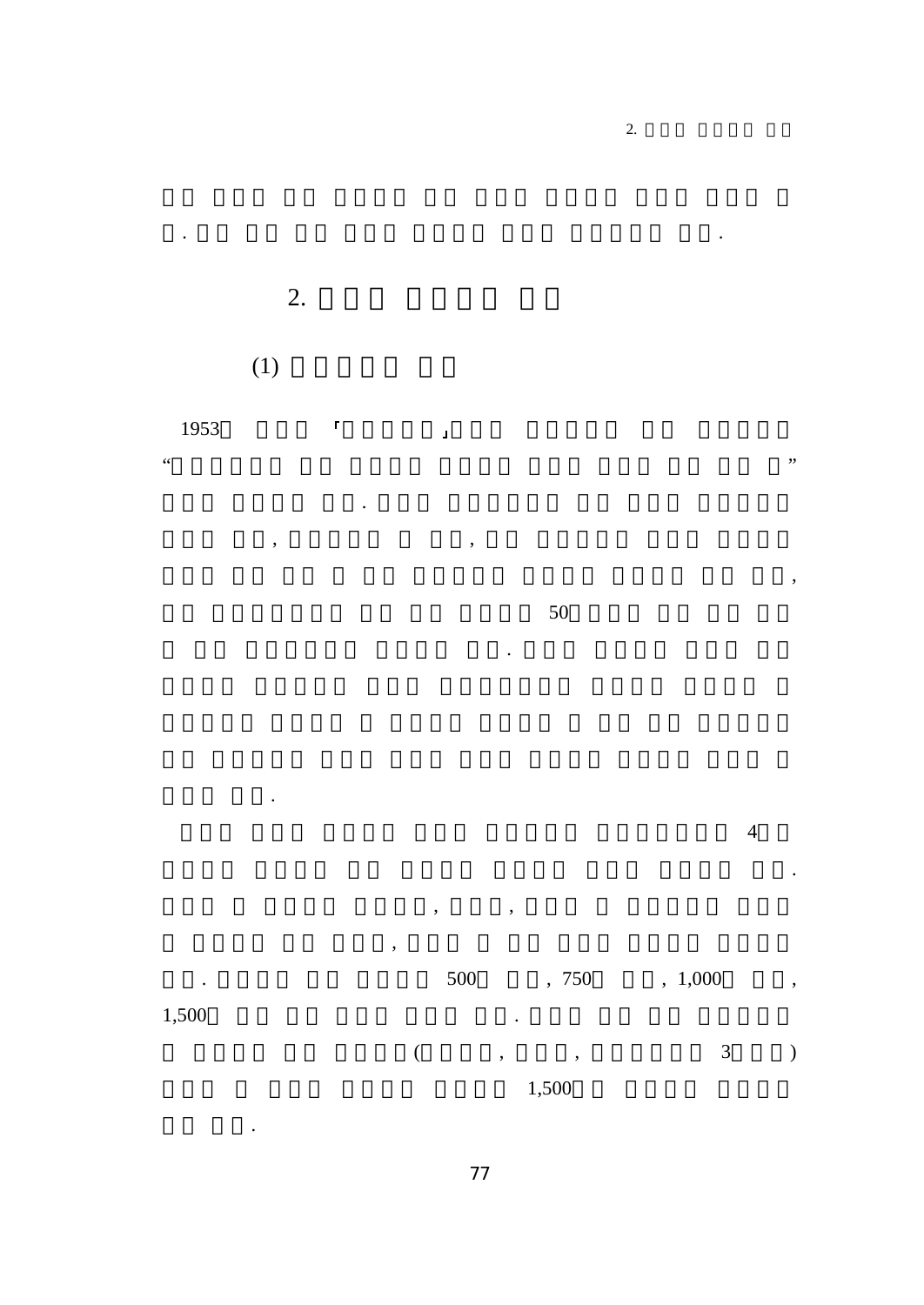

 $\overline{\phantom{a}}$ 

 $\sim$   $\sim$ 

 $\hat{\zeta}$ 

| 5,966,069 |       | 99.7% |
|-----------|-------|-------|
|           | 50.4% | ٠     |

78

 $\ddot{\phantom{a}}$ 

 $\ddot{\phantom{0}}$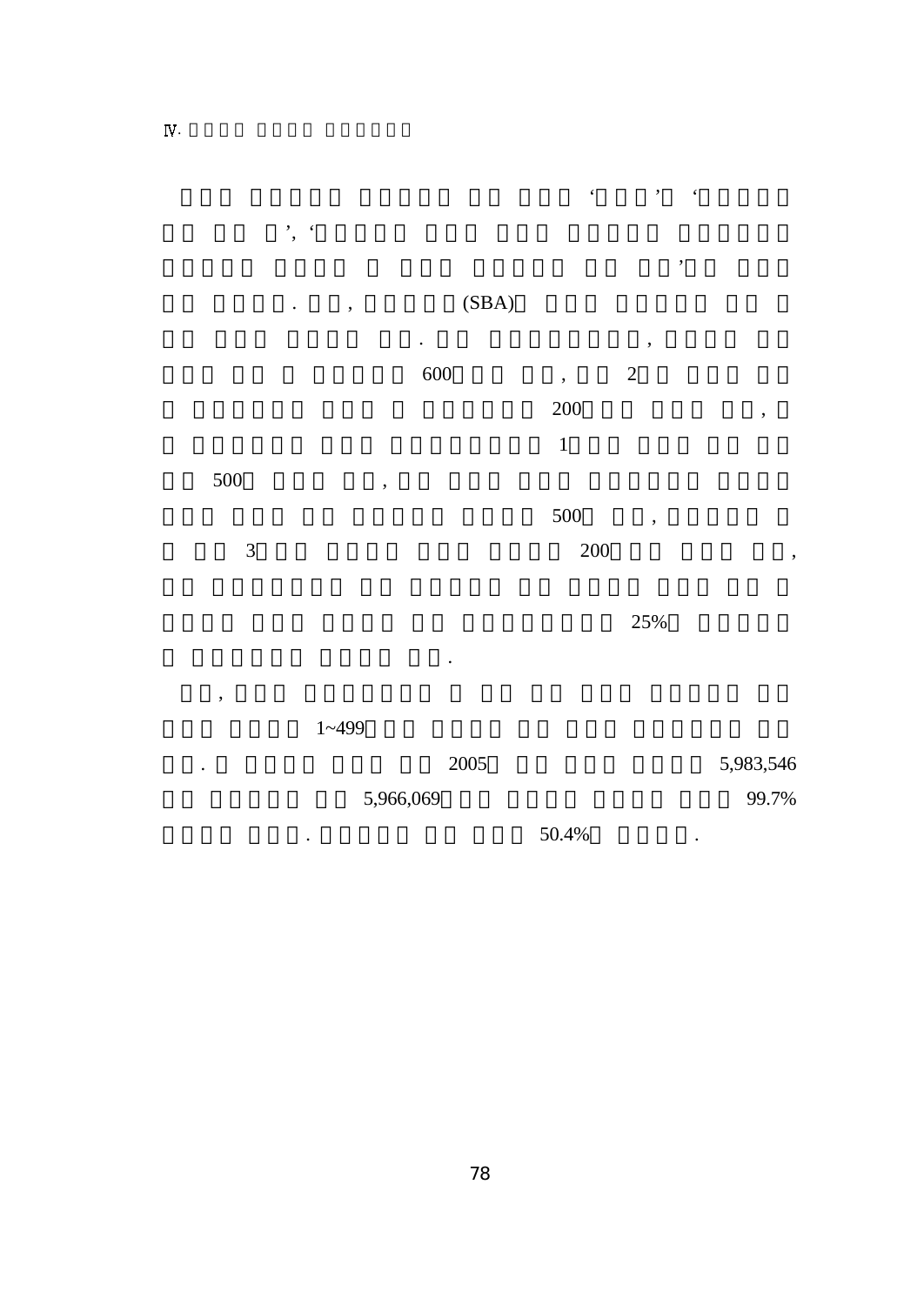| By detailed annihilated size | Памии | <b>The aturn</b> | <b>The students and</b> |
|------------------------------|-------|------------------|-------------------------|

U.S. - All industries - by Employment Size of Enterprise<br>introductory,test extures scope and methodology. Table includes only establishments with payrell. Handmalages are shown separately. For descriptions of column headin

|                                              | <b>DOM:</b> | <b>Extab.</b><br>list | <b>Palit</b> | Annual<br>payroll<br>(\$1,000) |
|----------------------------------------------|-------------|-----------------------|--------------|--------------------------------|
| Employment size of enterprise                | <b>Lims</b> | ments                 | employees    |                                |
| All firms                                    | 5,983,546   | 7,499,702             | 116,317,003  | 4,482,722,481                  |
| Firms with 0 to 4 employees (as of March 12) | 3,677,879   | 3,684,047             | 5.936.859    | 220,009,104                    |
| Firms with 5 to 9 employees                  | 1,050,062   | 1.062.907             | 6,096,483    | 206,178,084                    |
| Firms with 10 to 19 employees                | 629,946     | 662.197               | 8,453,854    | 269,416,918                    |
| Firms with 20 to 99 employees                | 520,007     | 679.382               | 20:444.349   | 700.463.403                    |
| Firms with 100 to 499 employees              | 87.285      | 331,999               | 16,911,040   | 616.524.232                    |
| Firms with 500 amployees or more.            | 17.477      | 1.079.170             | 57,672,418   | 2.470.140.740                  |
| Firms with 500 to 749 employees              | 5.823       | 67,664                | 3,639,488    | 135,660.210                    |
| Firms with 750 to 599 employees              | 2,070       | 43.464                | 2.470.859    | 95.130.017                     |
| Firms with 1,000 to 1,499 employees          | 2.845       | 56.614                | 3,456.833    | 139.104.670                    |
| Firms with 1,500 to 2,499 employees          | 2,314       | 75.406                | 4.436.321    | 186, 189, 676                  |
| Firms with 2,500 employees of more           | 3,617       | 836.022               | 43,761,917   | 1,915,047,955                  |
| Firms with 2,500 to 4,999 employees          | 1,787       | 111,762               | 6,199,701    | 276,630,183                    |
| Firms with 5,000 to 9,999 employees          | <b>VII</b>  | 123,800               | 6,438.639    | 297,593,015                    |
| Firms with 10,000 employees or more          | 912         | 600.462               | 31, 123, 497 | 1.340.023.957                  |

## : Statistics of U.S. Business (2005)(http://census.gov.epcd/susb/2005/us/US--HTM

| $\begin{bmatrix} 1 & 1 \\ 1 & 1 \end{bmatrix}$ |  | $($ $)$ |  |
|------------------------------------------------|--|---------|--|
|                                                |  |         |  |

|      | <b>More NAICS</b> | Industry title                                                    |                |        | Elemp by smployment size at enterprise |         |              | Paid employees by smalognmen size of emergetion |                  |         |  |
|------|-------------------|-------------------------------------------------------------------|----------------|--------|----------------------------------------|---------|--------------|-------------------------------------------------|------------------|---------|--|
| data | code              | Jwith link to definition)                                         | Total          | $20 -$ | 100.4                                  | $500 -$ | <b>Total</b> | $20 -$                                          | 100 <sub>4</sub> | $900 -$ |  |
| ж.   | $\equiv$          | <b>All industries</b>                                             | 5,983,544      | 10.5%  | US.                                    | 0.3%    | 116,317,003  | 81.7%                                           | 64.1%            | 49.6%   |  |
| ы.   | $\mathbf{H}$      | Agrounure, Forestry, Fishing and Hunting                          | 23,447         | 6.4%   | 1.3%                                   | 0.4%    | 168,744      | 55.2%                                           | Ð                | 15.5%   |  |
| 靐    | 21                | Meins                                                             | 15,408         | 16.0%  | 4.2%                                   | 1.6%    | 457,272      | 86.4%                                           | 49.3%            | 55.8%   |  |
| ш.   | $\overline{22}$   | <b>Indices</b>                                                    | 5,660          | 22.4%  | 7.4%                                   | 3.0%    | 633,106      | 56.6%                                           | 90.6%            | 82.8%   |  |
| ж,   | 23                | Construction                                                      | <b>TTT.664</b> | 3.1%   | 1.0%                                   | 0.1%    | 6.781.327    | 61.4%                                           | 30.6%            | 13.9%   |  |
| ×.   | 31-33             | Mandactoring                                                      | 208,568        | 26.0%  | 6.3%                                   | 1.4%    | 13,667,337   | 91.3%                                           | 74.2%            | 56.8%   |  |
|      | 42                | Vitalenate trade                                                  | 336.736        | 14.2%  | 3.2%                                   | 0.9%    | 6,968,929    | 79.3%                                           | 66.2%            | 39.1%   |  |
|      | 44-45             | <b>Fistal Trade</b>                                               | 736, 940       | 3.4%   | 1.6%                                   | 0.3%    | 15.338.672   | 81.4%                                           | 0.3%             | 18.9%   |  |
| т.   | 45.45             | Transportation and Warehousing                                    | 165,000        | 12.2%  | 3.4%                                   | 1.3%    | 4.188.016    | 87.3%                                           | 23.7%            | 61.9%   |  |
| ш.   | 55                | Information                                                       | 75,261         | 15.0%  | 4.0%                                   | 1.5%    | 3,402,559    | 92.7%                                           | 13.3%            | 73.0%   |  |
| S.   | 62                | Finance & Insurance                                               | 205, 983       | 1.3%   | 22%                                    | 8.6%    | 6.431.837    | 10.0%                                           | 78.1%            | 66.3%   |  |
| з.   | 53                | Real estate & vental & leasing                                    | 300.925        | 4.9%   | 1.2%                                   | 0.4%    | 2.144.077    | 64.6%                                           | 46.2%            | 31.8%   |  |
| ы.   | 54                | Professional, scientific, & technical entrices                    | 757.174        | 6.4%   | 1.3%                                   | 8.4%    | 7,689,366    | 71.1%                                           | 52.3%            | 38.3%   |  |
| ж.   | 锅                 | <b>Management of companies &amp; enterprises</b>                  | 26.613         | 77.9%  | 67.2%                                  | 26.3%   | 2,856,418    | 95.5%                                           | 97.1%            | 88.2%   |  |
| ж.   | 88                | Administrative & support & waste management & remediation service | 320,252        | 12.3%  | 17%                                    | 1.1%    | 9,200,282    | 85.3%                                           | 77.3%            | 61.0%   |  |
| 靐    | K1                | Educational services                                              | 72,410         | 23.0%  | 6.7%                                   | 1.5%    | 2,879.374    | \$1.3%                                          | 73.1%            | 55.0%   |  |
| æ.   | R2                | Health care & secon assistance                                    | 599.392        | 12.7%  | 32%                                    | 0.6%    | 16,025,147   | 84.4%                                           | 70.3%            | 51.6%   |  |
| ж,   | ħ                 | Att interanced & recredor                                         | 114.146        | 13.7%  | 2.8%                                   | 6.6%    | 1,936,484    | 81.6%                                           | 55.8%            | 33.9%   |  |
| ж.   | 72                | Accommodation & food aeristes                                     | 462,983        | 19.7%  | 23%                                    | 0.4%    | 11,025,509   | 81.0%                                           | 54.2%            | 40.0%   |  |
| м.   | Ħ                 | Other services issuest public administration)                     | 676,400        | 4.8%   | 23%                                    | 0.2%    | 6,390,954    | 12.9%                                           | 25.9%            | 14.4%   |  |
| щ.   | m                 | Unitessfied                                                       | 23.906         | 0.4%   | 0.0                                    | 资度      | 31.153       | 5.5%                                            | Ð                | 0.0     |  |

**China** 99 Unilage End<br>D - Witheld to mod disclosure

: Statistics of U.S. Business (2005)(http://census.gov.epcd/susb/2005/us/US--HTM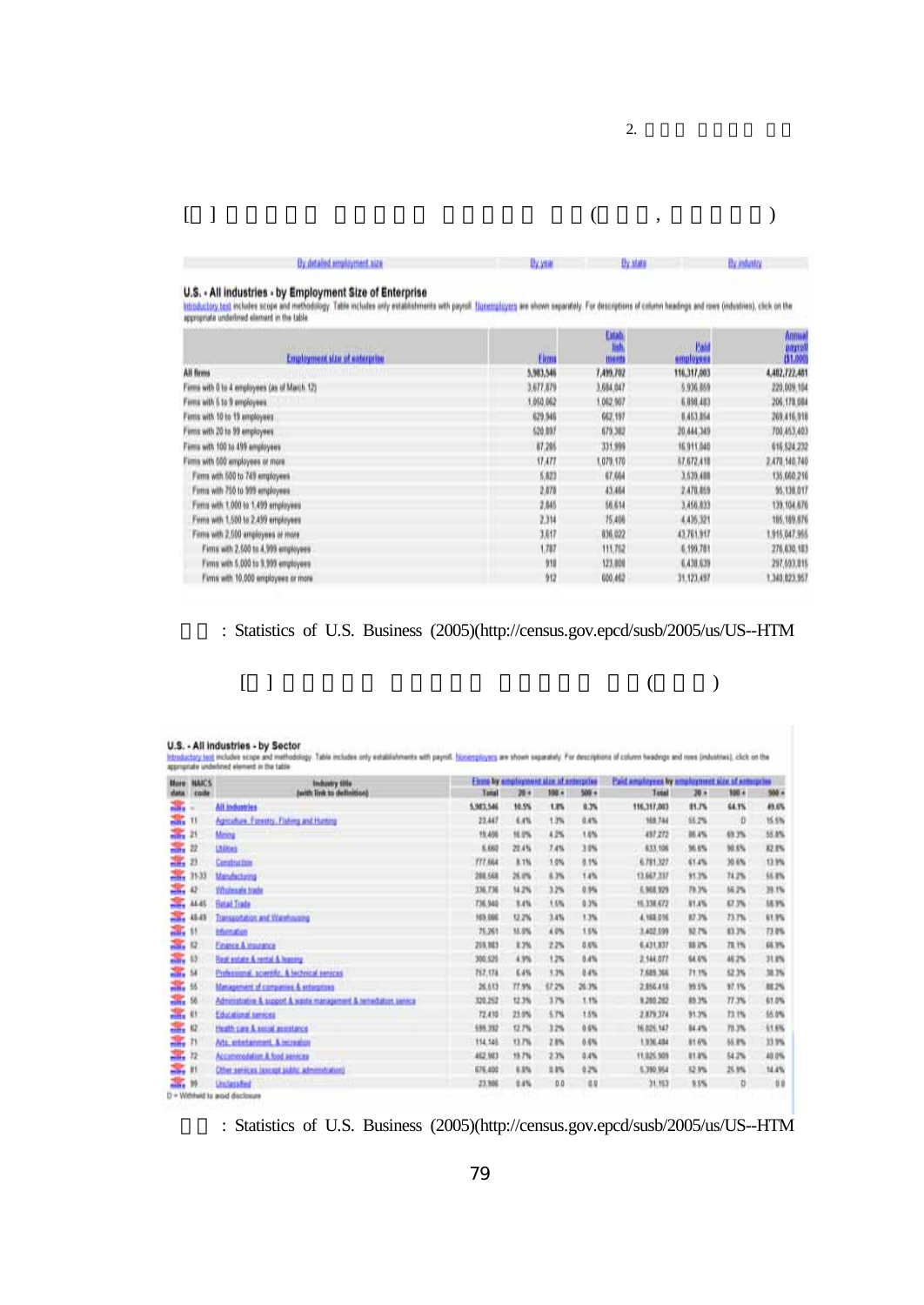|         | . 2003         |                                  | 500 |                          |   |      |
|---------|----------------|----------------------------------|-----|--------------------------|---|------|
|         | 39.4%          | 2006<br>$\overline{\phantom{0}}$ |     | 42%                      |   | .41) |
|         |                |                                  |     | $\overline{\phantom{a}}$ |   |      |
|         |                |                                  |     |                          |   |      |
|         |                |                                  |     | $\,$                     |   |      |
| $\,1\,$ |                | $0.5%$ ,                         |     | $0.1\%$                  |   |      |
| $42)$ . |                |                                  |     |                          |   |      |
|         |                |                                  |     |                          |   |      |
|         | 3.             |                                  |     |                          |   |      |
|         |                |                                  |     |                          |   |      |
|         | (1)            |                                  |     |                          |   |      |
|         |                |                                  |     |                          |   |      |
|         | $\overline{c}$ | $\overline{\mathcal{C}}$         |     |                          |   |      |
|         |                |                                  |     |                          | , |      |
|         |                |                                  |     |                          |   |      |
|         |                |                                  | ,   | $\ddot{\phantom{0}}$     |   |      |
|         |                |                                  |     |                          |   |      |

<sup>41) ,</sup> Quarterly Financial Report (2003, Q4), (2006, Q1) . (http://www.census.gov/prod/www/abs/qfr\_mm.html)

.

(2)

<sup>42)</sup> National Federation of Independent Business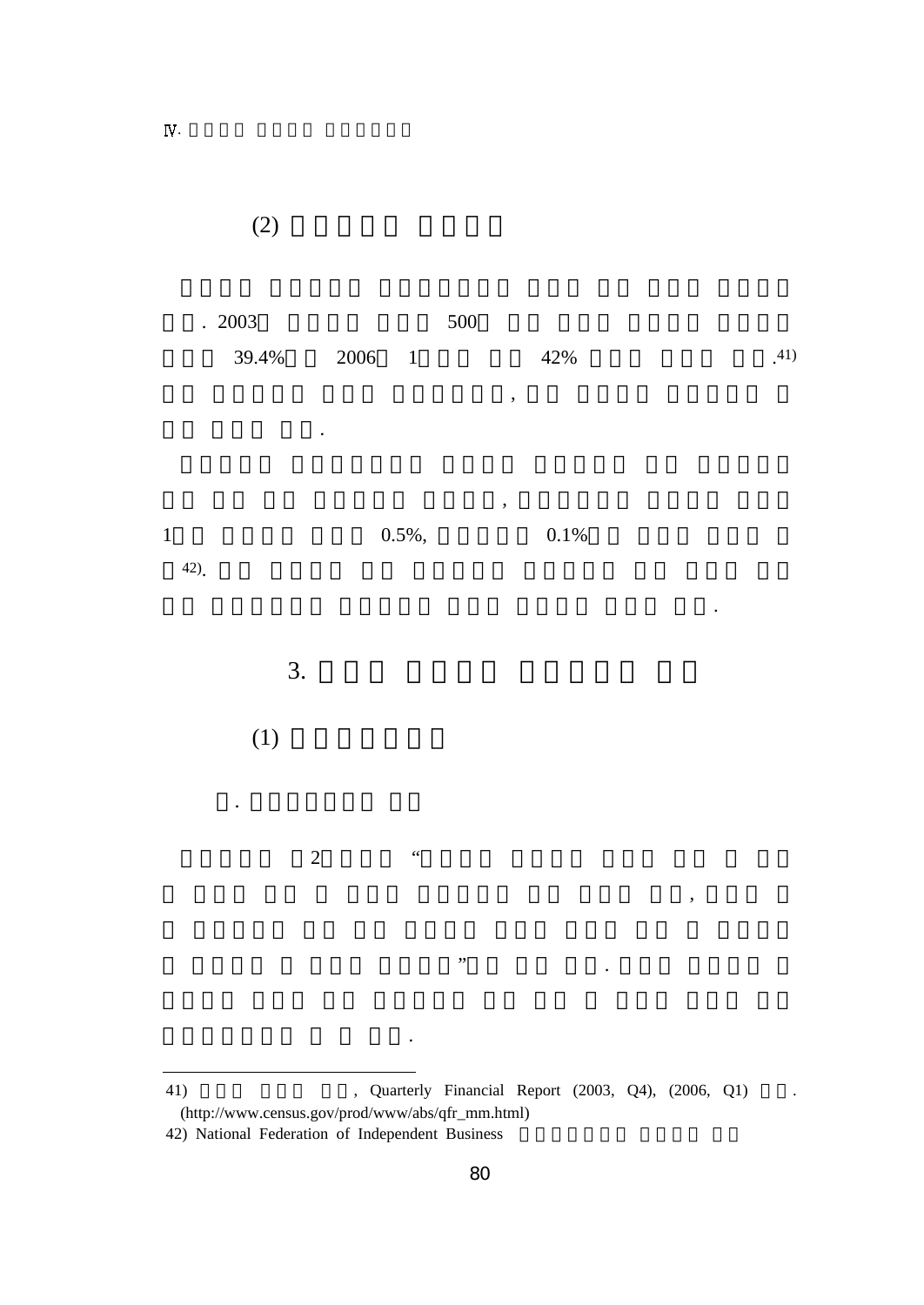

(The Community Reinvestment Act, CRA)

,

. ,

, where  $\cdot$  .

.

.

#### CRA

. ,

.

, , ,

.

.

 $\bar{\mathbf{r}}$ 

4. The contract of the contract of the contract of the contract of the contract of the contract of the contract of the contract of the contract of the contract of the contract of the contract of the contract of the contrac

81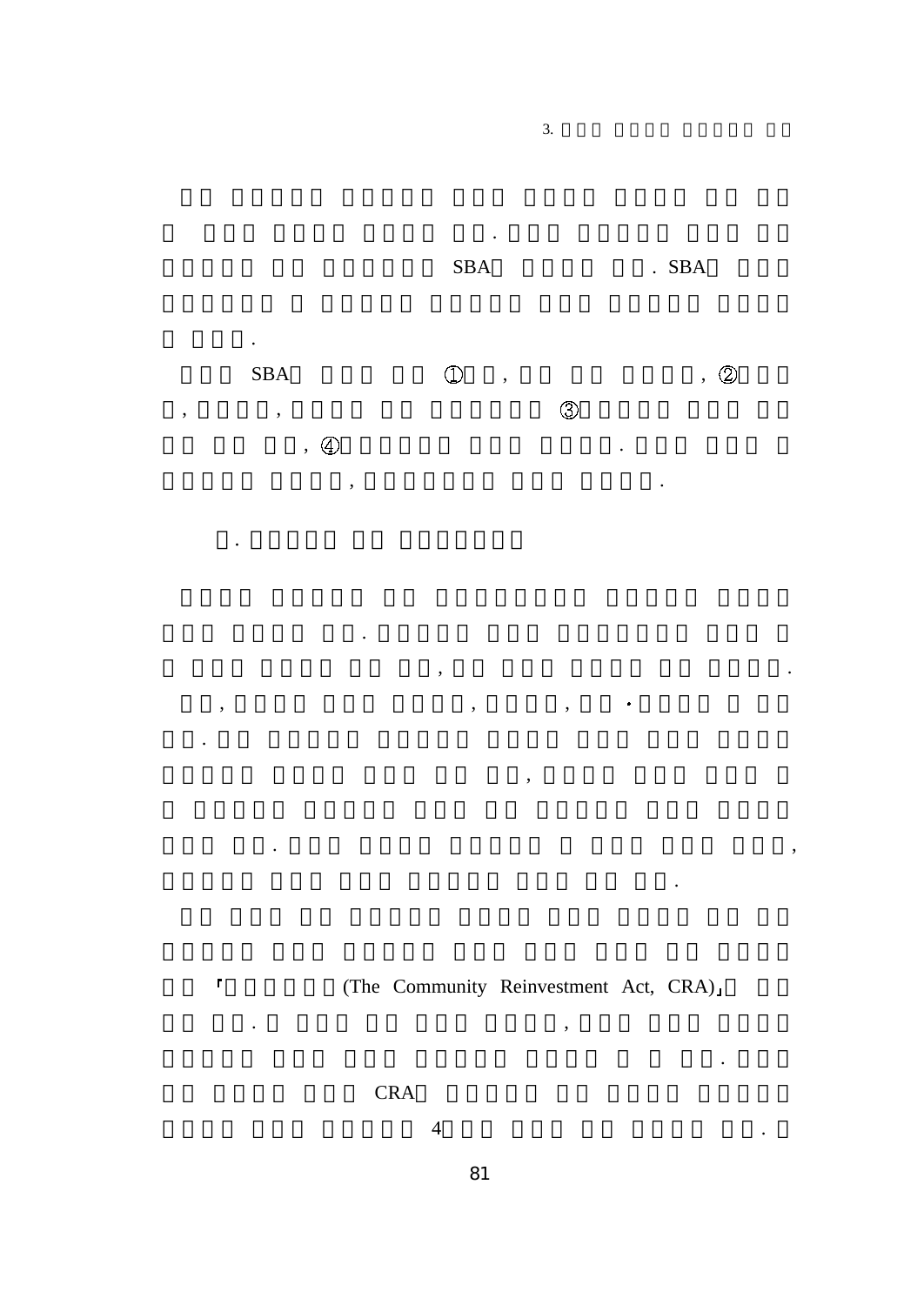.

.

,

(2)

.

,

.

(SBA)

.

.

 $\bullet$ 

,

# . SBA

## SBA

 $($ ,  $SBA$ 

#### credit elsewhere $\sim$ ,  $\sim$ ,  $\sim$ ,  $\sim$ ,  $\sim$ ,  $\sim$ ,  $\sim$ ,  $\sim$ ,  $\sim$ ,  $\sim$ ,  $\sim$ ,  $\sim$ ,  $\sim$ ,  $\sim$ ,  $\sim$ ,  $\sim$ ,  $\sim$ ,  $\sim$ ,  $\sim$ ,  $\sim$ ,  $\sim$ ,  $\sim$ ,  $\sim$ ,  $\sim$ ,  $\sim$ ,  $\sim$ ,  $\sim$ ,  $\sim$ ,  $\sim$ ,  $\sim$ ,  $\sim$ ,  $\sim$ ,  $\sim$ ,  $\sim$ ,  $\sim$ ,  $\sim$ ,  $\sim$ ,

.

82

, , ,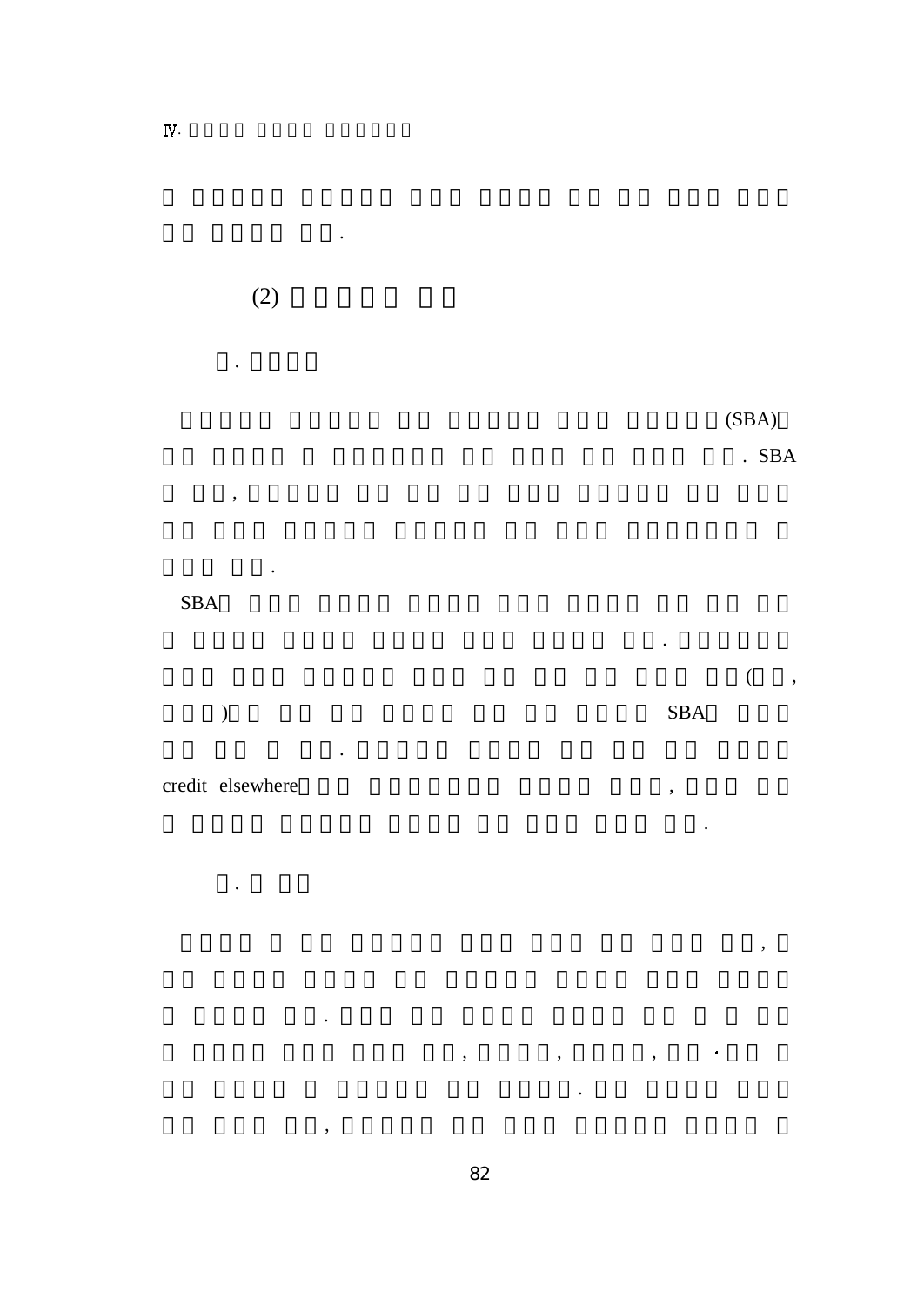

44)

 1994-2001: FRB, Report to the Congress on the Availability of Credit to Small Businesses, 2002

2002-2004 : SBA, FY 2005, Congressional Performance Budget Request

. ,

.43)

,

.

 $1 \t 25,000 \t - 35,000$ 

,

.

.

<sup>43) .</sup>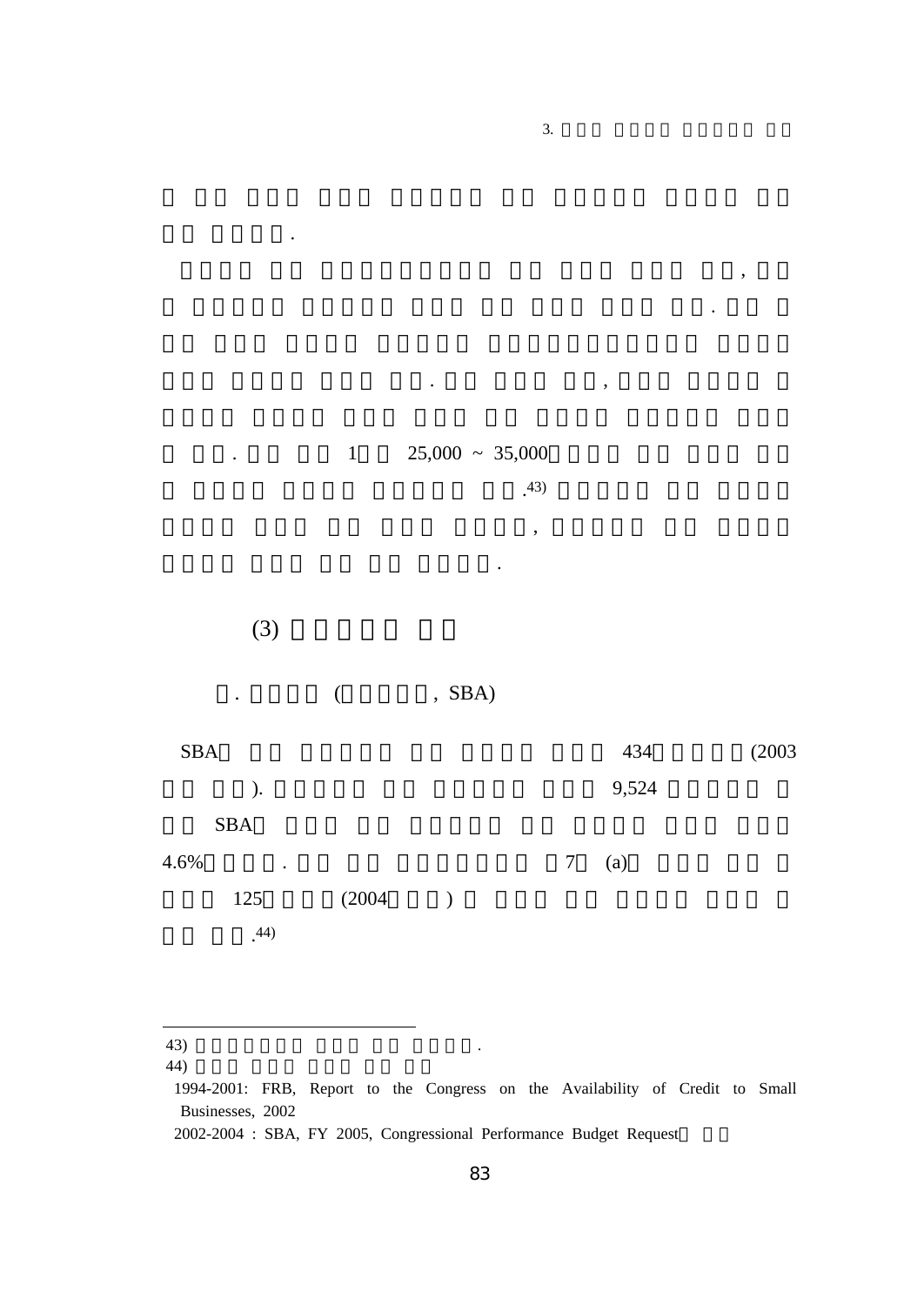| 2003                   |                          | $1 \qquad 1.1$ | $\left($ |                                      |                              | 5,900    | $\mathcal{L}$ |
|------------------------|--------------------------|----------------|----------|--------------------------------------|------------------------------|----------|---------------|
|                        | $\overline{\phantom{a}}$ |                |          |                                      | PIDA(Pennsylvania Industrial |          |               |
| Development Authority) |                          |                |          | 6,800                                |                              |          | $\bullet$     |
|                        | (4)                      |                |          |                                      |                              |          |               |
|                        |                          | $\ddot{\cdot}$ |          | (SBA)                                |                              |          |               |
| $^\copyright$          |                          |                |          |                                      |                              |          |               |
| 1932                   |                          |                |          | (Reconstruction Finance Corporation, |                              |          |               |
| RFC)                   |                          |                |          |                                      |                              | 1934     |               |
|                        |                          |                |          | <b>SBA</b>                           |                              | . 1929   |               |
| ~1932                  |                          |                |          |                                      |                              |          |               |
|                        |                          |                |          |                                      |                              |          |               |
|                        | <b>SBA</b>               |                |          |                                      |                              | $^\circ$ |               |
| 20                     |                          |                |          |                                      |                              |          | 1970          |

. ,

.

.

.

. ,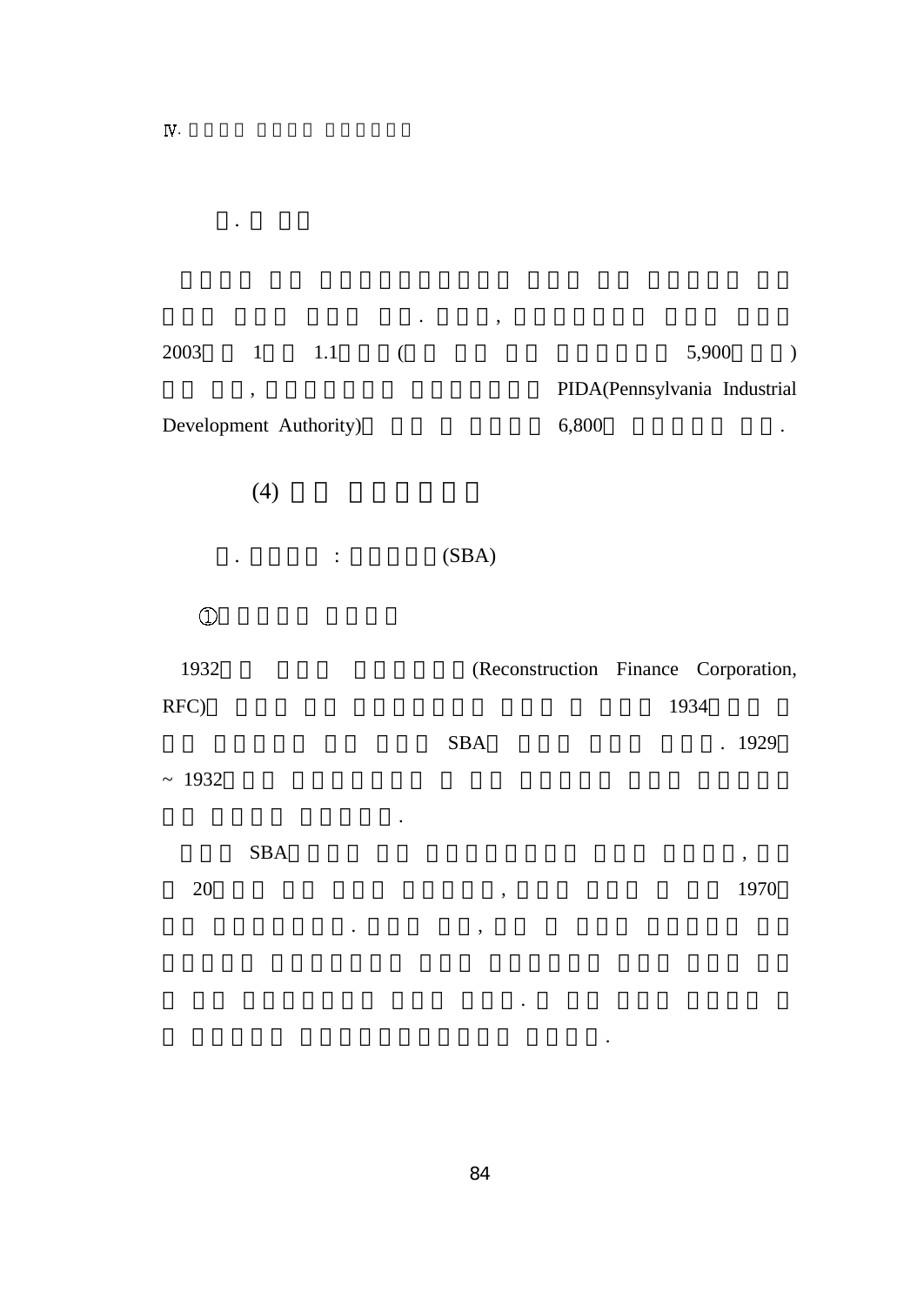$^{\circledR}$ 1953, and the set of  $\mathbf{I}$  and  $\mathbf{I}$  , and  $\mathbf{I}$  , and  $\mathbf{I}$  , and  $\mathbf{I}$  , and  $\mathbf{I}$ 2004

3.

.

4 D.C , 10 ,  $70$  ,  $3,967$  .

 $\circledS$  $(2004)$ 12574,825 (2004 ) 16 7 , 434 (2003 ) . 9,524 ( : 4,574 , ,  $4,950$  )  $4.6\%$  . 7 $\sqrt{a}$ , ,

75%%  $($  15 85% ). 3.0%

. .

, .45) SBA

, , ,

 $\ddot{\phantom{0}}$ 

.

 $(7(a)$  ) .

,

 $\bigcirc$ 

<sup>45)</sup> http://www.sba.gov/aboutsba/international/overview/html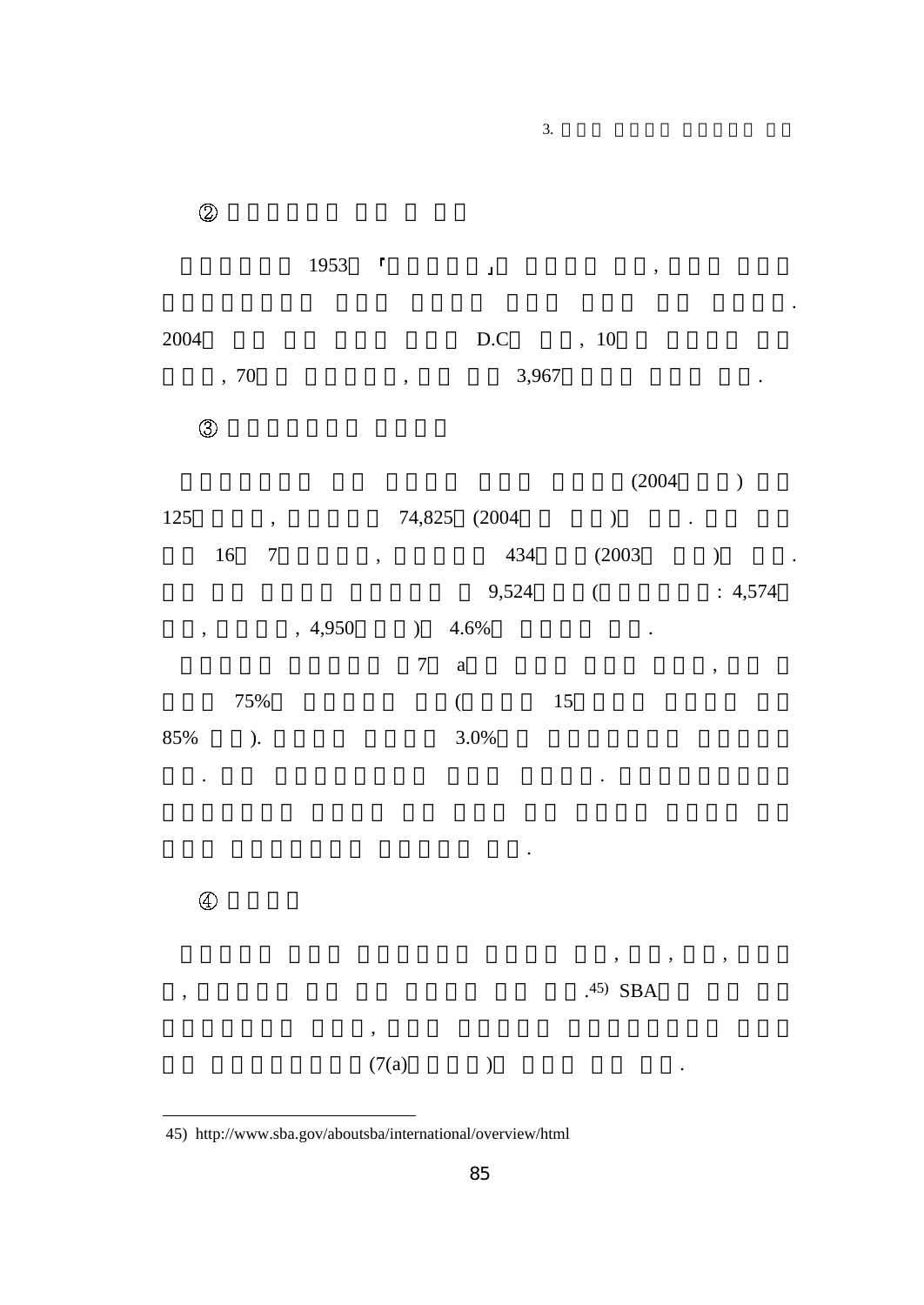$\circ$ SBA .  $\ddot{\phantom{a}}$ . . 3 .  $\begin{array}{cccc} i\end{array} \qquad \qquad : \qquad \qquad$ ii) : 6  $\sim 1$ iii) : 1 (  $10, 20$ ) SBA . , (1  $\sim$ 7 ), (7 ) . 200 ,  $15$  .

[ ] SBA

|                                            | (CDC)                                                                                                                                                     |
|--------------------------------------------|-----------------------------------------------------------------------------------------------------------------------------------------------------------|
| 504(CDC: Certified Development<br>Company) | CDC<br>$\overline{\phantom{a}}$<br>$\cdot$<br><b>SBA</b><br>,<br>٠<br>$\cdot$ CDC<br>270<br>$\ddot{\cdot}$<br>5,480<br>$-2002$<br>$\ddot{\cdot}$<br>7,000 |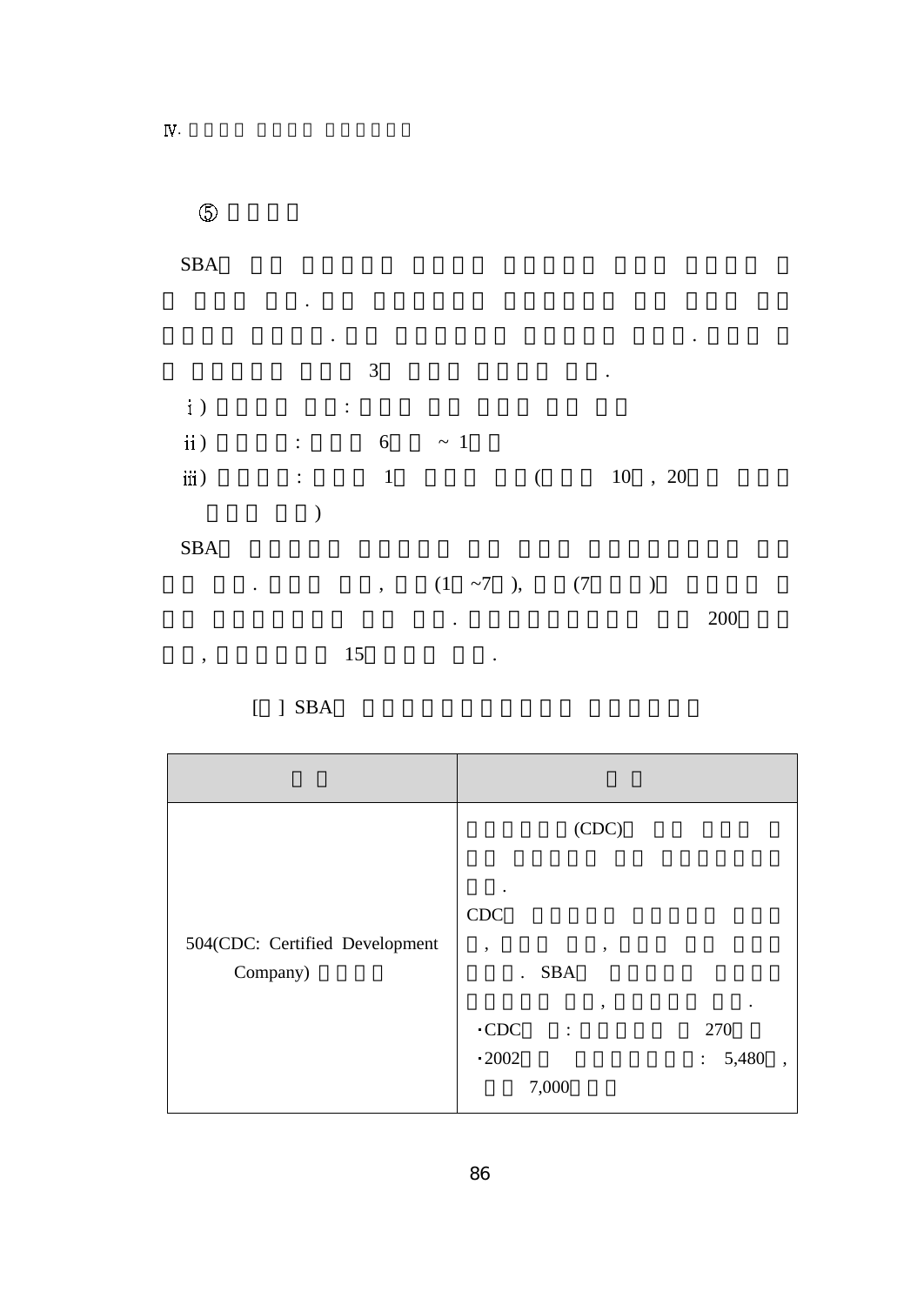| Micro Loan, 7(m) Loan                             | SBA<br>$\left($<br>170<br>$\mathcal{L}$<br>:3 5,000<br>$\epsilon$ , and $\epsilon$ , and $\epsilon$ , and $\epsilon$<br>500<br>$\therefore$ 6<br>: 2,400, 3,420<br>$\cdot$ 2002  |
|---------------------------------------------------|----------------------------------------------------------------------------------------------------------------------------------------------------------------------------------|
| (Small<br>Business Investment Companies:<br>SBIC) | <b>SBA</b><br>(SBICs)<br>$\overline{\phantom{a}}$<br>SBA SBIC<br>$\cdot$ SBIC<br>$\,$ ,<br>$SBIC$ :<br>446<br>$: 26$ 6,000<br>$\cdot$ 2002                                       |
| $\overline{(}$<br>$\mathcal{C}^{\prime}$          | $\overline{(\ }$<br>$\mathcal{E}$<br>$\therefore$ 20<br>$\mathbb{R}^{n \times n}$<br>$\bullet$ .<br>$\overline{\phantom{a}}$<br>150<br>$\cdot$ 2002<br>$: 2 \quad 1,829$ ,<br>13 |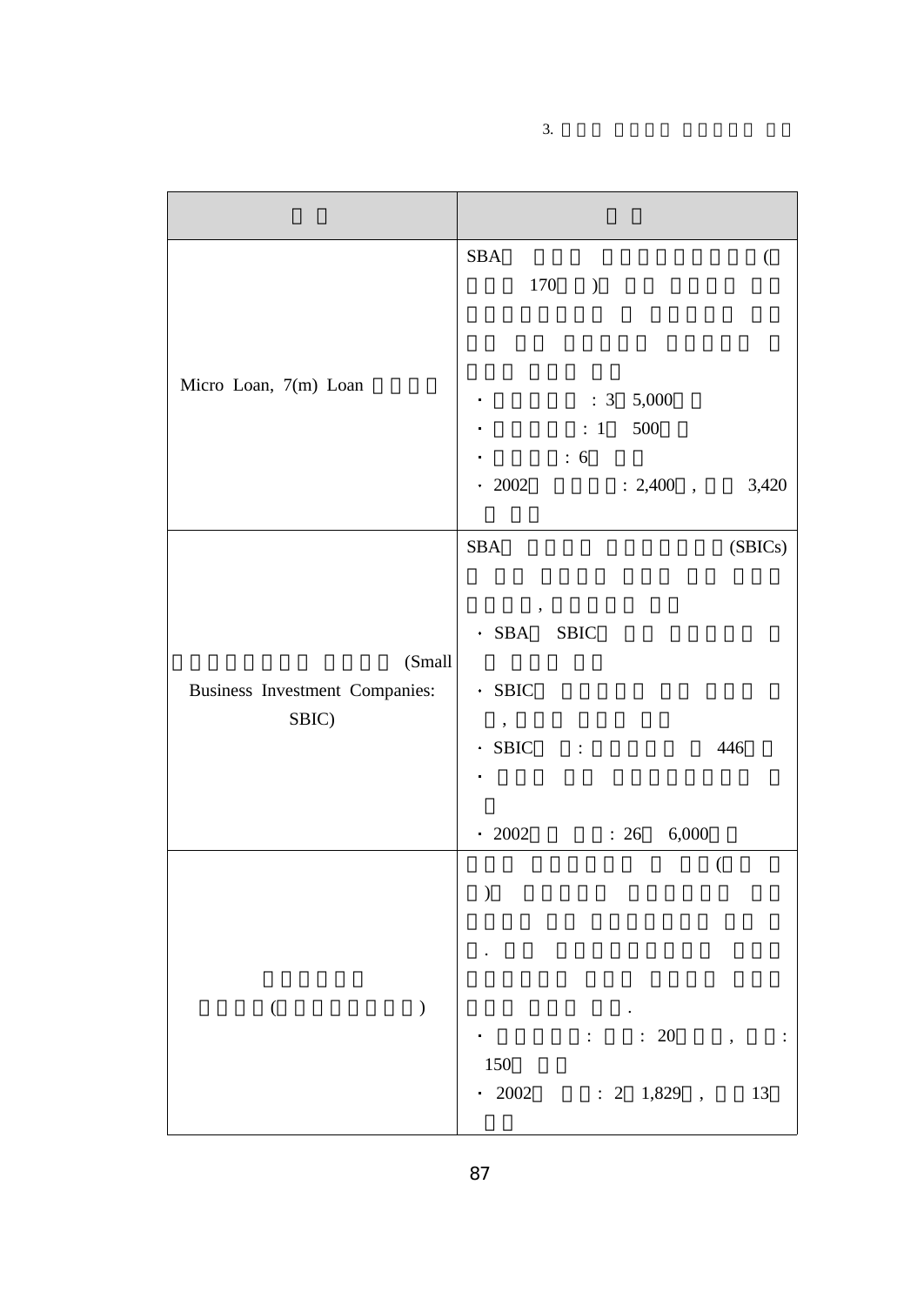SBA . 2003 88 . SBA . SBA90 $\sim$  . The contract of  $\sim$  .  $\circledcirc$ (Small Business Investment Company, SBIC) 46) A. SBIC $\rm C \qquad \qquad 446 \qquad \qquad SBIC$ .47) 1958 . (SBIC) .  $(LP)$ (LLC) SBIC SBA . . **SBIC**  $SBIC$ **SBA**  $(SBA)$ 46) ,  $($  ) ,  $(2003)$ 47) SBIC SBA, Small Business Investment Company Program Fiscal Year 2002 Special Report, p.28(http://www.sba.gov/INV/specialreport.html)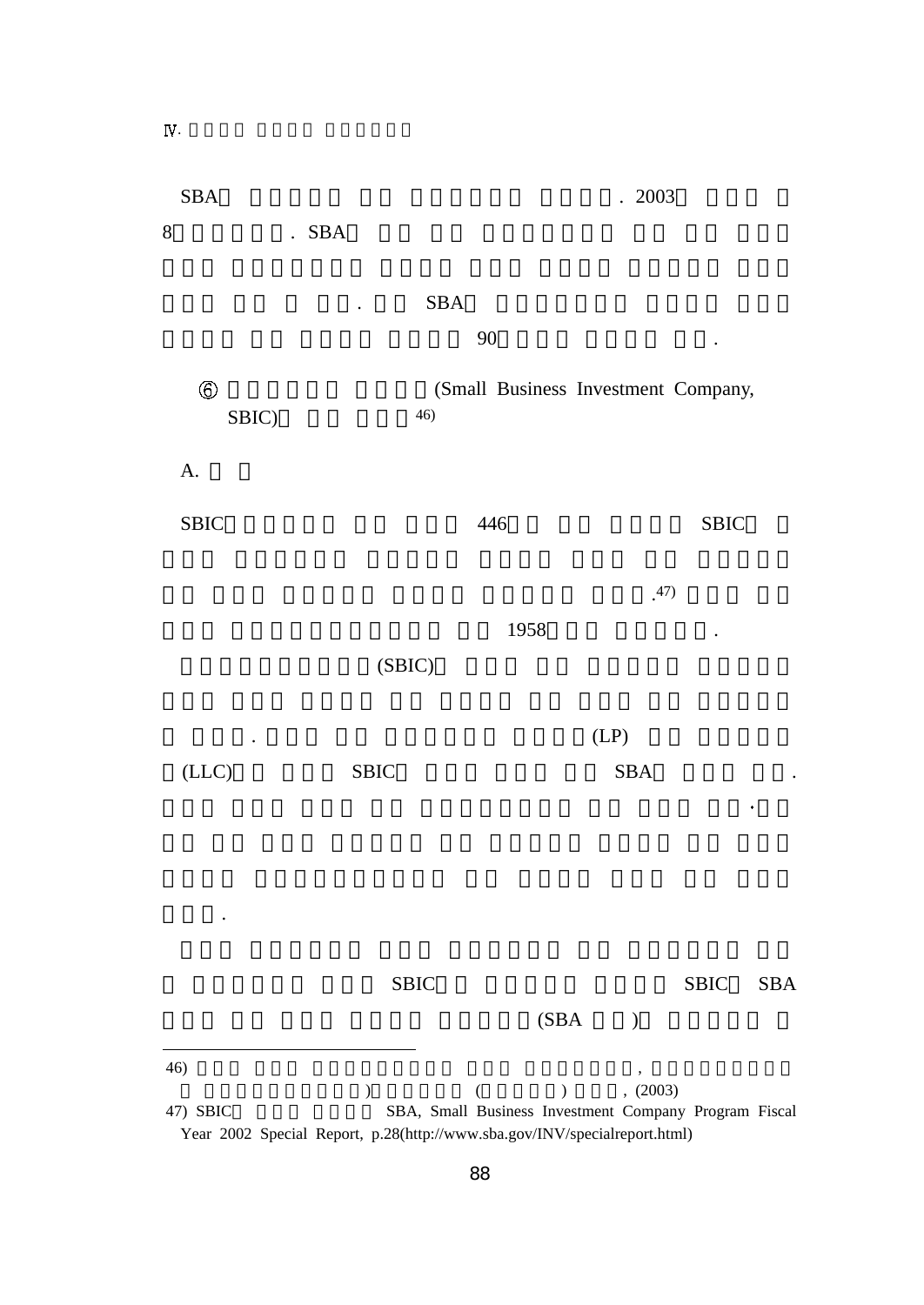**SBIC** 

. SBIC ST

. SBIC  $\qquad \qquad$  .

3.

SBIC

 $($ ,  $)$ . SBIC

.

B.

SBIC 2 , SBIC SSIC(Specialized Small Business Investment Company) .  $\ddot{\phantom{1}}$ 

|             |              | <b>SBIC</b>          |               | $\bullet$   |                                     |
|-------------|--------------|----------------------|---------------|-------------|-------------------------------------|
| C. SBIC     |              |                      |               |             |                                     |
| ┑.          |              |                      |               |             |                                     |
| SBI         |              |                      |               | 250         | $\overline{(}$                      |
|             | <b>SSBIC</b> | 150                  | $\mathcal{E}$ |             | $\bullet$                           |
|             |              | $,$ SBIC             |               | 500         |                                     |
|             |              |                      |               |             |                                     |
|             |              |                      |               |             |                                     |
| <b>SBIC</b> |              |                      |               |             | $\mathfrak{S}$                      |
|             |              | $\ddot{\phantom{0}}$ | SBA           | <b>SBIC</b> |                                     |
|             |              |                      |               |             |                                     |
| 匸.          |              |                      |               |             |                                     |
| <b>SBIC</b> |              |                      |               |             | <b>SBIC</b><br>$\ddot{\phantom{0}}$ |

SBA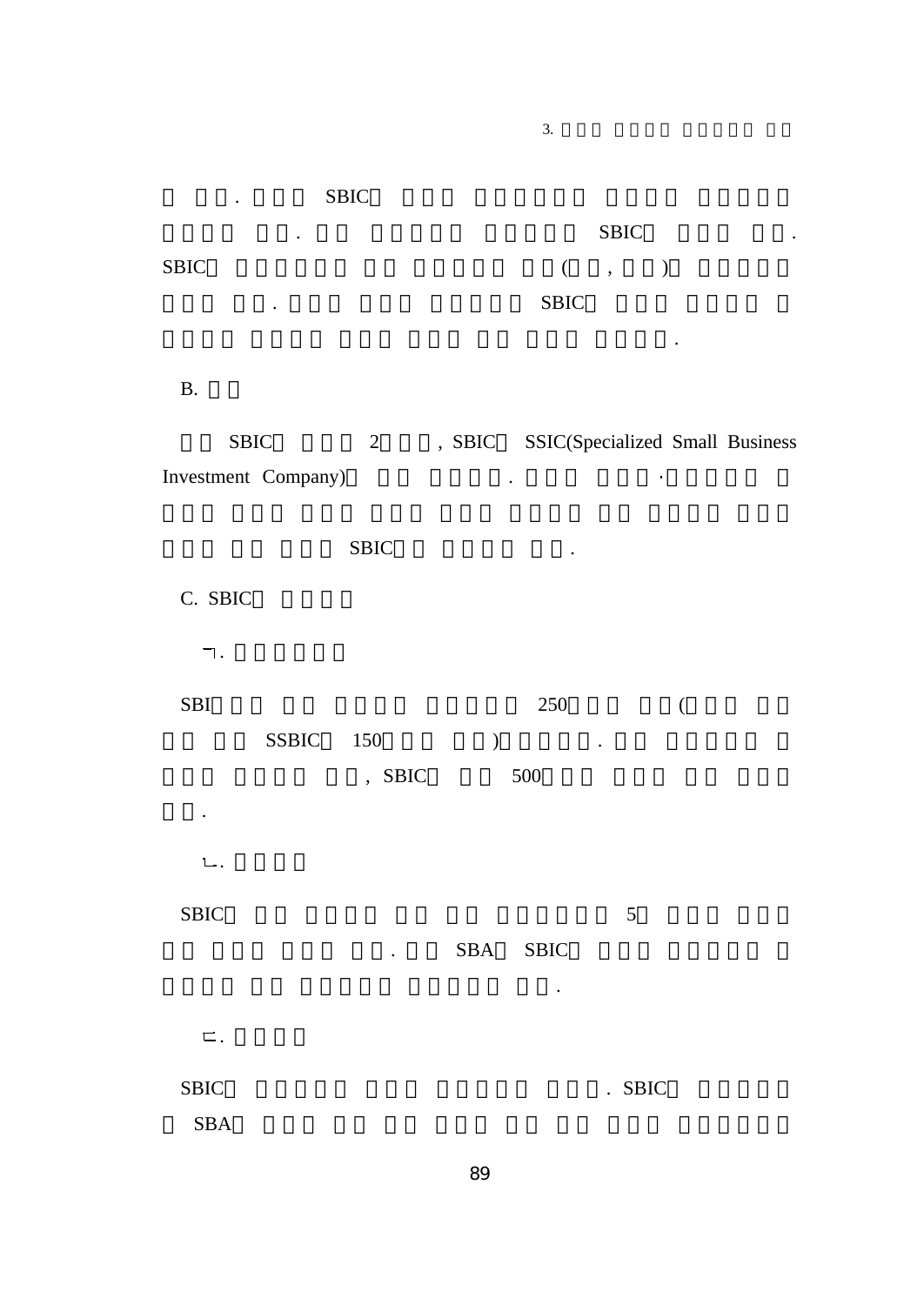|                        | 20%                 |             |                              |             |                |
|------------------------|---------------------|-------------|------------------------------|-------------|----------------|
| 1,800                  | ,                   |             | $\overline{2}$               |             | 600            |
|                        |                     |             |                              |             |                |
|                        |                     |             |                              |             |                |
| D.                     |                     |             |                              |             |                |
| <b>SBA</b>             |                     | <b>SBIC</b> | <b>SBA</b>                   |             |                |
|                        |                     |             | . SBIC                       |             | $\mathbf 1$    |
| <b>SBA</b>             | 3                   |             | $\zeta$ $\zeta$              | ,,          |                |
| <b>SBIC</b>            |                     |             | 300%                         |             | , SSBIC        |
| 400%                   |                     |             |                              |             |                |
|                        |                     |             |                              |             |                |
|                        | $\pmb{\mathcal{E}}$ |             | ,                            |             |                |
|                        |                     |             |                              |             |                |
|                        |                     |             |                              |             |                |
| <b>SBIC</b>            |                     |             |                              |             | . SBIC         |
|                        |                     |             | <b>SBA</b>                   |             |                |
|                        |                     | 10          |                              |             |                |
|                        |                     |             | <b>SBIC</b>                  |             |                |
|                        |                     |             |                              | 1992        | Small Business |
| Investment             | Act                 |             | $\epsilon$<br>$\overline{2}$ | ,,          | 'Participating |
| Security'              |                     |             | . Participating Security     |             |                |
|                        |                     | 15          | , SBIC                       |             |                |
|                        | <b>SBA</b>          |             | <b>SBA</b>                   | <b>SBIC</b> |                |
|                        | ,                   | <b>SBIC</b> | $9 \sim 12\%$                | <b>SBA</b>  |                |
| Participating Security |                     |             |                              | 200%        |                |
| $^\circledR$           |                     |             |                              |             |                |

1965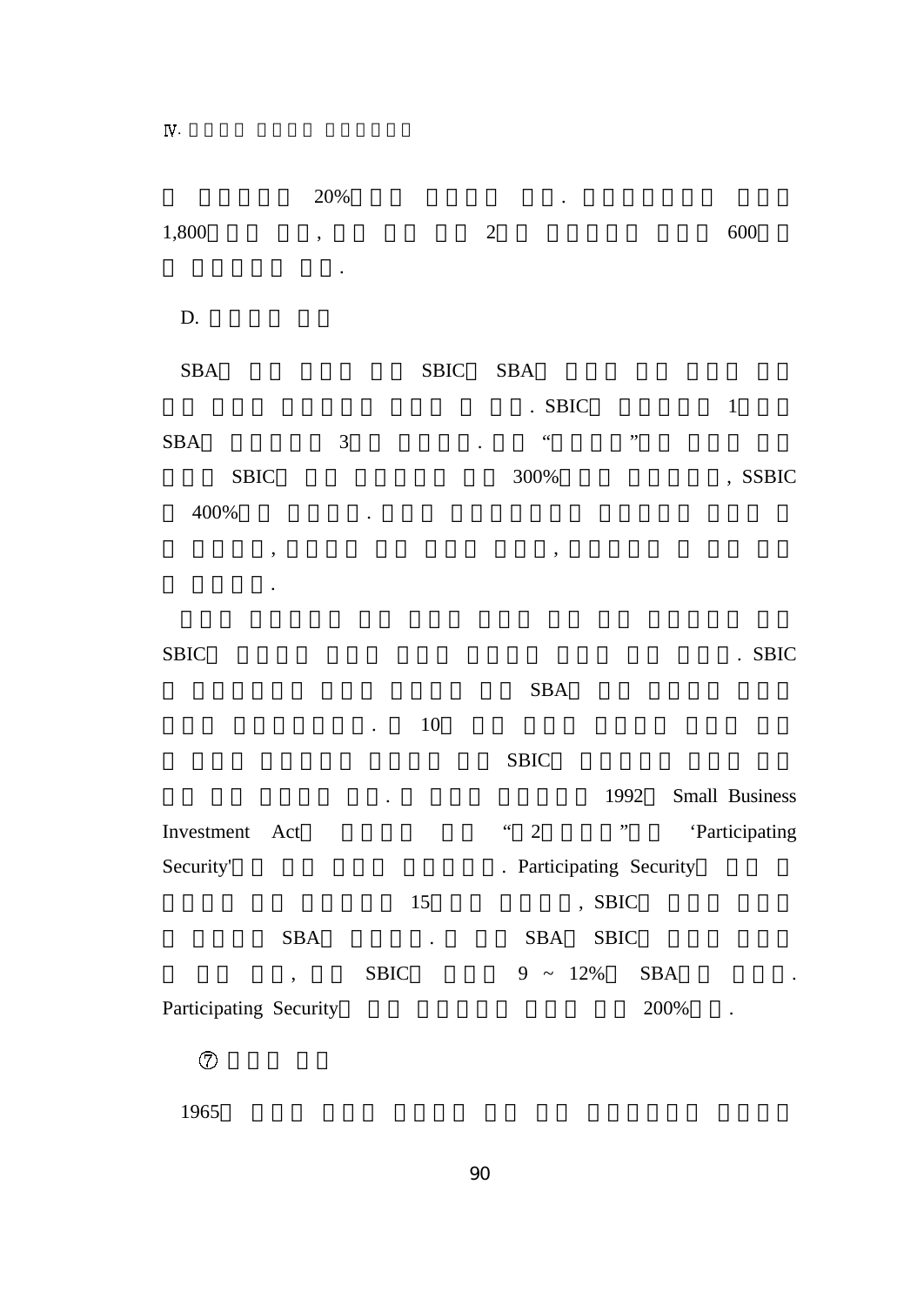$\ddot{\phantom{a}}$  $\overline{1}$  $\mathbb{Z}^{\mathbb{Z}^2}$  $\overline{\phantom{a}}$ **SBIC**  $\overline{a}$ **SBIC**  $\ddot{\phantom{0}}$ , SBIC 1970  $\sim 10^{-1}$ **SBIC SBIC**  $\ddot{\phantom{a}}$  $\overline{\phantom{a}}$ **SBIC**  $\ddot{\phantom{0}}$  $\ddot{\phantom{a}}$ **SBIC**  $\overline{\phantom{a}}$ 1979 1977 1878, 1981  $\mathcal{L}^{\text{max}}$  $\, ,$  $(1978)$  $\overline{\phantom{a}}$ 49.5% 28% , 1981 20%  $\ddot{\phantom{0}}$ , 1979 ERISA( ) "Prudent Man Rule"

 $3.$ 

safe harbor

 $\ddot{\phantom{a}}$ 

 $\ddot{\phantom{a}}$ 

 $\mathbb{Z}^{\mathbb{Z}}$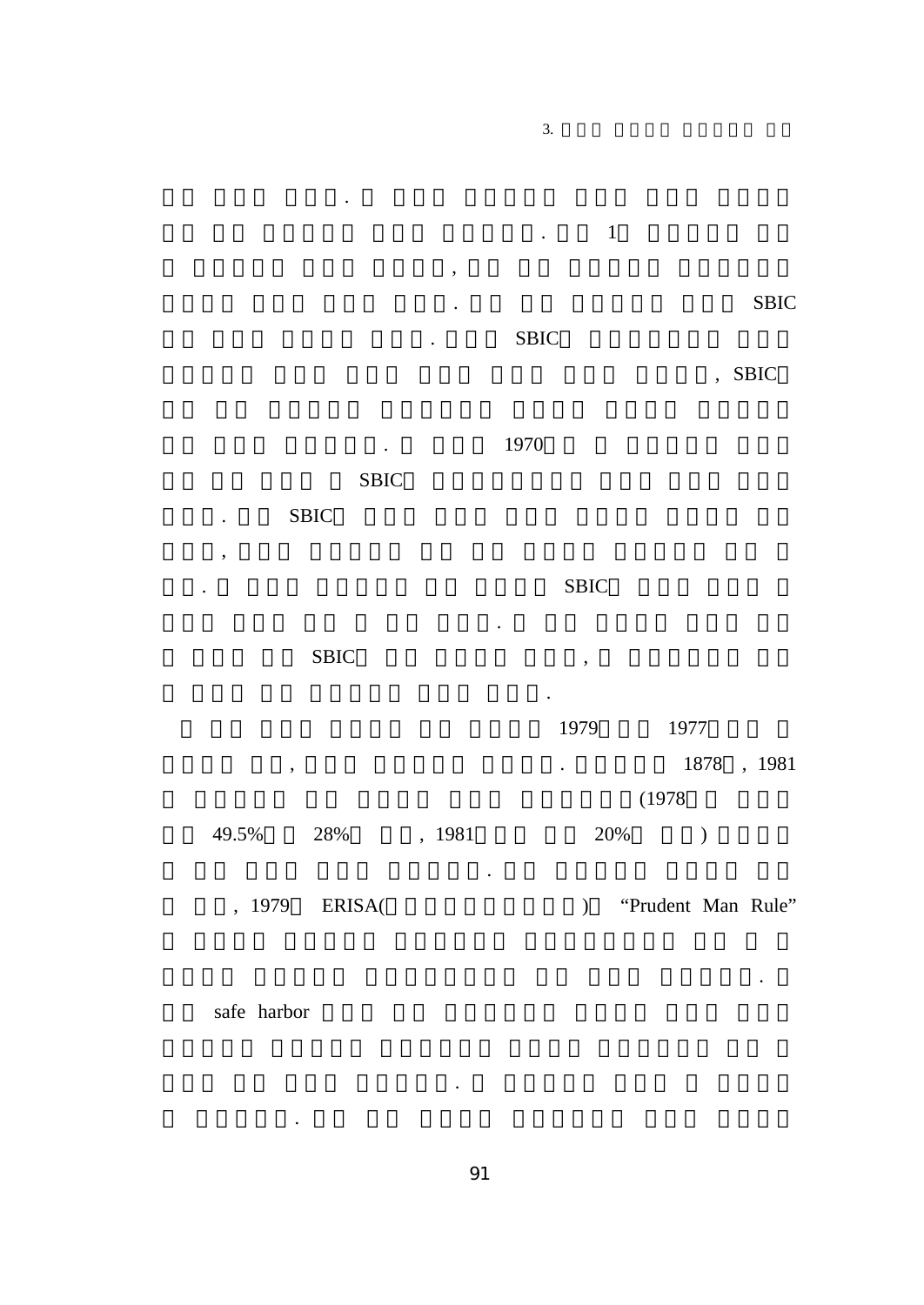. 1982 200 $\frac{38}{100}$  . 19788 1979 SBIC . SEC , NASDQ . 1980 , (Small Business Investment Incentive Act) ( Business Development Companies SEC ), 1981 SBIR . 1987 11 1980 1990 . 1993 . NASDAQ IPO 1995 476 , 1996 655 .

. , SBIC · 2001 IT2004 IT 46

 $\sim$  . The set of the set of the set of the set of the set of the set of the set of the set of the set of the set of the set of the set of the set of the set of the set of the set of the set of the set of the set of the s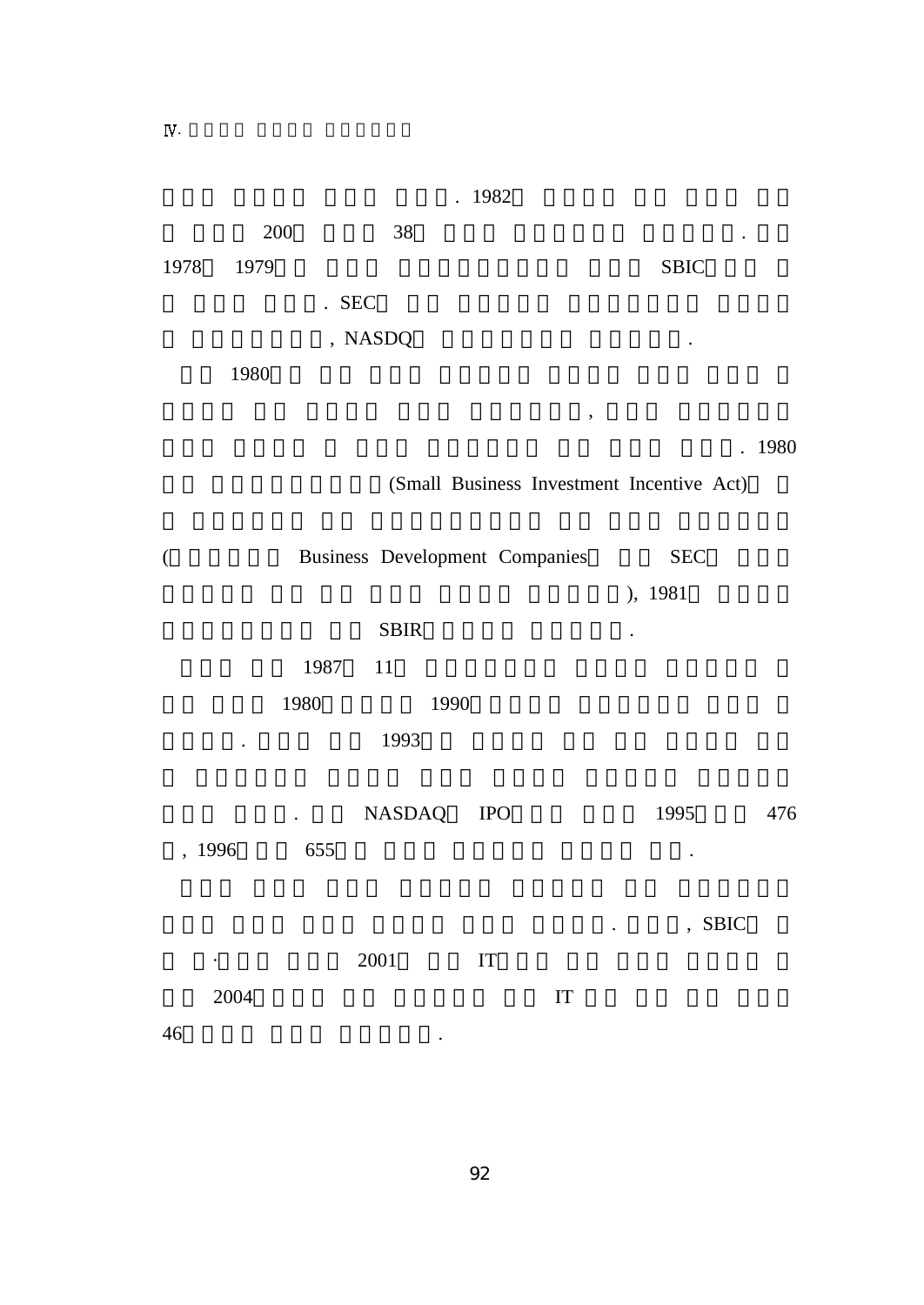,

,

 $^{\circledR}$ 

SBA $\overline{\phantom{a}}$ ,  $\overline{\phantom{a}}$ ,  $\overline{\phantom{a}}$ ,  $\overline{\phantom{a}}$ ,  $\overline{\phantom{a}}$ ,  $\overline{\phantom{a}}$ ,  $\overline{\phantom{a}}$ ,  $\overline{\phantom{a}}$ ,  $\overline{\phantom{a}}$ ,  $\overline{\phantom{a}}$ ,  $\overline{\phantom{a}}$ ,  $\overline{\phantom{a}}$ ,  $\overline{\phantom{a}}$ ,  $\overline{\phantom{a}}$ ,  $\overline{\phantom{a}}$ ,  $\overline{\phantom{a}}$ ,  $\overline{\phantom{a}}$ ,

.

## . SBDC

,

.

## SCORE .

SBDC(Small Business Development) (SBA)

.

.

1976

, , ,

. ,

48).

.

.

## SCORE(Counselors to America's Small Business, )

.

#### 1500

<sup>48)</sup> SBDC homepage (http://www.SBA.gov/SBDC/programreview2001/SBAReport.html)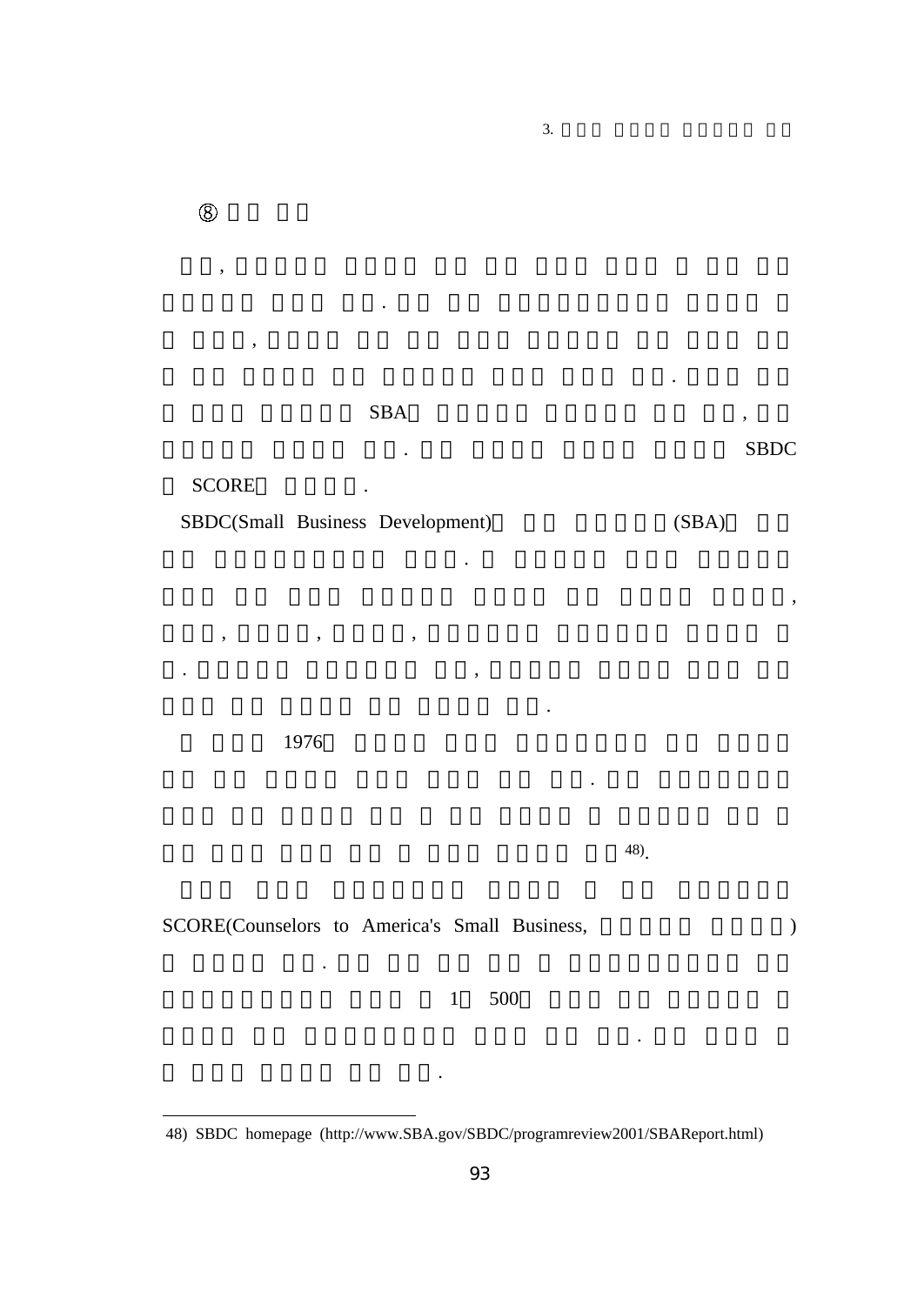$($ ,  $)$ ,  $($  : PIDA, Pennsylvania Industrial Development Authority; MELF, Machinery Equipment Lending Fund; SBF, Small Business First), (

,  $\cdot$  .

,

: EDA, New Jersey Economic Development Authority)

.

.

(6)

,

(5)

. 19955 SBA

(SBA)

. ,

 $($  ).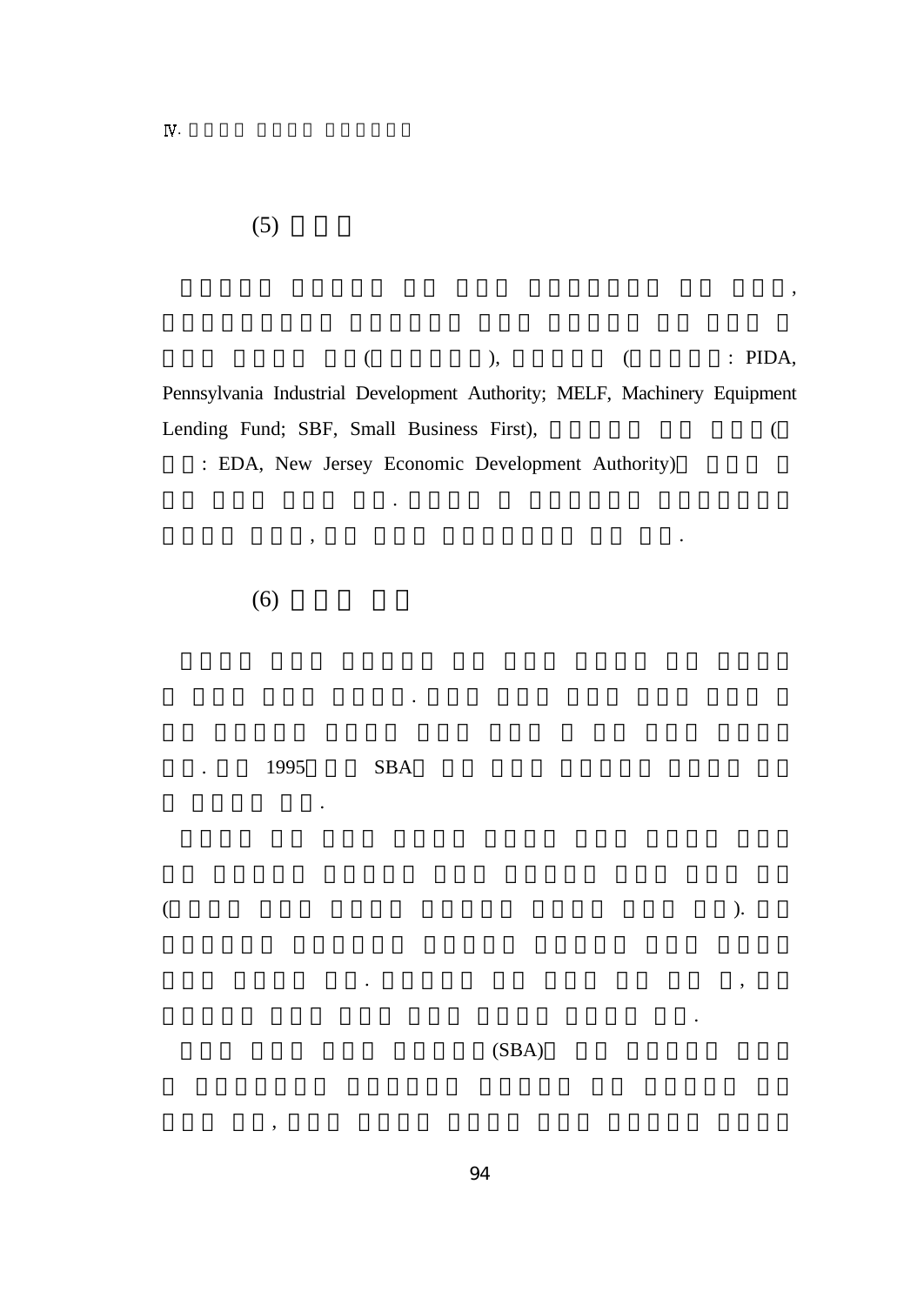|                          |                      | $\operatorname{SBA}$     |               |                          |     |         |               |
|--------------------------|----------------------|--------------------------|---------------|--------------------------|-----|---------|---------------|
| $\overline{\phantom{a}}$ | $\operatorname{SBA}$ |                          |               |                          |     |         |               |
|                          |                      |                          |               | secondary market program |     |         |               |
|                          |                      | pooling                  |               |                          |     |         |               |
| $\operatorname{SBA}$     |                      | $\overline{\phantom{a}}$ |               |                          |     |         |               |
|                          | 1985                 |                          |               |                          |     |         |               |
|                          |                      |                          |               |                          | 75% | pooling |               |
|                          |                      |                          |               |                          |     |         |               |
|                          |                      |                          |               |                          |     |         |               |
|                          |                      |                          |               |                          |     |         |               |
| $\operatorname{SBA}$     |                      |                          |               |                          |     |         | . SBA         |
|                          |                      |                          | $\pmb{\cdot}$ | $\pmb{\cdot}$            |     | 1990    |               |
|                          |                      | $2001\,$                 | 35            |                          |     |         | $^\mathrm{o}$ |
|                          |                      |                          |               | <b>SBA</b>               |     |         |               |
|                          |                      | $50\%$                   |               |                          |     |         | (2001         |
| ). <sup>49</sup>         |                      |                          |               |                          |     |         |               |
|                          |                      |                          |               |                          |     |         |               |

95

<sup>49)</sup> FRB, Report to the Congress on the Availability of Credit to Small Businesses, 2002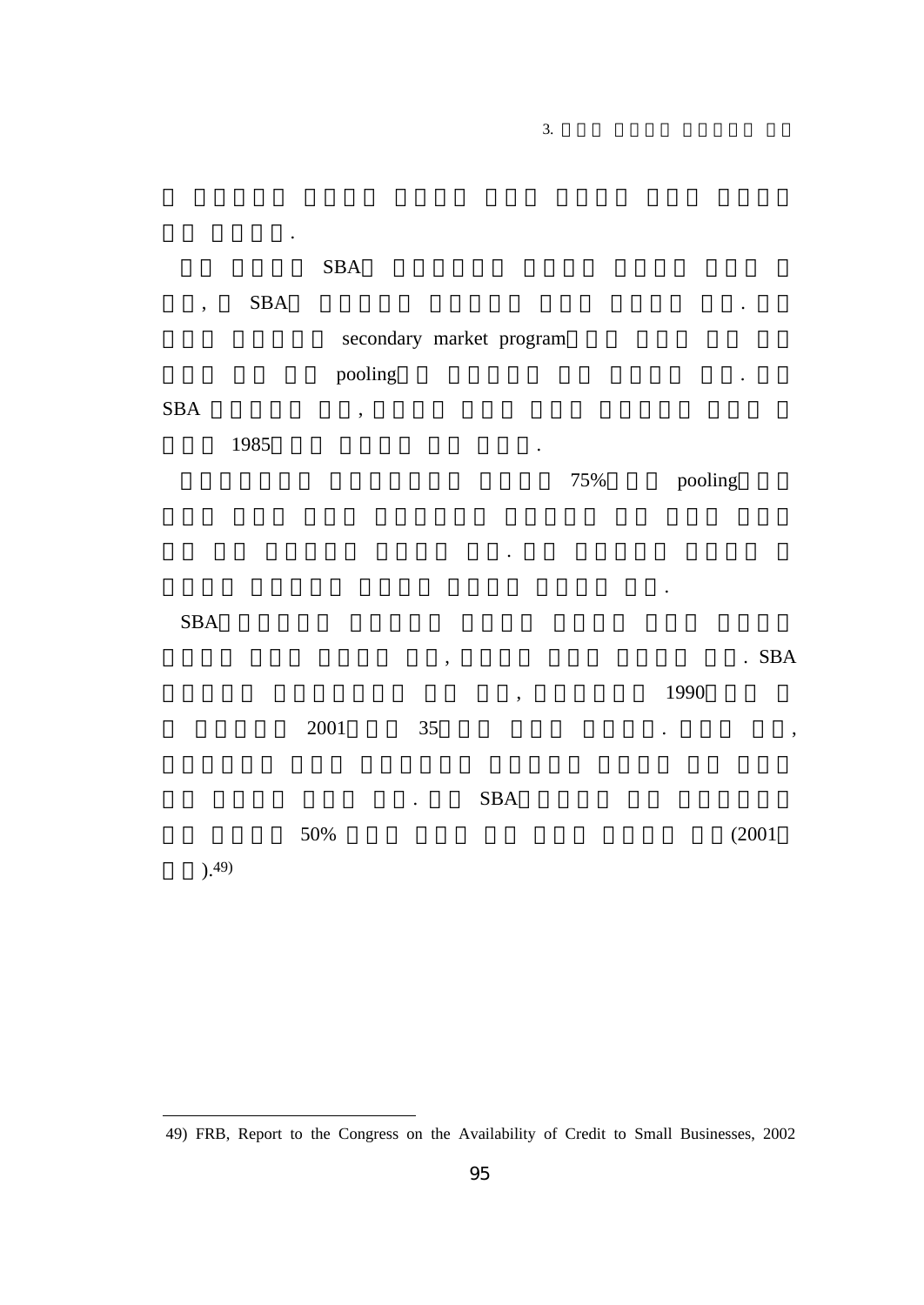(1)

. (Small Business Act)

1930

50), 1940 2

.

51).

(Smaller War Plants Company)

(Temporary National Economic

.

Committee: TNEC) 1938 1941

·

TNEC

,

. ,

, , ,

,

,

50) , WTO , 1997, 180

51) , , , 20 1 (1998), 199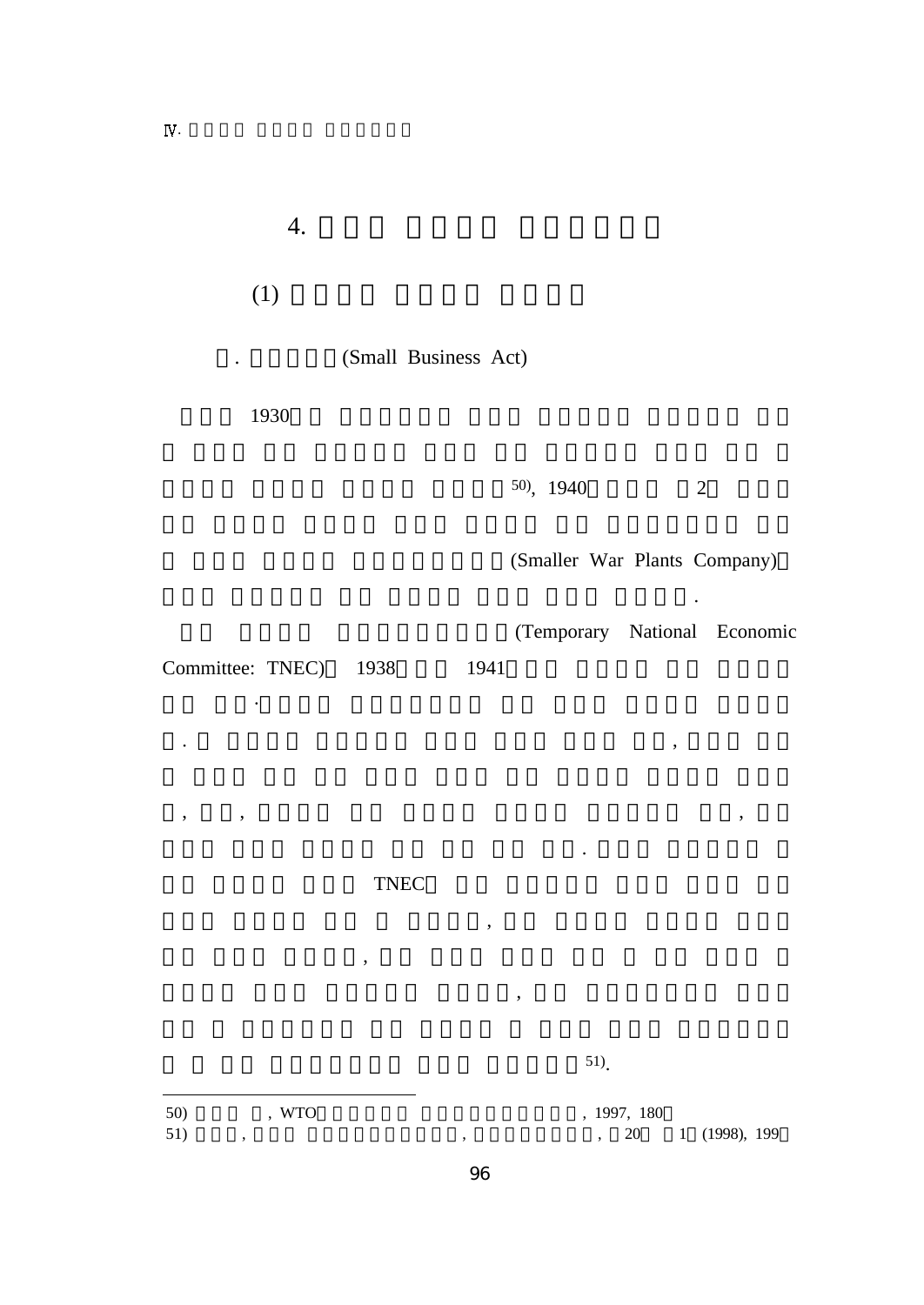1945  $\,<$  $<$   $>$ , 1953 (Small Business Act) . 1953 . 15 (Title 15) • 14A (19) 14B) and the contract of  $(Chapter)$ 14A 14B  $($   $)$ 

.

.

.

. (Small Business Investment Act)<sup>52)</sup>

4.

#### 1958

|             | 1992 | 2001                                                 | . 1992                            |  |  |  |  |
|-------------|------|------------------------------------------------------|-----------------------------------|--|--|--|--|
| <b>SBIC</b> |      |                                                      |                                   |  |  |  |  |
| <b>SBIC</b> |      |                                                      | <b>SBA</b>                        |  |  |  |  |
|             |      | 10                                                   |                                   |  |  |  |  |
|             |      |                                                      | <b>SBIC</b>                       |  |  |  |  |
|             | ٠    |                                                      | Small Business Investment<br>1992 |  |  |  |  |
| Act         |      | $\,$ 6 6 $\,$<br>$\mathcal{D}$                       | ,,<br>'Participating Security'    |  |  |  |  |
|             |      |                                                      | . Participating Security          |  |  |  |  |
| 52)         |      | William John Martin, Jr. and Ralph J. Moore, Jr. The |                                   |  |  |  |  |

Small Business Investment Act of 1958, California Law Review, Vol. 47, No. 1 (Mar., 1959), pp. 144-170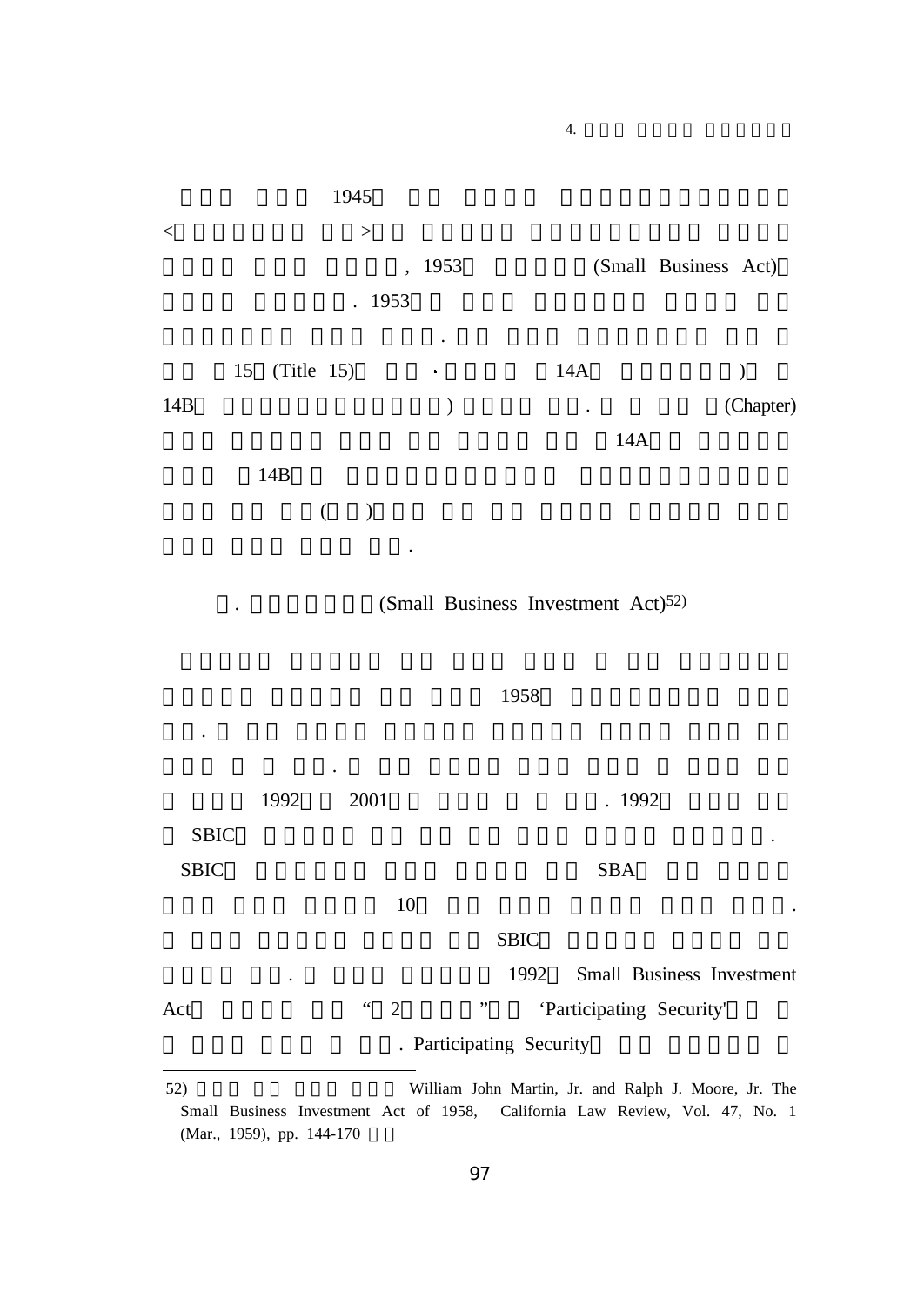|            | 15 | , SBIC     |             |                                      | <b>SBA</b> |
|------------|----|------------|-------------|--------------------------------------|------------|
| $\bullet$  |    | <b>SBA</b> | <b>SBIC</b> |                                      |            |
| 2001       |    |            |             |                                      |            |
| $53)$ .    |    |            |             |                                      |            |
| . 1980     |    |            |             |                                      |            |
| 1980       |    |            |             | (Small Business Investment Incentive |            |
| Act)       |    |            |             |                                      |            |
| $\bullet$  |    |            |             | Business Development Companies       |            |
| <b>SEC</b> |    |            |             |                                      | ٠          |

53) .

 It amends the Financial Institutions Reform, Recovery, and Enforcement Act of 1989 to provide civil penalties for false statements or representations of securities for purposes of influencing SBA actions.

 It authorizes the SBA Administrator to serve upon any management official a written notice of the SBA's intention to remove such official for violations of the SBIA or for breach of duty.

It revises specified removal requirements.

 It reduces, for a two-year period beginning on 1 October 2002: (1) the guarantee fee for SBA-guaranteed loans to small businesses; (2) the annual fee charged for such loans; and (3) the fee charged for the guaranty of the payment of principal and interest on debentures issued by a qualified state or local development company.

 It prohibits the SBA, with respect to the latter fee, from charging any up-front fee with respect to such loans during such two-year period. It provides for the budgetary treatment of loans and financings made to small businesses during such period. It makes this section effective only upon the availability of appropriated funds to offset the cost of such amendments. (Bill: S. 1196)

The Small Business Investment Company Amendments Act of 2001 (Public Law 107-100, 115 Stat. 966-972) amends the Small Business Investment Act of 1958 (SBIA) to: (1) increase the amount that the Small Business Administration (SBA) may charge as a subsidy fee for guaranteeing the payment of a debenture from 1.0 to 1.38 percent of the debenture amount; and (2) extend through fiscal year 2001 the debenture maturity period.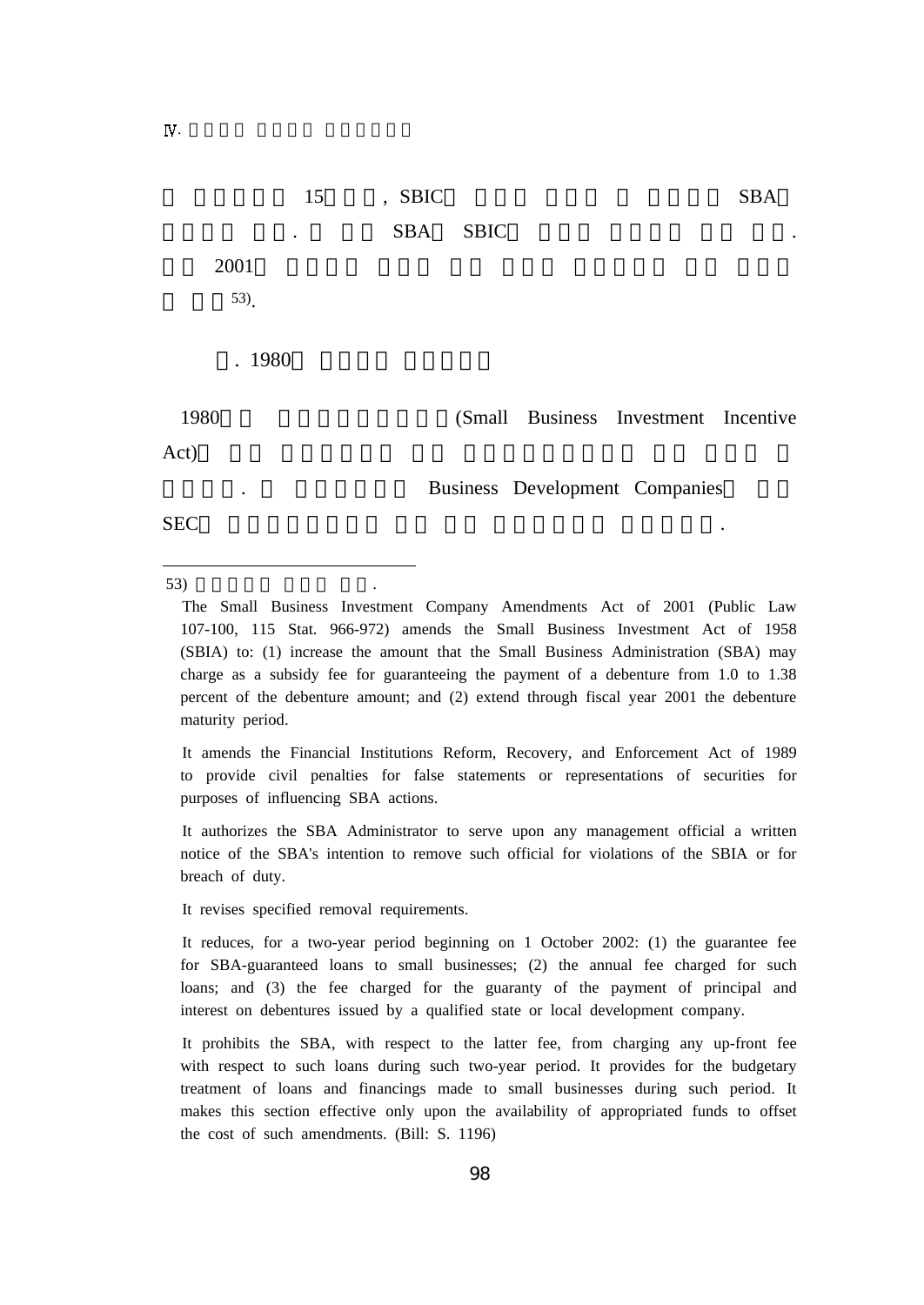. (Regulatory Flexibility Act)

. 1980 9

1996

.

3 (SBREFA, Small

,

.

.

## Business Regulatory Enforcement Fairness Act)

SBA

,

SBA 2004 171 54).

,

,

, where  $\cdot$ 

.

.

<sup>54)</sup> SBA Office of Advocacy, Small Business Regulatory Flexibility Model Legislation Initiative, 2005. 9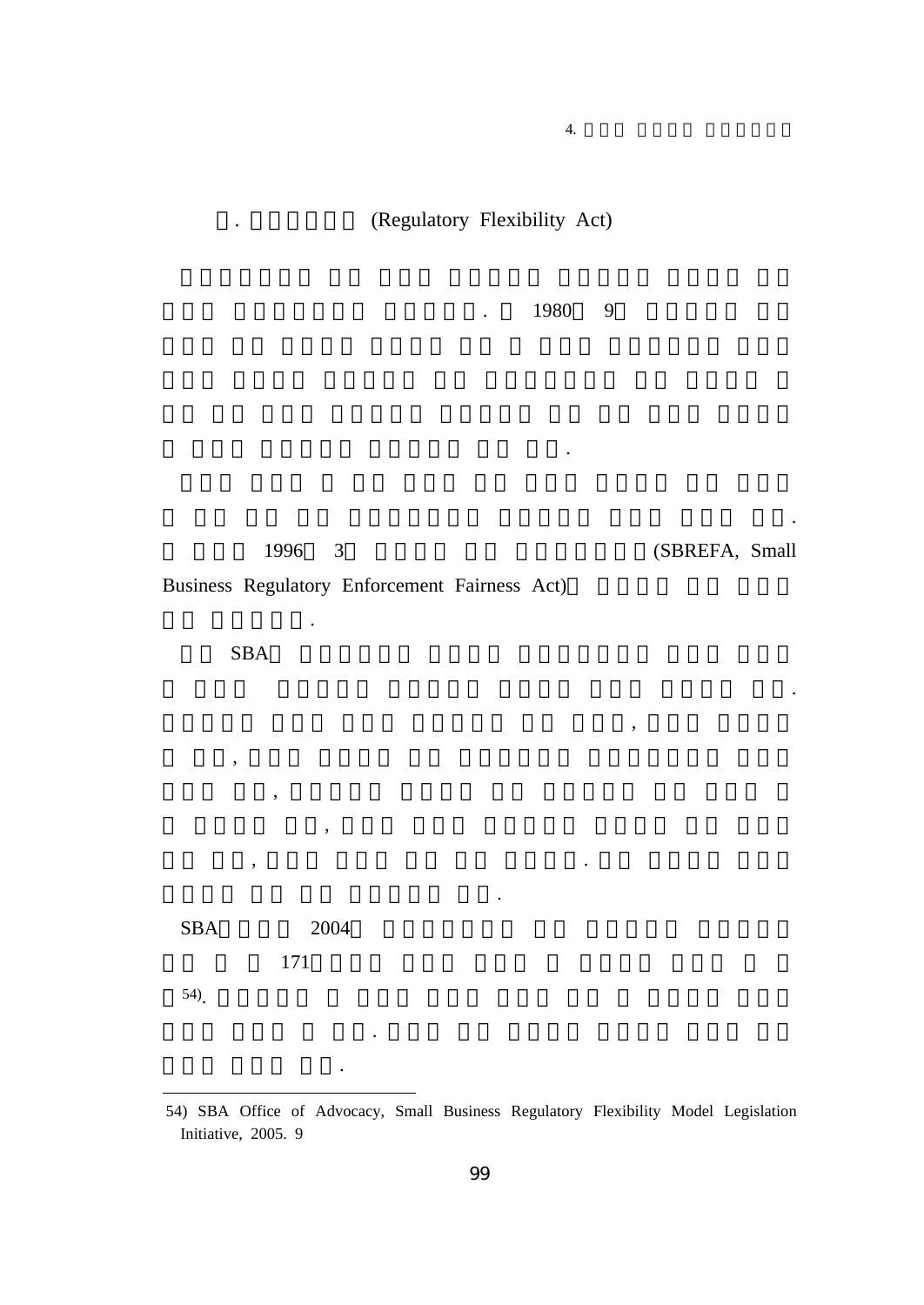. (SBREFA, Small Business Regulatory Enforcement Fairness Act)

#### RFA

RFA

1996 . RFA**RFA** EO 12866(1993) EO 13272(2002) , 2007 , ' (Small Business Regulatory Enforcement Fairness Act : SBREFA)' 212. SBREFA 212

. 103

.

.

.

(2)

.

1979ERISA(
) Prudent

Man Rule

. safe harbor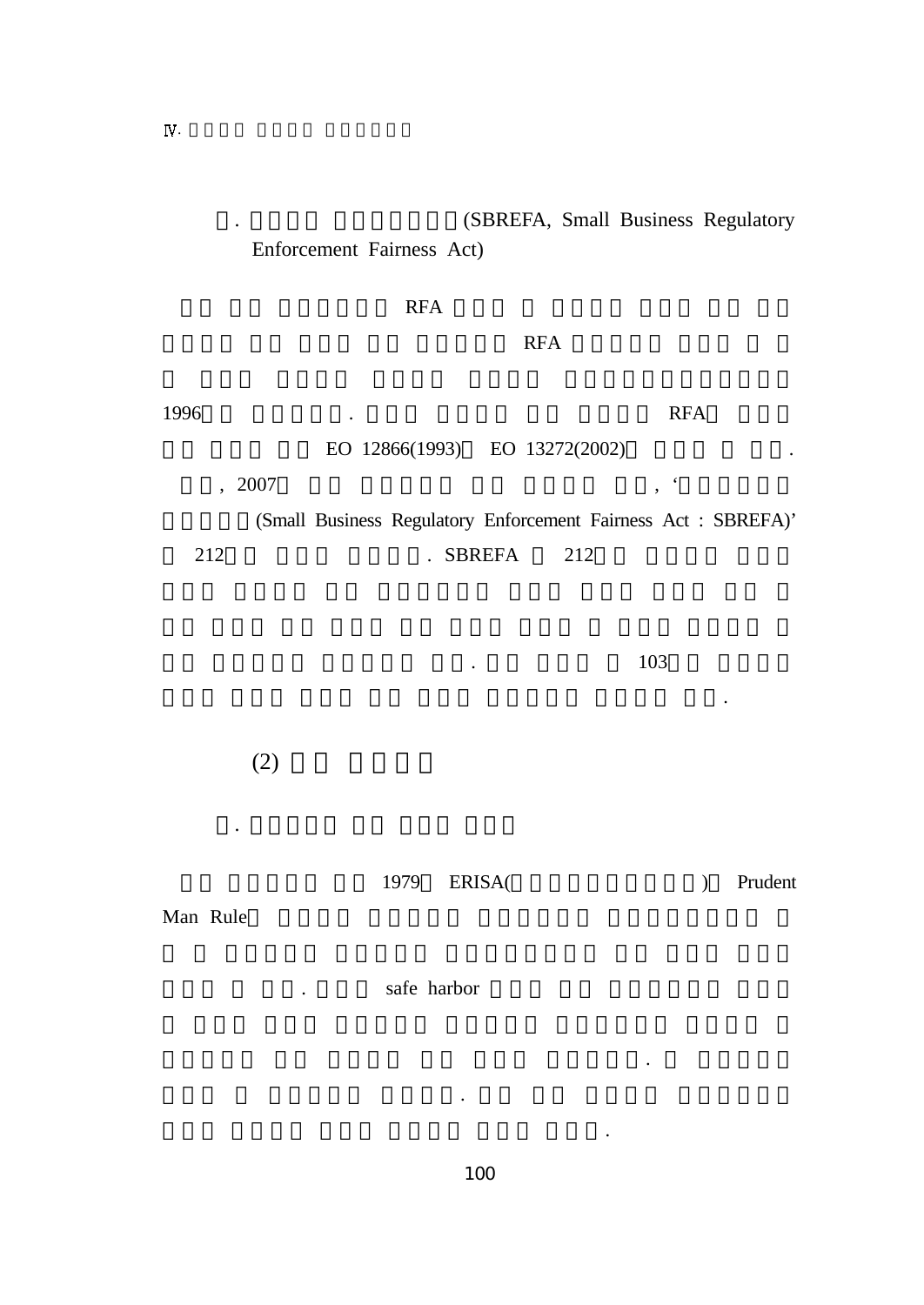(CRA, Community Reinvestment Act)

# **FRB**

 $\ddot{\phantom{a}}$ 

 $\ddot{\phantom{0}}$ 

 $\ddot{\phantom{a}}$ 

Act, CRA)

 $\ddot{\phantom{a}}$ 

 $\ddot{\phantom{a}}$ 

 $\ddot{\phantom{0}}$ 

 $\ddot{\phantom{a}}$ 

(The Community Reinvestment 1977

, CRA

 $\mathcal{L}^{\text{max}}$ 

 $\ddot{\phantom{0}}$ 

 $\ddot{\phantom{a}}$ 

 $\ddot{\phantom{a}}$ 

 $\overline{4}$ 

 $\overline{\phantom{a}}$ 

 $\overline{\phantom{a}}$ 

**CRA** 

 $\mathbb O$ 

 ${\bf S} {\bf B} {\bf I} {\bf C}$ 

 $\overline{4}$ .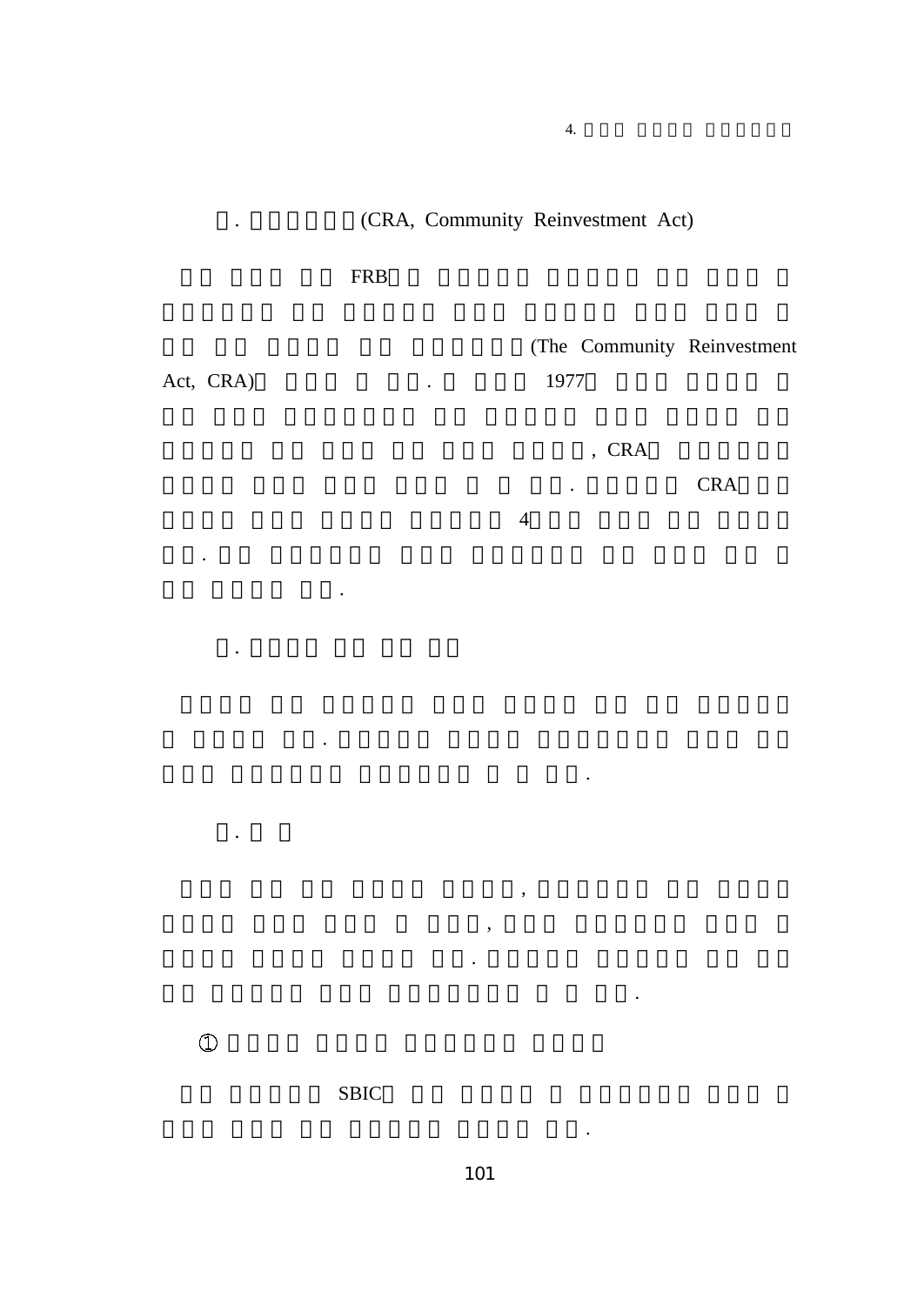A. (sec. 582(c)) , (Note), . , . .  $-$  ( ) - sec. 591 ( , , , - 1958 — процессионализация (процессионализация в процессионализация в процессионализация (процессионализация в профе<br>Село в процессионализация (профессионализация в профессионализация в профессионализация (профессионализация в<br> ) SBIC . B. SBIC ( sec. 1242): , . 1957  $(1958 \t 9 \t 3)$ )

.

.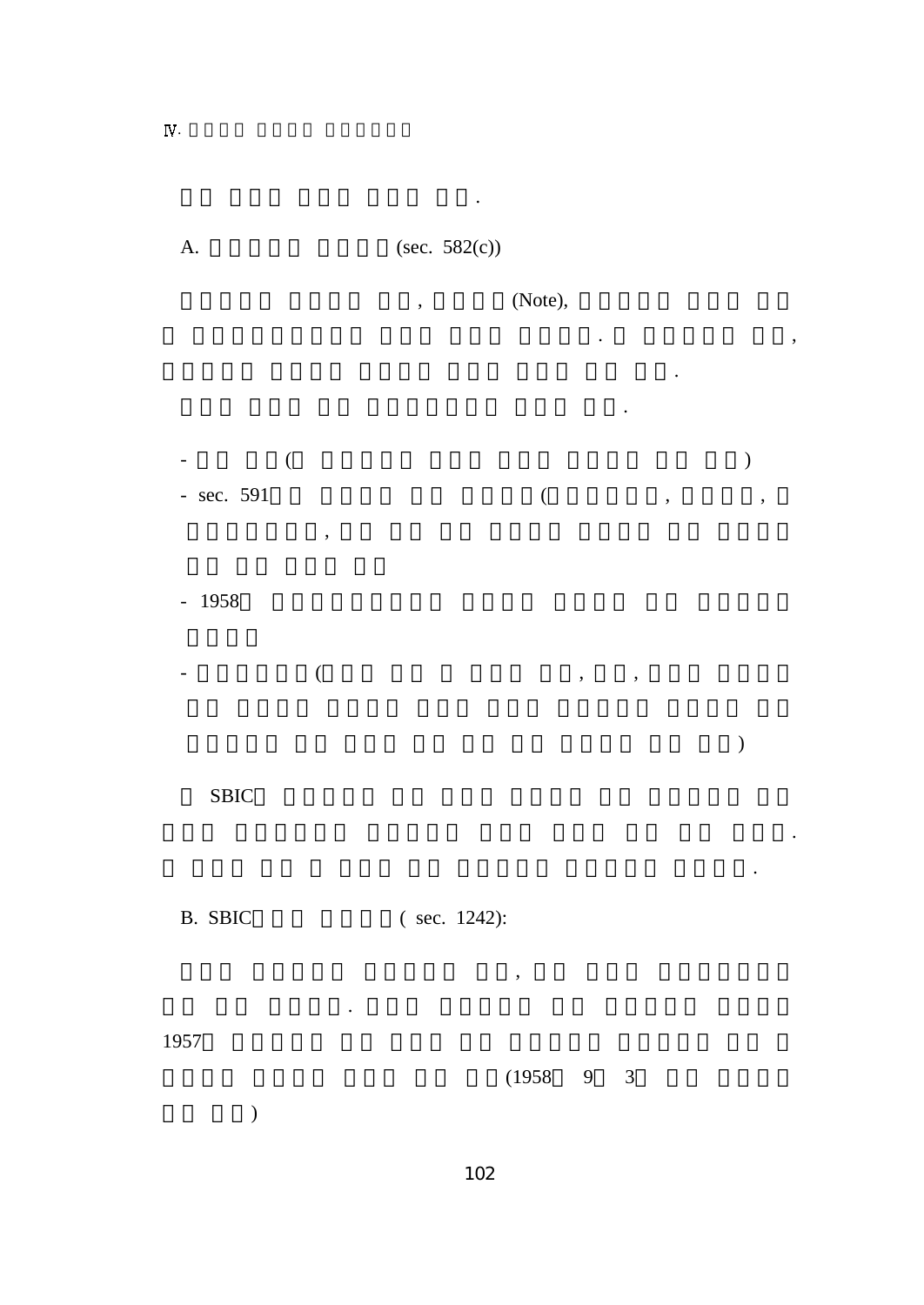sec. 1242

 $\qquad \qquad (SBIC) \qquad \qquad ($  $($ ,  $,$ )  $($ .

SBIC

, ,

4.

, ( SBIC ) (Reg. 1. 1242-1(a)). SBIC  $($  )

. , ( ) SBIC SBA SBIC(Reg. 1.1242-1(a)(1)).

(Reb. 1. 1242-1(c)).

- SBIC ,  $($   $)$ - ( ) -  $-$  ( )

SBIC1958 SBIA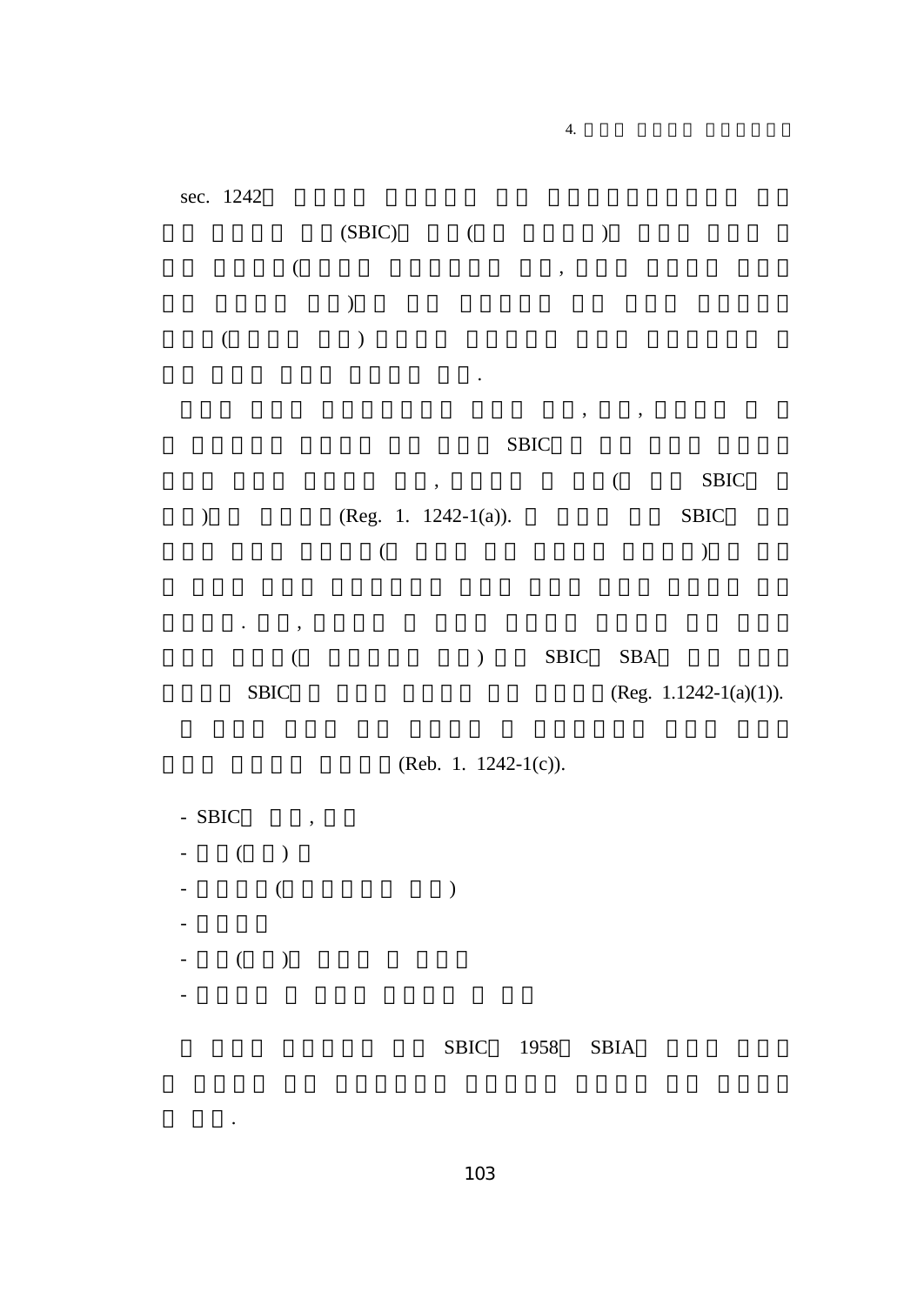|                                                                                  | SBA<br><b>SBIC</b>                                                        |
|----------------------------------------------------------------------------------|---------------------------------------------------------------------------|
| ,                                                                                | <b>SBIC</b>                                                               |
| <b>SBIC</b>                                                                      |                                                                           |
| (Rev. Rul. 62-58).                                                               |                                                                           |
| C. SBIC                                                                          | (sec. 1243)                                                               |
| sec. 1243                                                                        | 304                                                                       |
|                                                                                  |                                                                           |
|                                                                                  | 1958                                                                      |
|                                                                                  |                                                                           |
| 1969<br>$\boldsymbol{7}$<br>$\mathbf{2}$                                         | sec. 582(c)                                                               |
| <b>SBIC</b>                                                                      | $\left($                                                                  |
| 103<br>(5)                                                                       | $\mathcal{E}$<br>$\overline{\left( \right. }$<br>$\overline{\phantom{a}}$ |
|                                                                                  | $\big)$<br>$\pmb{\cdot}$                                                  |
|                                                                                  | (Reg. 1. 1242-1(a)).                                                      |
| 304                                                                              |                                                                           |
|                                                                                  |                                                                           |
| sec. 1243                                                                        |                                                                           |
|                                                                                  |                                                                           |
|                                                                                  |                                                                           |
| <b>SBIC</b>                                                                      |                                                                           |
|                                                                                  |                                                                           |
|                                                                                  | <b>SBIC</b>                                                               |
|                                                                                  |                                                                           |
| $\qquad \, ,$                                                                    |                                                                           |
| $\begin{array}{c} \hline \end{array}$<br>$\overline{(\ }$<br>$\omega_{\rm{max}}$ |                                                                           |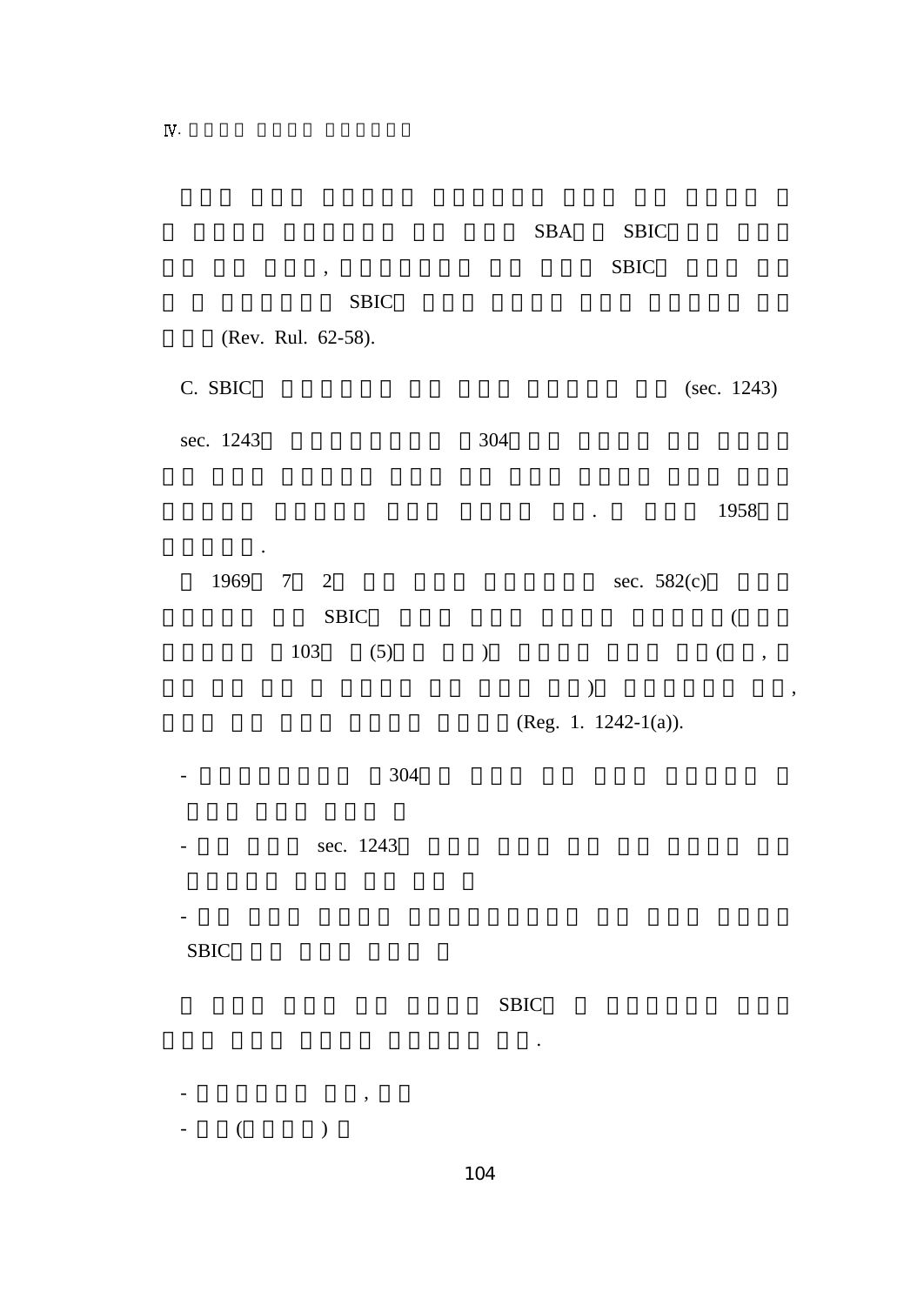

1993

.

| $\boldsymbol{\zeta}$ |                      |  | (Specialized Small Business Investment Company: |            |      |           |  |
|----------------------|----------------------|--|-------------------------------------------------|------------|------|-----------|--|
| SSBIC' 1993 3 13     |                      |  |                                                 |            | 1958 |           |  |
| 301                  | (d)                  |  |                                                 | <b>SBA</b> |      |           |  |
|                      | (sec. $1044((c)(3))$ |  |                                                 |            |      |           |  |
| 301                  | (c)                  |  |                                                 |            |      | $\bullet$ |  |
| 1)                   |                      |  |                                                 |            |      |           |  |
| $2)$ (A)             |                      |  |                                                 |            | 90   | $\bullet$ |  |
|                      |                      |  |                                                 |            |      |           |  |
| (B)                  |                      |  |                                                 |            |      |           |  |
| 3)                   |                      |  | $\bullet$                                       | ٠          |      |           |  |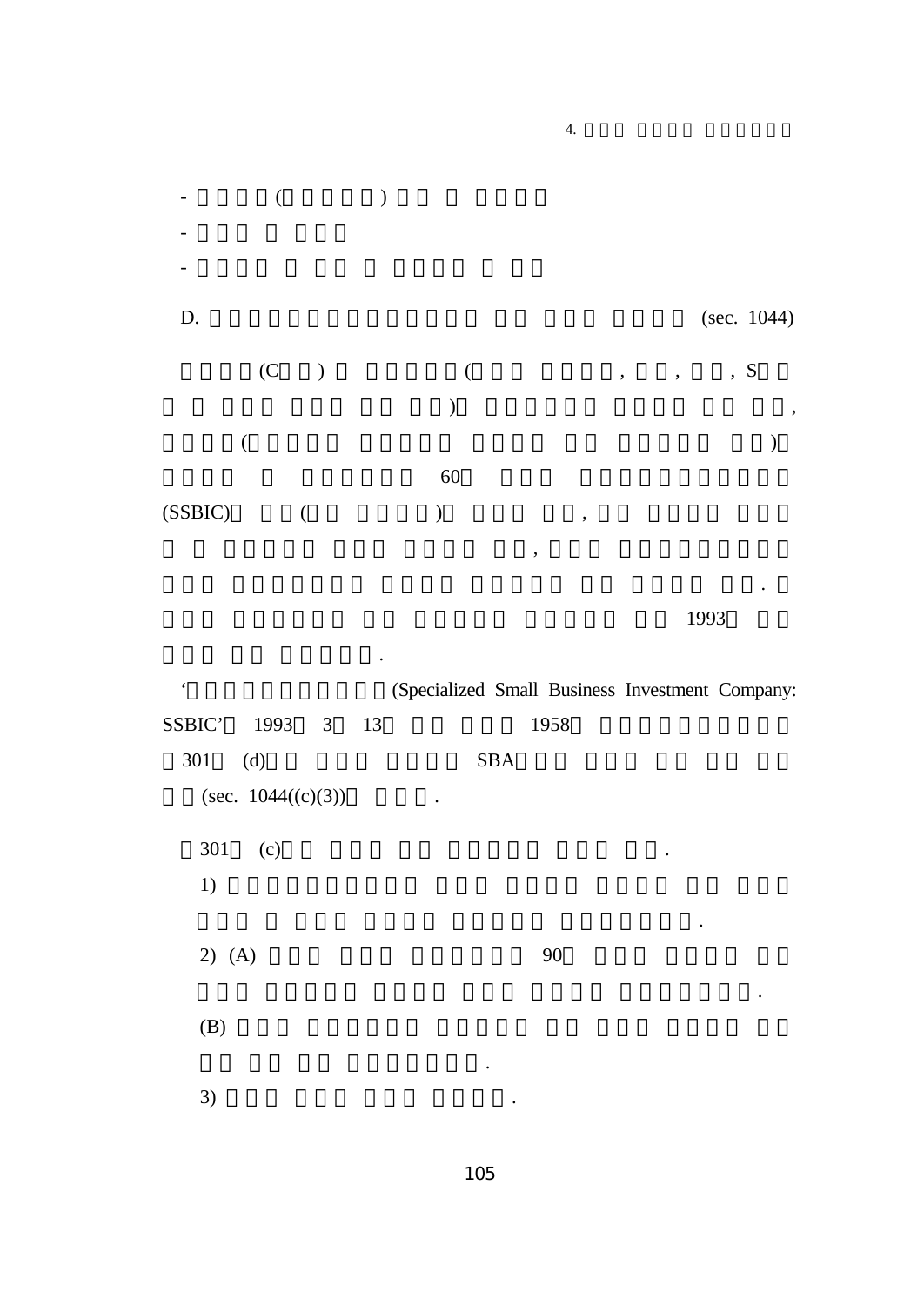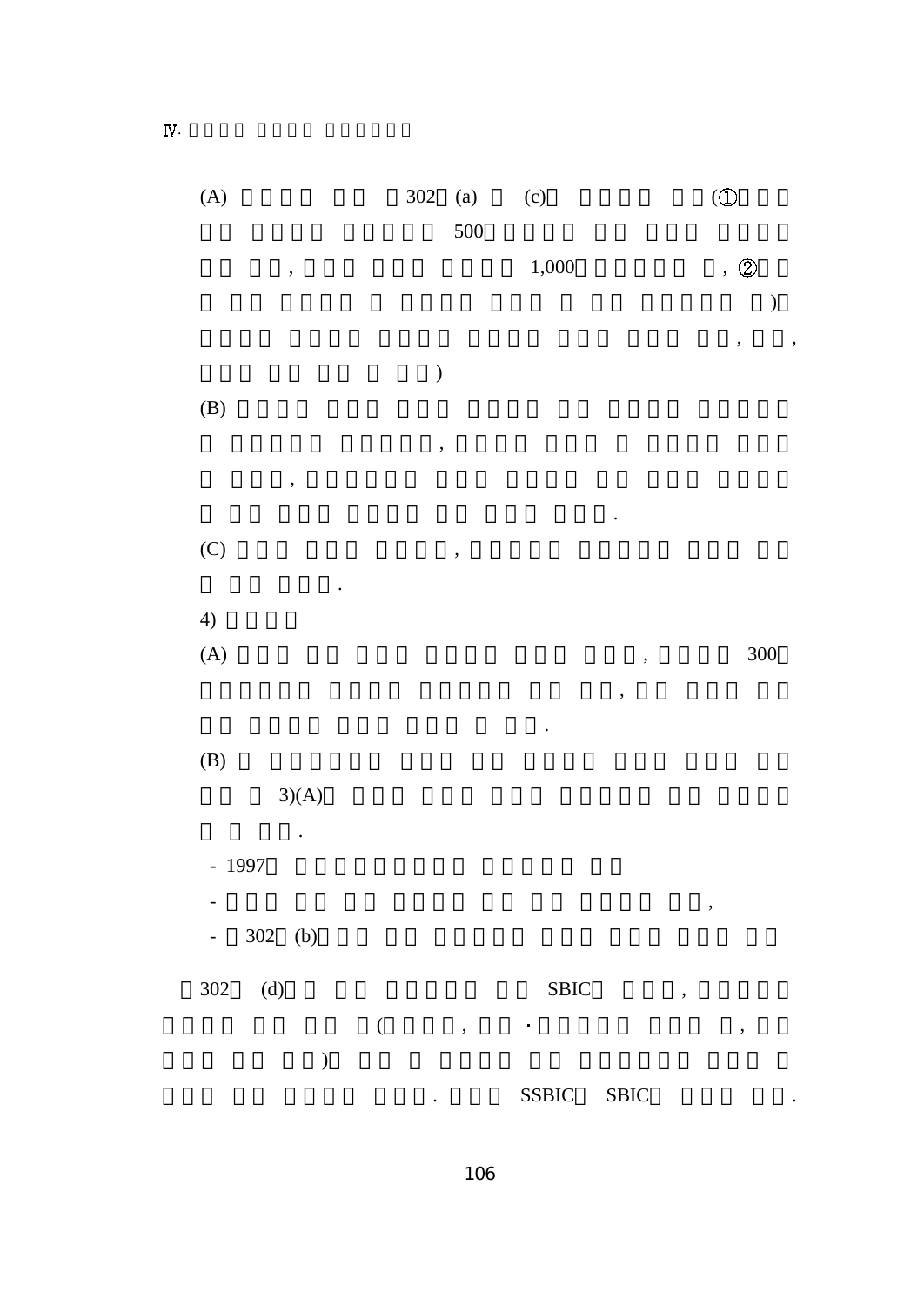$($ (sec. 1044(a)), (sec. 1044(b)). 1) - 50,000 ( 25,00 ) - 500,000 ( 250,000 ) 2) - 250,000 - 1,000,000

4.

. ,

50% (sec.52(a) , (sec.  $52(a)$ ) 1 . SSBIC 1993 5 13 1958 (1958 SBIA) sec. 301(d) SBA $\mathbf A$  (  $(sec. 1044(c)(3))$ 

5. -

,

.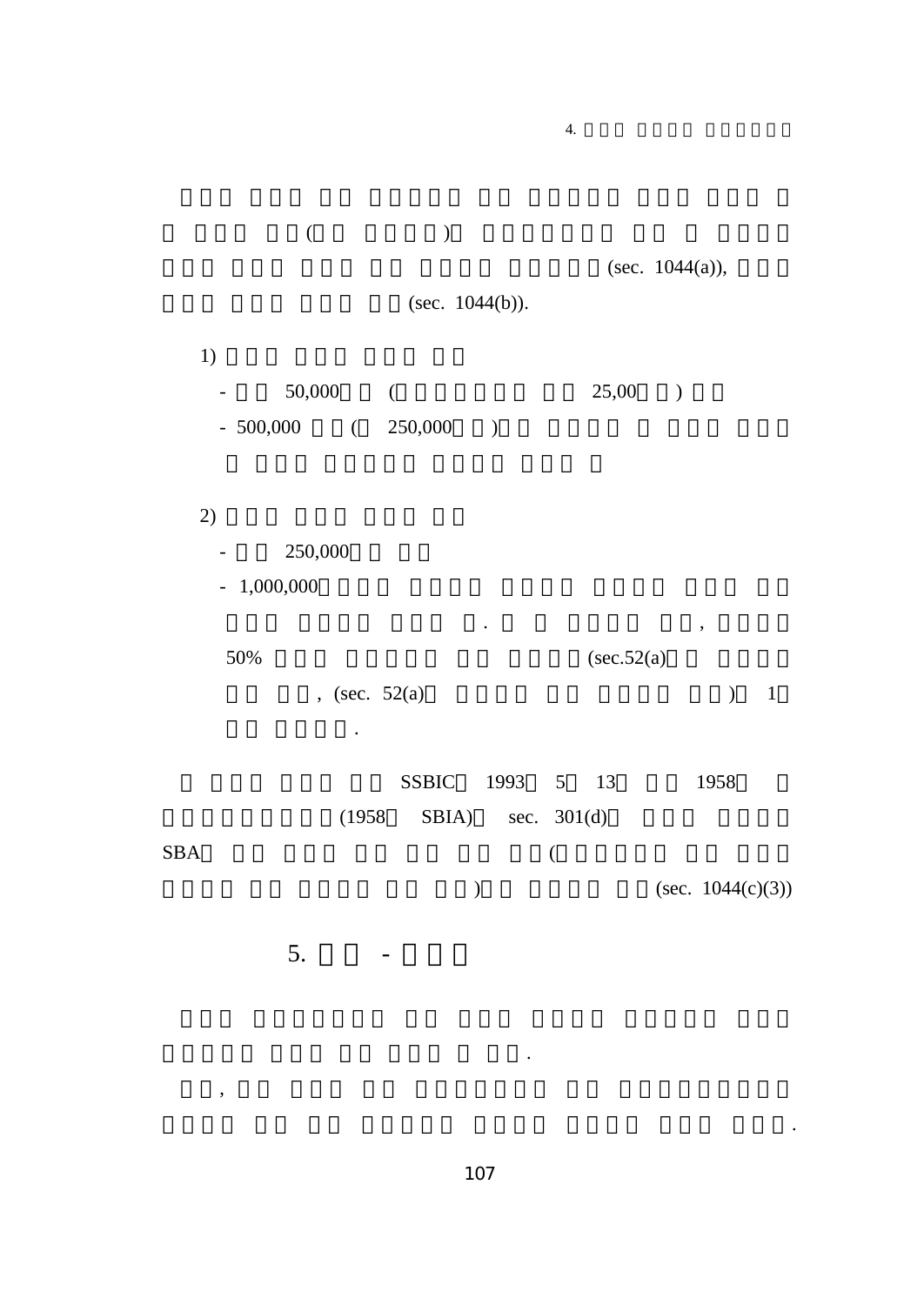,



.

.

.

.

,

.

,

.

. SBIC

 $( \begin{array}{ccc} . & . & . \end{array} )$ 

MTDC (Massachusetts Technology Development Corp)

, the state of the state  $\mathbf{a}$  , the state of the state  $\mathbf{a}$ 

 $(MIT \qquad , \qquad ) \qquad ,$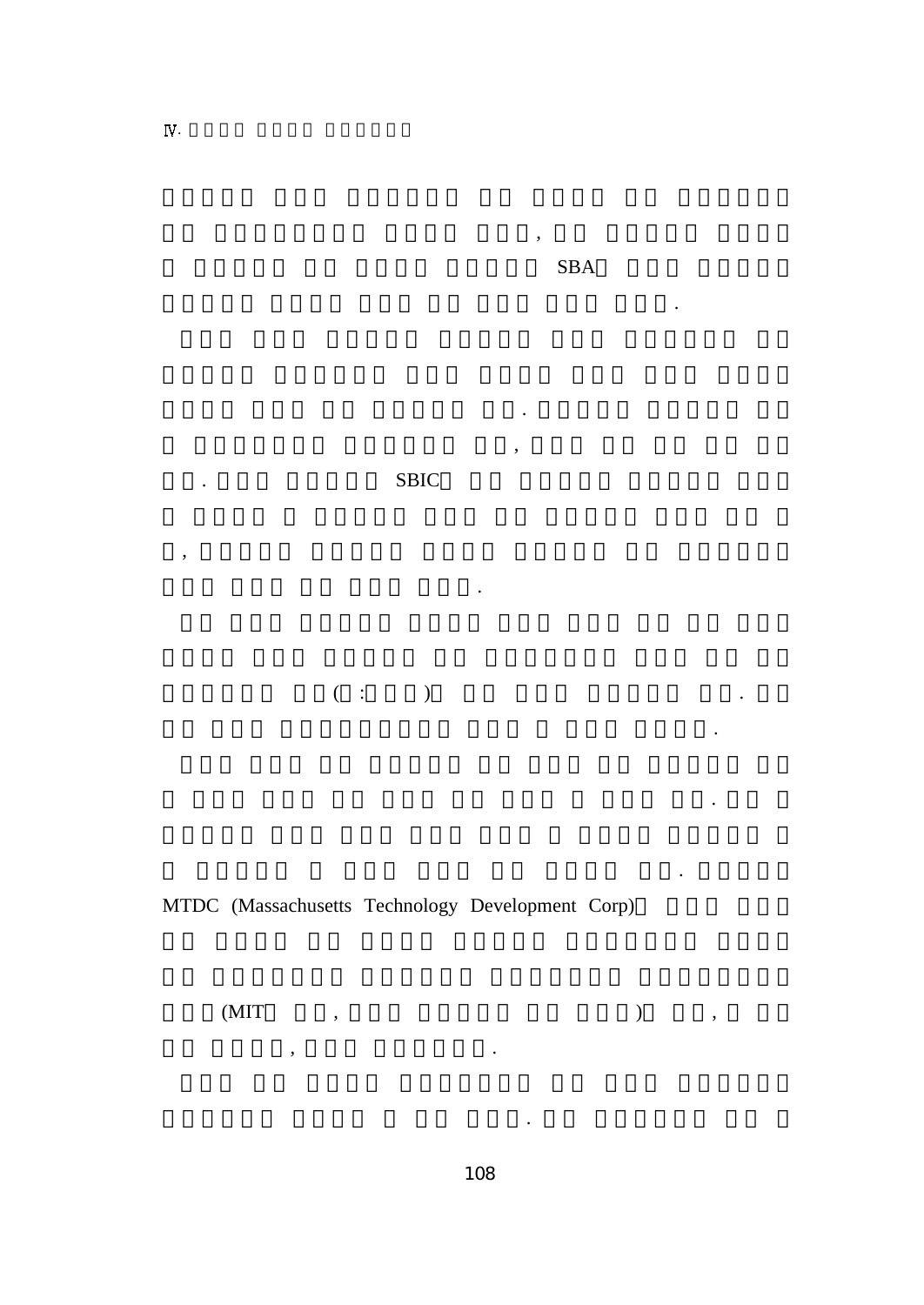$\overline{\phantom{a}}$ 

 $\ddot{\phantom{0}}$ 

 $\ddot{\phantom{a}}$ 

 $\overline{\phantom{a}}$ 

 $\ddot{\phantom{0}}$ 

 $\ddot{\phantom{0}}$ 

 $\ddot{\phantom{0}}$ 

,

 $\ddot{\phantom{0}}$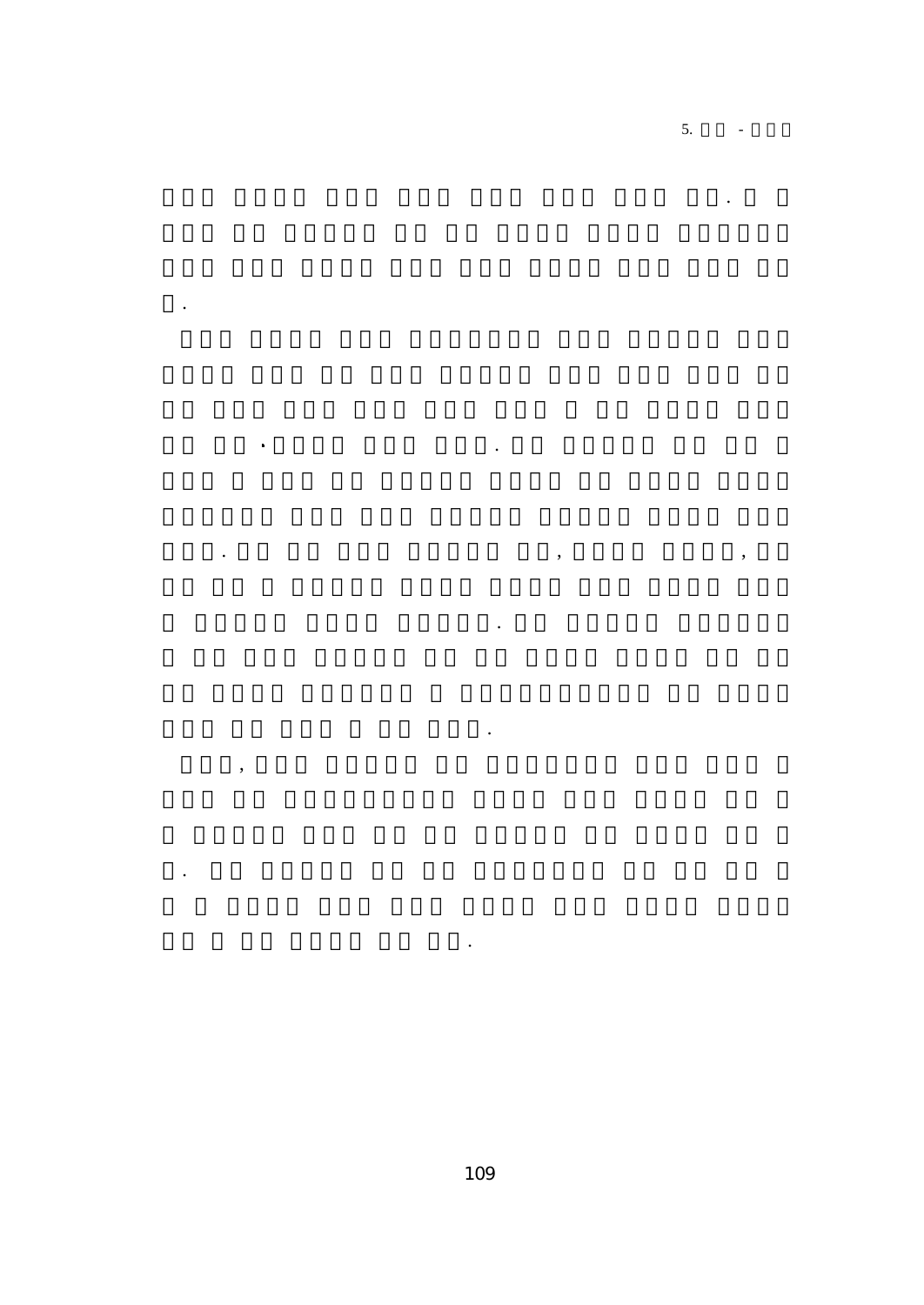

 $\overline{1}$ .

 $(1)$ 

 $\overline{\phantom{a}}$ 

 $\overline{a}$ 

 $\cdot$ 

 $\overline{\phantom{a}}$ 

 $\ddot{\phantom{a}}$ 

 $\ddot{\phantom{a}}$ 

55) . 廘  $\overline{\phantom{a}}$ -, ITEC Research Paper Series 04-10, (2004.  $\frac{1}{2}$ 12), Institute for Technology, Enterprise and Competitiveness, Doshisha University.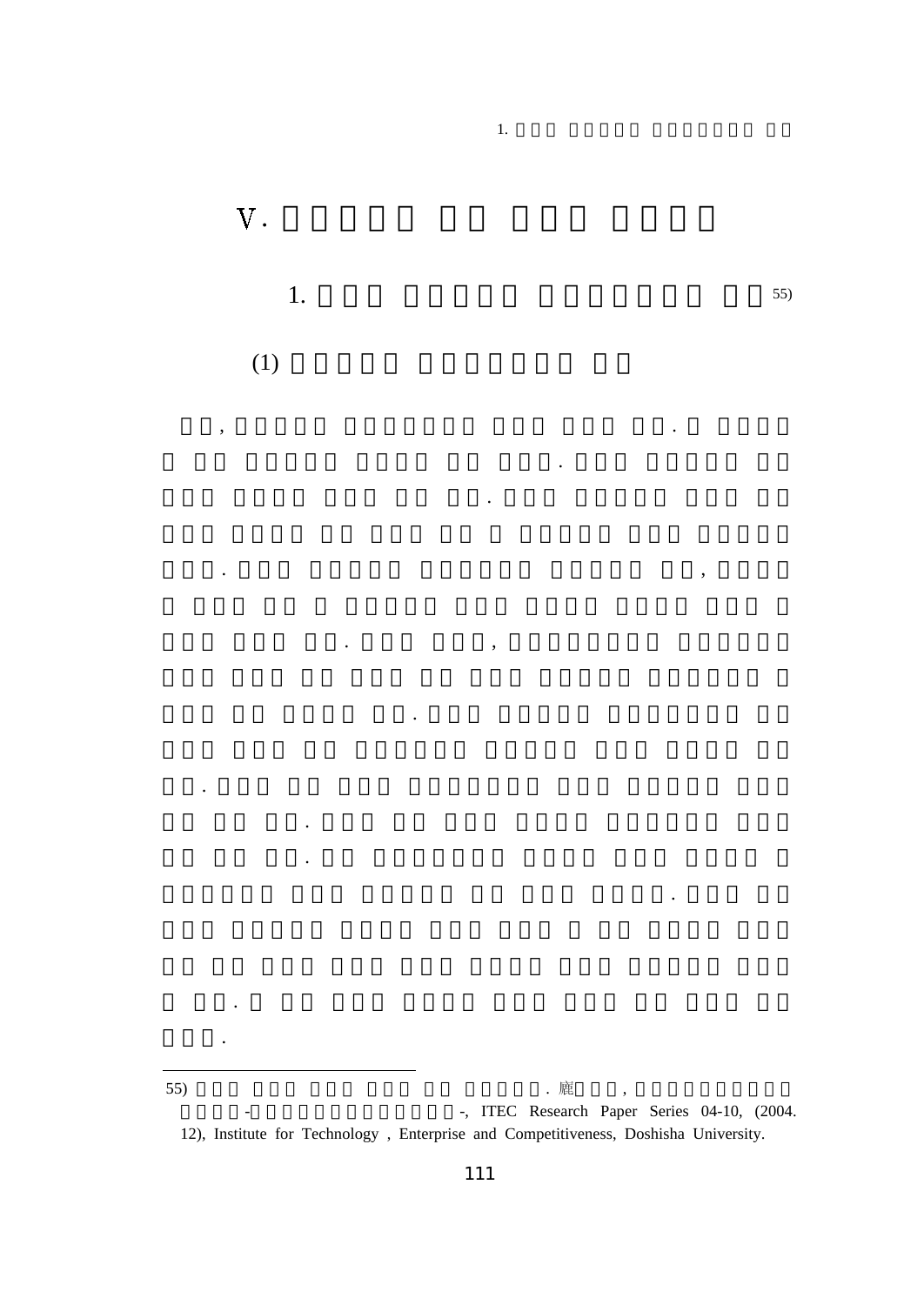1970

, . ,

.

,

.

,

.

, , , .

2003 340billion

.

.

. ,

.

.

,  $21,600$ ,

9% $\sim$  . The set of  $\sim$   $\sim$ 

(2)

.

.

, ,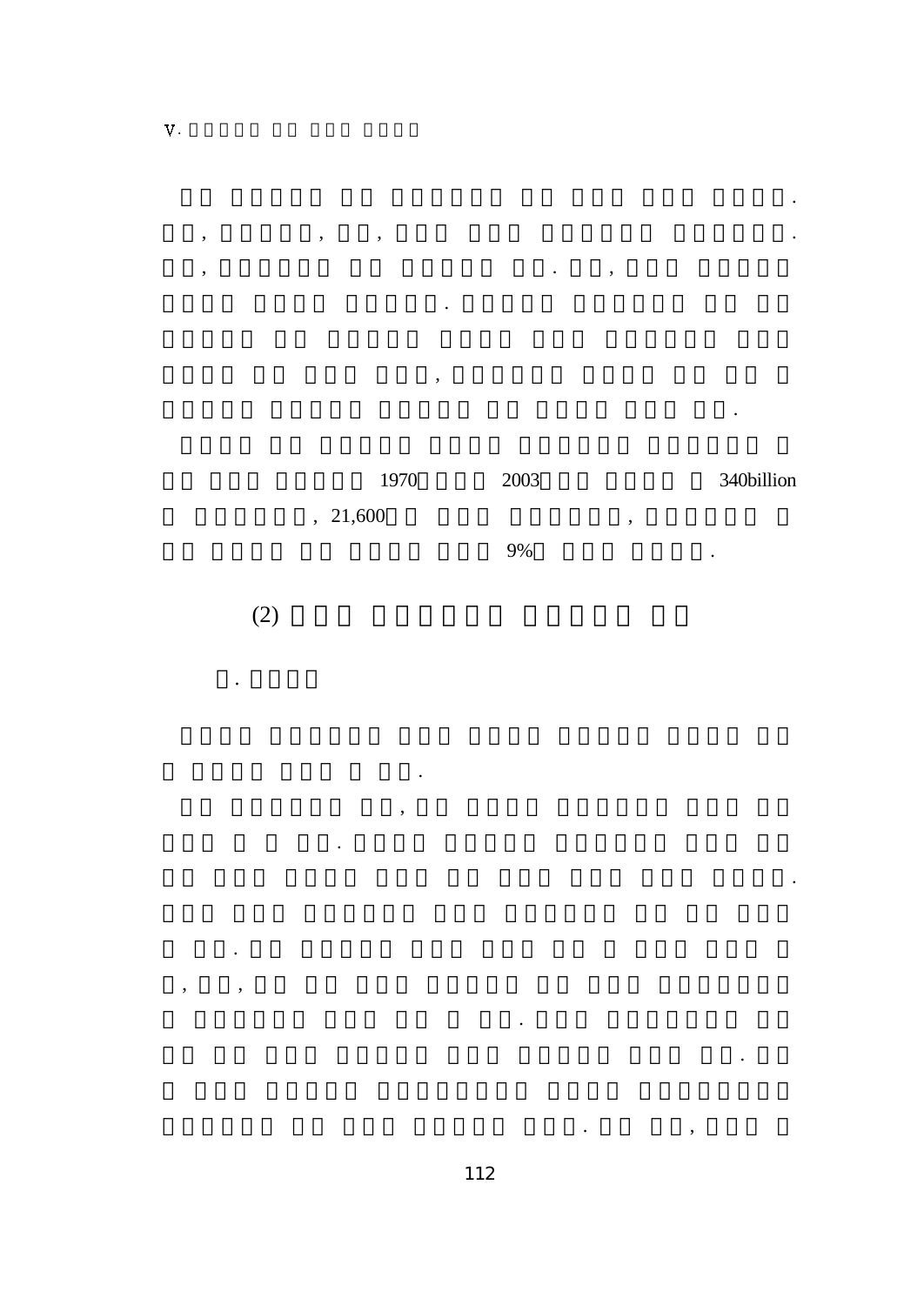IPO

.

.

.

IPO

,

,

.

, ,

1946 ARD(American Research and Development) .

1.

.

,  $\cdot$  .

1946 ADR(American Research Development) , 1958 SBIC . ,  $\overline{\phantom{a}}$ . 1 1969 . 2 1978 1987 $\frac{3}{1993}$  . 1969

113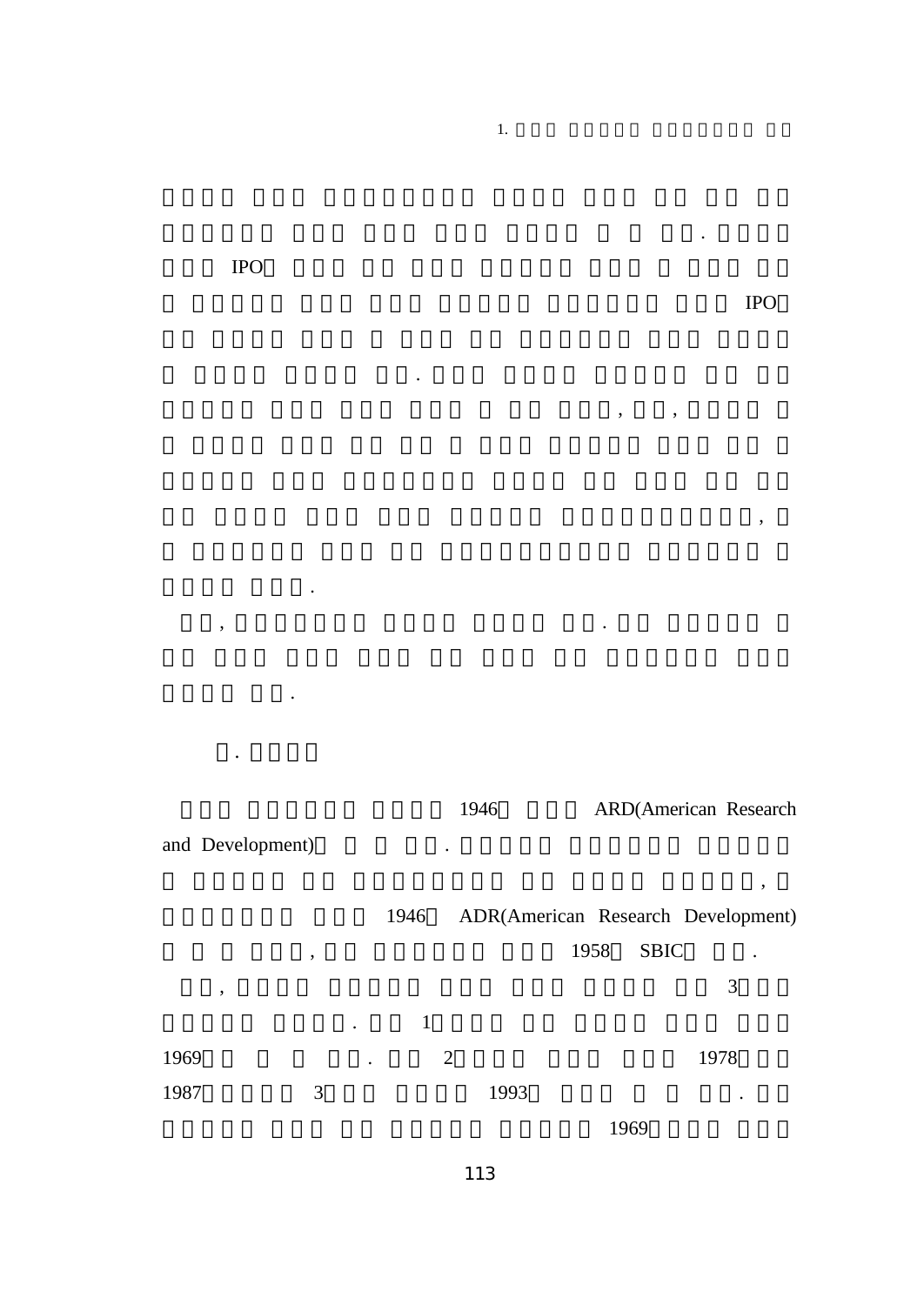| 1969 | Arthur |
|------|--------|



| Year | # of All IPOs | # of Venture-Backed<br><b>IPOs</b> |
|------|---------------|------------------------------------|
| 1999 | 477           | 270                                |
| 2000 | 352           | 264                                |
| 2001 | 83            | 41                                 |
| 2002 | 77            | 22                                 |
| 2003 | 68            | 29                                 |
| 2004 | 194           | 93                                 |
| 2005 | 168           | 56                                 |
| 2006 | 168           | 57                                 |
| 2007 | 155           | 86                                 |

: 2008 NVCA Yearbook(www.nvca.org)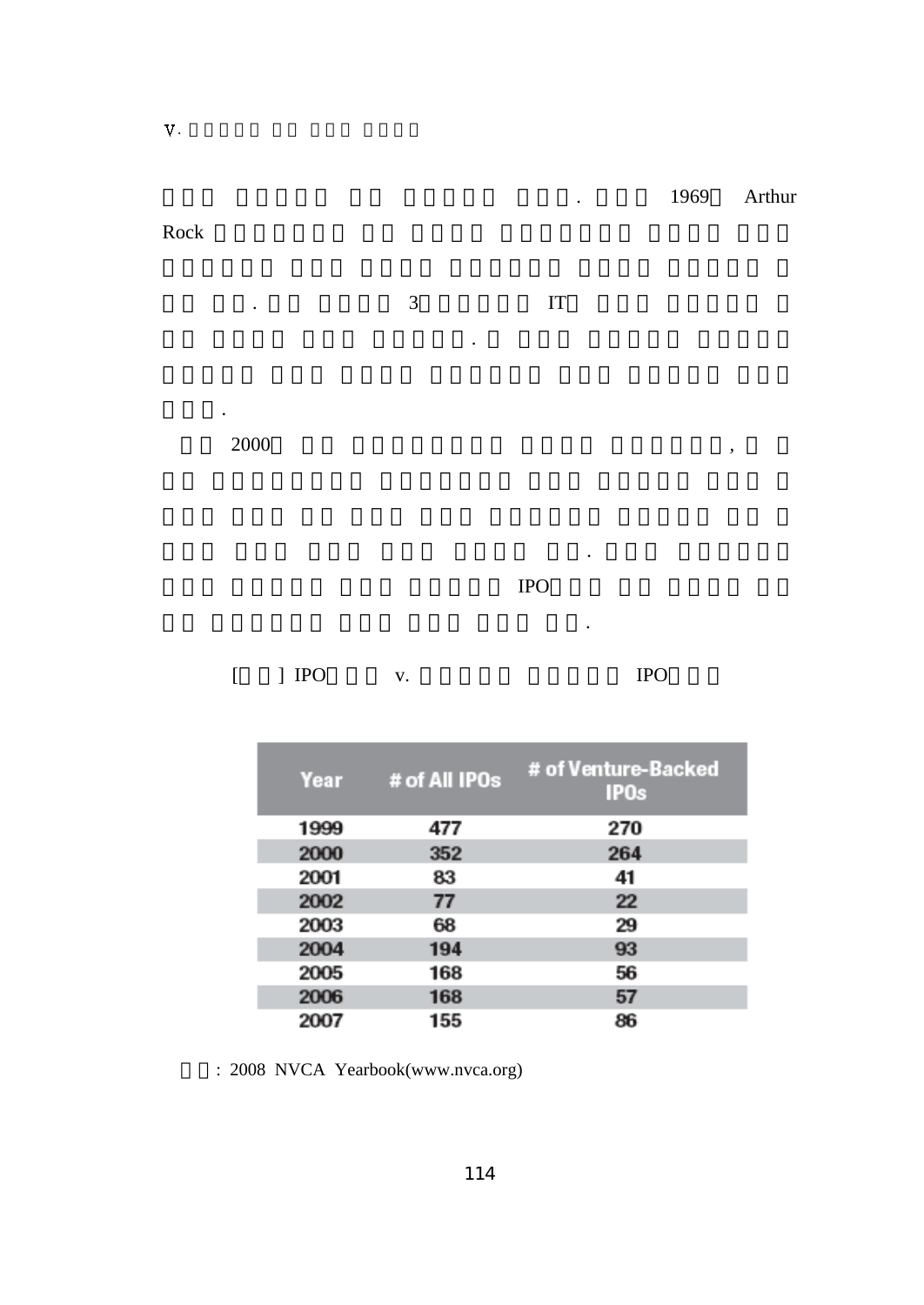

[ ] U. S VC Fund Commitments, 1980 - 2007 (\$ billion)



Year

: 2008 NVCA Yearbook(www.nvca.org)

(3)

2003

.

 $42\%,$   $25\%,$   $21\%$ 

.

, .

1990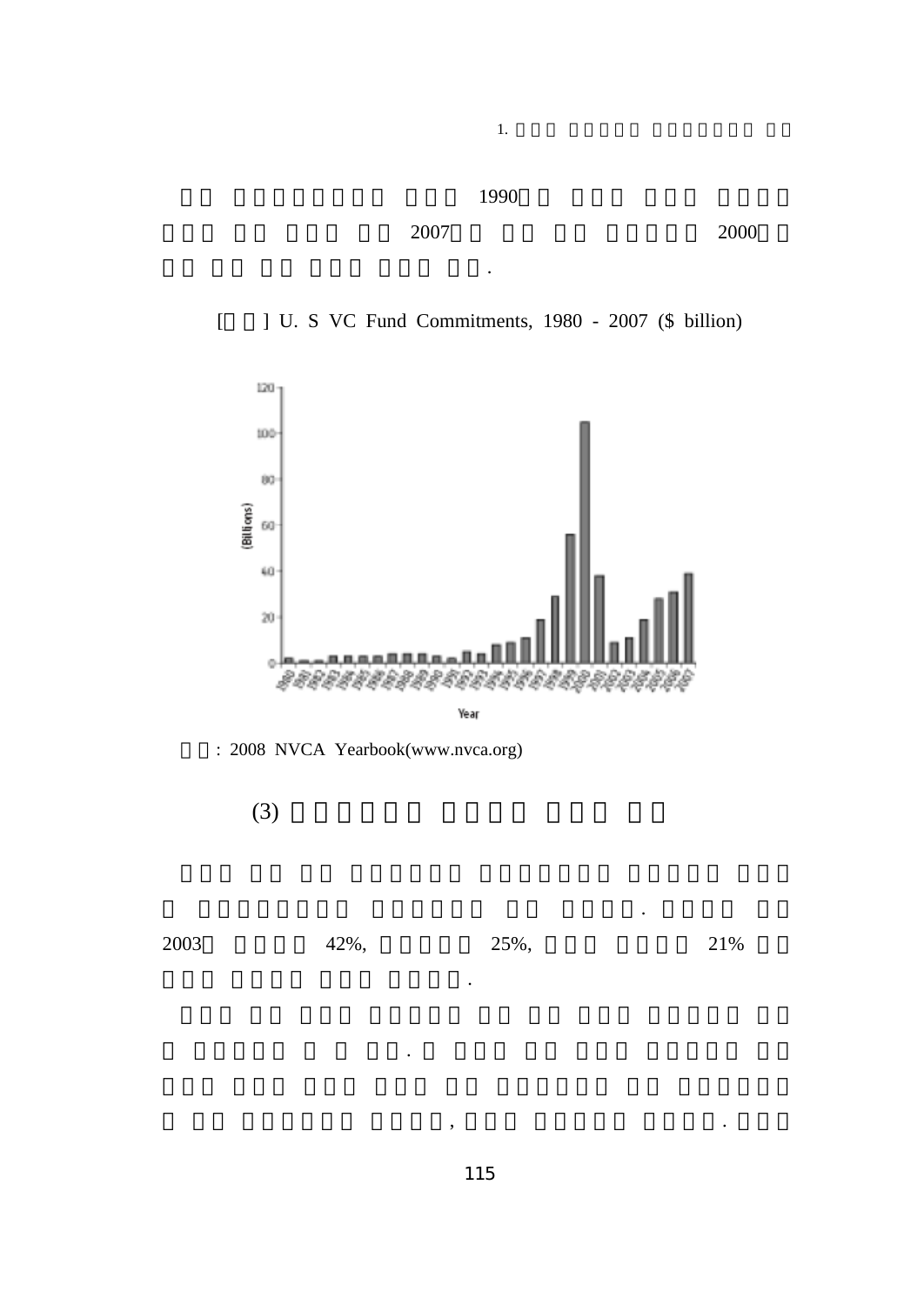## GP(General Partner) (

1%

15~20% $\sim$  . The set of  $\sim$   $\sim$ 

[ ]

|      | $\overline{(}$ |       | $\bullet$ | ٠     |       |       |
|------|----------------|-------|-----------|-------|-------|-------|
| 1995 | 99.3           | 4.63  | 20.24     | 16.72 | 19.94 | 38.37 |
| 1996 | 124.2          | 19.89 | 11.92     | 6.84  | 3.06  | 58.37 |
| 1997 | 176.0          | 25.23 | 16.59     | 12.44 | 6.25  | 39.43 |
| 1998 | 296.8          | 11.86 | 6.30      | 11.32 | 10.34 | 60.14 |
| 1999 | 627.7          | 14.19 | 17.21     | 9.61  | 15.50 | 43.49 |
| 2000 | 1,058.0        | 3.70  | 21.10     | 11.80 | 23.30 | 40.10 |
| 2001 | 379.4          | 2.61  | 21.80     | 9.41  | 24.49 | 41.70 |
| 2002 | 76.7           | 2.36  | 20.86     | 9.13  | 25.42 | 42.24 |

,

.

: SBA, The Small Business Economy, 2002-2003

2~3%) . GP(General Partner)  $\%$  7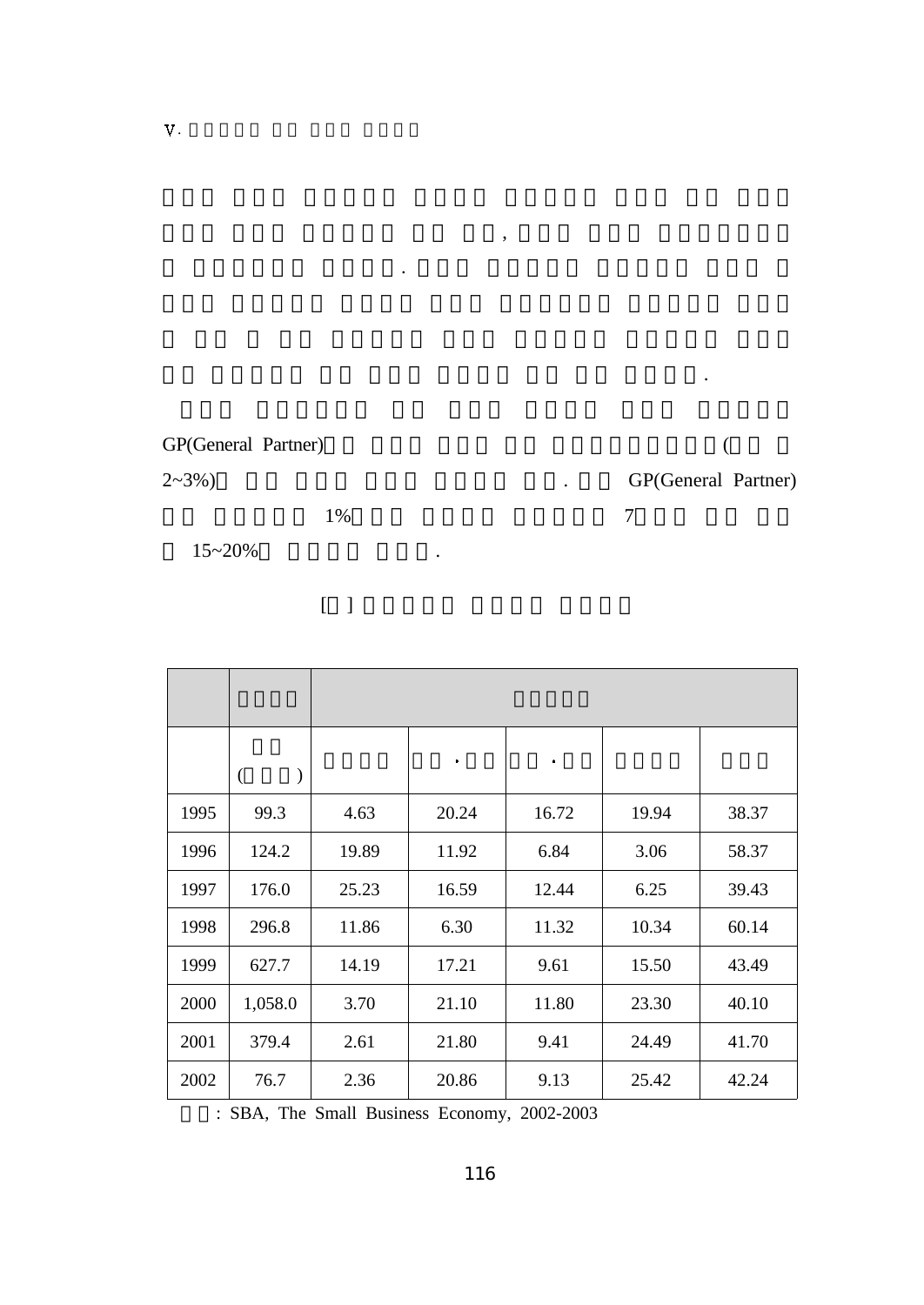(4)

1.

, LLP

. S Corporation

LLP LLC

.

(5)

.

. NASDAQ

.

,

(Pink Sheet, OTCBB)

.

 $\ddot{\bullet}$ 

117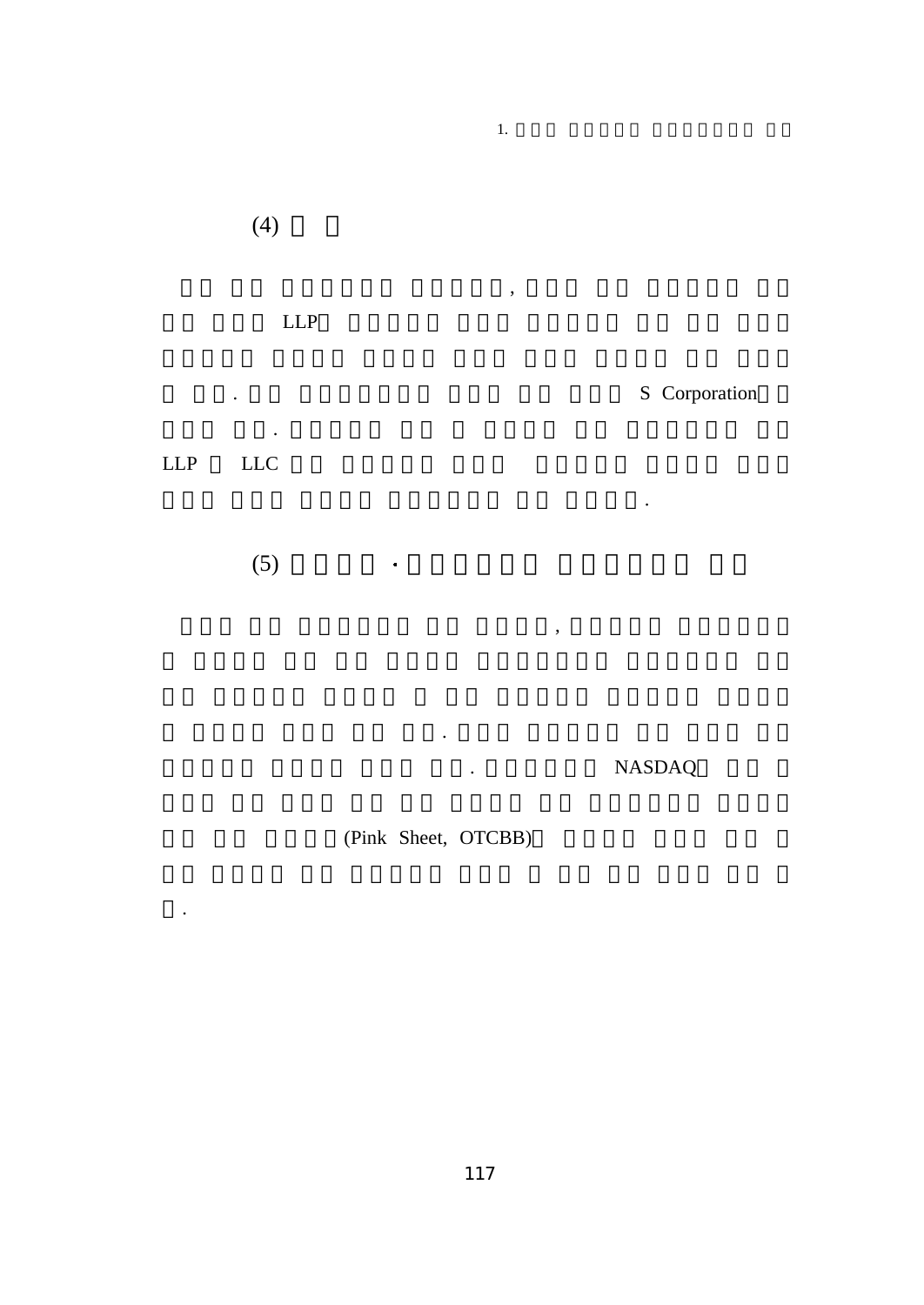(1)

1979Employee Retirement Income Security Act " (Prudent Man Rule)" .

.56)

## (2)

1980 (Small Business Investment Incentive Act) 1940 (Investment Company Act) Business Development Companies(BDCs) . , ( ) 14 . 1981 20%. (3)

<sup>56)</sup> Paul A Compers & Josh Lerner, What Drives Venture Capital Fundrasing? Brookings Papers on Economic Activity 149, 166 (1998)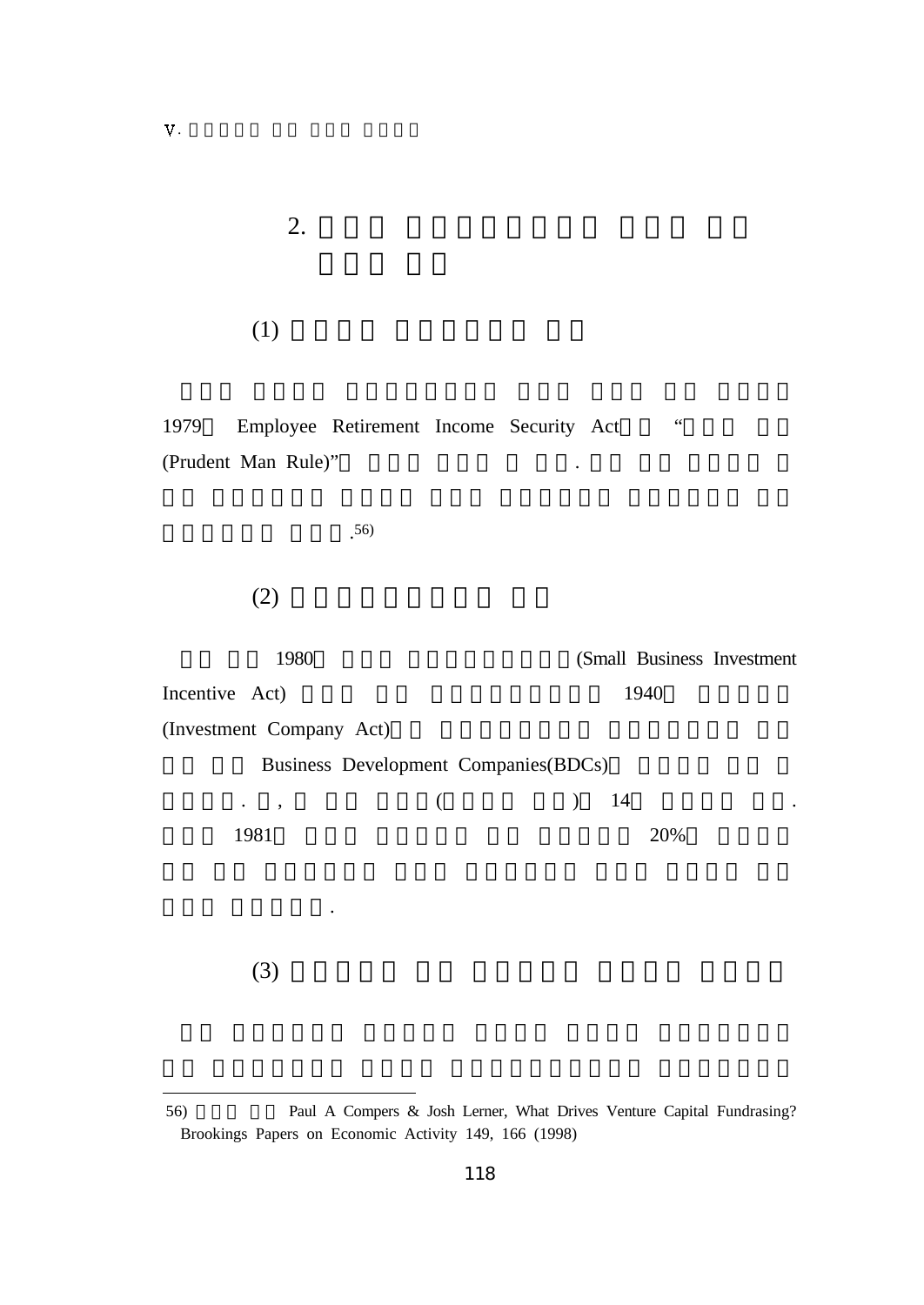IPO

 $\mathbf{D}$  .

D

.

. Rule 506 safe harbor of Regulation

IPO

Rule 144A

.

. Rule

.

.

. : Rule 506 safe harbor of Regulation

.

1933

. 1933

.

. 19334

1982

2 $\blacksquare$  . The contract of the contract of the contract of the contract of the contract of the contract of the contract of the contract of the contract of the contract of the contract of the contract of the contract of the

Regulation D ,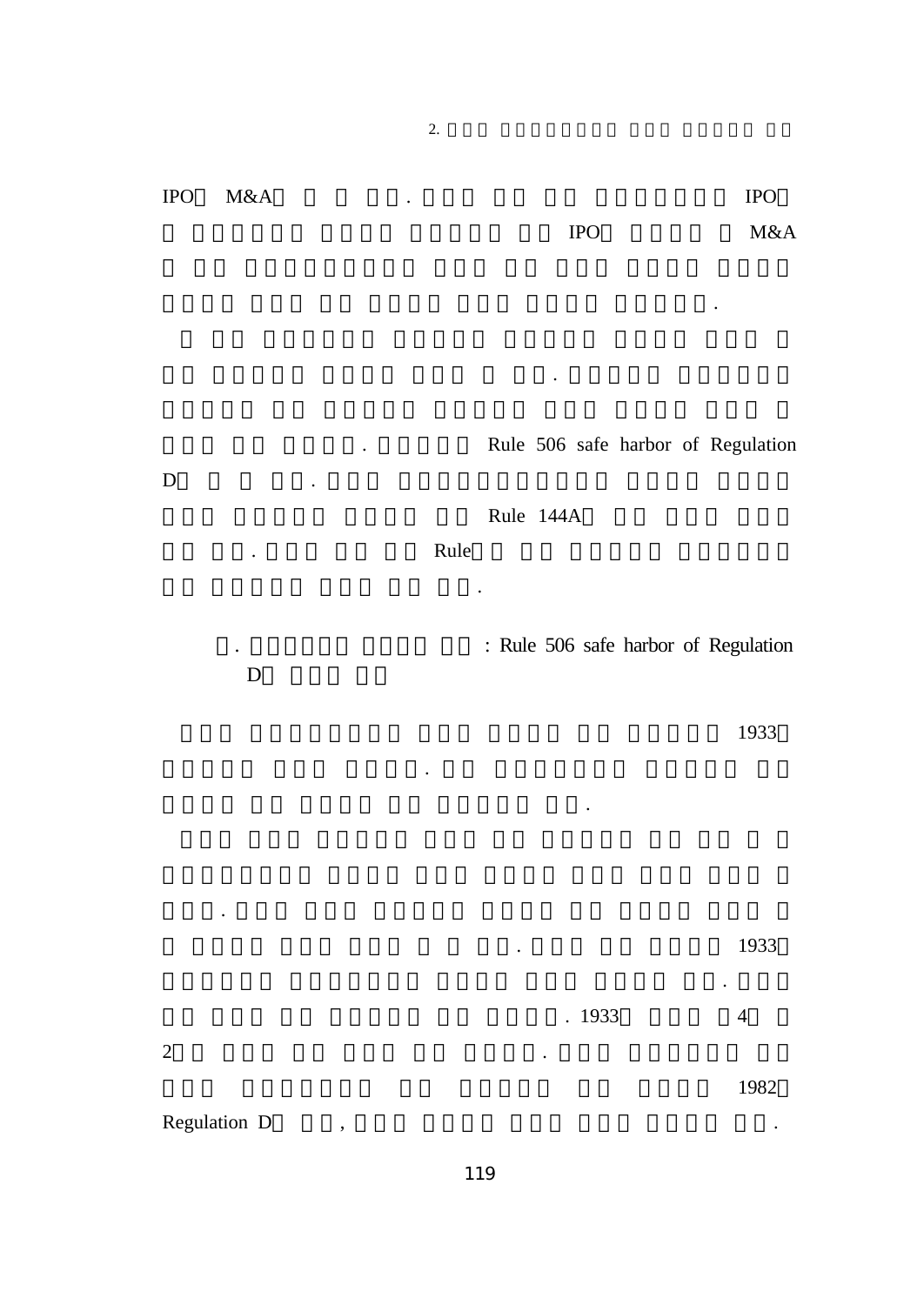, Rule 501~503 , , , Rule 504~506 . Rule 504\$1 million , Rule 505 \$5,000,000 million, Rule 506 \$5,000,000 million . (Safe Harbor) . , accredited investors $\sim$  35 . accredited investor non-accredited investor. . accredited investor $\overline{\mathbf{I}}$ , and the set of  $\mathbf{I}$ , and the set of  $\mathbf{I}$ , and  $\mathbf{I}$ , and  $\mathbf{I}$ . . Regulation D . 20078 21 SEC accredited investor Regulation D .<sup>57)</sup> accredited investor ,  $$750,000($ ,  $$5,000,000($  ) .

Regulation D Rule 501, 502, 503, 504, 505, 506

.

57) Release No. 33-8828 "Revisions of Limited Offering Exemptions in Regulation D(issued on August 3, 2007)(http://www.sec.gov/rules/proposed.shtml)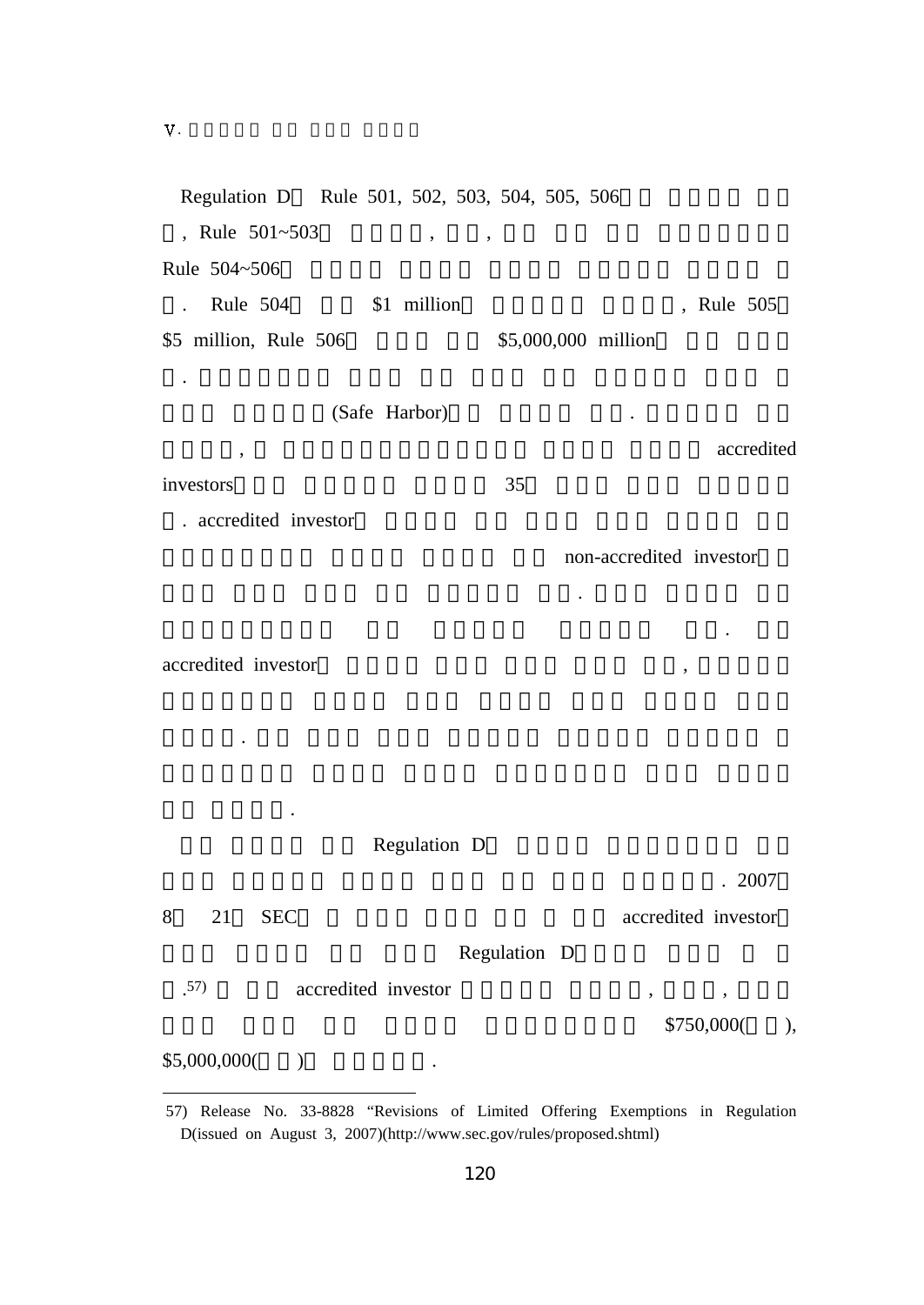|                                       |                        | Rule 507       | 'large accredited      |                |
|---------------------------------------|------------------------|----------------|------------------------|----------------|
| investor'                             |                        |                |                        |                |
| $\bullet$                             |                        | $\, ,$         |                        |                |
| \$2.5million                          |                        | \$400,000(     |                        |                |
| \$600,000                             |                        |                |                        | \$10 million   |
|                                       |                        |                |                        |                |
|                                       |                        |                |                        |                |
|                                       | 2012<br>$\overline{7}$ | 5              |                        | $\bullet$      |
|                                       | LLC, joint venture,    |                |                        |                |
|                                       |                        |                | Regulation D           |                |
| 6                                     |                        | ,              |                        |                |
| 6                                     | 90                     |                | Rule 506               |                |
|                                       |                        | Regulation D   |                        |                |
|                                       |                        | (Rule 502(2)). |                        | $\mathfrak s$  |
|                                       |                        |                | ,                      | 10             |
|                                       |                        |                | ,                      | $\mathfrak s$  |
| $\pmb{\mathfrak{y}}$<br>$\pmb{\cdot}$ |                        |                | ,                      | $\mathfrak{S}$ |
|                                       |                        |                | cease and desist order |                |
| ,                                     |                        |                |                        |                |
|                                       | ,                      |                | Regulation D           |                |
| $\bullet$                             | Reg.D                  |                |                        |                |
|                                       |                        | Form D         |                        |                |

.58)

,

<sup>58)</sup> SEC Release NO. 33-8814, "Electronic Filling and Simplification of Form D"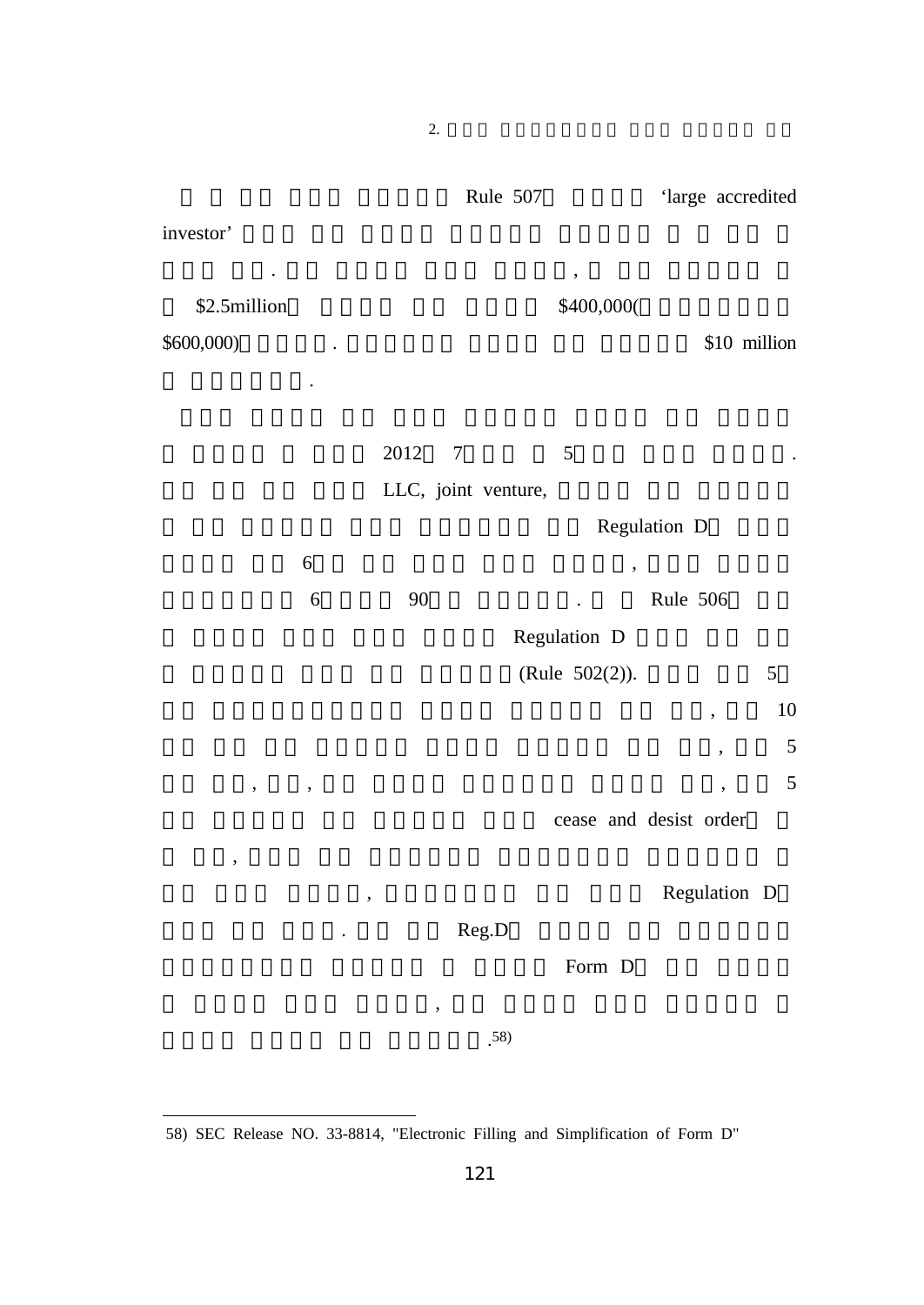#### QIB(Qualified Institutional Buyer)

1990 4 SEC $C$  Rule 144A, QIB(Qualified Institutional Buyer) 1933

.

, ,

. "QIB"

.

.

,

 $(1)$ 

.

.

<sup>59)</sup> Rule 144A

<sup>. ,</sup> William K. SJostrom, Jr., The Birth of Rule 144A Equity Offering, (Draft of March 10, 2008,, UCLA Law Review, Forthcoming) (Available at SSRN: http://ssrn.com/abstract=1104706) ; Chaplinsky, Susan and Latha Ramchand, The Impact of SEC 144A on Corporate Debt Issuance by International Firms, Journal of Business 77(4) (2004)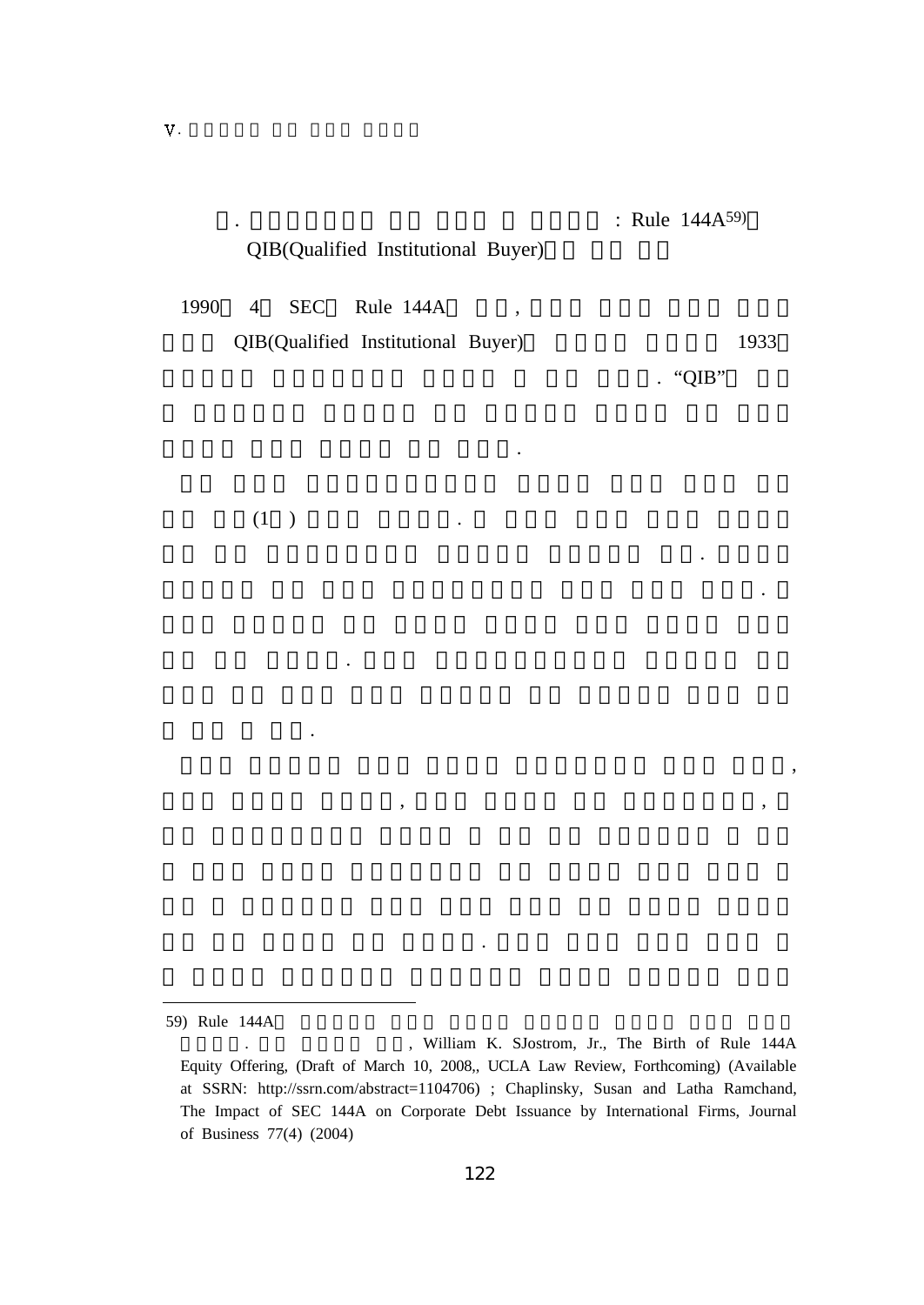|      | . Rule 144A |           |
|------|-------------|-----------|
| (60) |             | Rule 144A |

.

Rule 144A . QIB . QIB \$100million .  $$25$ million  $.61$ . \$10million ( ) QIB . QIB QIB 62) . ,  $\blacksquare$ ,  $\blacksquare$ ,  $\blacksquare$ ,  $\blacksquare$ ,  $\blacksquare$ ,  $\blacksquare$ ,  $\blacksquare$ ,  $\blacksquare$ ,  $\blacksquare$ ,  $\blacksquare$ ,  $\blacksquare$ ,  $\blacksquare$ ,  $\blacksquare$ ,  $\blacksquare$ ,  $\blacksquare$ ,  $\blacksquare$ ,  $\blacksquare$ ,  $\blacksquare$ ,  $\blacksquare$ ,  $\blacksquare$ ,  $\blacksquare$ ,  $\blacksquare$ ,  $\blacksquare$ ,  $\blacksquare$ ,  $\blacksquare$ ,  $\blacksquare$ ,  $\blacksquare$ ,  $\bl$ **OTCBB** Pink Sheets ) .

60) Rule 144A Livingston, Miles, and Lei Zhou, The Impact of Rule 144A Debt Offerings Upon Bond Yields and Underwriter Fees, Financial Management 31 (4) (2002) 61) 17 C.F.R §230.144A(a)(1)(vi) 62) Dealogic ( CommScan LLC ), Communicator Inc. .  $QIB$ . QIB . Rule 144A  $QIB$  . http://www.compliancehub.com/html/Form\_QIB-QP\_Certification.pdf; CommScanLLC, SEC No-Action Letter, 1999 WL 46707 (Feb. 3, 1999)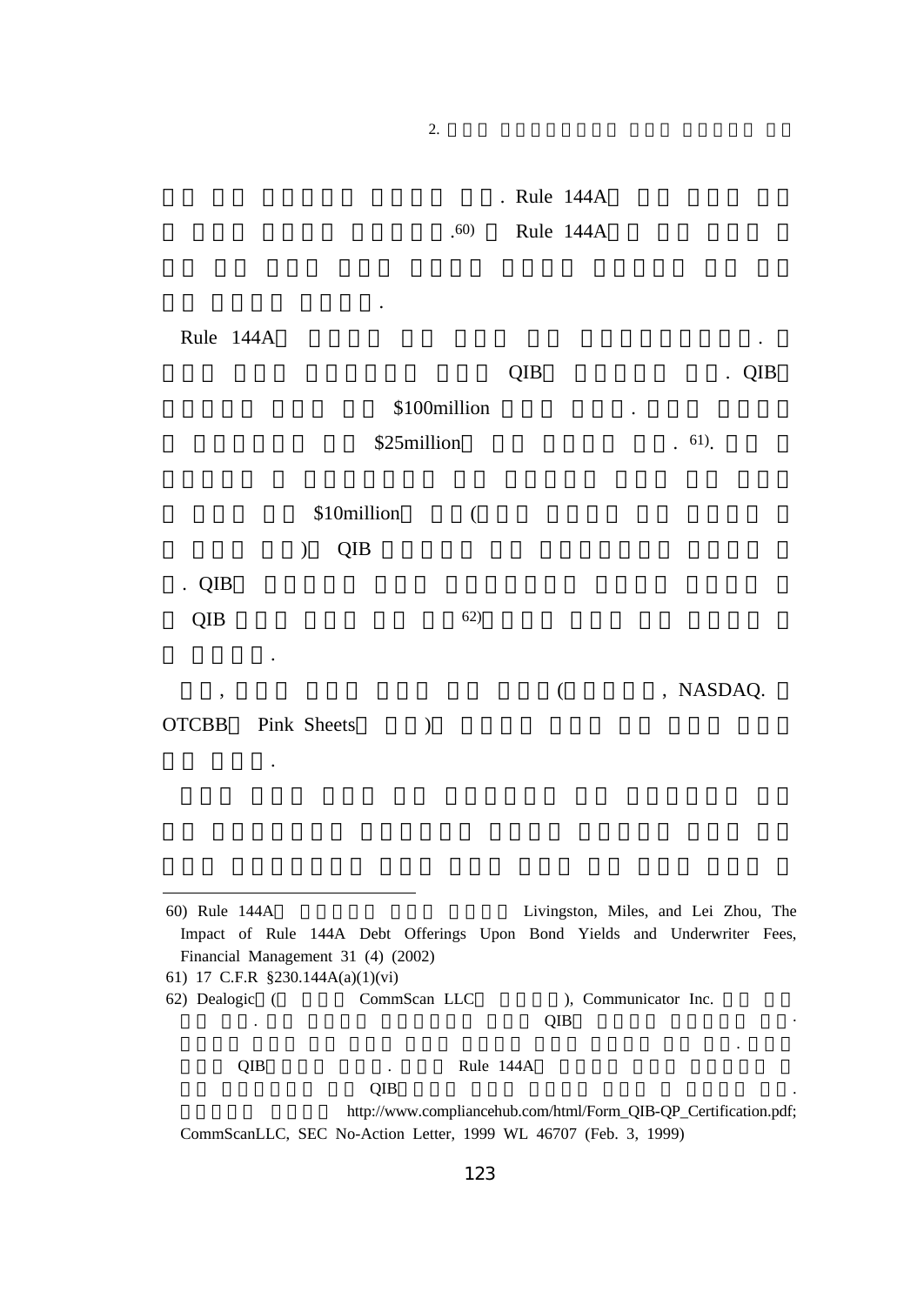.63)

Rule 144A

.

QIB

.

.

Rule 144

(1 )

QIB

# , QIB

Nadaq PORTAL<sup>64)</sup>, Goldman Sachs GS Tradable Unregistered Equity OTC (GSTrUE) , 2007 7 JPMorgan Chase & Co. 144A PLUS .65) Rule 144AA QIB Investment Banking 144A

63) 17 C.F.R §230.144A(d)(4)(i)

64) PORTAL Private Offering, Resale and Trading through Automated Linkages PORTALPORYTAL SEC Rule 144AA QIB Nasdaq 12

Bank of American, Bear Sterns, Citigroup, Credit Suisse, Deutsche Bank, Goldman Sachs, JPMorgan, Lehman Brothers, Merill Lynch, Morgan Stanley, UBS, Wachovia

. IB IB OIB

.

.

. see, Press Release, The Nasdaq Stock Market, Inc., NASDAQ's Electronic Trading Platform for the 144A is Approved by the SEC (Aug. 1, 2007), available (http://www.nasdaq.com/newsroom/news/newsoomnews.Story.aspx? textpath=pr2007%5CACQPMZ200708010800PRIMZONEFULLFEED124065.htm&year=08/ 01/2007%20+8%3A00AM)

65) 2007 7 Citigroup Inc., Lehman Brothers Holdings Inc., Merrill Lynch & Co., and Morgan Stanley Opus-5, 8 Bear Stearns & Co. Inc. Best Markets $\sim$  . The set of  $\sim$  . The set of  $\sim$  . The set of  $\sim$  . The set of  $\sim$  . The set of  $\sim$  . The set of  $\sim$  . The set of  $\sim$  . The set of  $\sim$  . The set of  $\sim$  . The set of  $\sim$  . The set of  $\sim$  . The set of  $\sim$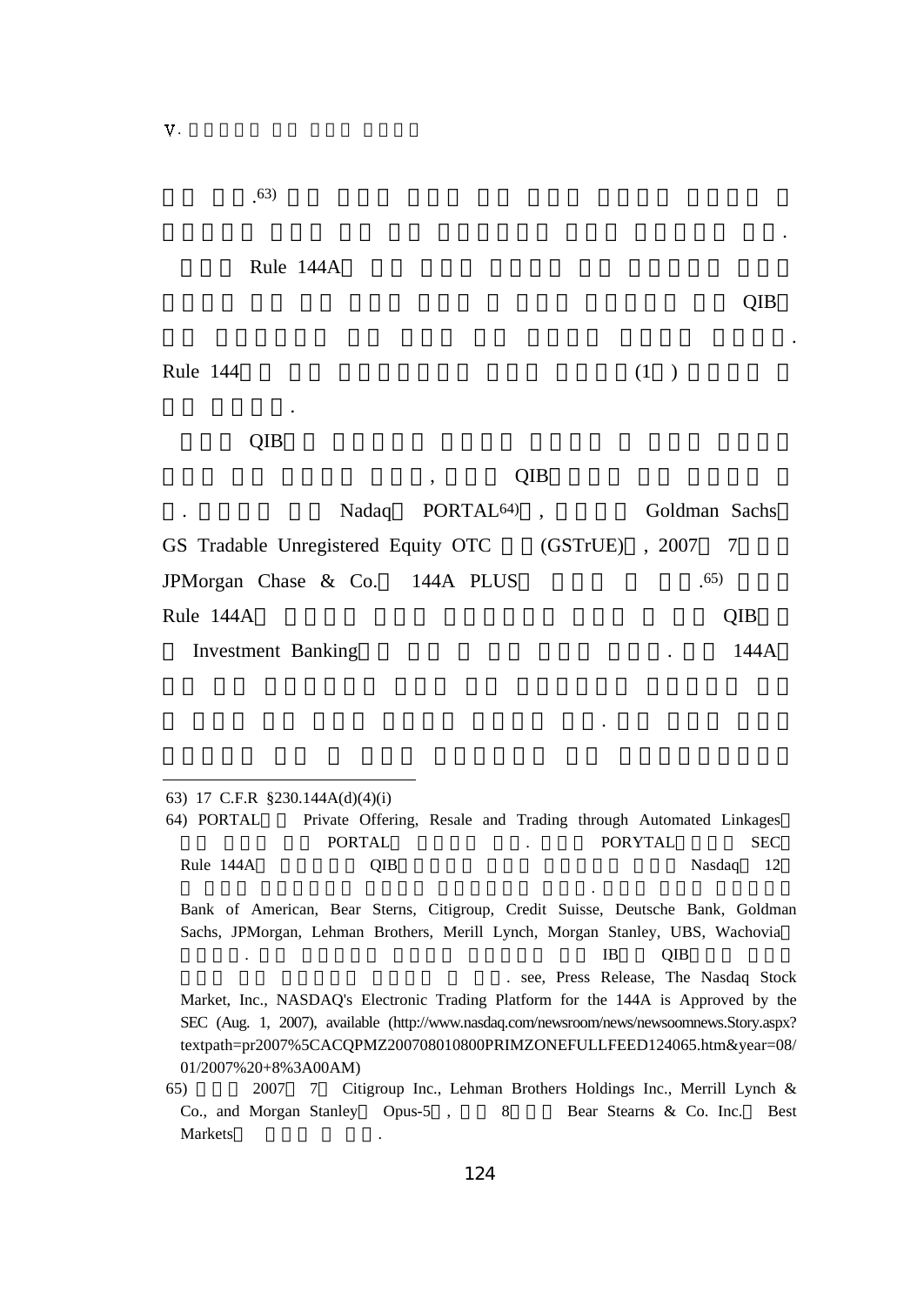

 $\ddot{\phantom{a}}$ 

2.

 $\overline{\phantom{a}}$ 

 $\ddot{\phantom{0}}$ 

3.

 $\mathbf{ii}$ 

## $(PEF)$

**BDC(Business Development Corporation)**  $_{\rm IPO}$ 

 $\ddot{\phantom{a}}$ 

66)

 $M&A$ 

 $\ddot{\phantom{a}}$ 

 $_{\rm IPO}$ 

 $\ddot{\phantom{a}}$ 

 $\overline{a}$ 

 $\ddot{\phantom{0}}$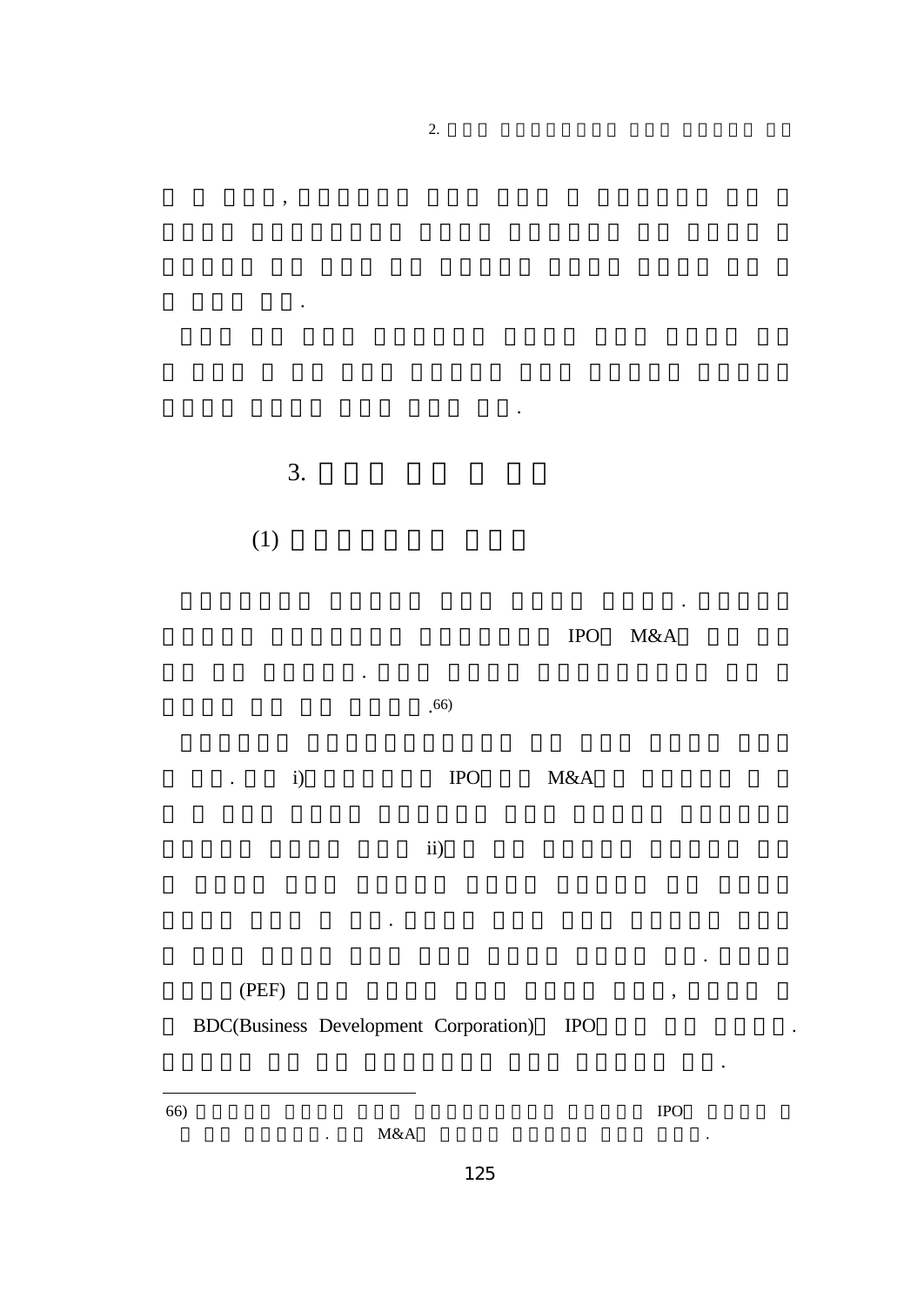#### . (secondaries)

LP(Limited Partnership)

|                                                                                        | (Portfolio Company, PCs) IPO(Initial Public Offering) |                                               |                                      |                   |
|----------------------------------------------------------------------------------------|-------------------------------------------------------|-----------------------------------------------|--------------------------------------|-------------------|
|                                                                                        | secondaries                                           | LP                                            |                                      | (Limited Partner) |
|                                                                                        |                                                       |                                               | <b>IPO</b>                           |                   |
| <b>IPO</b>                                                                             |                                                       | LP                                            | ,                                    |                   |
|                                                                                        |                                                       | (Limited Partner)                             |                                      |                   |
| secondaries                                                                            |                                                       |                                               |                                      |                   |
| <b>IPO</b>                                                                             |                                                       |                                               |                                      |                   |
|                                                                                        | . BDC(Business Development Company) <sup>67)</sup>    |                                               | <b>IPO</b>                           |                   |
| 1980                                                                                   |                                                       |                                               | (Small Business Investment Incentive |                   |
| Act, SBIIA)                                                                            |                                                       | $\overline{\phantom{a}}$                      |                                      |                   |
|                                                                                        |                                                       |                                               |                                      |                   |
| Business Development Companies(BDCs)                                                   |                                                       |                                               |                                      | 68)               |
| <b>BDC</b>                                                                             | 1940                                                  |                                               |                                      |                   |
|                                                                                        |                                                       |                                               |                                      |                   |
| 1940                                                                                   | <b>BDC</b>                                            |                                               |                                      | 70%               |
|                                                                                        |                                                       | (restricted securities)                       |                                      |                   |
| (distressed<br>firms)                                                                  |                                                       |                                               | (Eligible Portfolio Company,         |                   |
| EPC)                                                                                   |                                                       | .69)                                          | "70% Basket Rule"                    |                   |
| 67) BDC<br>of Business Development Companies under the Investment Company Act 55 Col I |                                                       | Reginald L. Thomas & Paul F. Roye, Regulation |                                      |                   |

of Business Development Companies under the Investment Company Act, 55 Cal. L. Rev. 895, 912 (1982) 68) H. R. Rep. No. 1341, 96th Cong., 2d Sess. 21 (1980) 69) Section 2(a)(48) of the Investment Company Act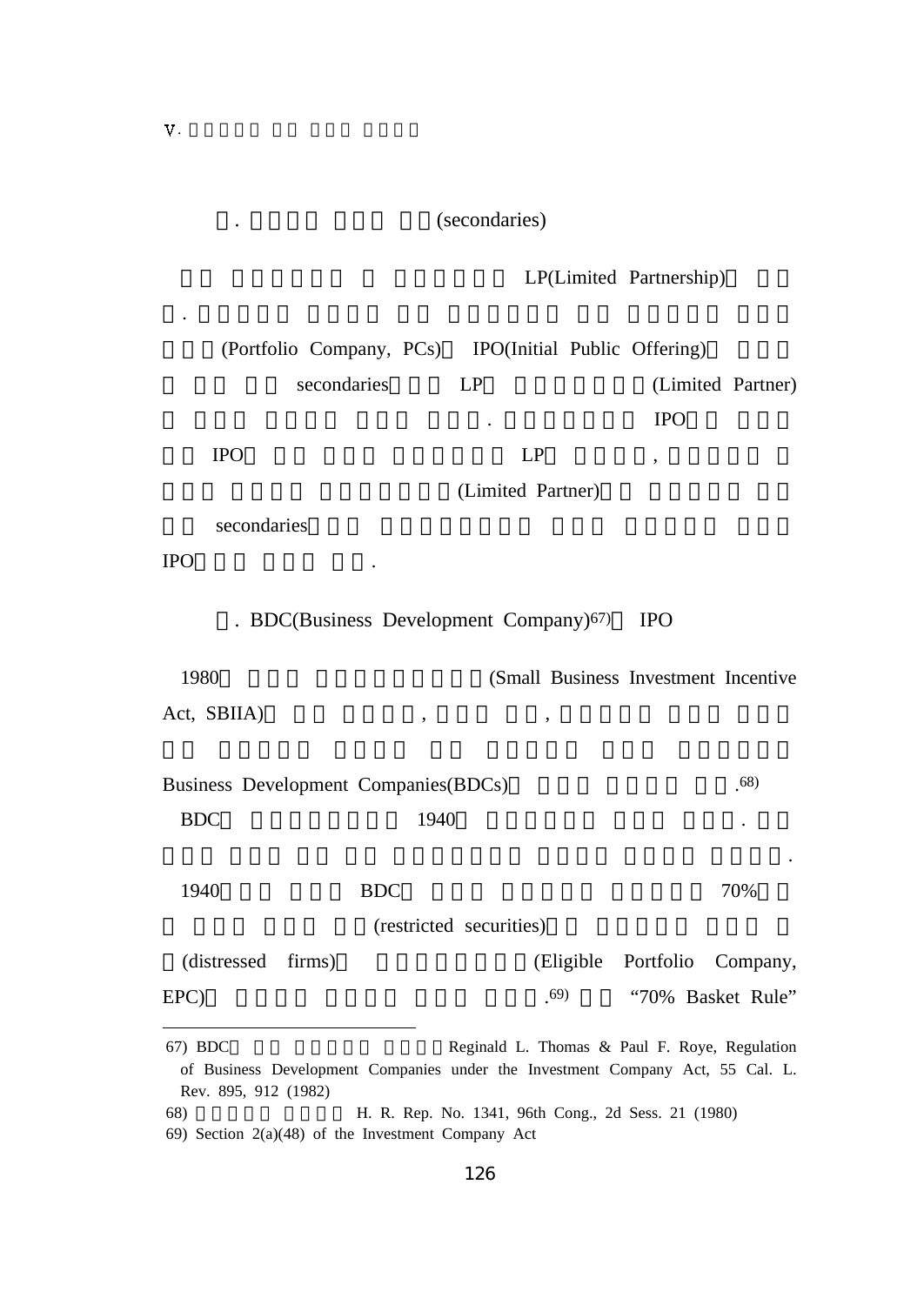| <b>BDC</b>  |              |            |  |
|-------------|--------------|------------|--|
|             | (70)         | <b>BDC</b> |  |
|             | , 1934       |            |  |
| \$5 million | Regulation E |            |  |
| 1022        |              |            |  |

. The contract of the contract of the contract of the contract of the contract of the contract of the contract of the contract of the contract of the contract of the contract of the contract of the contract of the contrac

3.

1933 $\overline{\phantom{a}}$  . The contract of the contract of the contract of the contract of the contract of the contract of the contract of the contract of the contract of the contract of the contract of the contract of the contract of

. BDC **BDC** 

 $\ddot{\phantom{1}}$ 

| 90%        |             |                | . $BDC$     |
|------------|-------------|----------------|-------------|
|            |             | SEC Form N-54A | ٠           |
| 2004       | ${\rm BDC}$ |                | , 71)       |
|            |             |                | <b>IPO</b>  |
|            | $\bullet$   |                | <b>IPO</b>  |
|            |             | <b>BDC</b>     | <b>IPO</b>  |
| $\bullet$  | ${\rm BDC}$ |                | ${\rm BDC}$ |
| ${\bf GP}$ |             |                | ,           |
|            | <b>BDC</b>  |                | $\bullet$   |
| ${\rm GP}$ |             | ${\rm GP}$     |             |
|            |             |                | $\bullet$   |
|            |             |                |             |
| (2)        |             |                |             |
|            |             |                |             |

.

BDC

70) 15 U.S.C. §§ 80a-2(48) & 80a-55(a)

71) 2006 Kohlberg, Kravis, Roberts & Co. KKR 2007 Fortress Investment Group(FIG) PEF Blackstone group **IPO** .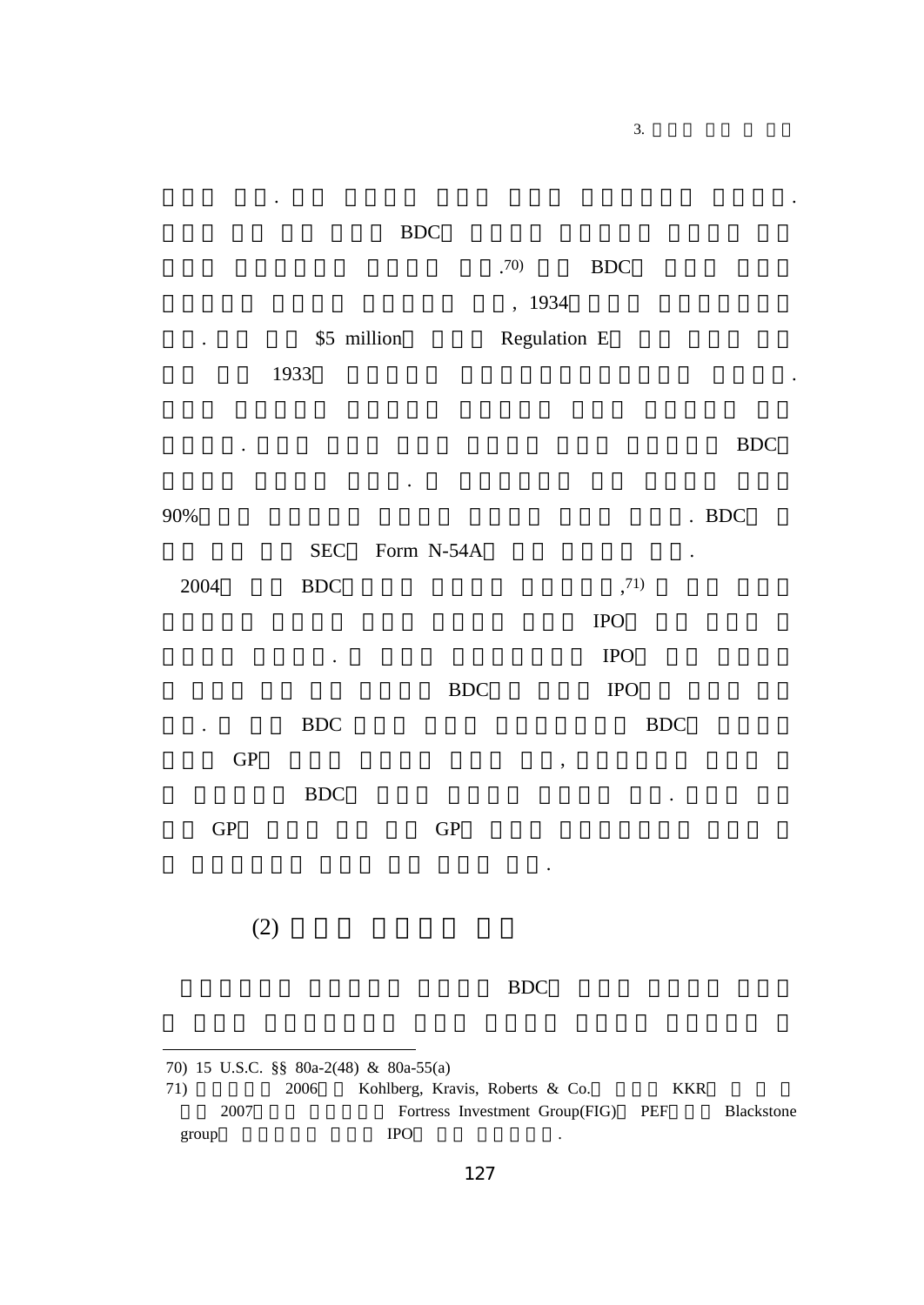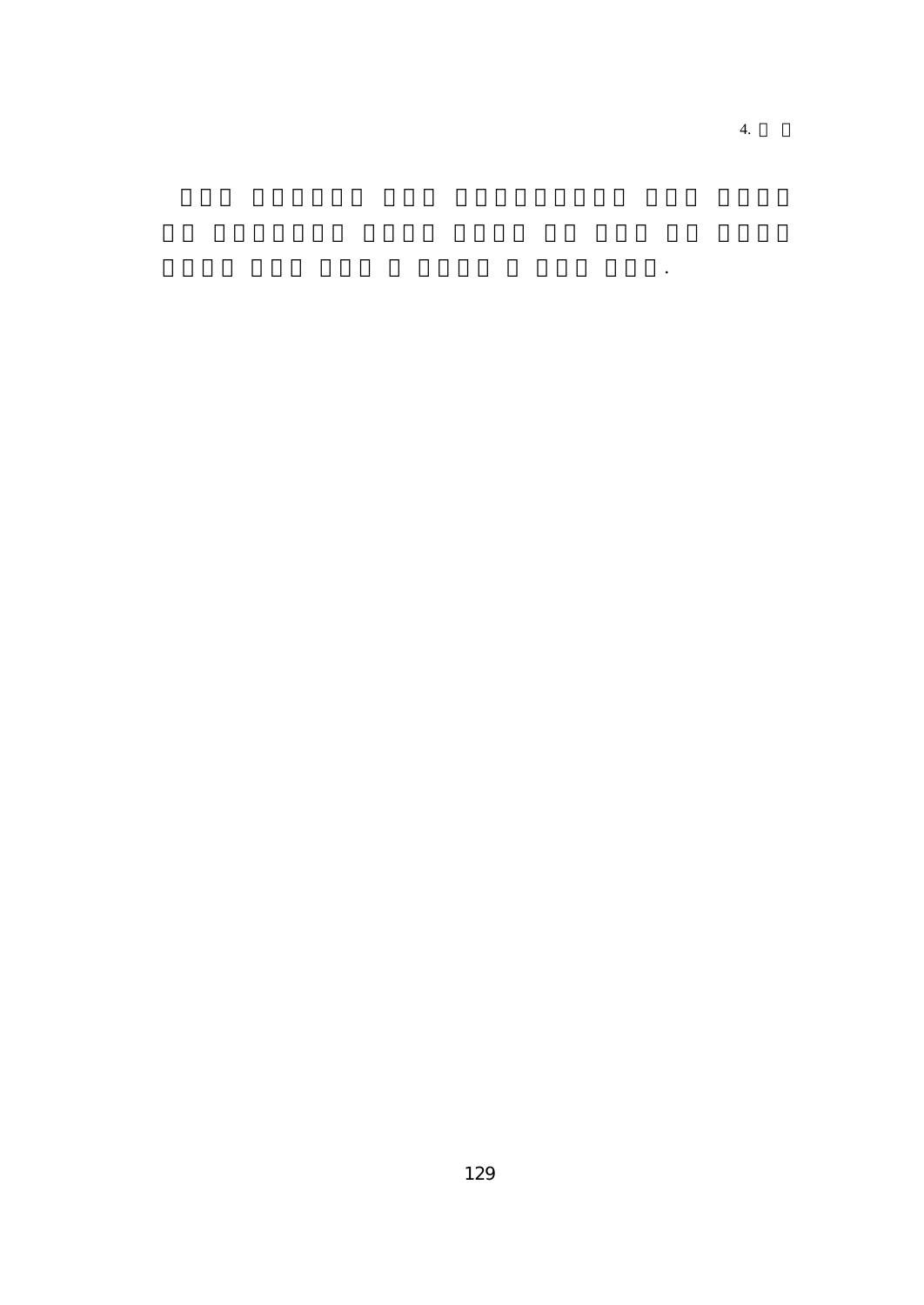VI.

 $1.$ 

 $\ddot{\phantom{0}}$ 

 $\ddot{\phantom{0}}$ 

 $\overline{1}$ .

 $\overline{\phantom{a}}$ 

 $\overline{\phantom{a}}$ 

 $\ddot{\phantom{0}}$ 

 $\blacksquare$ 

 $\ddot{\phantom{0}}$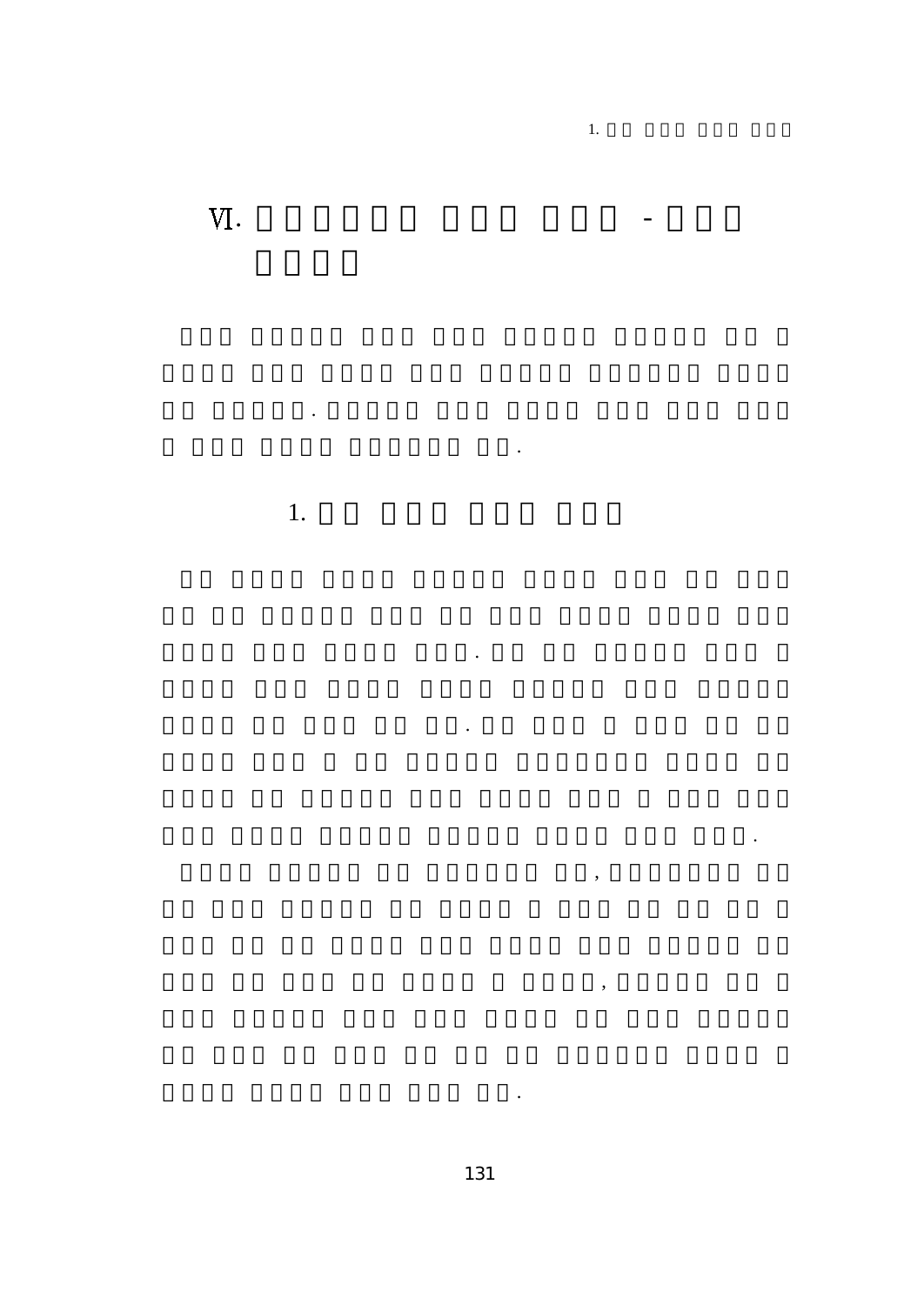$\overline{\phantom{a}}$ 



 $\overline{\phantom{a}}$ 

,

 $\ddot{\phantom{0}}$ 

## $2.$  $\overline{a}$  $\overline{\phantom{a}}$

,

,

ł,



 $\ddot{\phantom{0}}$ 

 $\ddot{\phantom{0}}$ 

 $\overline{\phantom{a}}$ 

J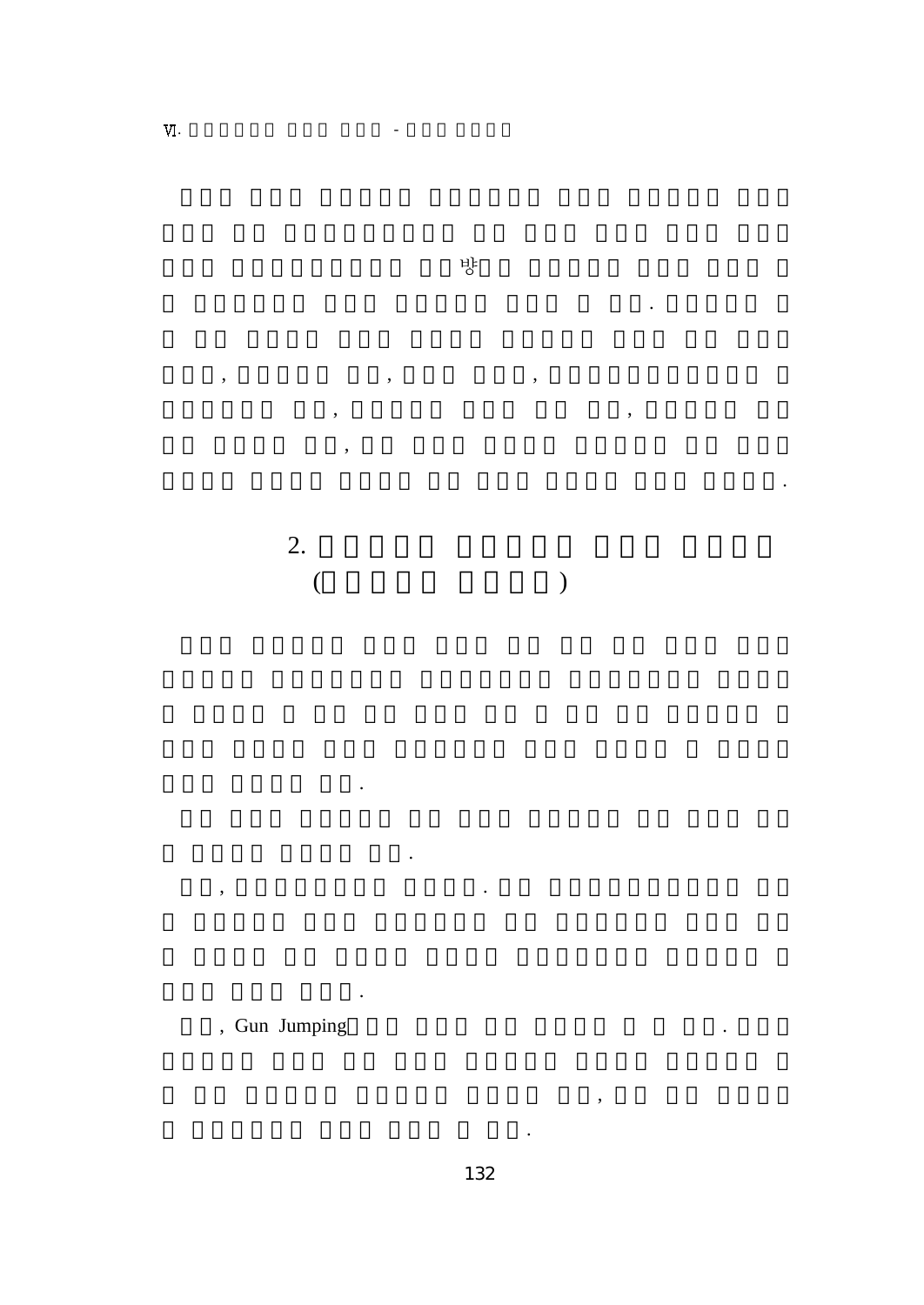# , Rule 144A Rule 144A

,

.

, .

2.

.

.

.

. Rule 144A

. QIB

,

.

| , WKSIs | accelerated filer |  | <b>SEC</b> |
|---------|-------------------|--|------------|
|---------|-------------------|--|------------|

,  $\cdot$  .

3.

.

.

,

SBA

,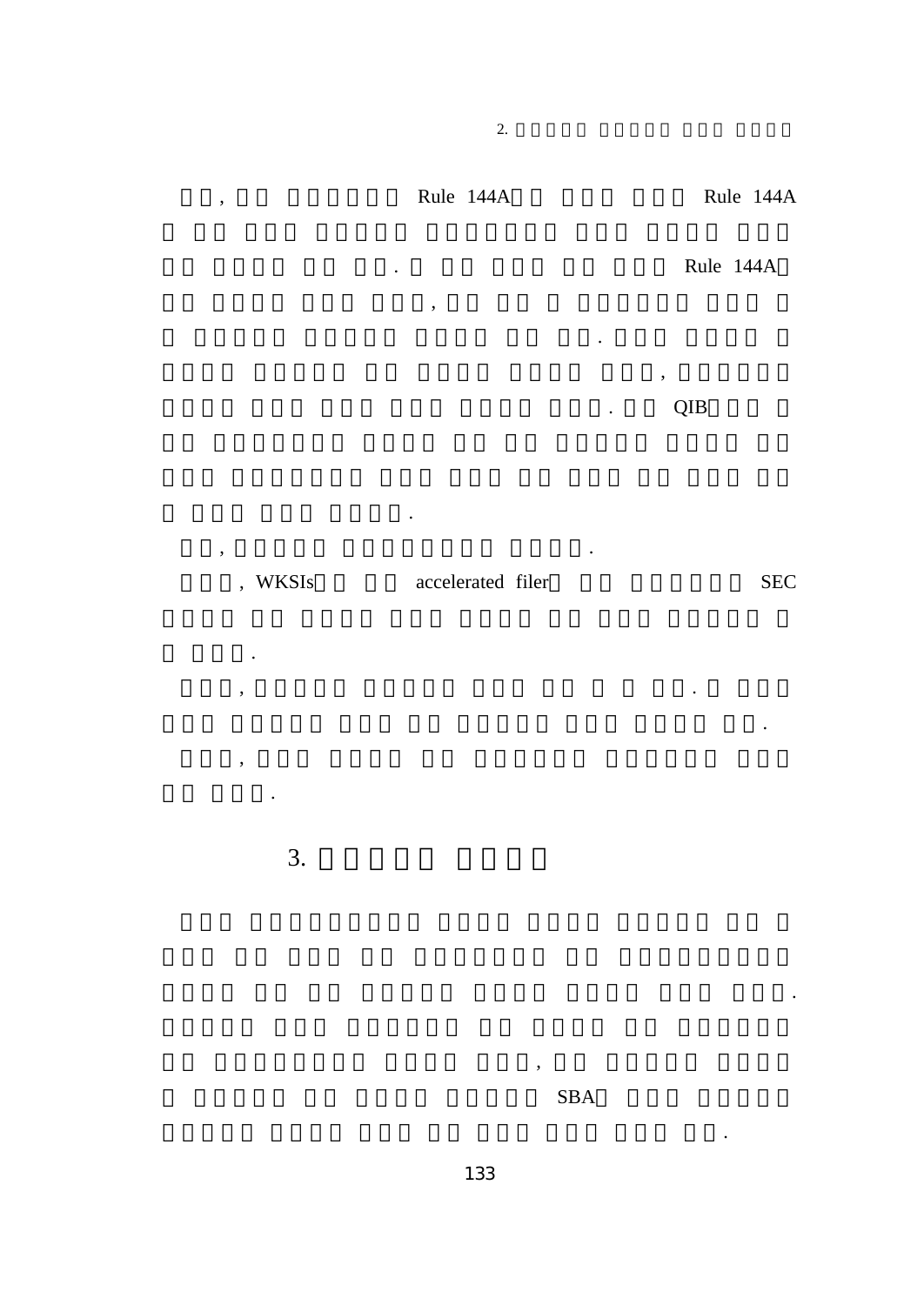$\overline{\phantom{a}}$ 

SBIC

.

,

 $(\quad :$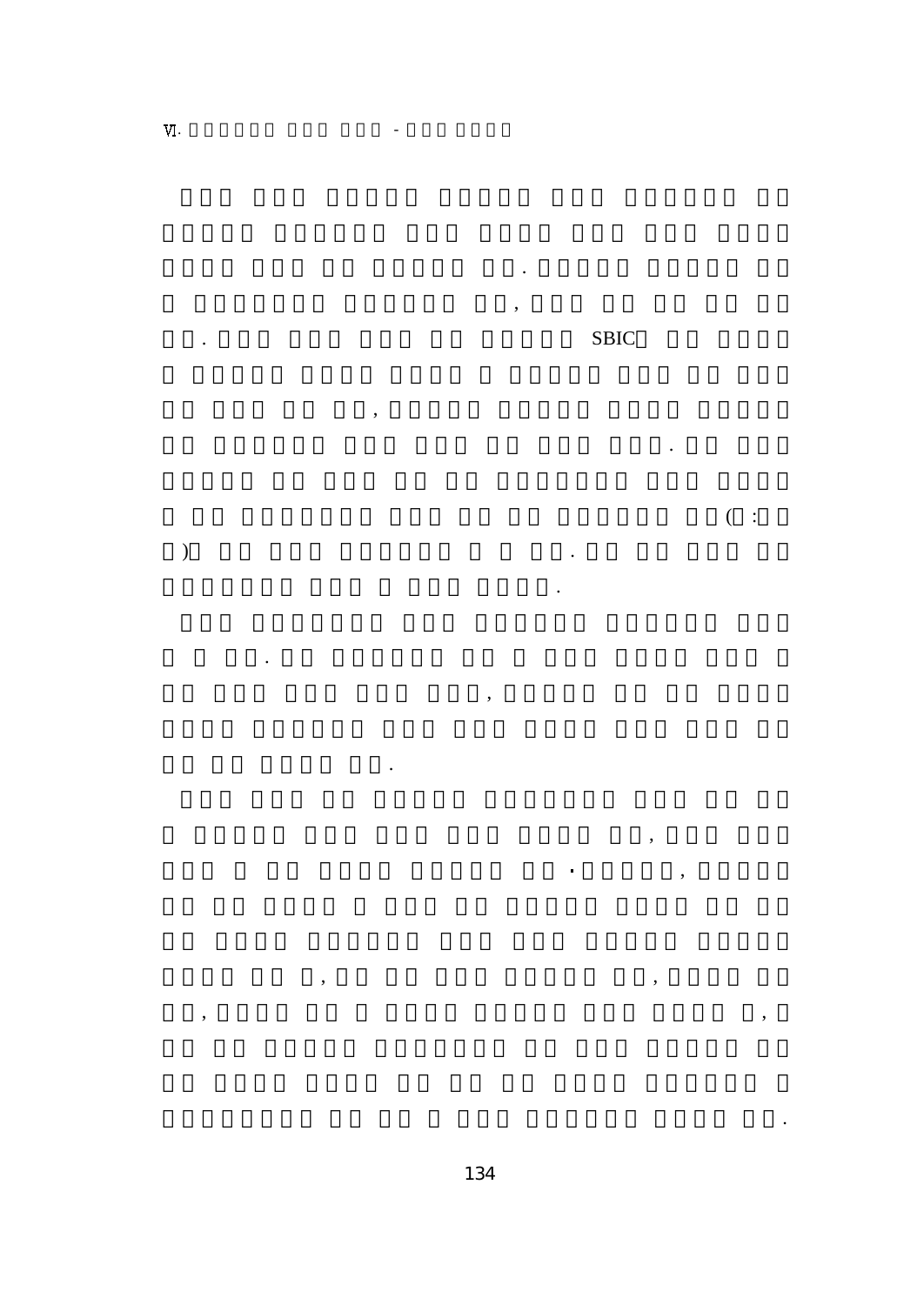$\sim 10^{-1}$ 

 $\overline{\phantom{a}}$ 

#### IPO M&A

secondaries, BDC IPO

 $\sim 10^{-11}$ 

 $\sim$   $\sim$ 

 $\overline{4}$ .

 $\sim 10^{-11}$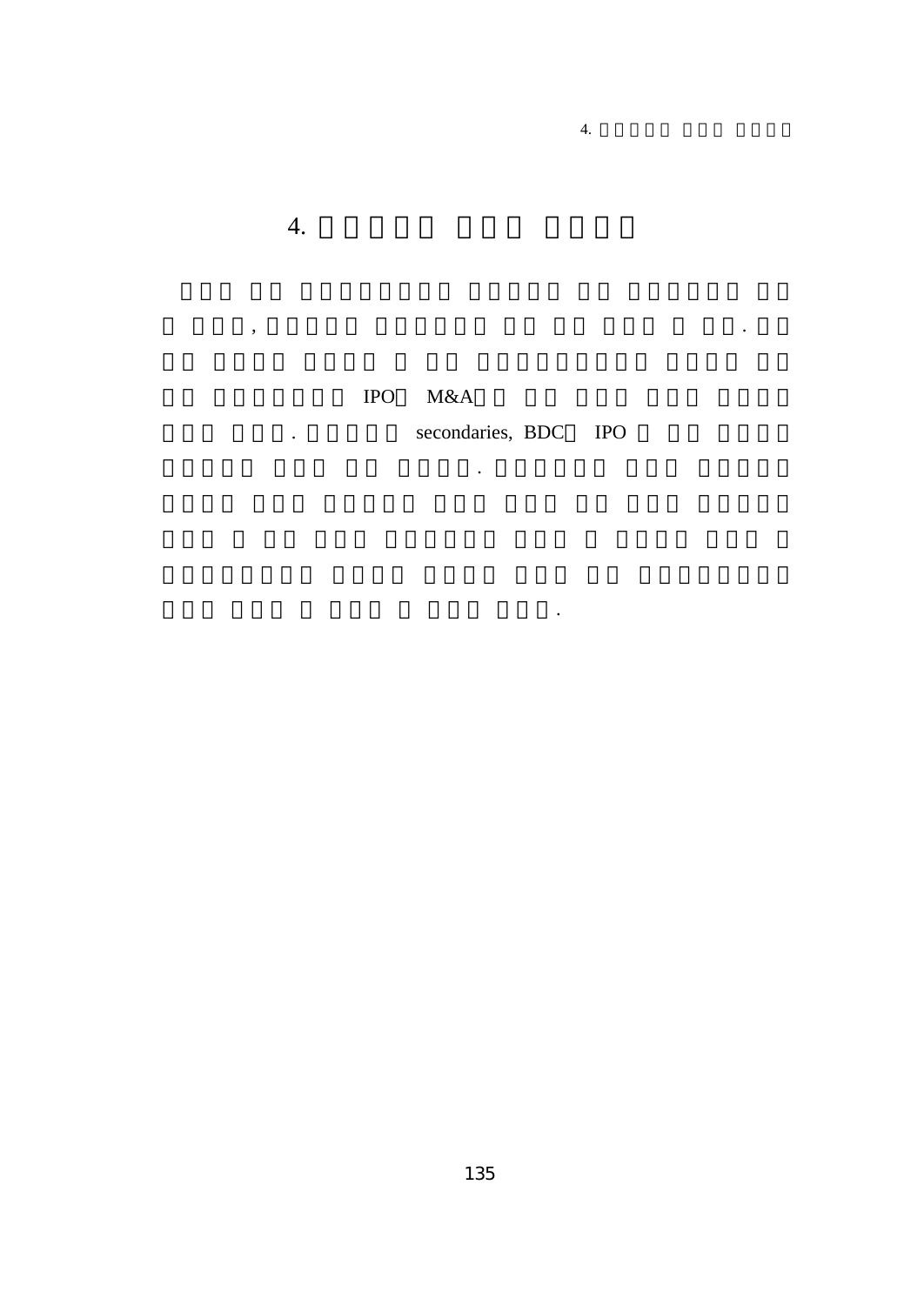| $, r_{21}$<br>$\boldsymbol{6}$               |                                |                          | $-2006$ |             |                                       |
|----------------------------------------------|--------------------------------|--------------------------|---------|-------------|---------------------------------------|
|                                              | $\big($                        | ),                       |         | ,           | (2007)                                |
| $\zeta\,\zeta$<br>,                          |                                |                          | ,       |             | $17\,$                                |
| $\boldsymbol{7}$<br>$\overline{\phantom{a}}$ |                                | (2008. 2. 16)            |         |             |                                       |
| ,                                            |                                |                          | $:$ SBA | <b>NFIB</b> |                                       |
|                                              | 36<br>$\overline{\phantom{a}}$ |                          |         | (1998.6)    |                                       |
| ,                                            | ,                              | ,                        |         |             | 16                                    |
| (1997. 11)                                   |                                |                          |         |             |                                       |
| ,                                            |                                |                          |         |             |                                       |
| Sarbanes-Oxley Act                           |                                |                          | ,       | г           | $\overline{4}$<br>$\mathbf{J}$        |
| $\sqrt{2}$<br>$\overline{\phantom{a}}$       |                                | (2003.12)                |         |             |                                       |
| ٠                                            | $\,$                           |                          |         |             |                                       |
|                                              | $\overline{(}$                 | $07-20$ ),               |         |             | (2007.12)                             |
| $\bullet$                                    |                                | $\overline{\phantom{a}}$ |         |             |                                       |
| (2006)                                       |                                |                          |         |             |                                       |
| $\rm II$<br>,                                |                                |                          |         |             |                                       |
|                                              |                                | ,                        |         | (2007)      |                                       |
| ,                                            |                                |                          |         |             | 1990-2006<br>$\overline{\phantom{a}}$ |
| ,                                            |                                |                          | ,       |             | $05-01,$                              |
|                                              | (2005)                         |                          |         |             |                                       |
| $\pmb{\cdot}$                                |                                |                          | $\, ,$  |             | (2004)                                |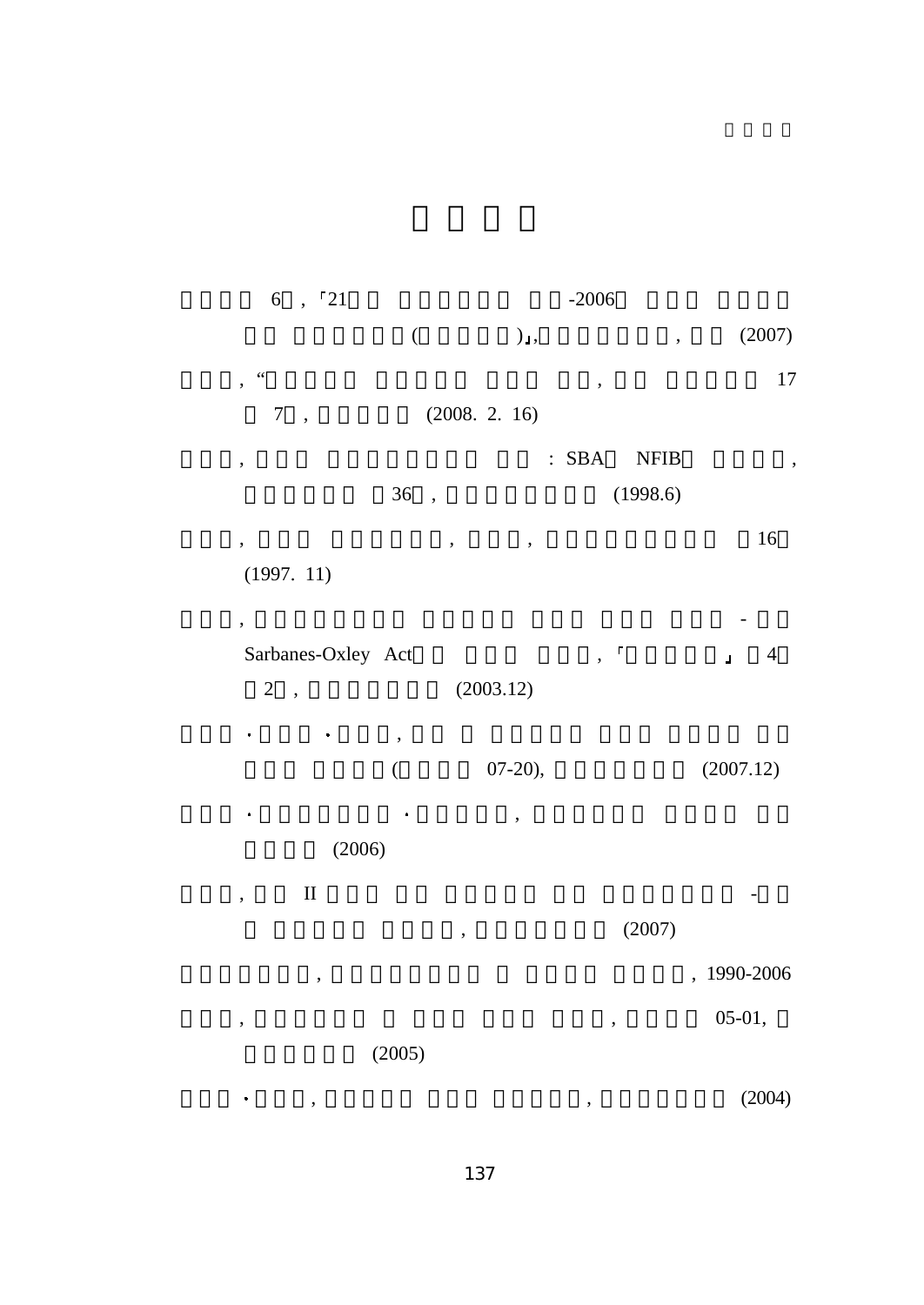|                                  | , e-KIET      |                           | 391<br>$\overline{\phantom{a}}$ |
|----------------------------------|---------------|---------------------------|---------------------------------|
| $(2008-17), 2008.4.1$            |               |                           |                                 |
| $\, ,$                           |               | , (2004.7)                |                                 |
| $\, ,$                           | $^\mathrm{o}$ |                           | 17<br>$\overline{2}$            |
| $(2008. 1. 5-11)$                |               |                           |                                 |
| $\leftrightsquigarrow$<br>,      |               | $\mathrm{T}/\mathrm{F}$   |                                 |
| ", (2008. 5. 20)                 |               |                           |                                 |
| ,                                |               |                           |                                 |
| $\pmb{\cdot}$                    | , (2008.1)    |                           |                                 |
| $^\mathrm{o}$<br>$^\mathrm{o}$   | $\left($      | ),                        |                                 |
| (2004)                           |               |                           |                                 |
| ,                                |               | ,                         |                                 |
| , 54<br>$\overline{\phantom{a}}$ | (2000.8)      |                           |                                 |
| r<br>$\overline{\phantom{a}}$    | J,            | $\, ,$                    | (2004.                          |
| 3 <sup>7</sup><br>$\mathcal{E}$  |               |                           |                                 |
| $\,$                             |               | No. 2004-10 (2005. 3. 25) |                                 |

-

廘, -

,

-, ITEC Research Paper Series 04-10, (2004. 12), Institute for Technoloy, Enterprise and Competitiveness, Doshisha University

Black, Julia, Constitutionalising Self-Regulation, 59 Modern Law Review 24-55 (1996)

lan L. Beller, Before the Subcommittee on Oversight and Investigations of the Committee on Financial Services, United States House of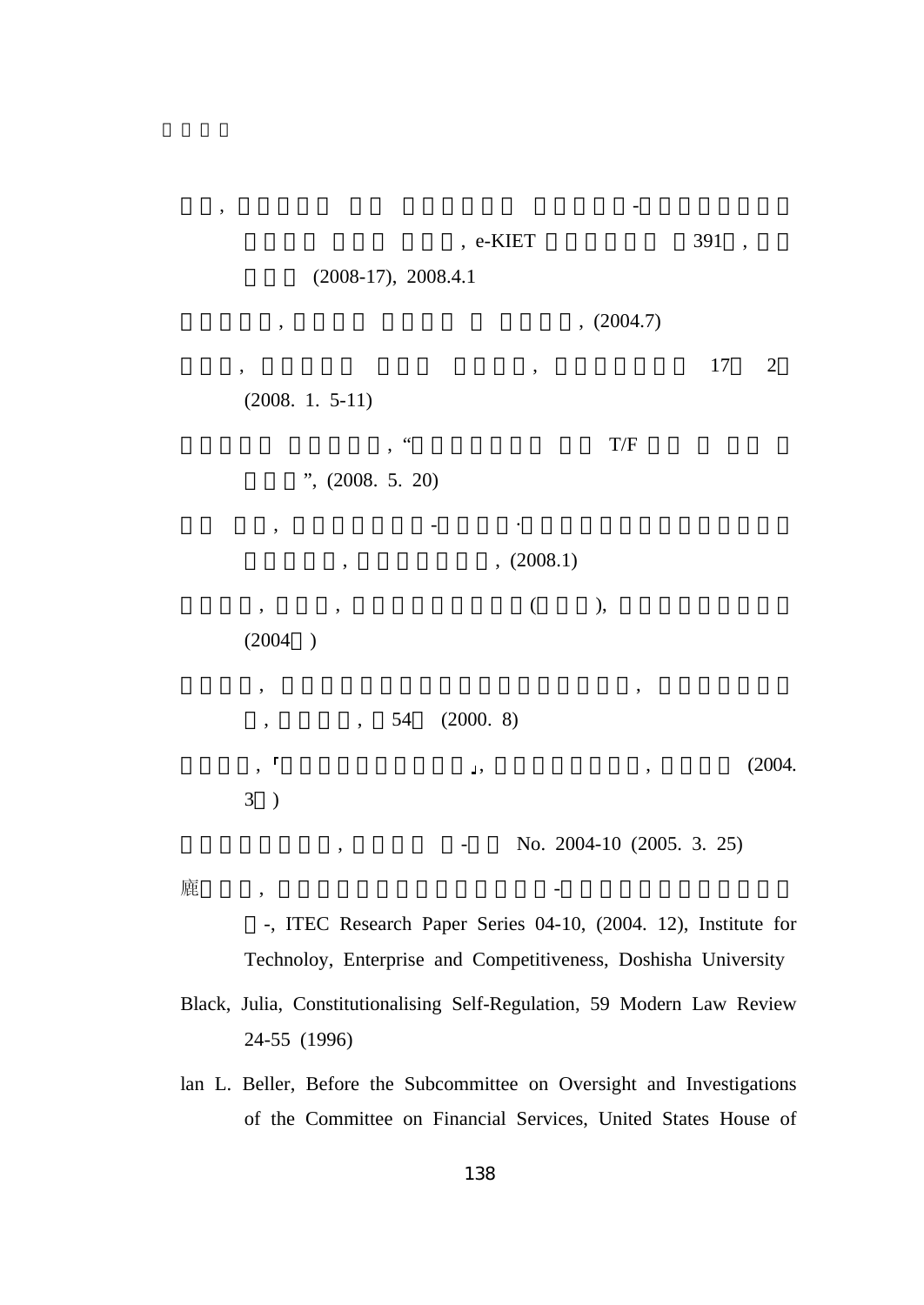Representatives, Testimony Concerning Small Business Capital Formation, September 23, 2004 (SmallBusiness@sec.gov)

- Bosworth, Carron, Rhyne, The Economics of Federal Credit Programs, Brookings Institution, 1987
- FRB, Report to the Congress on the Availability of Credit to Small Businesses, 2002
- SBA, Small Business Investment Company Program Fiscal year 2002 Special Report. SBA, The Small Business Economy, 2002-2003
- SBA, Financing Patterns of Small Firms: Finding from the 1998 Survey of Small Business Finance, September 2003
- Bitler M.P., A. M. Robb and J. D. Wolken, Financial Service Used by Small Businesses: Evidence from the 1998 Survey of Small Business Finances, Federal Reserve Bulletin, April 2001
- Black, Julia, Constitutionalising Self-Regulation, 59 Modern Law Review 24-55 (1996)
- Brithwaite, John, Enforced Self Regulation: A New Strategy for Corporate Crime, 80 Michigan Law Rev. 1466 (1982)
- Ayes, Ian & Braithwaite, John, Responsive Regulation: Transcending the Deregulation Debate, Oxford, Oxford University Press (1992)
- Latin. Howard, Ideal versus Real Regulatory Efficiency: Implementation of Uniform Standards and "Fine-Tuning" Regulatory Reform, 37 Stanford Law Review, 1267 (1985)
- Sagit Leviner, A New Era of Tax Enforcement :From 'Big Stick' to Responsive Regulation, U of Michigan Law &Economics, Olin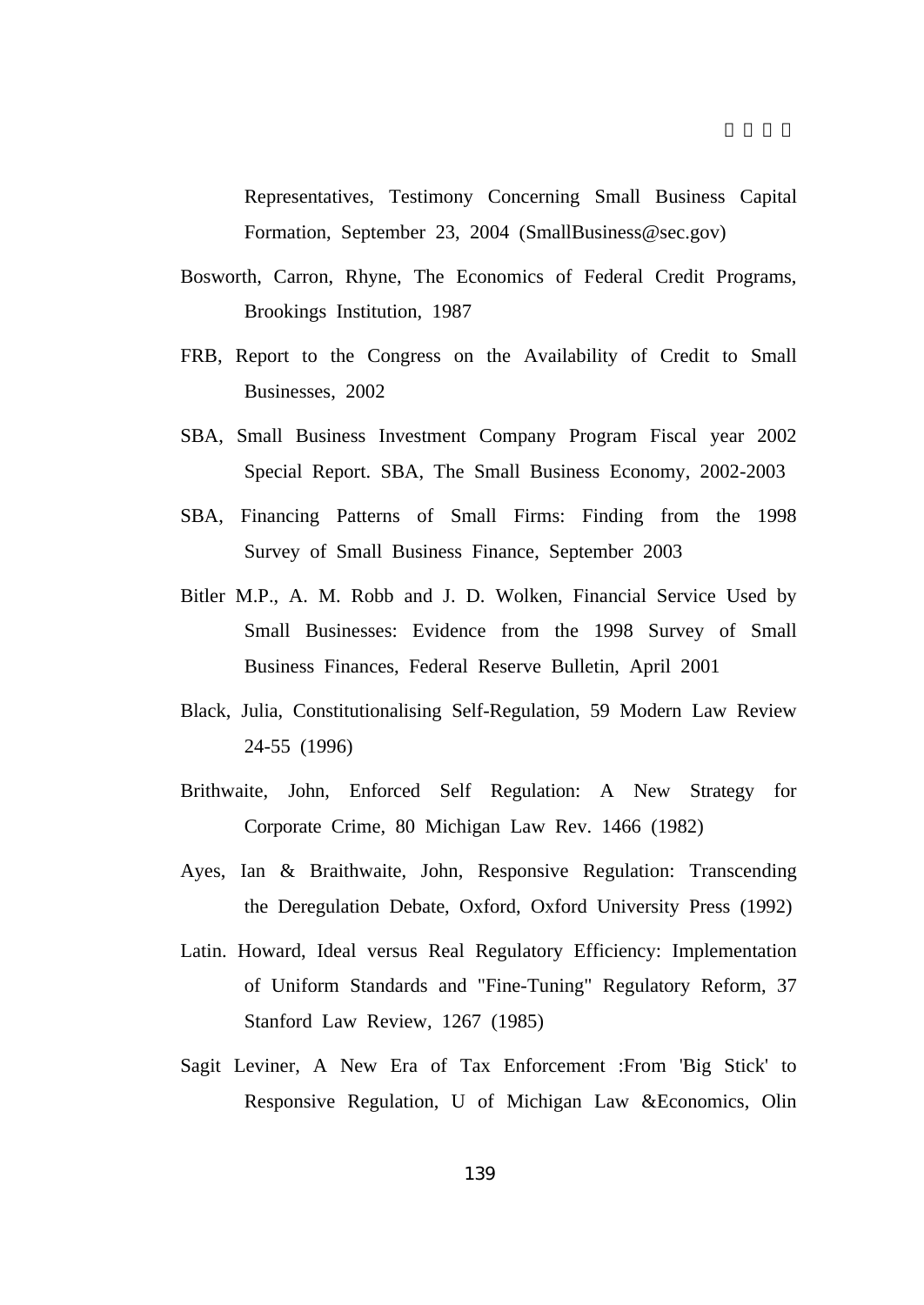Working Paper No. 06-007, Proceedings of the 2006 IRS Research Conference, U of Michigan Public Law Working Paper No. 68

- Alan L. Beller, Before the Subcommittee on Oversight and Investigations of the Committee on Financial Services, United States House of Representatives, Testimony Concerning Small Business Capital Formation, September 23, 2004 (SmallBusiness@ sec.gov)
- Vincent T. Cannon, Secondary Markets in Private Equity and the Future of U.S. Capital Markets(Harvard Law school online center)
- Paul A. Gompers & Josh Lerner, The Venture Capital Revolution, 15 J. of Econ. Perspectives 2, (2001)
- Smith D. Gordon, The Exit Structure of Venture Capital, 53 UCLA L. Rev. 315 (2005)
- Sahlman, William A. The Structure and governance of venture-capital organizations, Journal of Financial Economics 27 (1990)
- Rosenberg, David, The Two Cycles of Venture Capital, Journal of Corporation Law, Spring 419 (2003)
- Kaplan, Steven N. and Per Stromberg, How Do Venture Capitalists Choose and Manage Their Investments?, Working paper, University of Chicago, September (2000)
- Kaplan, Steven N. and Per Stromberg, Venture Capitalist as Principals: Contracting, Screening and Monitoring, AEA Papers and Proceedings 91 (2) (2001)

Lucy F. Ackert &Gabriel G. Ramirez, The Evolving Market for Debt